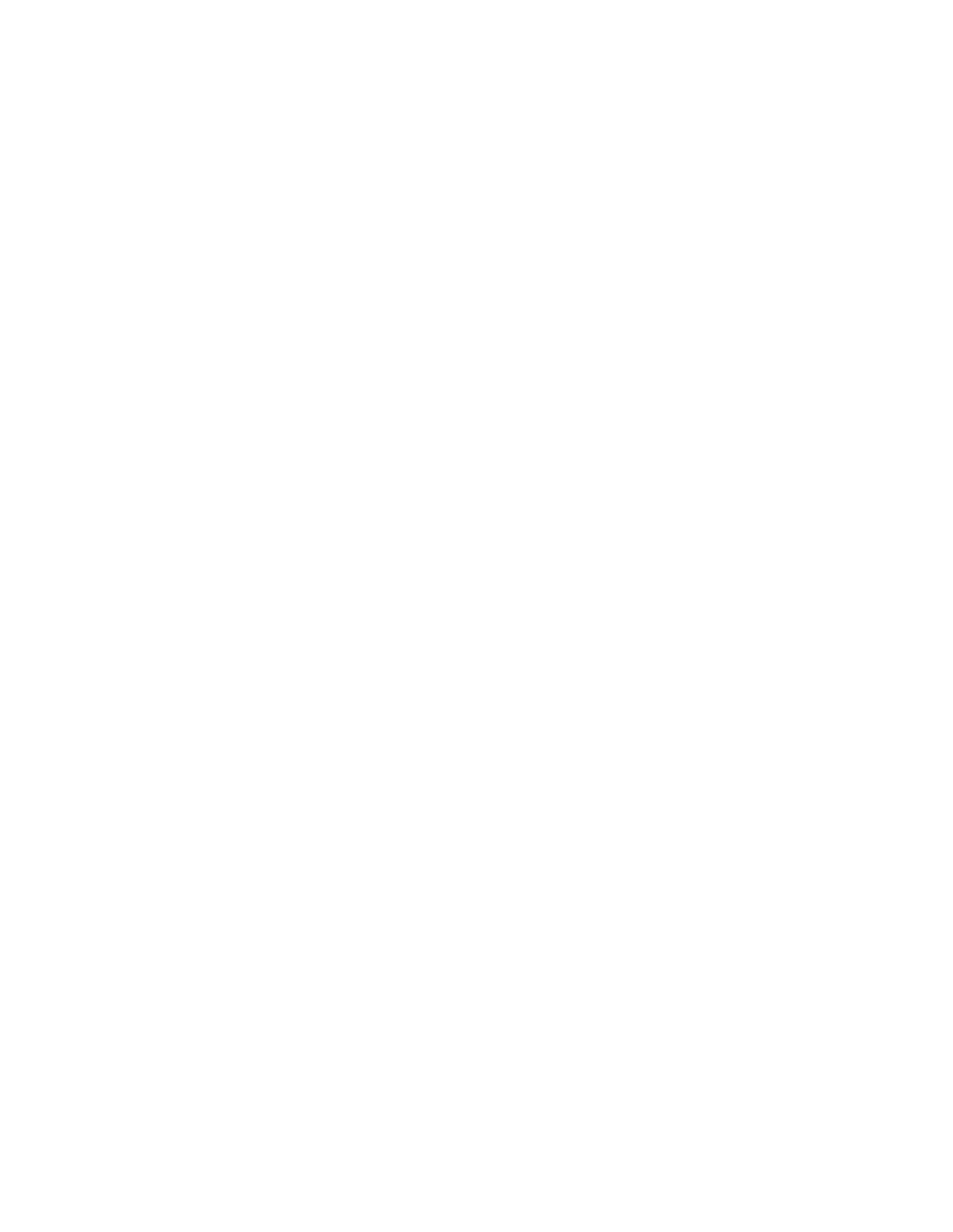This report has been prepared by Dr Andy Bilson, Professor of Social Work at the University of Central Lancashire, at the request of the UNICEF Regional Office for CEE/CIS. Andy started work as a child care social worker in 1972, managed offender services and campaigned on juvenile justice in the UK. He was a senior manager in the NGO and local authority social work before becoming an academic in 1990. He has been involved in consultancy internationally since 1996 when he was the director of the UNICEF and Council of Europe's Observatory on European Children's Rights – the Centre for Europe's Children. He was part of the team working on the *Changing Minds, Policies and Lives* project where he was a principal author of the toolkit on Gatekeeping. He has worked in many countries on the development of gatekeeping systems before undertaking the project reported herein.

First published in 2010

School of Social Work University of Central Lancashire Preston PR1 2HE Tel. +44 1772 893452 Fax +44 1772 892974

© University of Central Lancashire and UNICEF

All rights reserved. No production, copy or transmission of this publication may be made without permission from the publisher, and a fee may be payable for violation of this condition.

ISBN: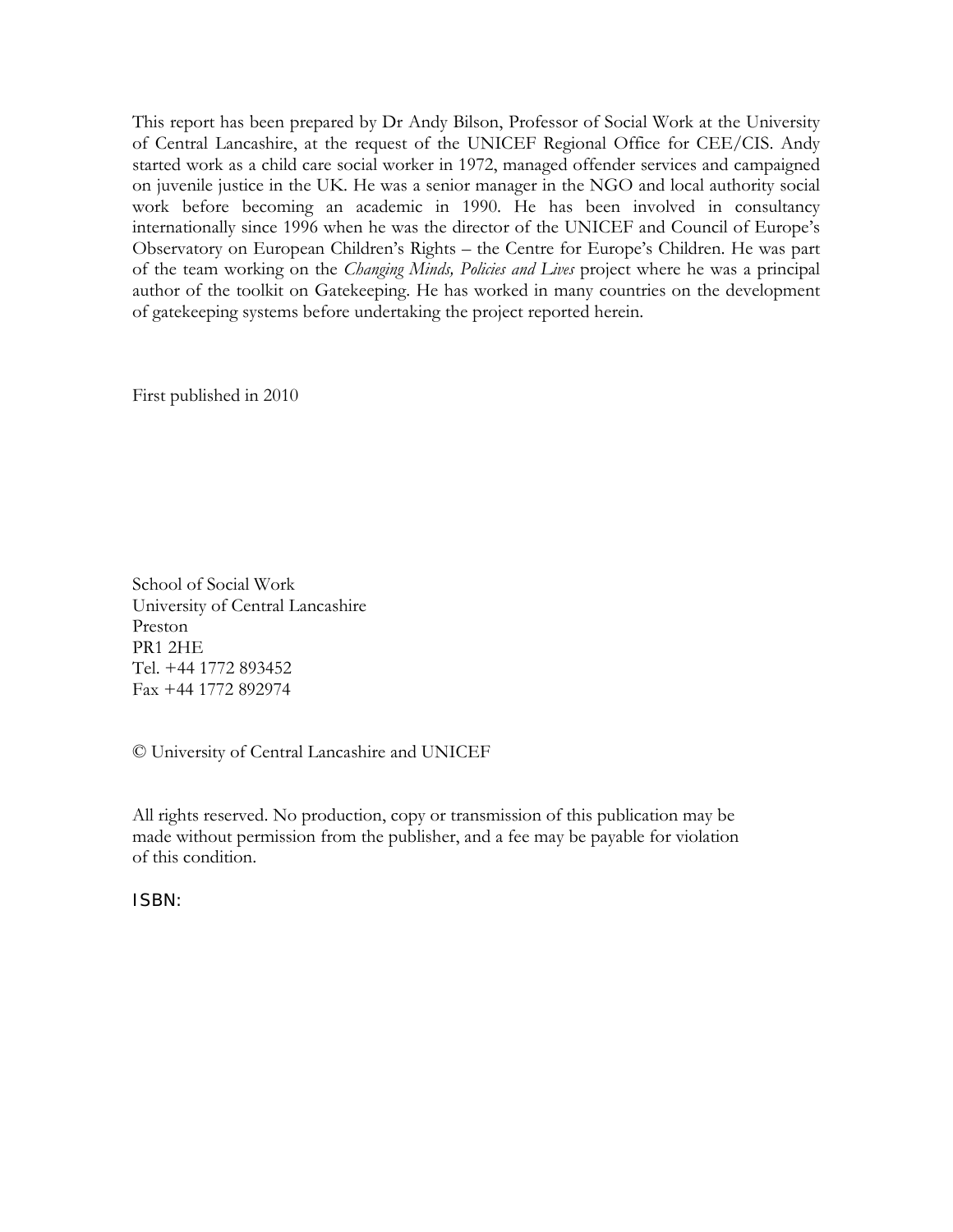#### <span id="page-3-0"></span>**Acknowledgements**

This report would not have been possible without the support and contributions of a wide range of colleagues, staff in UNICEF offices and interview participants.

My warm thanks and appreciation go in particular to Jean-Claude Legrand and to UNICEF staff who contributed so much: Andriy Haidamashko, Anna Nordenmark Severinsson, Diana Vakarelska, Elizabeth Platts, Jeremy Hartley, Milena Harizanova, Octavian Bivol, Oleh Kaptar, Riitta Poutiainen, Tatiana Aderkhina, Violetta Krasnikova, Yukie Mokuo. I would also like to thank Vasylyna Dybaylo and Volodymyr Kuzminskyy who provided support and information for the Ukraine section of the report.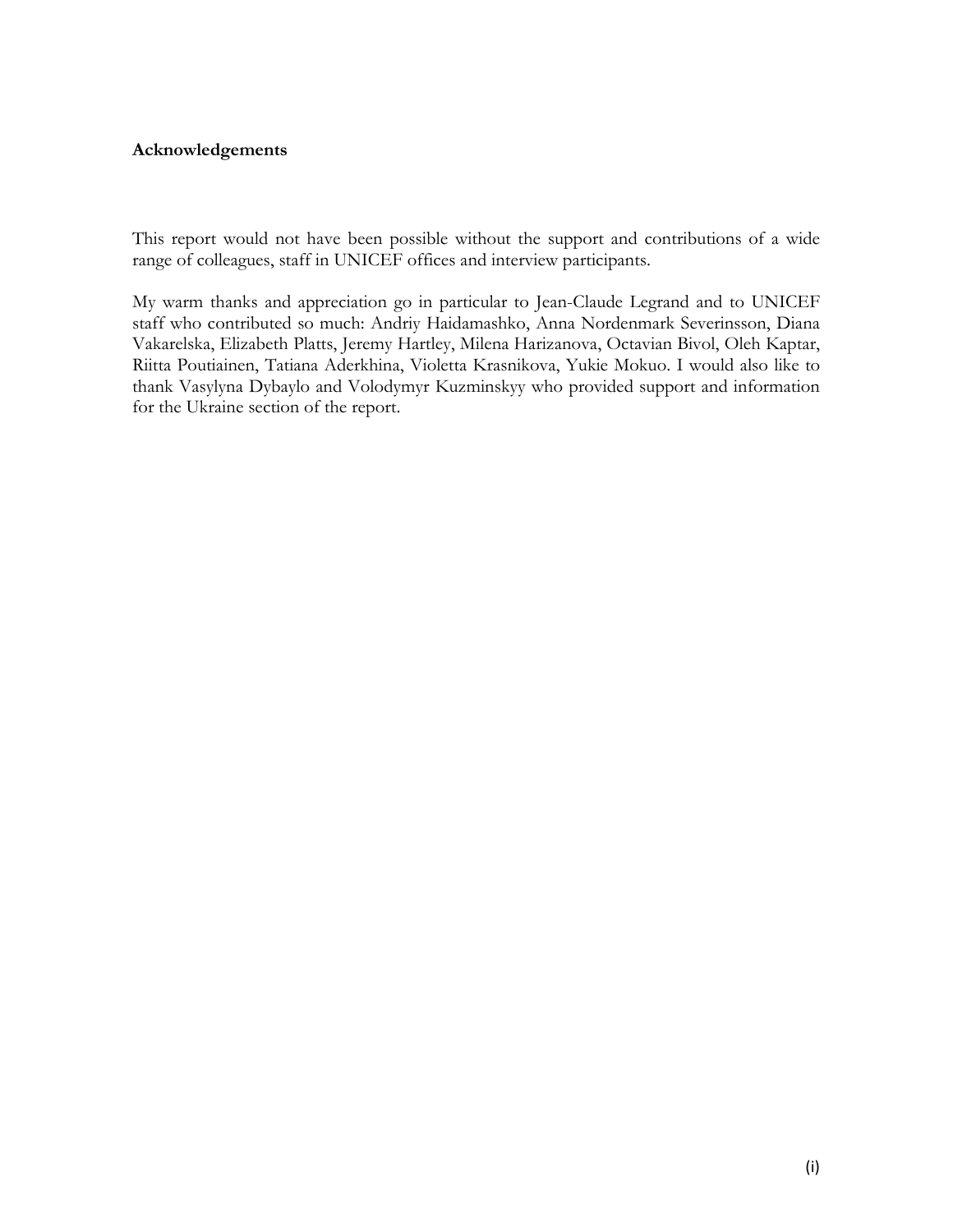#### <span id="page-4-0"></span>**Preface**

There are a million children in institutions across Eastern Europe and Central Asia according to the most conservative estimates. Many of these children could be supported in their own families and communities with the right support. It is widely accepted that a system of gatekeeping is required in order to ensure that children are not unnecessarily deprived of parental care and placed in alternative accommodation and also to ensure the shortest possible stay consistent with the child's best interests. This report assesses the situation of gatekeeping in three countries representing different geographical locations as well as different stages of reform of their child protection systems. In looking at Bulgaria, Kazakhstan and Ukraine, the aim is to find what can be learned about developing effective gatekeeping.

First of all we all know that children develop best when they live in supportive families and communities. In these circumstances they receive the love and attention that they need to grow and develop; their educational, health and emotional needs are met; and they learn from those around them how to conduct a productive life in their community. Not all children are so lucky. Some of them live in circumstances that place them under considerable pressure and limit their family's ability to provide the environment their children need to thrive. Such conditions often include extremes of poverty but may also occur where children have specific problems such as chronic illnesses or severe disabilities; where groups such as the Roma minority face social exclusion or where parents themselves are incapacitated or dead. In these circumstances the job of the state is, wherever possible, to provide support to the family, including the wider family where a child's parents are unable to care, in order to overcome any problems and help to provide the environment in which the child can grow up.

Unfortunately, in many states in Eastern Europe and Central Asia many families are in this latter category. At the moment the ability of the state to provide help is often severely limited. The guarantee of a job and free support for families such as nurseries and Kindergartens disappeared soon after the end of the communist state. Despite pockets of good practice, there are few services which can support families particularly when, for some reason, a crisis such as illness or homelessness is precipitated. In these circumstances the state provides little support other than the possibility of institutionalisation and this is usually a long-term option with the child remaining in alternative care. The systems in many states are thus predominantly focussed on providing alternative care in institutions or through guardianship, rather than seeking to prevent family breakdown and provide support to families in crisis.

The need to change from this position is widely recognised and in many countries there have been recent policy changes that are aimed at reducing the use of institutional placements for children without parental care. Such a major change in the way families are supported requires a comprehensive strategy based on targeting services to reduce the numbers of children in difficulty and protecting those children who are at risk of serious harm. It is this sort of strategy that is referred to as "gatekeeping." It involves a change from the practice of allocating services on the basis of entitlement (e.g. where a child has a specific disability) to one in which allocation is based on assessment of the social and emotional needs of children and their families within a wider framework of preventive services that aim to reduce the number of children and families who are in difficulty.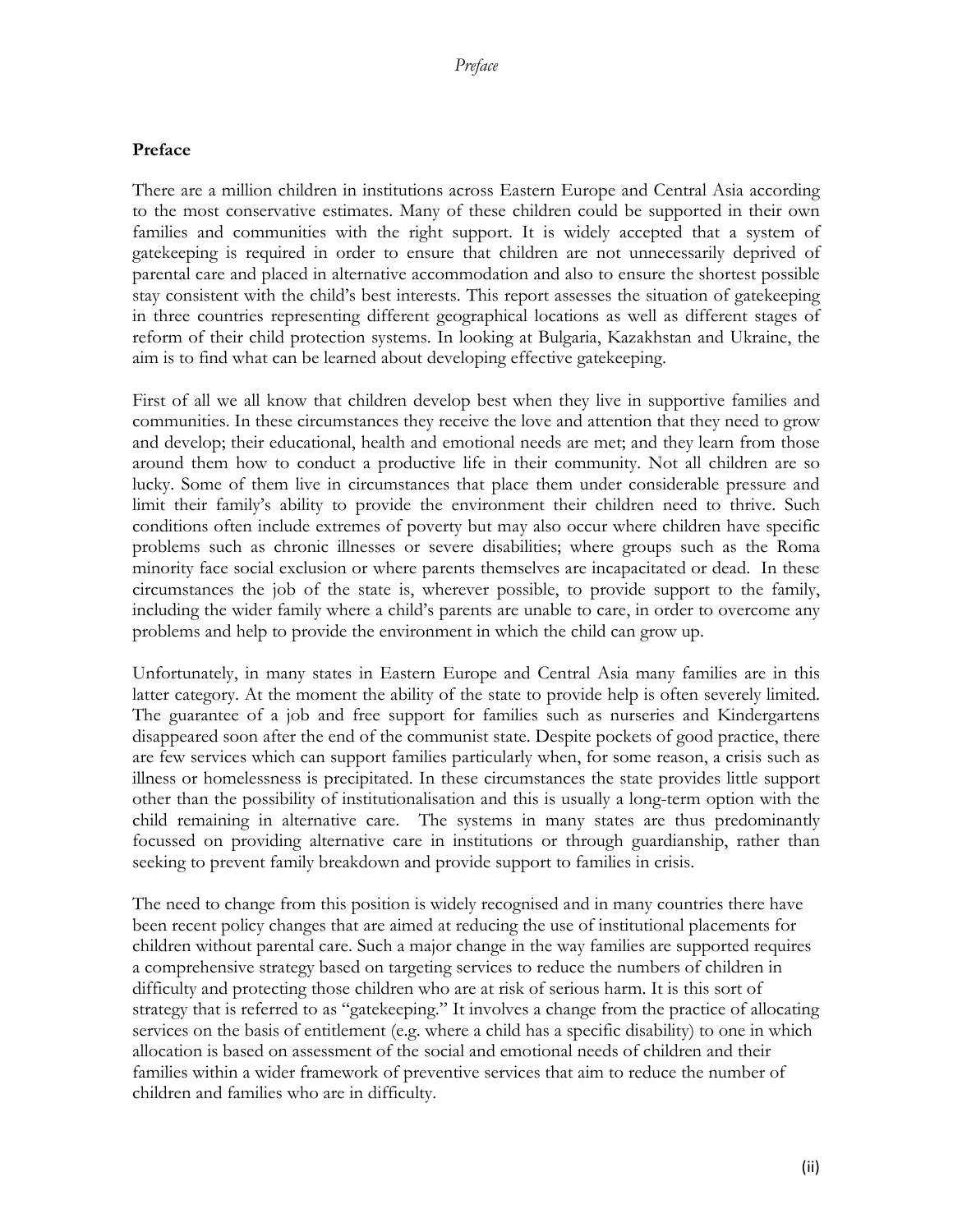#### *Preface*

The focus of this report is on three key areas necessary to understand the operation of gatekeeping: pathways through the care systems; case management systems; and the policy environment. I will discuss these areas in turn to highlight the nature of the study.

Children can enter care for a number of different reasons and be dealt with by different decision making systems and types of institutions. For example a child with a disability may be 'abandoned' and placed in the care of the state or may enter a boarding school ostensibly to meet educational needs. Once in an institution they can stay for different periods of time depending on the routes out of the system such as returning to parents or being adopted. This report looks at children who enter because of being without parental care, children with disabilities, child victims of abuse and children in conflict with the law. The aim is to identify key routes through the systems in order to understand the nature of the difficulties that lead children to be placed in institutions and thereby to be able to identify alternative strategies that will better support families and children. Despite considerable agreement on the need for gatekeeping there remains relatively little organised information on these pathways through the child protection systems and this report aims to pull together what information is available and to identify where more knowledge is required.

The UNICEF and World Bank *Changing Minds, Policies and Lives* project identified that key elements of gatekeeping included having an agency or organisation to manage gatekeeping particularly assessment, review, standards and purchase or provision of services; having a range of community based services; and a process of decision making based on assessment. Case management systems cover the range of tasks necessary to assess and provide support for children and their families. They include the process and organization through which a worker supports the child and family. The nature of this task is captured by the US National Association for Social Work's (NASW) definition:

*All aspects of social work case management rest on a body of established social work knowledge, technical expertise, and humanistic values that allows for the provision of a specialized and unique service to designated client groups. The social work case manager must have the capacity to provide assistance in a sensitive and supportive manner to particular client populations based on knowledge of human behavior and well-developed observational and communication skills. With this foundation, a social work case manager establishes helping relationships, assesses complex problems, selects problem-solving interventions, and helps clients to function effectively and, thus, is a therapeutic process.* NASW 1992.

This definition thus stresses the complex nature of case management and the need for it to be underpinned by knowledge, expertise, values and skills usually associated with the social work profession or similarly skilled and trained staff. This requires that staff have a wide range of training and also an organisational context in which these skills can be supported. At the same time the task, at the individual level, involves making effective relationships, complex assessments, problem solving involving accessing interventions which can only be provided by having a wide range of services designed to meet the diverse needs of children in difficulty and their families. The report aims to provide an overview on how these systems of case management, which were largely absent in Soviet times, have developed and what can be learnt about how better to develop this important area of gatekeeping.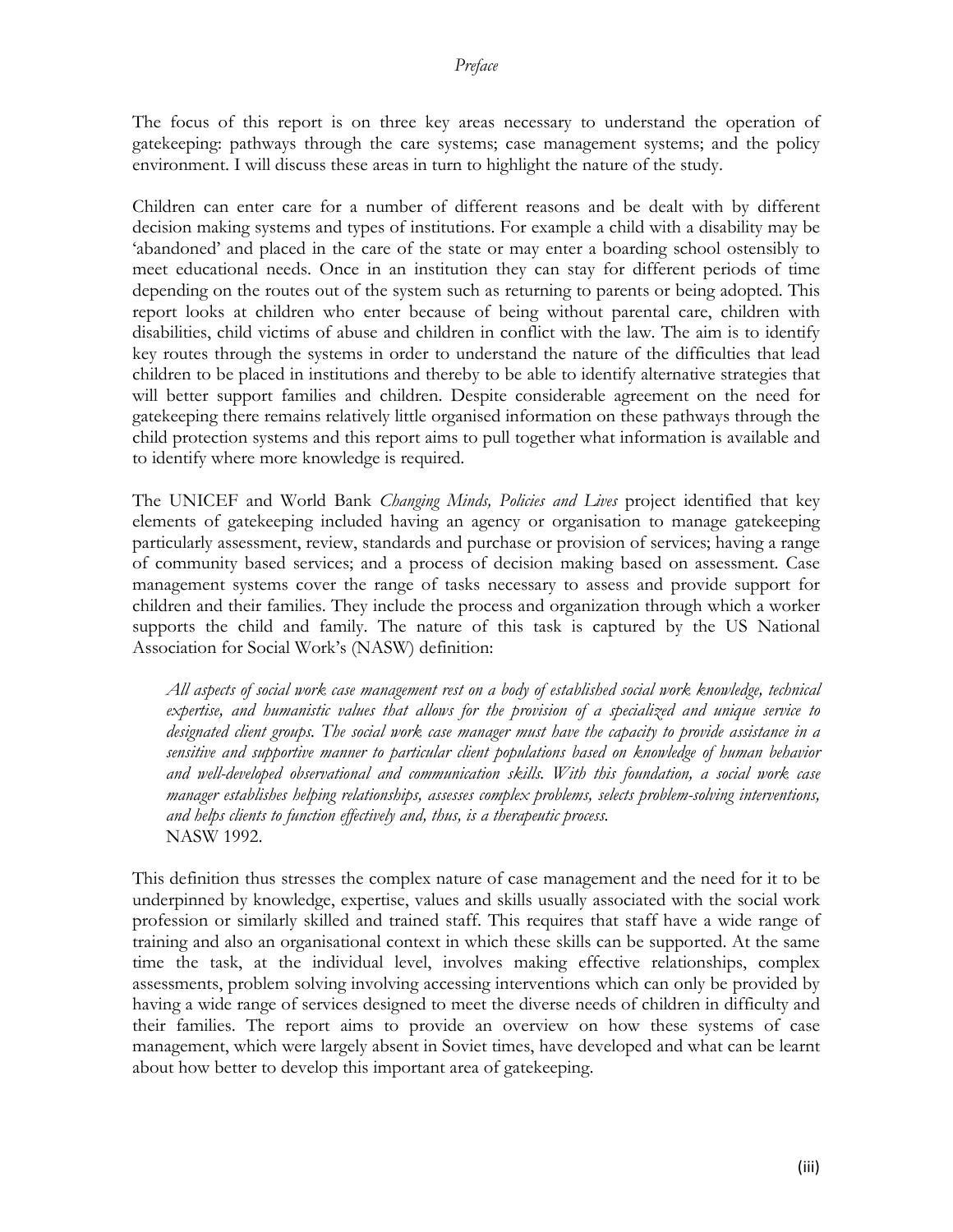Thirdly, the report considers the policy environment which allows or inhibits the development of a system of gatekeeping. In order to develop gatekeeping a range of policies, legislation and new structures need to be put in place by central and regional government alike. The three countries are at different stages in these reforms and have adopted differing strategies. It is thus helpful to identify where there have been reforms, what approaches have been used and what success there has been, so that lessons for future developments can be drawn. It is also important to identify any areas which have been overlooked or otherwise not addressed. To do this the report will look at the different strategies and stages of reform relating them to particular pathways and developments. It will also consider where difficulties leading to institutionalisation remain unaddressed or have not received sufficient focus. In this way the study aims to provide aid in identifying possible strategies that may be useful in a range of countries.

This report offers ideas and support for those wishing to set up services and systems for gatekeeping. It provides the opportunity to learn from examples of good practice and the hard won experience of others. In this preface I have attempted to give an overview of key issues that need to be addressed to develop a comprehensive child protection system. At present in countries throughout Eastern Europe and Central Asia there is a real possibility of reform. This opportunity needs to be carefully grasped. There is a danger in the current financial climate that institutional care will decline through withdrawal of funding with no support for families or that it will simply be replaced by other forms of long term care for children and thus the underlying problems in local communities will not be tackled. High levels of children in state care not only impact on the rights of the children concerned but also they are expensive in direct and hidden costs. International research shows that a high proportion of children growing up without parental care do not attain their potential in terms of education and life skills thus failing to contribute to the economy and, worse, many go on to have serious problems exacerbated by their experience in care that require expensive state intervention into and through their adult lives. Thus developing gatekeeping is the means to provide a comprehensive support system for children and families that would, in the long term, reduce the number of children living in all sorts of difficult life situations benefiting both families and society.

Dr Andy Bilson Professor of Social Work research University of Central Lancashire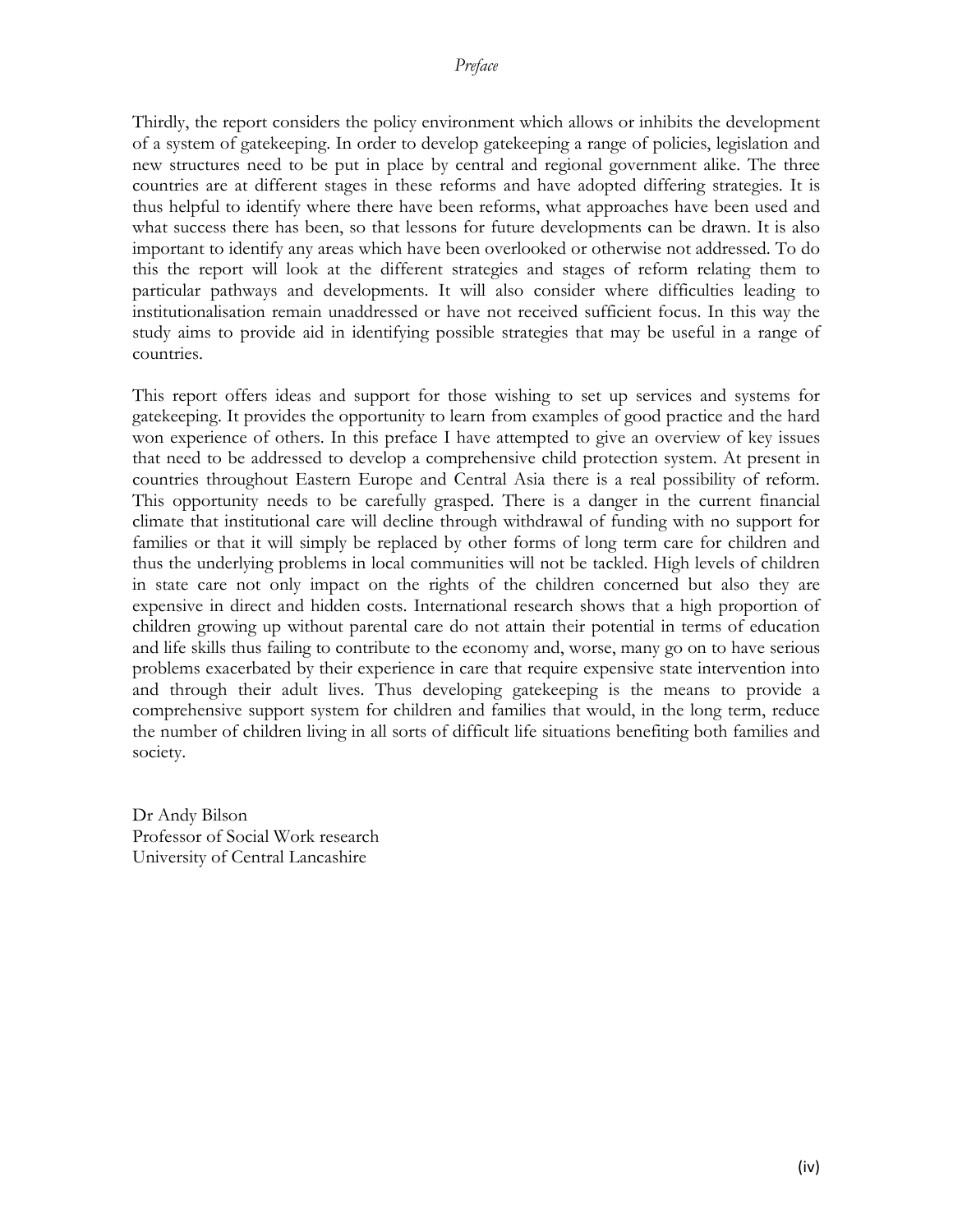#### <span id="page-7-0"></span>**Executive Summary**

This report is the output from the study undertaken by Professor Andy Bilson following a series of meetings and visits in Bulgaria, Kazakhstan and Ukraine during the summer of 2009 and supplements the three country reports giving recommendations at a country level. The remit was to look at gatekeeping for children without parental care; children with disabilities; child victims of abuse; and children in conflict with the law considering the following three connected areas: pathways through the care systems; case management systems; and the policy environment.

The three countries examined in this study show, despite periods of severe pressure on government and economies, a number of positive gains in recent years. These vary in the amount achieved within each country. General areas of progress include:

- Legislative and policy reform particularly concerning children without parental care
- Growth of social work agencies
- Slow development of support and services for families and family based alternatives to institutions
- Increasing use of assessment and review in formal decision making

All three countries are in the process of developing systems of social work to carry out case management but they differ in organisation and remit. In particular, Bulgaria and Ukraine have come a long way in establishing national social work systems in a relatively short period. Bulgaria has a long established legislative framework and Kazakhstan is currently implementing new legislation. However in all three countries much remains to be done.

There is no single classification of pathways through the care system that fits all three countries. This paper considers the following sometimes overlapping systems: children under three years old; older children entering because of lack of parental care; children with a disability; children placed in boarding schools with their parents' permission; and children dealt with through the juvenile justice system.

#### *Children under three*

The nature of infant abandonment differs between these three countries. In all three countries there is a common issue concerning the abandonment of children with disabilities. Apart from this in Bulgaria the main issue is the abandonment of infants from the Roma community and these children, once abandoned, tend to remain in institutional care throughout their childhood. In Kazakhstan and Ukraine there are different patterns of social exclusion that lead to infants being placed in institutions and different patterns of outcomes (see 2.1 to 2.3).

Positive practices with children under three include:

• the development of regulations in Bulgaria that require maternity hospitals to refer to the child protection department cases where the mother is felt to be at risk of abandoning her child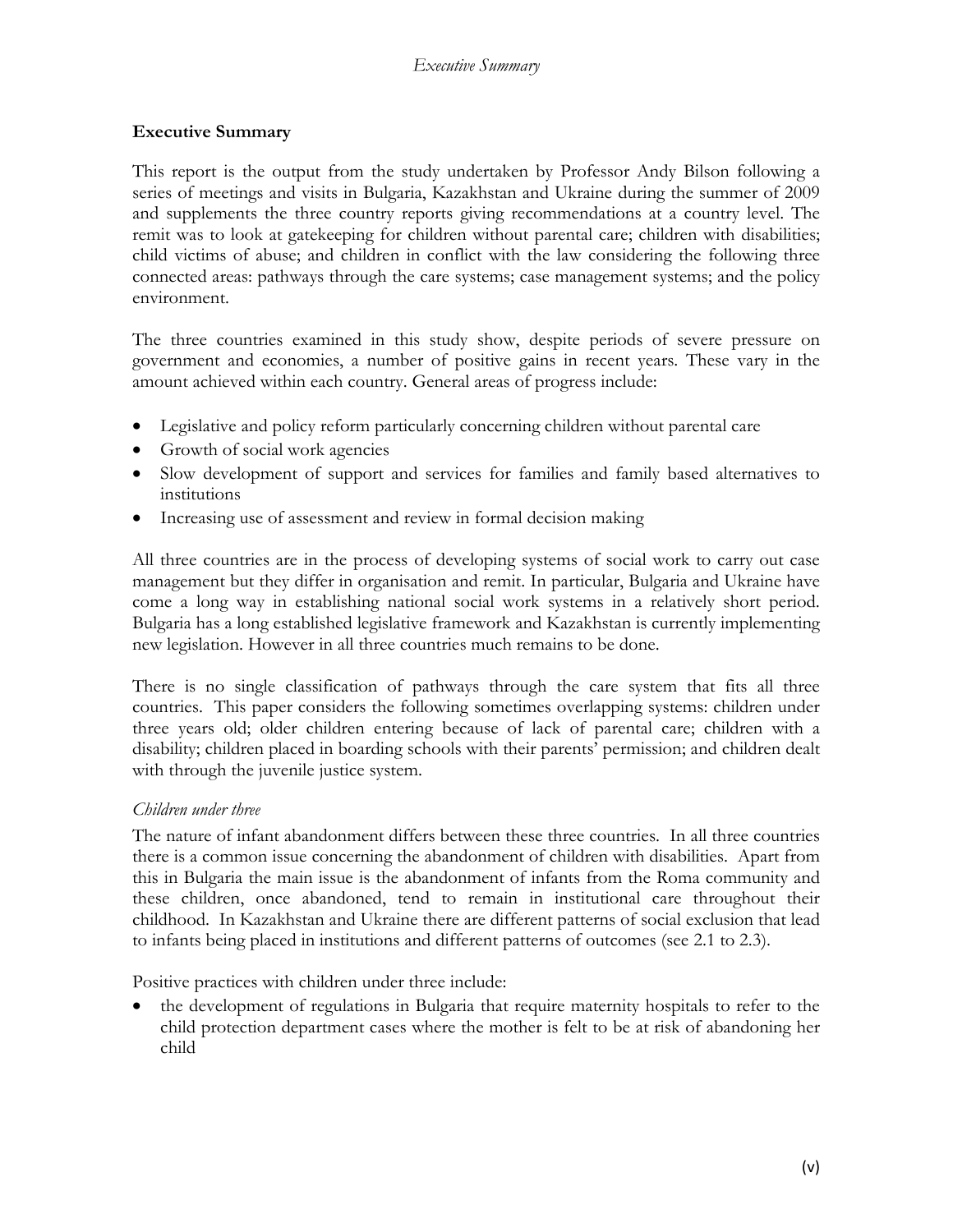- in Bulgaria and more recently in the Ukraine there have been changes to maternity allowances which have increased payment in order to encourage families not to abandoned babies
- Bulgaria also has pilots in which social workers are placed in maternity hospitals to provide support for mothers.

All of these positive practices are worth establishing in countries where children under three are placed in institutions.

Key issues that require to be addressed in order to prevent young children entering institutions include:

*a) Hospital practices that increase the risk of abandonment*

This includes medical staff who advise parents, particularly those with a disabled child, that it would be in the child's best interest to be placed in an institution or to be adopted. The absence of practices that strengthen attachments between mothers and children such as skin to skin contact and promotion of breastfeeding. The provision of counselling and support for mothers considering adoption or abandonment.

- *b) The lack of targeted strategies to reduce abandonment in specific localities* This includes the lack of use of information systems to identify hospitals or localities with high rates of abandonment and carrying out community needs assessments to develop specific services to reduce future risk.
- *c) There is little use of foster care for infants.*

There was little use of foster care for this age group in the three countries studied. In western countries infants have proved to be one of the easiest groups to place in foster care. Short-term foster care is used in many countries for children waiting for placement in adoption. Similarly it is possible to place children with a disability in foster care as has been shown in Ukraine using 'money follows the child'.

#### *Older children*

The routes into institutions and reasons for entry of children aged over three are varied. They include children who drift into institutions from the infant homes; street children; children who exhibit disorderly behaviour; and in some cases children who lack access to education. In addition there is a growing trend of children being left to be cared for by the state when their parents leave their homes to work overseas. In all three countries children tended to stay in care until aged 16 or over and were ill prepared for leaving care. This indicates a severe problem in care planning and preparation for independence.

Positive practices include:

- Ukraine's development of a more positive use of shelters for street children;
- Bulgaria's legislation for care planning;
- the "money follows the child" initiative in Ukraine which demonstrates that, with the right financial inducements, older children including those with a disability can be placed in foster care;
- the development of family type Care Homes in Bulgaria; and
- the legal requirement for social work departments to support children returning from care in Ukraine.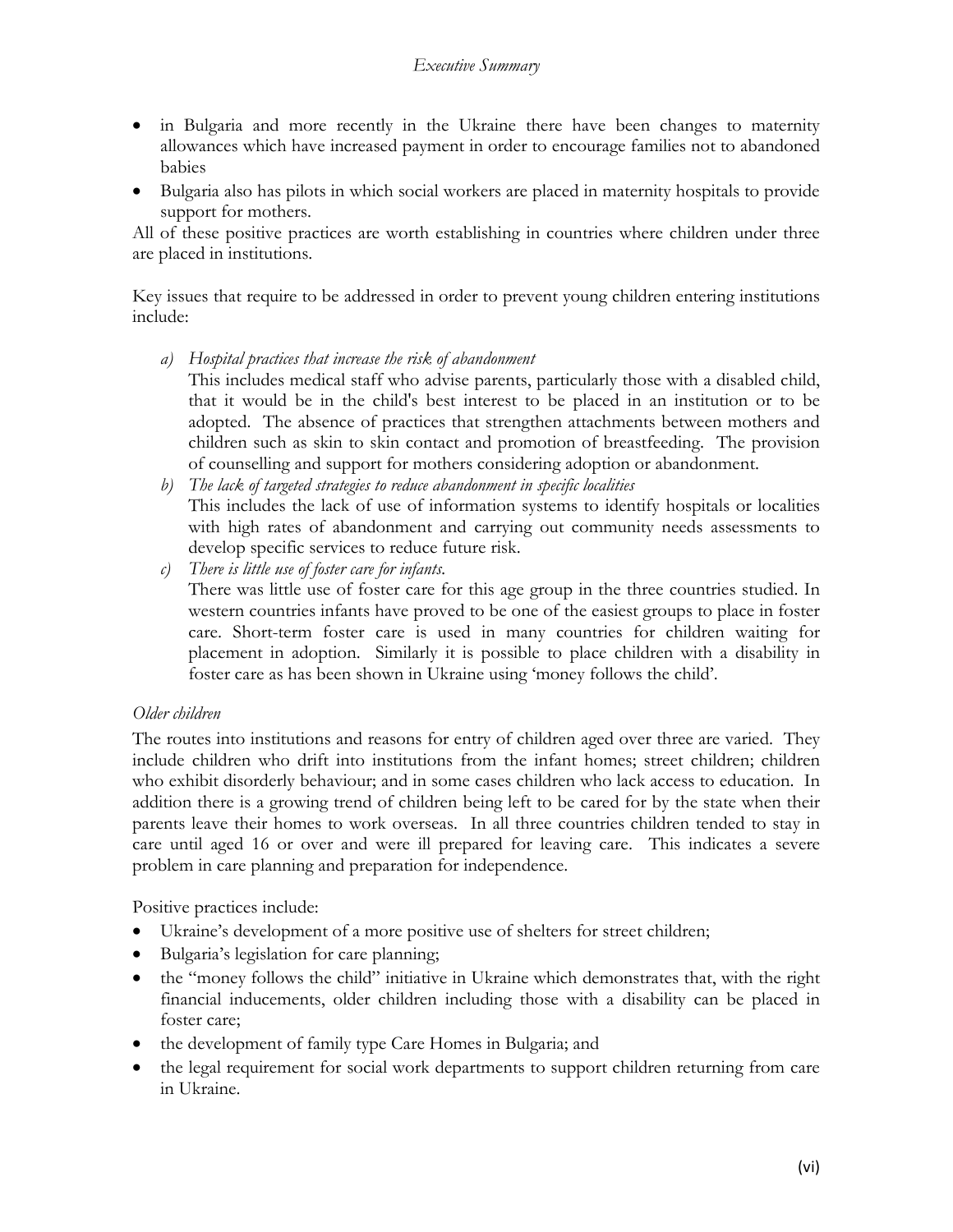Key issues that need to be addressed for older children (children in conflict with the law will be included in the following section) include:

*a) Preventing the drift of children from infant homes into long term care.*

Disabled children are at very high risk of continuing to be placed in institutions once they enter an infant institution. A starting point to address this would be to have a specific scheme to assess and provide alternatives such as foster care, and small group homes for disabled children in infant homes. In Bulgaria many of the children in homes for older children had entered care as infants though this was less often the case in Ukraine and Kazakhstan. These were mainly children of Roma origin who proved difficult to adopt. Specific programmes of fostering and adoption for Roma children could be usefully developed.

*b) Street Children*

Responses to street children generally tend to be carried out through police sweeps and arrests. This leads to children being placed in institutions, initially often these are remand centres, and whilst work to return them to their families is undertaken there is often little support offered either to parents or to children. Programmes of work with street children which are more child rights focused including, for example, engaging them in education whilst still on the streets could be more effective.

*c) Family type care*

The programme "money follows the child" in Ukraine has demonstrated that children in this age group can be placed in foster care if the right incentives are offered to foster parents. Programmes such as this provide an approach that could be implemented more widely both in Ukraine and other countries.

*d) Care planning and preparation for independence*

Care planning with the focus of returning children to parents or family should be an ongoing part of social work practice with children and families involved in reviews of children's situation. Also programmes of support are needed for older children to prepare them for independence and to support them through the transition from institutions to successful adult life. This might usefully include changes in regime within institutions as well as support services such as leaving care teams to work with children as they leave and on their return to the community.

## *Children with a disability*

In all three countries a high proportion of children with a disability are abandoned in infant homes and this has been discussed in the earlier section. Oldes children are placed in institutional care through abandonment later, often because of the lack of availability or access to kindergarten or schools, or placed in boarding schools because of lack of community based education provision for them.

Positive practices include:

- early intervention initiatives such as the ones in Ukraine
- widespread development of day care for children with a disability;
- support teams such as those found in Kazakhstan;
- pilots of inclusive education
- day schools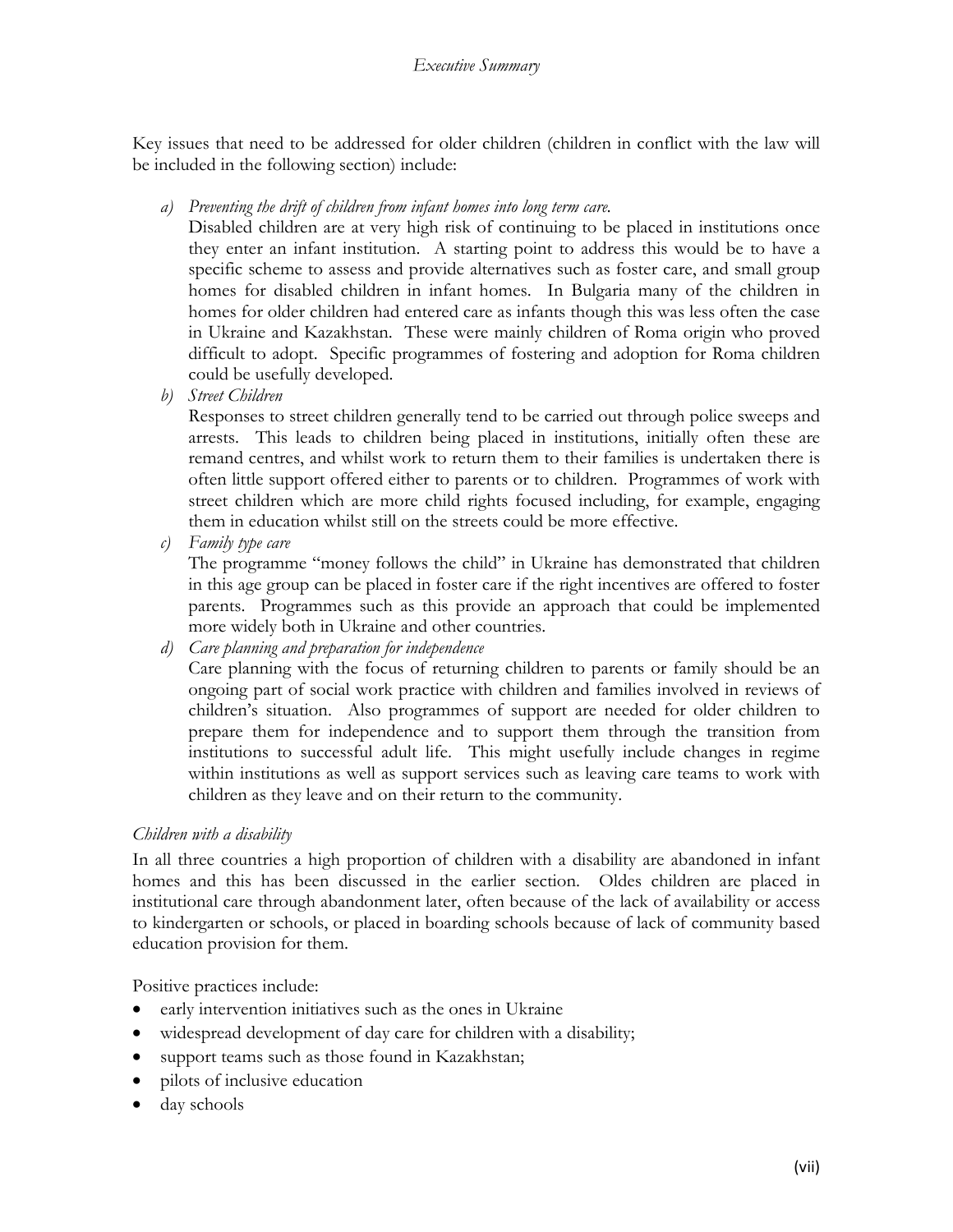Key issues that need to be addressed for children with a disability include:

a) *Changing the decision making process*

Decision-making is often undertaken through a psycho medico pedagogic commission. These commissions do not assess social support and often the medical assessment is of poor quality. These systems need to be reformed to provide access to social support and improved diagnosis and treatment.

b) *Reducing the incidence of disability*

There has been an increase in the number of children born with a disability particularly in some areas of high deprivation and social exclusion. Introduction or improvement of prenatal care could not only reduce the incidence of disability amongst children, but also provide a referral system to prevent abandonment.

c) *Early intervention*

Developing schemes of early intervention to identify and support to parents of children with a disability such as those of the Early Intervention Institute in Saint Petersburg.

d) *Assessing needs*

Whilst there is a growing range of community support such as day care this is not reaching many of the high risk groups for a range of reasons including such as severe problems with access due to lack of transport. Community needs assessments could identify this type of problem and allow targeted responses

#### *Boarding schools*

In all three countries a high proportion of children in institutional care were placed in boarding schools. Children are placed for a range of reasons including having a disability, lack of local educational provision, disorderly behaviour and so on. Whilst the functions of boarding schools are variable between countries, they have many of the same poor outcomes as other forms of institutional care. Boarding schools have generally not been subject to gate keeping. There is a range of alternatives to these expensive and ineffective institutions including strengthening access to mainstream education; providing education in isolated areas using the Internet and new technologies; inclusive education for children with a disability and so on. However, the need for these new approaches is hidden from policy makers by the uncritical use of an expensive and, for many children, ineffective use of institutional care. Information on the use and outcomes of placement in boarding schools is lacking.

The key issues are:

a) *Information*

There is a need to gather information on the use of boarding schools in order to plan for the use of alternatives.

b) *Gate keeping*

The decision making process needs to be changed to ensure alternatives are used wherever possible.

#### *Children in conflict with the law*

The system for children in conflict with the law in all three countries has two tiers. Children over the age of criminal responsibility are dealt with in the adult criminal justice system. The age of criminal responsibility is 14 in Bulgaria and 16 in Kazakhstan and Ukraine although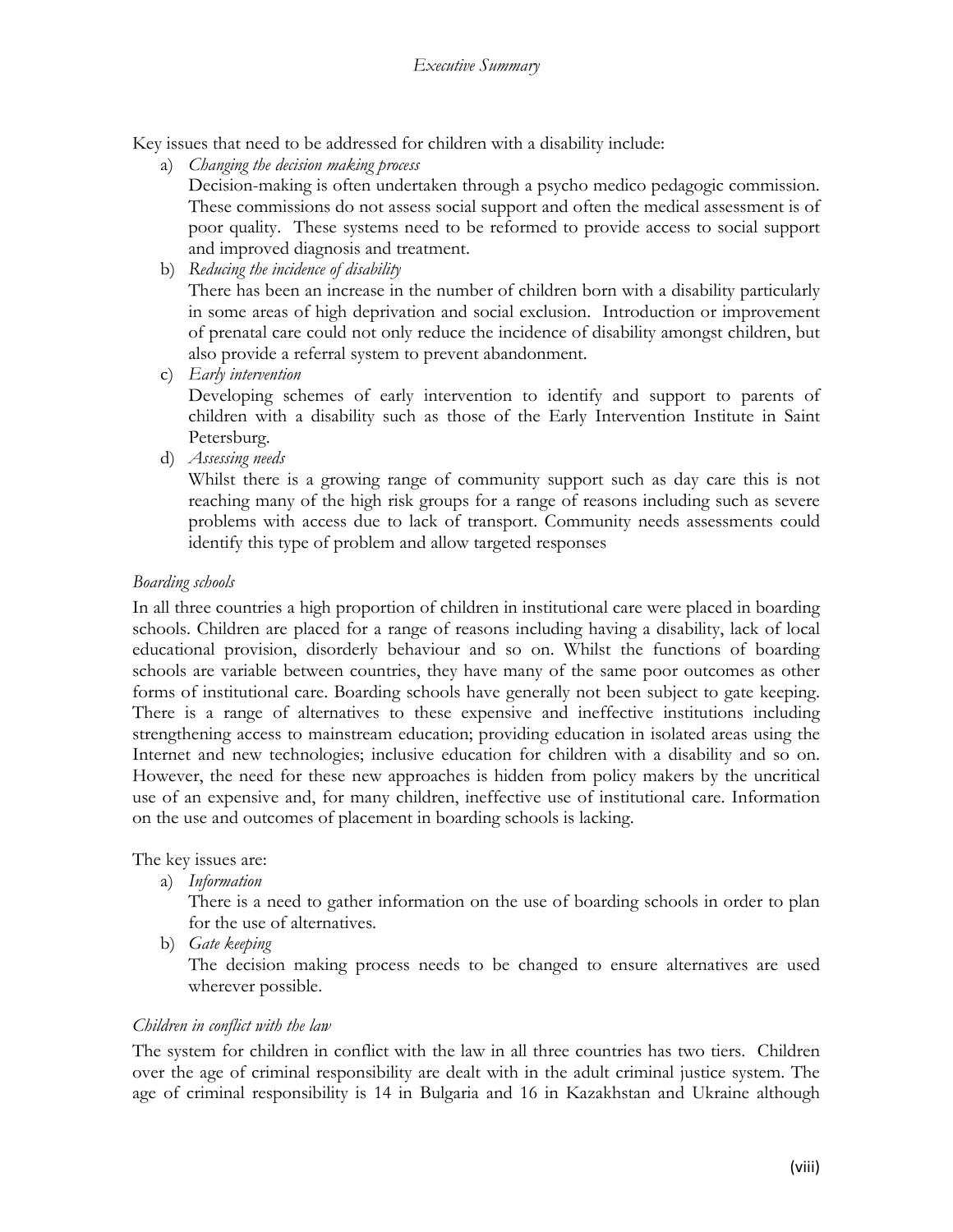#### *Executive Summary*

exceptions in these two countries mean that 14 and 15 year olds are still dealt with in the adult system.

Positive practices for older children include:

- pilots of juvenile courts
- the development of a probation service
- provision of social inquiry reports in some cases

Key issues for children over the age of criminal responsibility:

a) *Specialised Juvenile Courts*

There is a need for specialised juvenile courts. Children, and particularly those under 16, should not be dealt with in adult courts. In the interim a change of legislation is needed to introduce strengthened criteria for 14 and 15 year olds to be heard in either a juvenile court or commission.

b) *Social Inquiry Reports*

Legislation is needed to ensure the court consider reports on the social circumstances and best interests of children at a minimum in all cases where a custodial or residential penalty is being considered.

c) *Non-custodial penalties* Community based penalties and diversion from prosecution need to move from pilot status and be implemented nationally.

A quasi-judicial process of decision making separate from adult criminal justice services, often called a commission for minors, is in place for children under the age of criminal responsibility. Children can come to the commission for various reasons from 'offences' through to 'antisocial' acts. The latter often includes children who would be better dealt with in child protection proceedings. Commissions are not always seen to be independent and impartial, and regulations and practice is not uniformly in place to ensure proceedings respect basic standards of fairness, including adequate investigation of the facts and circumstances of the child's conduct as well as respect for the right to be heard.

Positive practices include:

- the requirement for courts to be involved before a placement in a special school can be made;
- an increasing involvement of social workers in providing reports; and
- the power to involve a range of local agencies in supporting a child.

Key issues for children below the age of criminal responsibility include:

a) *Improved Safeguards*

The need to strengthen safeguards for children including the provision of reports by properly trained staff rather than the militia; better representation for children; and removal of 'anti-social acts' as criteria for referral to the commission.

b) *Community Services*

The need to strengthen community based services providing support for children.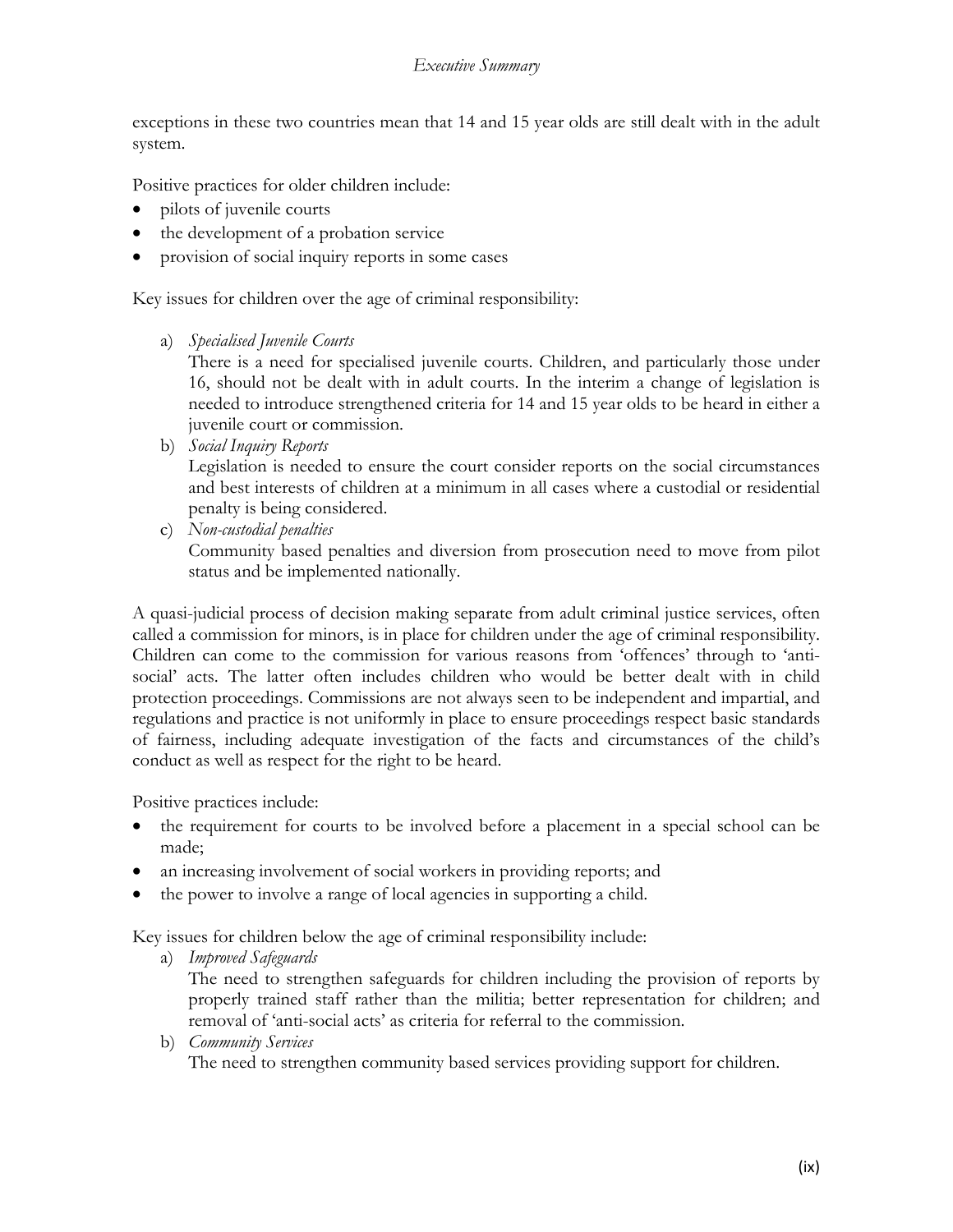#### *Case Management*

Case management is complex and multi-facetted activity requiring social work knowledge, expertise, values and skills and an agency able to provide or purchase a range of services. This requires that staff have a wide range of training and also an organisational context in which these skills can be supported.

Both Ukraine and Bulgaria have demonstrated that it is possible to develop a national social work system in a relatively short period. However, in both countries the coverage is patchy with a small number of areas with well developed agencies and many more with a very limited service. In addition, social workers tend to be paid very little and there is a high level of unqualified staff and high staff turnover.

Key issues in developing case management include:

- a) *Social Work Salaries, Workload and Professional Status* Governments should undertake a review of the remit of social work agencies and prioritise those duties that are most important. It should also review social work salary scales and qualifications.
- b) *Information systems and planning* There is a need to develop information systems and community based planning in order to concentrate resources on areas of highest need.
- c) *Limiting bureaucracy* There is a need to review and minimise paperwork and increase the capacity of social work supervisors to monitor the quality and efficiency of work.
- d) *Improving the Capacity of Social Work Agencies*

There is a need to strengthen local service provision and focus limited resources on areas of greatest need. Box 7 provides a list of possible strategies and approaches to this.

e) *Quality of Social Work*

Quality control needs to be strengthened and given a positive focus. This includes developing examples of good practice and standards of excellence.

## *Benchmarks for the Development of Gatekeeping*

Finally the report provides benchmarks developed from this study and a review of reports on gatekeeping and case management in the CEE/CIS. These benchmarks provide a tool to measure progress made in a country in the following key areas of gatekeeping:

- a) Assessment and Review
- b) A Range of Community Based Services
- c) An agency or organization arrangements to manage assessment, review and gatekeeping
- d) Information Systems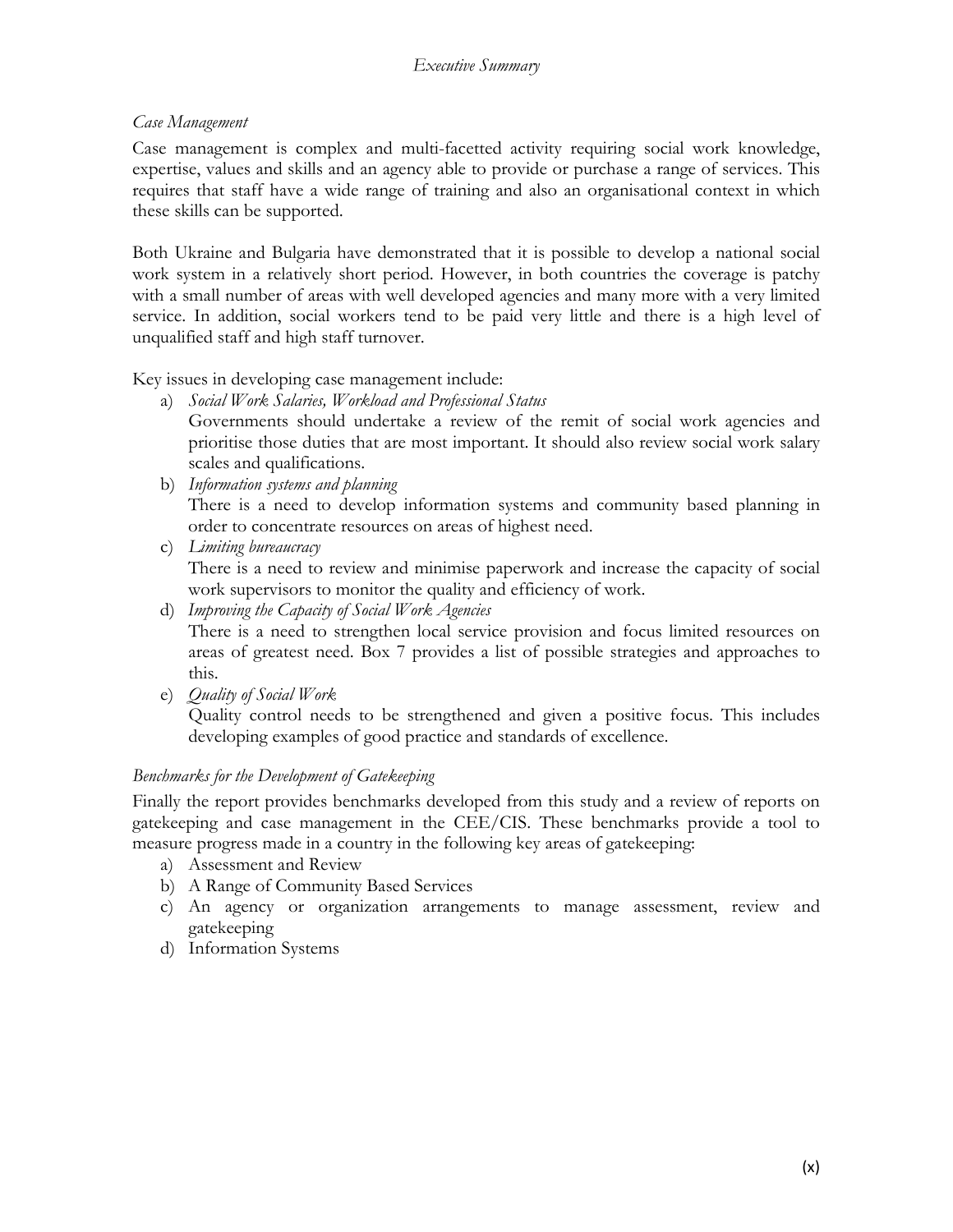| <b>ACKNOWLEDGEMENTS</b> |                | ı                                                                       |                                                 |
|-------------------------|----------------|-------------------------------------------------------------------------|-------------------------------------------------|
|                         | <b>PREFACE</b> |                                                                         | Ш                                               |
|                         |                | <b>EXECUTIVE SUMMARY</b>                                                | $\mathbf v$                                     |
|                         |                | <b>LIST OF FIGURES AND TABLES</b>                                       | XIII                                            |
|                         |                | <b>ACRONYMS AND DEFINITIONS</b>                                         | <b>XIV</b>                                      |
| 1                       |                | <b>INTRODUCTION</b>                                                     | 1                                               |
|                         | 1.1            | Context                                                                 | $\mathbf{1}$                                    |
|                         | 1.2            | Study aims and methodology                                              |                                                 |
|                         | 1.3            | Pathways through care                                                   | $\begin{array}{c} 2 \\ 2 \\ 3 \\ 5 \end{array}$ |
|                         | 1.4            | Children in formal care                                                 |                                                 |
|                         | 1.5            | Case management and gatekeeping                                         |                                                 |
| $\mathbf{2}$            |                | <b>PATHWAYS FOR CHILDREN UNDER THREE</b>                                | $\overline{\mathbf{7}}$                         |
|                         | 2.1            | Routes through care for children under three in Bulgaria                | 9                                               |
|                         | 2.2            | Routes through care for children under three in Kazakhstan              | 12                                              |
|                         | 2.3            | Routes through care for children under three in Ukraine                 | 13                                              |
|                         | 2.4            | Overall issues and recommendations for gatekeeping children under three | 17                                              |
| $\mathbf{3}$            |                | <b>PATHWAYS FOR OLDER CHILDREN</b>                                      | 20                                              |
|                         | 3.1            | Pathways for children over 3 in Bulgaria                                | 20                                              |
|                         | 3.2            | Pathways for children over 3 in Kazakhstan                              | 21                                              |
|                         | 3.3            | Pathways for children over 3 in Ukraine                                 | 24                                              |
|                         | 3.4            | Overall issues and recommendations for gatekeeping children over three  | 27                                              |
| 4                       |                | <b>PATHWAYS FOR CHILDREN WITH A DISABILITY</b>                          | 30                                              |
|                         | 4.1            | Routes through care for children with a disability Bulgaria             | 30                                              |
|                         | 4.2            | Routes through care for children with a disability in Kazakhstan        | 31                                              |
|                         | 4.3            | Routes through care for children with a disability in Ukraine           | 33                                              |
|                         | 4.4            | Summary and recommendations on pathways for children with a disability  | 36                                              |
| 5                       |                | <b>PATHWAYS LEADING TO BOARDING SCHOOLS</b>                             | 38                                              |
|                         | 5.1            | Gatekeeping entry to boarding schools                                   | 39                                              |
|                         | 5.2            | The use of boarding schools due to poverty and social exclusion         | 39                                              |
|                         | 5.3            | Summary and recommendations on gatekeeping boarding schools             | 40                                              |
| 6                       |                | PATHWAYS FOR CHILDREN IN CONFLICT WITH THE LAW                          | 41                                              |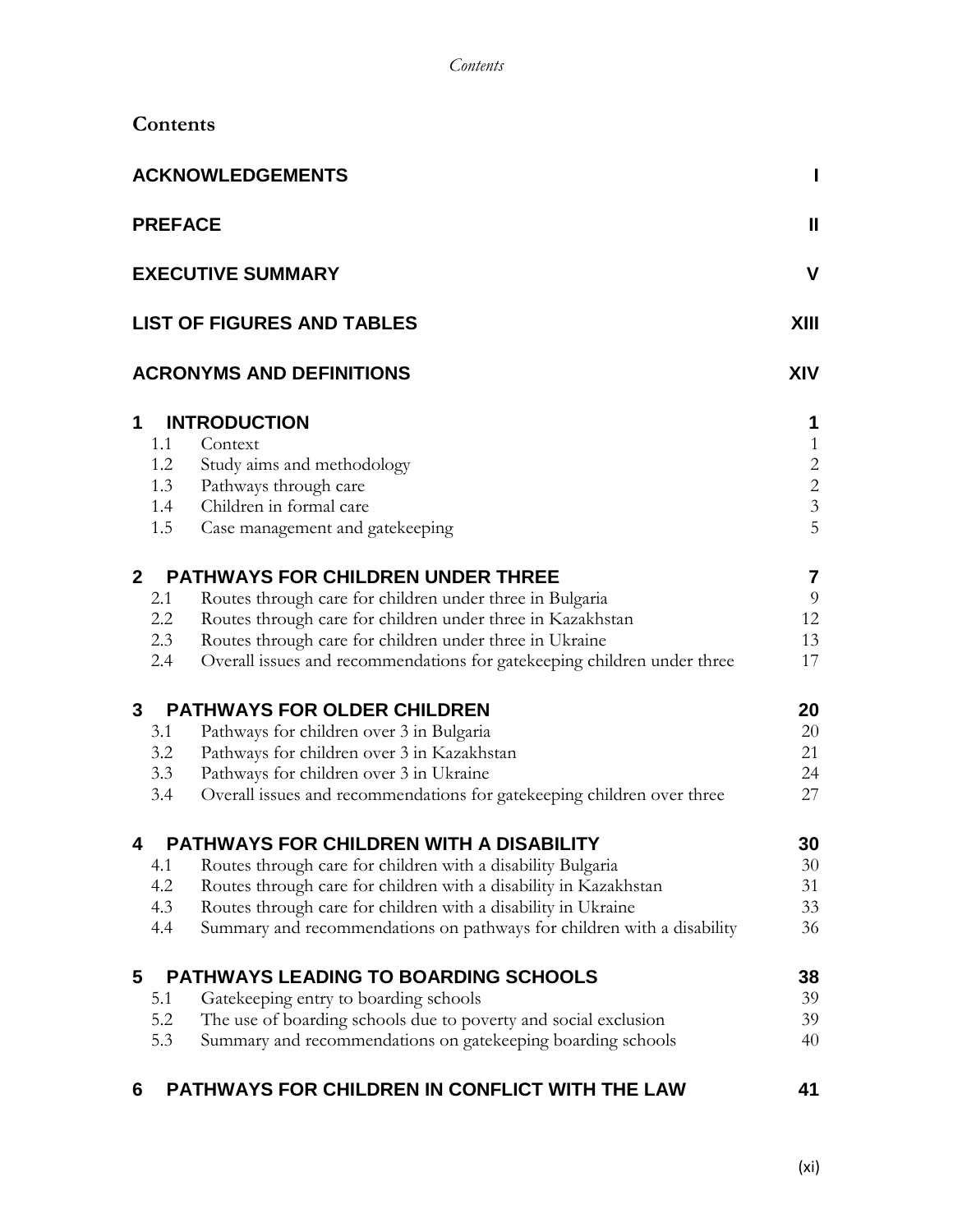| 6.1<br>6.2                                                                                                       | Children over the age of criminal responsibility<br>Commissions for Minors and children under the age of criminal responsibility                                                                                                                                                                                                                                                                           | 42<br>43                                     |  |
|------------------------------------------------------------------------------------------------------------------|------------------------------------------------------------------------------------------------------------------------------------------------------------------------------------------------------------------------------------------------------------------------------------------------------------------------------------------------------------------------------------------------------------|----------------------------------------------|--|
| $\overline{7}$<br>7.1<br>7.2<br>7.3<br>7.4<br>7.5<br>7.6<br>7.7                                                  | <b>ORGANISATIONS RESPONSIBLE FOR CASE MANAGEMENT</b><br>Case management in Bulgaria<br>Organisations providing case management in Kazakhstan<br>Organisations providing case management in Ukraine<br>Overview on Case management agencies<br>Social worker's salaries, workload and professional status<br>Strengthening Capacity of Social Work Agencies<br>Improving the quality of social work         | 45<br>45<br>46<br>47<br>49<br>49<br>50<br>52 |  |
| 8                                                                                                                | <b>BENCHMARKS FOR THE DEVELOPMENT OF GATEKEEPING</b>                                                                                                                                                                                                                                                                                                                                                       | 53                                           |  |
| 9                                                                                                                | <b>PROCESS</b><br>BENCHMARKS FOR A<br><b>OF</b><br><b>DECISIONS</b><br><b>BASED</b><br><b>ASSESSMENT AND REVIEW</b>                                                                                                                                                                                                                                                                                        | ΟN<br>54                                     |  |
| 10                                                                                                               | <b>BENCHMARKS FOR A RANGE OF COMMUNITY BASED SERVICES</b>                                                                                                                                                                                                                                                                                                                                                  | 59                                           |  |
| 11<br>BENCHMARKS ON AN AGENCY OR ORGANIZATION ARRANGEMENTS<br>TO MANAGE ASSESSMENT, REVIEW AND GATEKEEPING<br>64 |                                                                                                                                                                                                                                                                                                                                                                                                            |                                              |  |
| 12                                                                                                               | <b>BENCHMARKS ON INFORMATION SYSTEMS</b>                                                                                                                                                                                                                                                                                                                                                                   | 69                                           |  |
| 13                                                                                                               | <b>CONCLUSION</b>                                                                                                                                                                                                                                                                                                                                                                                          | 72                                           |  |
| 1.<br>2.<br>3.                                                                                                   | APPENDIX 1 GATE-KEEPING AND APPROACHES TO ITS DEVELOPMENT -<br>A REVIEW.<br>UNICEF and World Bank Changing Minds Policies and Lives Project<br>UNICEF consultation on child care system reform in South Eastern Europe<br>European Commission, WHO and the University of Birmingham's practice guide on<br>deinstitutionalisation<br>The Council of Europe's Working Group on Children at Risk and in Care | 74<br>74<br>75<br>76                         |  |

# **[REFERENCES](#page-100-0) 83**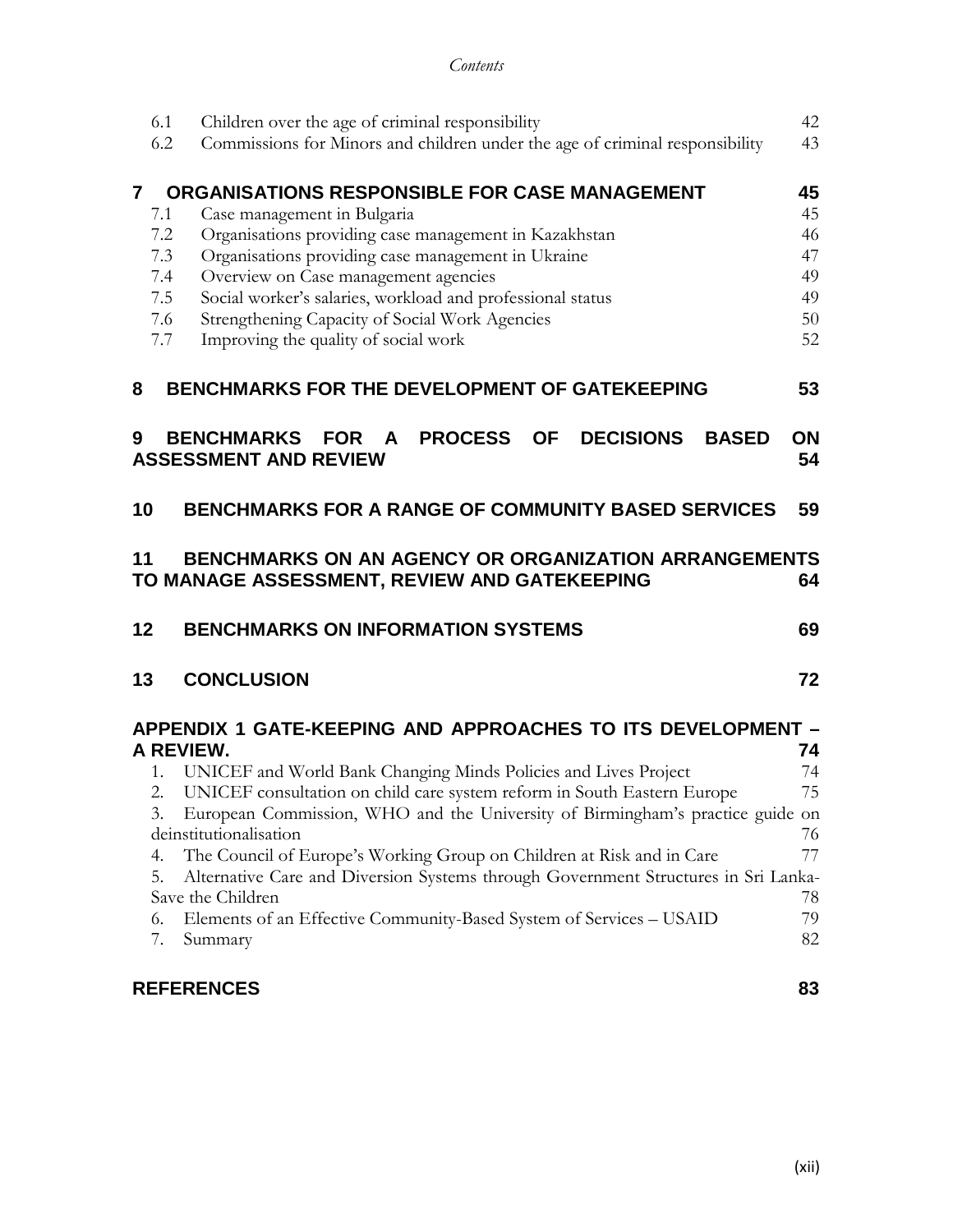# <span id="page-15-0"></span>**List of Figures and tables**

| Figure 1 Approximate ratios of children in different placements in formal care                                                       | 5              |
|--------------------------------------------------------------------------------------------------------------------------------------|----------------|
| Figure 2 Rate of children in Infant homes per 100,000 in the population at 2002 to 2008                                              | $\overline{7}$ |
| Figure 3 Number of children in infant institutions 31st Dec 1999 to 2008                                                             | 8              |
| Figure 4: Children in infant institutions and rate per 100,000 aged 0-3 from 1998 to 2008                                            | 14             |
| Figure 5 Process of Service Provision for Children in State Care                                                                     | 29             |
| Figure 6 Number of juvenile placed in correctional/educational/punitive institutions, at the end of the year                         | 41             |
| Figure 7: Ladder of Services in a Comprehensive Strategy of Diversion and Gatekeeping in Child Protection                            | 59             |
|                                                                                                                                      |                |
|                                                                                                                                      |                |
|                                                                                                                                      |                |
|                                                                                                                                      |                |
|                                                                                                                                      |                |
|                                                                                                                                      |                |
|                                                                                                                                      |                |
|                                                                                                                                      |                |
|                                                                                                                                      |                |
|                                                                                                                                      |                |
|                                                                                                                                      |                |
|                                                                                                                                      |                |
|                                                                                                                                      |                |
|                                                                                                                                      |                |
|                                                                                                                                      |                |
|                                                                                                                                      |                |
|                                                                                                                                      |                |
| Box 7 Benchmarks for a process of allocation of services that is based on an assessment and review of the child and family's needs55 |                |
| Box 8 BULGARIA - A process of allocation of services that is based on an assessment of the child and family's needs.  56             |                |
| Box 9 Kazakhstan - A process of allocation of services that is based on an assessment of the child and family's needs57              |                |
| Box 10 Ukraine - A process of allocation of services that is based on an assessment of the child and family's needs 58               |                |
|                                                                                                                                      |                |
|                                                                                                                                      |                |
|                                                                                                                                      |                |
|                                                                                                                                      |                |
|                                                                                                                                      |                |
| Box 16: BULGARIA - An agency responsible for coordinating the assessment and managing services and service contracts.  66            |                |
| Box 17: Kazakhstan - An agency responsible for coordinating the assessment and managing services and service contracts 67            |                |
| Box 18: Ukraine - An agency responsible for coordinating the assessment and managing services and service contracts 68               |                |
| Box 19: An information system to monitor and review the outcomes and provide feedback on the operation of the system as a whole.     |                |
|                                                                                                                                      |                |
| Box 20: Bulgaria - An information system to monitor and review the outcomes and provide feedback on the operation of the system as   |                |
|                                                                                                                                      |                |
| Box 21: Kazakhstan - An information system to monitor and review the outcomes and provide feedback on the operation of the           |                |
|                                                                                                                                      |                |
| Box 22: Ukraine - An information system to monitor and review the outcomes and provide feedback on the operation of the system as    |                |
|                                                                                                                                      |                |
|                                                                                                                                      |                |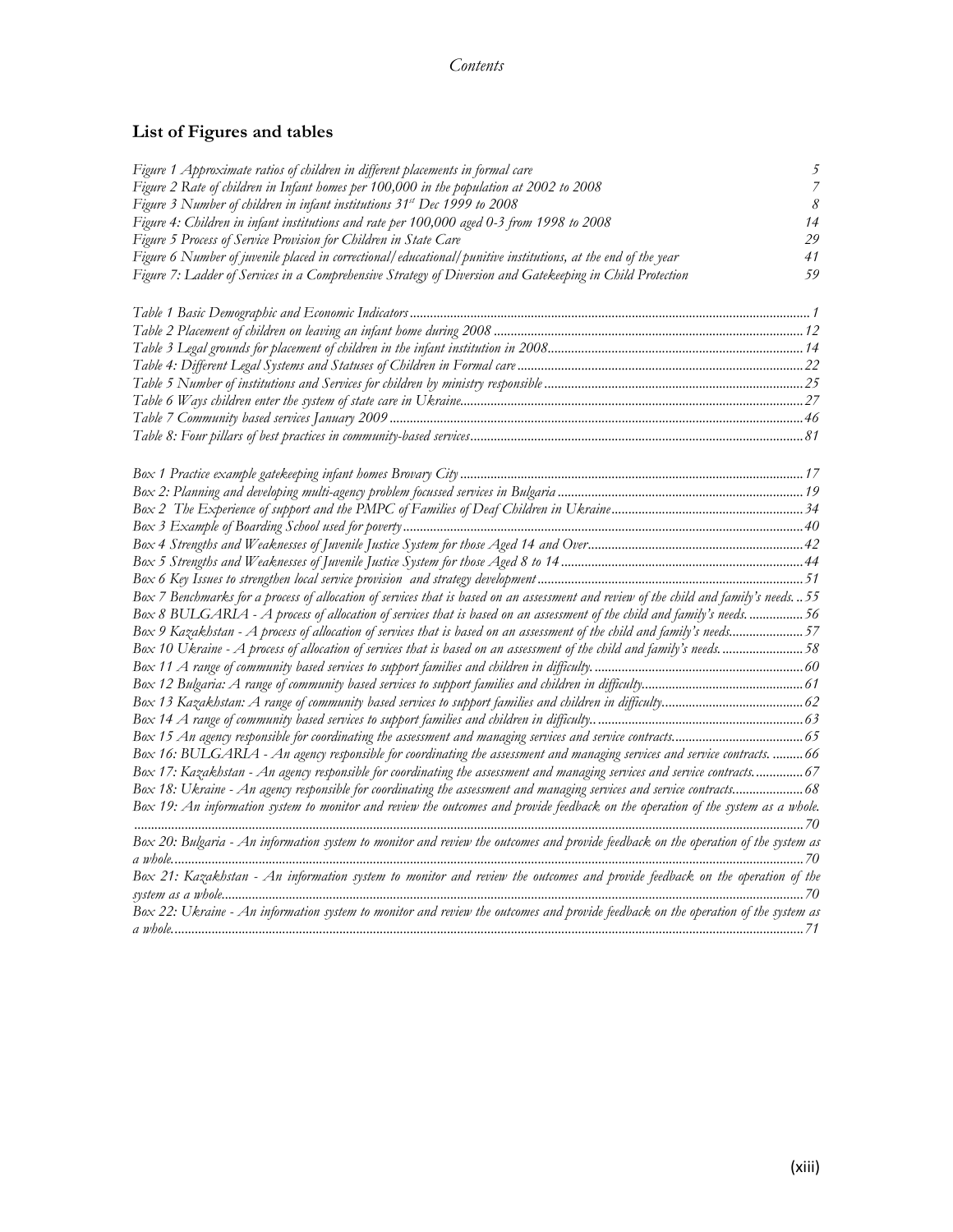#### <span id="page-16-0"></span>**Acronyms and Definitions**

| CEE/CIS       | Central and Eastern Europe and the Commonwealth of Independent States        |
|---------------|------------------------------------------------------------------------------|
| <b>CPD</b>    | Child Protection Department                                                  |
| <b>CRC</b>    | UN Convention on the Rights of the Child                                     |
| <b>CCRP</b>   | Committee for Children's Rights Protection $-A$ state agency in Kazakhstan   |
|               | responsible for protecting children's rights and coordination between        |
|               | ministries on child protection                                               |
| <b>CSW</b>    | Centre for Social Work                                                       |
| ECA           | Europe and Central Asia                                                      |
| EU            | European Union                                                               |
| GDP           | <b>Gross Domestic Product</b>                                                |
| <b>NGO</b>    | Non-governmental Organisation                                                |
| <b>SACP</b>   | State Agency for Child Protection - A state agency in Bulgaria responsible   |
|               | for protecting children's rights, developing standards and coordination      |
|               | between ministries on child protection                                       |
| <b>SSSFCY</b> | State Social Services for Family, Children and Youth                         |
| <b>SDAPCR</b> | Statre Department for Adoption and Protection of a Child's Rights            |
| TsVIARN       | Centres for temporary isolation, adaptation and rehabilitation in Kazakhstan |
| UN            | <b>United Nations</b>                                                        |
| <b>UNICEF</b> | United Nations Children's Fund                                               |

#### **Definitions**

This section provides definitions of key terms commonly used in the report to assist with interpretation of the different legal and practice frameworks used in different countries

**Formal care** refers to those children under the full-time care of the State either on a permanent or a temporary basis typically for family reasons (orphans and social orphans). It covers children placed in state facilities, facilities operated by NGOs and the private sector whether placed in residential care or substitute families.

**Children without parental care -** Children who are not living with or being cared for by either biological parent and who are registered as being without parental care according to decisions made by authorities based on either: a) Family Law, b) Social/Child Protection Law, or c) Criminal Law.

**Institutional care** broadly refers to placements for children in care including infant homes, children's homes, orphanages and boarding homes and schools for children without parental care, boarding schools and homes for disabled children, family-type homes, in SOS villages, etc. Children in general-type boarding schools or punitive institutions are normally excluded but should be included if placement of children left without parental care in these facilities is common. If so, only count those children left without parental care.

**Infant homes** are those institutions for young children aged under three years old which sometimes have children with disabilities up to the age of seven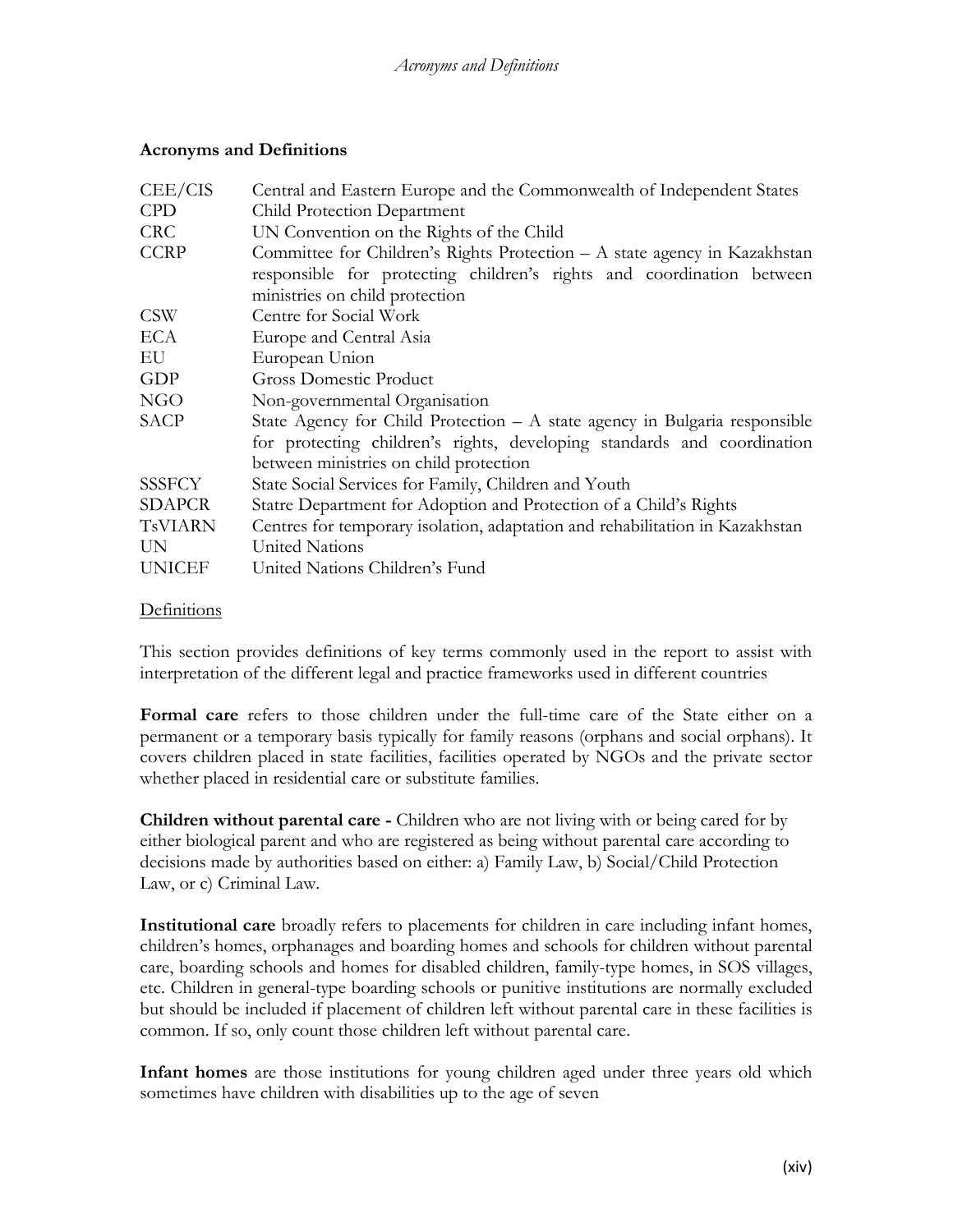**Ordinary boarding schools** are those schools where children are accommodated with the agreement of their parents. They include schools for children with a disability

**Substitute family care** refers to children in formal care placed in a family setting provided by relatives (termed here guardianship) or non-relatives (termed here foster care)

**Foster care** is substitute family care provided by non-relatives on a short- or long-term basis.

**Guardianship** is substitute family care provided by relatives on a short- or long-term basis.

**Community based services** are services provided as part of the child protection system for children who live in their own homes. They are mainly non-residential but may include short periods of respite care in a residential setting. These services can be provided by the state and the non-state sector.

**Respite care** refers to short term care delivered either by foster carers or residential homes to support vulnerable families, and sometimes it also is used to support foster carers. Respite care is paid for by local authorities.

**Family centres** provide a range of services to support vulnerable families. These include parenting support, counselling and educational support.

**Day centres** provide support to families often with young or disabled children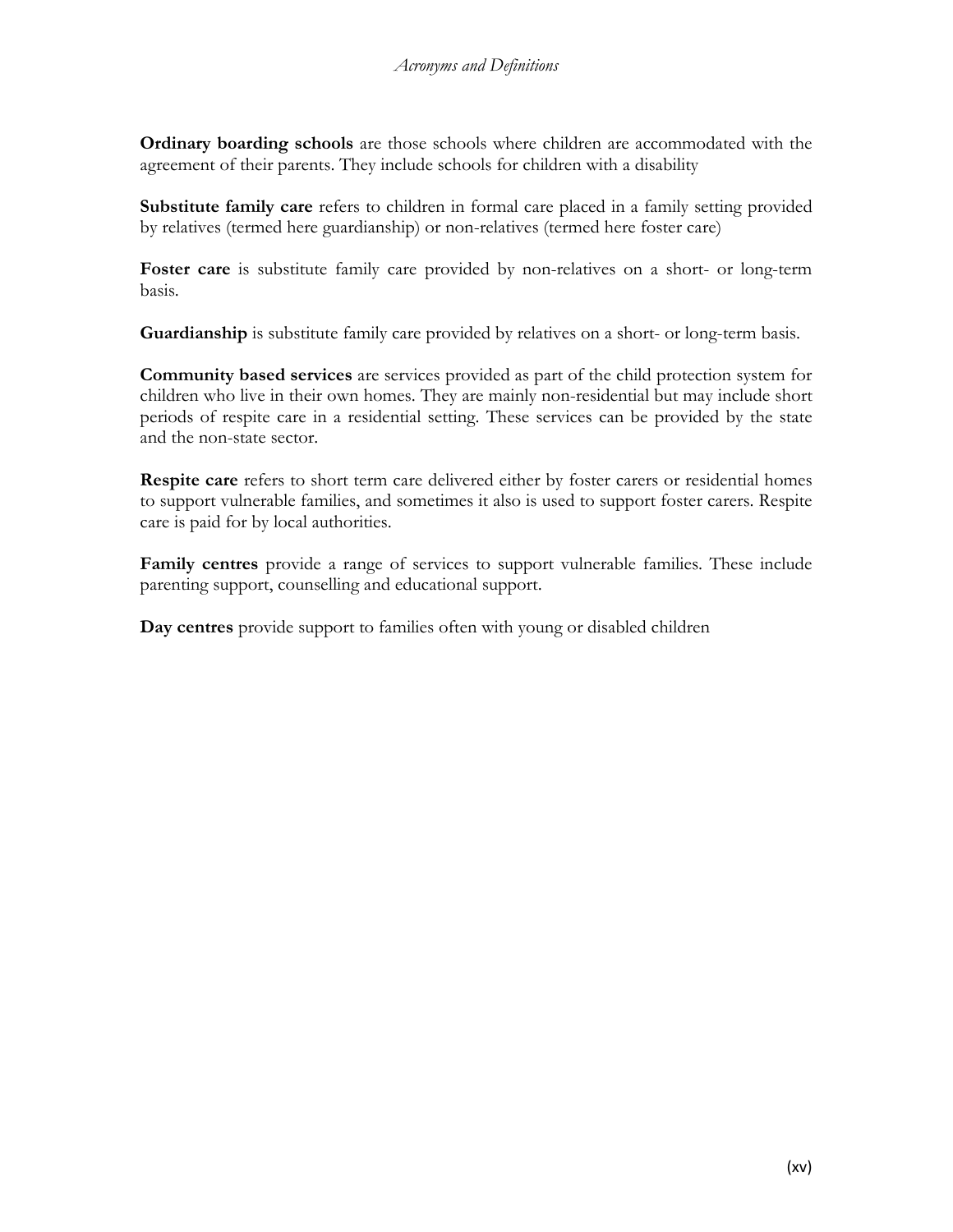#### <span id="page-18-0"></span>**1 Introduction**

This report is the output from the study undertaken by Professor Andy Bilson following a series of meetings and visits in Bulgaria, Kazakhstan and Ukraine during the summer of 2009. The report will principally draw on this material though it will also be informed by the experience of other countries where UNICEF has projects and also in countries in which Professor Bilson has been providing consultancy and evaluation.

## <span id="page-18-1"></span>1.1 Context

The CEE/CIS region is in the process of transition from a command economy to a market oriented society. This involves a shift in the social contract from state responsibility to a shared state-community responsibility for care of vulnerable groups. Most of the countries in this transition inherited a system of child protection which focused almost entirely on the use of institutional care for children in difficulty. The latest figures in the TransMONEE database (2009) for the rates of children in institutional care show that there has been an increase in the rate of children in institutional care since the start of the transition in seventeen of the twenty three countries covered by the data<sup>[1](#page-18-3)</sup>. There is thus a continuing problem in this area.

The three countries which are the focus of this report are at different stages of this transition and each is in the process of developing legislation, policy, and practice relevant to gatekeeping. The table below shows the economic and demographic information for these three countries and demonstrates a variety of situations. Kazakhstan has the highest per capita GDP of the Central Asian states (if Russia is not included) whilst Bulgaria (alongside Romania) has the lowest per capita GDPs of those countries of the CEE/CIS that are members of the European Union. Finally Ukraine is poorer than either of these countries. There are also major demographic differences with Kazakhstan having a far higher proportion of its population consisting of children (those aged under 18). Also Kazakhstan has a higher birth rate. Like other central Asian states the rate is over 20 live births per 1000 population compared with around 10 in Bulgaria and Ukraine (UNICEF 2009: table 2.2)

| Table 1 David Dennographic and Leonomic mulcators |                   |                         |                  |  |
|---------------------------------------------------|-------------------|-------------------------|------------------|--|
| Country                                           | GDP per capita,   | <b>Total Population</b> | Under 18         |  |
|                                                   | <b>PPP 2007</b>   | $(1000s)$ start of      | population start |  |
|                                                   | (current          | 2008                    | of 2008          |  |
|                                                   | international \$) |                         |                  |  |
|                                                   |                   |                         |                  |  |
| <b>Bulgaria</b>                                   | 11,298            | 7.640                   | 16.9%            |  |
| Kazakhstan                                        | 10,829            | 15,572                  | 29.6%            |  |
| Ukraine                                           | 6,916             | 46,192                  | 18.0%            |  |

#### <span id="page-18-2"></span>**Table 1 Basic Demographic and Economic Indicators**

**Source**: UNICEF TransMONEE database 2009

 $\overline{a}$ 

<span id="page-18-3"></span><sup>&</sup>lt;sup>1</sup> This compares figures from table 8.5 for the rate of children in institutions per 100,000 aged 0 to 17 in the population in 2007 (or 2006 if 2007 figures are not available) with those for 1989 (or 1990 if 1989 figures are not available).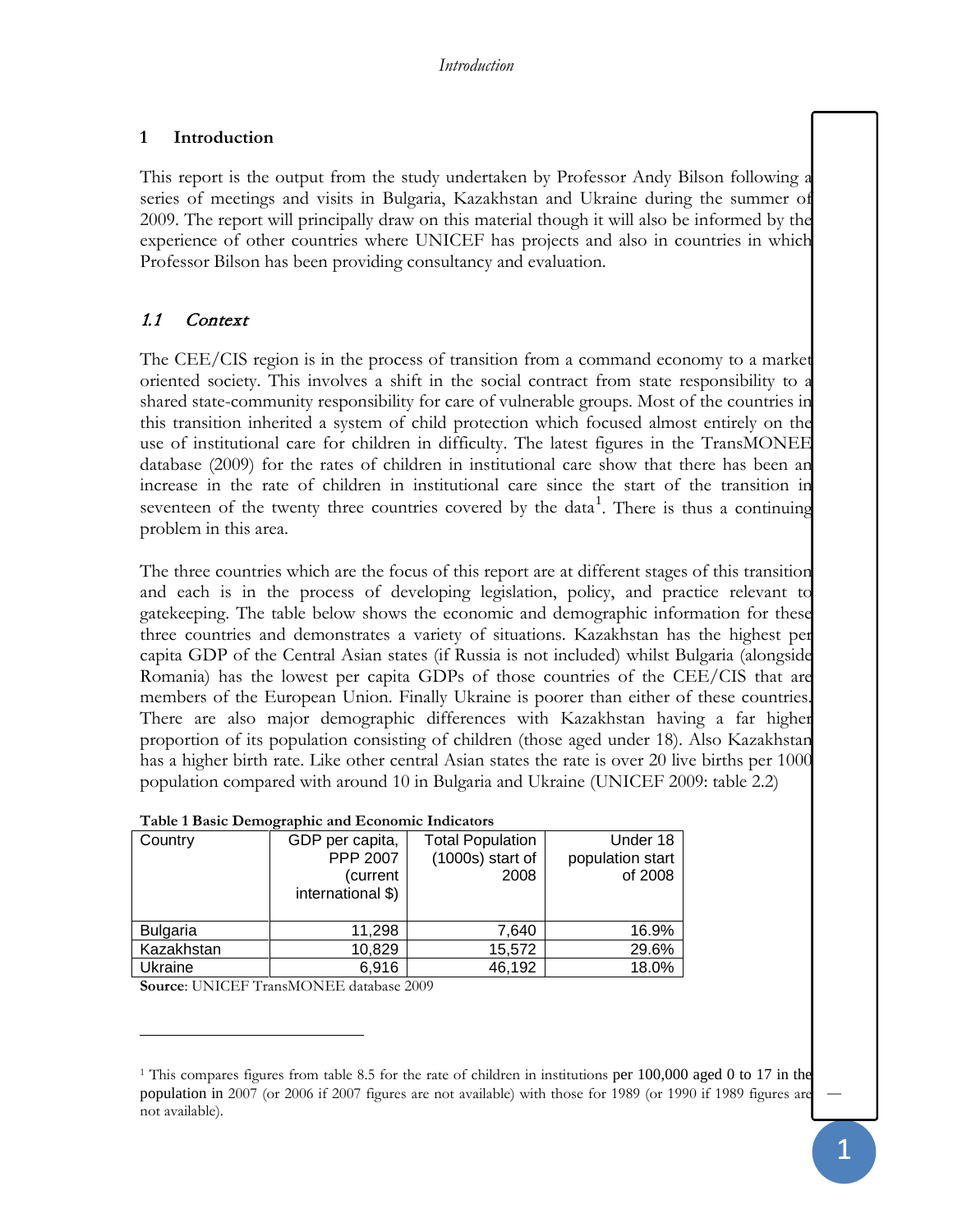## <span id="page-19-0"></span>1.2 Study aims and methodology

The remit for this study involves considering the following aspects of the gatekeeping system or systems in each of the three countries:

- Pathways through the care systems focussing on:
	- analysis of the entry points to the systems of care including what can the client expect to accomplish by entering the system This will cover eligibility for services such as guardianship, cash assistance, placement in services -emergency or regular, procedures pertinent to children in conflict with the law and corresponding interventions including judicial orders
	- Decision making processes including: care orders or similar formal acts; reviews and/or other forms of follow up; and termination of the case and /or decisions on after care.
- Case management systems focussing on:
	- assessment of the child's situation
	- individual plans
	- Management and organisational support for staff involved in gatekeeping
	- Information systems
- Analysis of the policy environment

The remit for the groups at risk to be examined included children without parental care, children with disabilities, child victims of abuse and children in conflict with the law.

Initial analysis was undertaken in each of the three countries through a detailed desk review of available information (being laws and regulations, national strategies, action plans, and other documentation relating to institutional and financial mechanisms, human resources, social care standards).

Field research was then undertaken in the three countries (Bulgaria, Ukraine and Kazakhstan) to review gate-keeping mechanisms at country level. It involved interviews with stakeholders, including professionals fulfilling gate-keeping functions, professionals in ministries involved in the reform of the child care system, UNICEF staff, NGO partners, civil society representatives, judiciary and families and children who have been in contact with services fulfilling gate-keeping functions. Field visits were for an average of 10 days.

## <span id="page-19-1"></span>1.3 Pathways through care

The report will start by looking at the context of the gatekeeping systems by providing an overview of the numbers of children in various forms of formal care. The report will give an overview of the various routes into the care systems and the pathways through these systems. These pathways are determined by decisions that are made about children and in some instances by the lack of formal decision making and review. It will be seen that these pathways overlap and that children in the same institution may have entered through different legal systems with different difficulties or problems and be involved in different processes of case management and decision making. Not all children enter these systems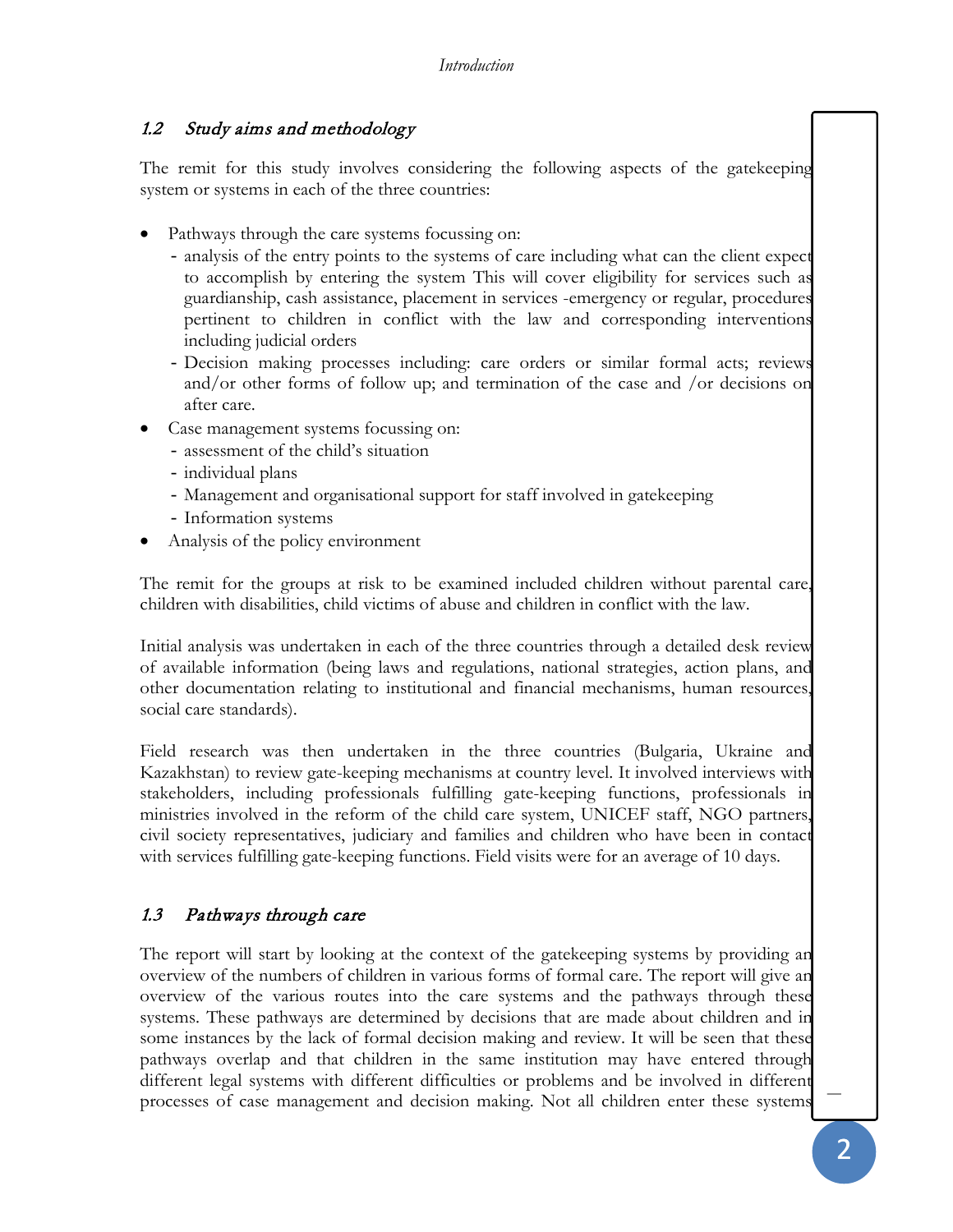#### *Introduction*

through formal processes such as the removal of parental rights and many children enter institutional care at the request of parents and this often means that parents and children are not dealt with through formal case management processes but rather administrative processes of decision making. Thus for example we see children with disabilities who are left in hospitals shortly after birth, often on the advice of medical personnel, entering the system by being dealt with as being 'abandoned' and hence entering through the system for children lacking parental care whilst children entering a little later with the permission of their parents may come through a totally different route involving assessment by psycho medico pedagogical commissions (PMPC) or by being placed without assessment in an institution on a voluntary basis. A more detailed picture of these pathways through the child protection systems is provided separately in the three individual country reports.

In addition to this overlapping of different pathways within a country there are major differences between the countries. Whilst all three inherited the Soviet system of child protection with its overuse of institutional care, this was applied differently in the particular social context of each of the countries. From this starting point each of the countries has carried out various reforms which at a glance might appear to be similar but which can lead to significant differences and diversity in outcomes for children. There is thus no one simple classification able to adequately capture these differences between countries and the overlapping of systems within countries.

#### <span id="page-20-0"></span>1.4 Children in formal care

These three countries represent different stages of reform of their child protection systems. In Kazakhstan most of the reform is still in a relatively early form with a range of pilot projects and a recent legislative change offering framework for a new child protection system to be developed. The new legislation (the Law on Specialised Social Services) provides a framework for reforms of social work, but it is in the early stage of implementation having only been passed in 2009. In contrast Bulgaria passed its Child Protection Act in 2000 following a range of earlier initiatives and laws which have led to the establishment of child protection teams and a range of initiatives across the country. There has been a fall in the number of children in institutions and particularly those that deal with children without parental care. Finally in Ukraine the reform has taken shape mostly in recent years under an initiative of the president and has seen the development of children's services and social services departments; and a growth in the use of foster care.

The TransMONEE database provides data on the number of children in residential care. These three countries illustrate the difficulty in providing comparable data internationally. The 2010 version of the database shows that in 2008 Bulgaria had 8,174 children in residential care, a rate of 644 children per 100,000 aged 0 to 17. However this covers only children accommodated in specialised institutions under the Law for Child Protection. If other children accommodated in boarding schools are included (as they were prior to 2000) the figure at the end of 2006 was 15,943 or 1,183 per 100,000 aged under 18. Kazakhstan includes children in boarding schools in the figures provided in TransMONEE and has a figure of 79,520 children in institutions on  $31<sup>st</sup>$  December 2008 a rate of 1,708 per 100,000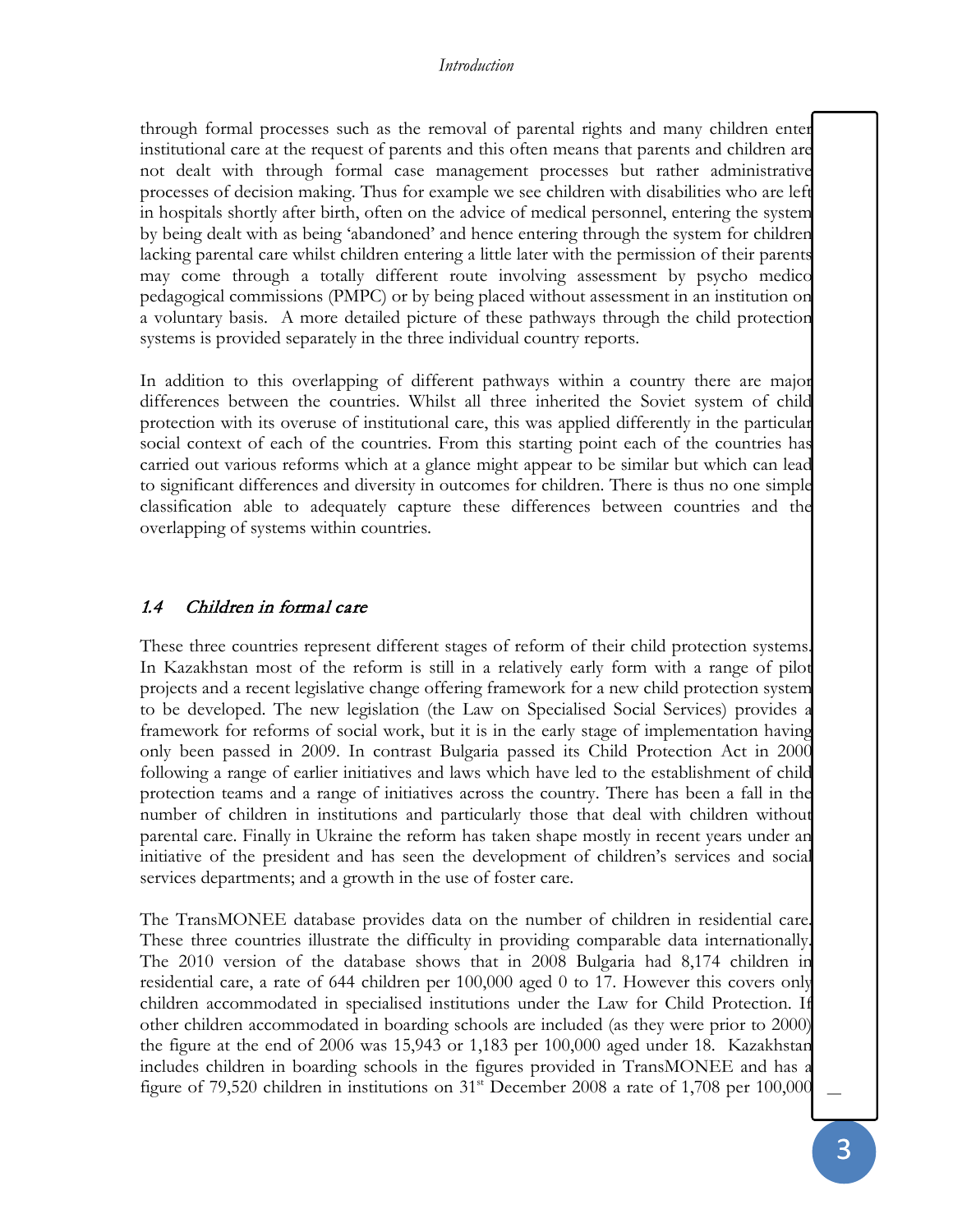#### *Introduction*

aged 0 to 17 years. Finally the figures in TransMONEE for children in residential care in Ukraine in 81,613a rate of 997 per 100,000 children aged 0 to 17.

Figure 2 shows estimations of the ratios of children in different placements at the end of 2008, the data is from a range of sources and not necessarily provided on the same basis and occasionally extrapolated from previous year. These estimates are provided to give a picture of the ratio of different types of placements in formal care. It will be seen that the proportion of children placed in boarding schools and in guardianship form a majority of children in all three countries. The second issue that stands out in these diagrams is the low proportion of children placed in foster care. Only in Ukraine is foster care starting to demonstrate that it can play a significant part in out of home care at a national level. Also, whilst children placed in the various correctional schools through the juvenile justice system often face many serious contraventions of their rights, they represent only a small proportion being at most 2% of children in formal care.

In considering the different routes into institutional care in these three countries it soon became clear that there is no simple classification that provides clear and unequivocal categorization. Children sometimes enter the same institutions on different legal bases and children with similar life difficulties can be treated in different ways depending on how they come to the attention of the authorities. It is thus impossible to have a classification without overlaps. The one chosen for further analysis is as follows:

• Children under three years old

This pathway covers children who are placed in state care because their parents want them to be adopted; children whose parents do not take their child from the maternity hospital; children with disabilities; children placed in institutions on a voluntary basis by parents for short periods; and children who are neglected or are victims of violence. These children have in common their extreme vulnerability to harm because of their particular developmental needs.

- Older children entering because of lack of parental care This group includes children who enter for a range of reasons. They may be street children; truants; children who are considered disorderly but are dealt with through the child protection rather than the juvenile justice system; and children who are subject of neglect and harm by parents.
- Children with a disability.
- Children placed in boarding schools with their parents' permission.
- Children dealt with through the juvenile justice system.

This includes those found guilty of an offence as well as those in conflict with the law but who are under the age of criminal responsibility. In some cases this system is also responsible for street children and children who have been harmed by parents.

In doing this the report will focus on lessons to be learned as well as the positive practice which is starting to be generated across these countries.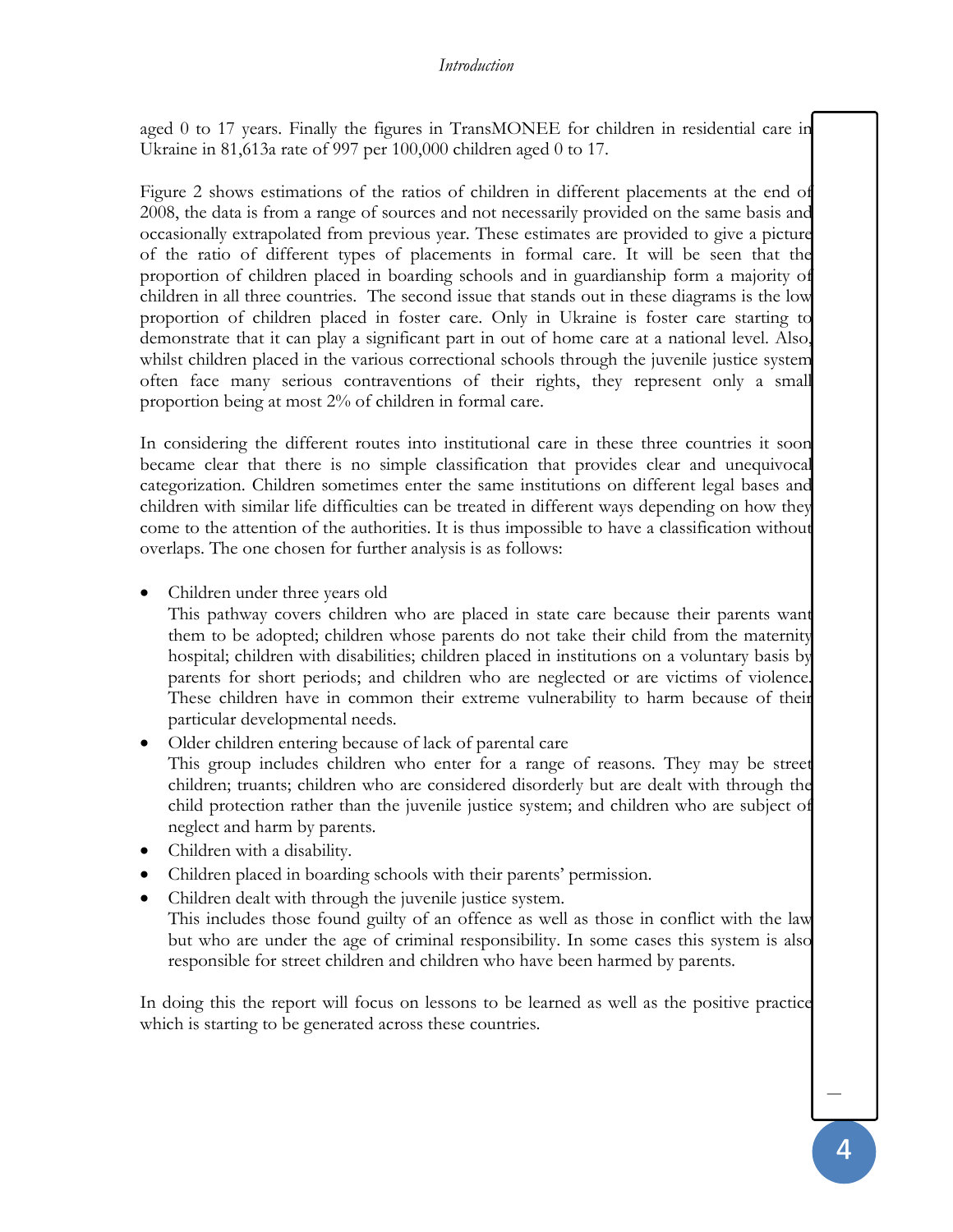*Introduction*

<span id="page-22-1"></span>

<span id="page-22-2"></span><span id="page-22-0"></span>given by the state statistics department this may significantly underestimate both the number and proportion. A UNESCO report (2007: 8) stated that over 61,000 children with a disability were in boarding schools in 2005/6. If this figure is correct it is likely that figure substantially underestimates the proportion in boarding schools which would then be nearer to 38% with other instituions reduced to 15%making it more similar to the other two countries.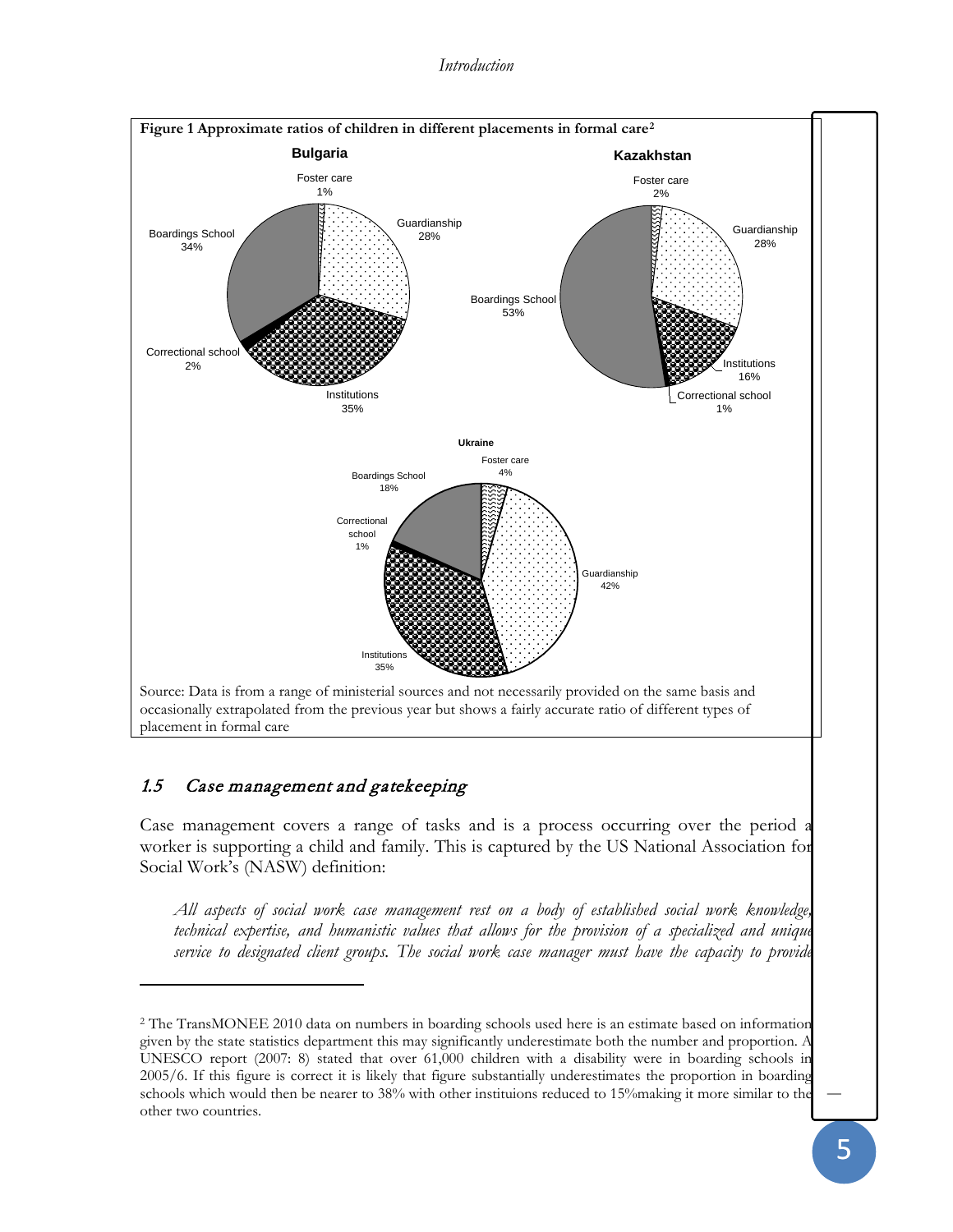*assistance in a sensitive and supportive manner to particular client populations based on knowledge of human behavior and well-developed observational and communication skills. With this foundation, a social work case manager establishes helping relationships, assesses complex problems, selects problemsolving interventions, and helps clients to function effectively and, thus, is a therapeutic process.* NASW 1992.

This definition thus stresses the complex nature of case management and the need for it to be underpinned by knowledge, expertise, values and skills usually associated with social workers or similarly skilled and trained staff. This underpinning requires that staff have a wide range of training and also an organisational context in which these skills can be supported. At the same time the task involves making effective relationships, complex assessments, problem solving involving accessing interventions which can only be provided by having a wide range of services designed to meet the diverse needs of children in difficulty and their families. For this reason the *Changing Minds, Policies and Lives* project identified that key elements of gatekeeping included having an agency or organisation to manage gatekeeping; having a range of community based services; and a process of decision making based on assessment. Appendix 1 gives a review of recent publications by NGOs, and IGOs that have attempted to provide frameworks for developing gatekeeping and preventing institutional placement. From this review this paper suggests a number of benchmarks for case management in gatekeeping and an attempt has been made to show how this might be used in assessing the situation of the three countries studied.

The three countries covered by this study are in the process of developing different systems of social work to carry out case management with different remits and the report will consider each of these in later sections. None of the three countries has a single system covering all aspects of social work with children but in this they are no different from countries in which social work is long established. As will be seen Bulgaria and Ukraine have come a long way in establishing national social work systems in a relatively short period.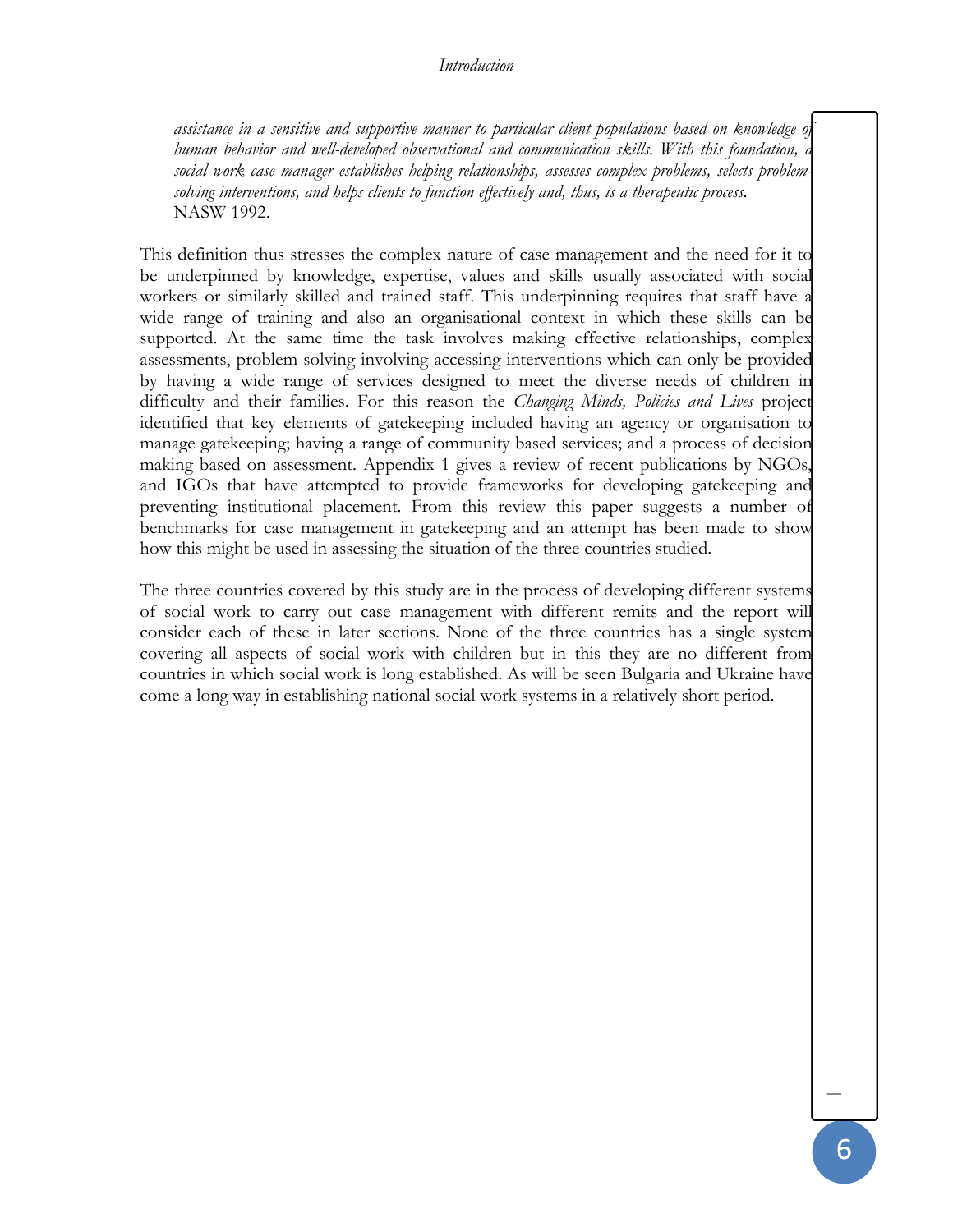## <span id="page-24-0"></span>**2 Pathways for children under three**

The TransMONEE database shows that at the end of 2008 there were 33,100 children in infant homes in the 19 states providing these figures. Whilst this may not seem high numbers, a high proportion of these infants will suffer long term harm at a level which requires continuing medical or special educational treatment in later life: suffering a reduction in cognitive capacity; autistic type symptoms; and a range of mental health disorders. Research now confirms that these harms are because of the child's experience of even relatively short stays in these institutions at key developmental periods and are not genetic or caused by poor nutrition during pregnancy (Nelson *et al.,* 2007). It is not the purpose of this report to review this issue (for a review see Bilson, 2009a) and it is assumed that the reader is familiar with the substantial research on the particularly poor outcomes of children institutionalised at this vulnerable age even in good quality institutions (see Johnson *et al*., 2006) and also the strong evidence of the benefits of placement in foster care for those who cannot stay with parents (Nelson *et al.,* 2007).



<span id="page-24-1"></span>

Source: UNICEF 2010: table 8.7

This section will deal with what was found out about the pathways available to children in need aged 0 to 3 years; which groups of children are at risk; routes into institutional care; length of time in care and where children go on exit from institutions.

For many children the immediate route into infant institutions are directly from maternity wards though children are also found abandoned elsewhere (foundlings), taken directly to the institution by parents or referred because of neglect by parents. This section will start by reviewing the numbers involved before going on to look at the process of assessment and review for these young children and the range of services and strategies aimed at reducing abandonment and supporting mothers and families.

[Figure 2](#page-24-1) shows the rate per 100,000 children aged 0 to 3 years of children in infant institutions. As will be seen Bulgaria stands out with a rate of nearly 1% of children aged 0 to 3 in institutional care though this rate has steadily fallen over the period. Ukraine and Kazakhstan have lower rates at 0.18% and 0.25%. The numbers of children in infant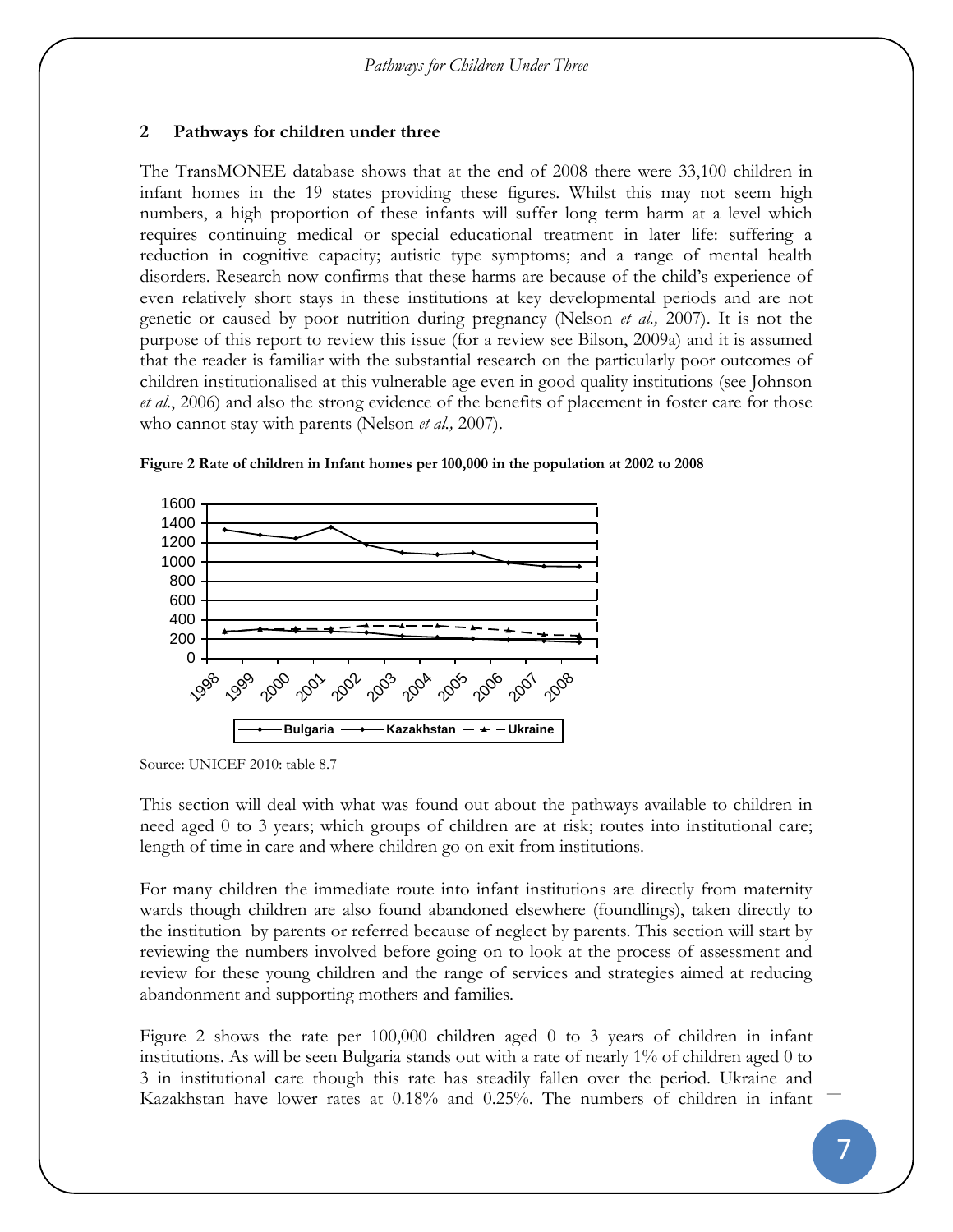#### *Pathways for Children Under Three*

institutions in each of the three countries has fallen in the ten years since 1998 with Ukraine falling rapidly since 2005 a period of intense government activity on promoting community services and gatekeeping. In Bulgaria there was a fall of 20.8% between 1999 and 2003 and since then the numbers have remained constant. In Kazakhstan the numbers have been steady since 2003 and Ukraine has seen a recent fall since 2004 (see [Figure 3\)](#page-25-0).



<span id="page-25-0"></span>**Figure 3 Number of children in infant institutions 31st Dec 1999 to 2008**

The figure for the number of children placed on a particular day is misleading when considering the size and cost of the problem. The report will now look at the information available on entry to and exit from these institutions. Each country will be considered in turn. There will be more detail given of these pathways for young children than in later sections due to a number of factors:

- the important part they can play as an entry point to the system as a whole (in some countries many children remain in care for years once admitted);
- although numbers institutionalised on a particular day may not seem high many children stay for short periods and there is a much higher rate of admission meaning a higher proportion of the total population are institutionalised ( e.g 1 in every 78 children aged under one year-old in Bulgaria entered these institutions from maternity wards alone and others aged under 1 will have entered directly from families);
- because they cross the boundary with services for children with a disability;
- they are also linked to levels of international adoption; and

Source: UNICEF 2010: table 8.6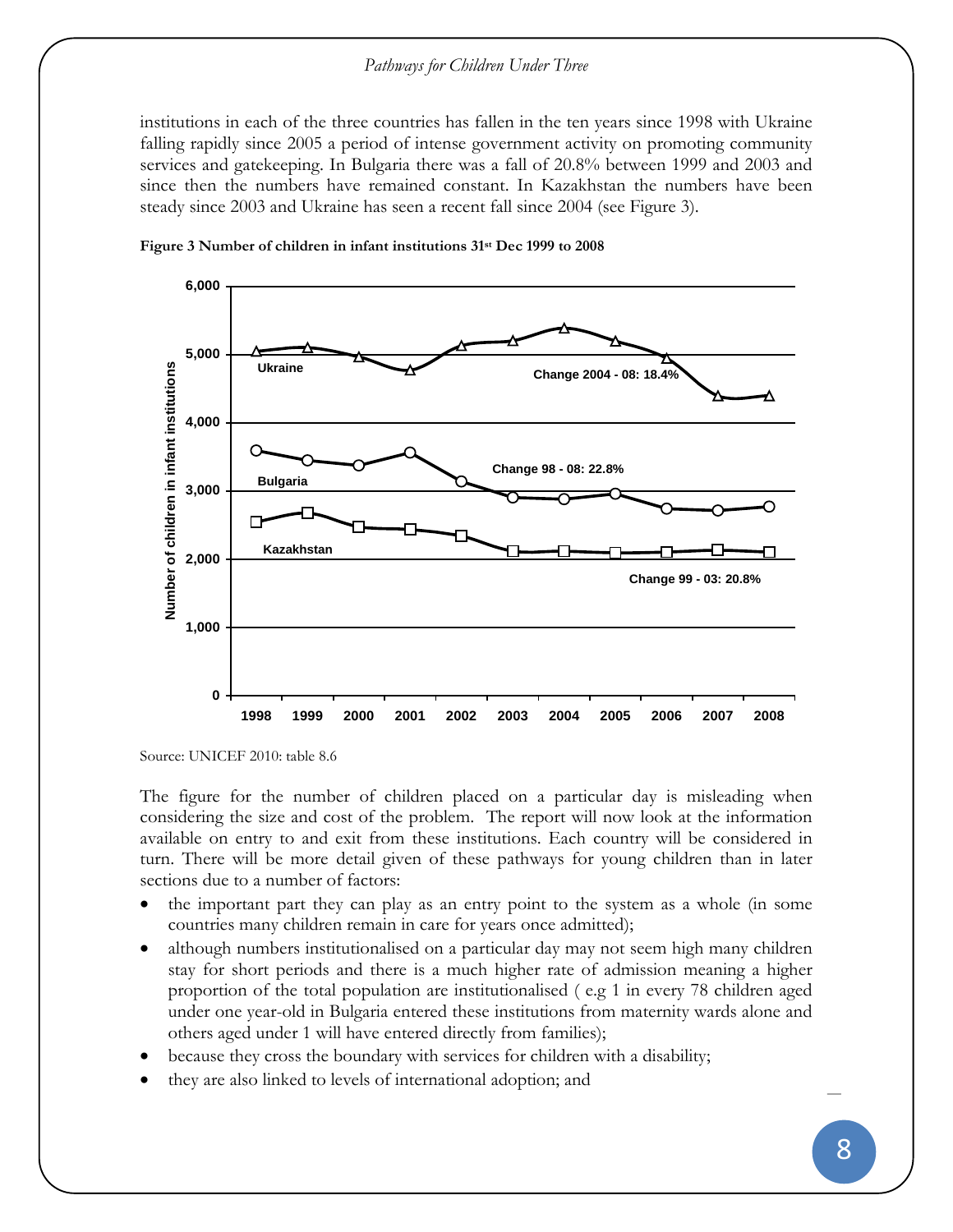• because they demonstrate issues relevant to other age groups and other reasons for entry to institutions.

#### <span id="page-26-0"></span>2.1 Routes through care for children under three in Bulgaria

In Bulgaria figures for the total number of children entering institutions were not available. Figures for direct admissions from maternity hospitals were supplied and showed a falling rate of entry from 1,326 babies in 2005 to 966 in 2008. However this still meant that one in every 78 live babies born in 2008 was admitted directly from maternity ward to the infant institution. This is partly because in Bulgaria infant institutions provide medical and intensive care facilities and 596 (62%) of these direct admissions required intensive care. However this is not the whole story and 158 of these babies (fully 26.5%) never return to their mothers and remain in the infant institution making a total of 528 children 'abandoned' from maternity hospitals.

Studies of 129 children in the two infant institutions in the regions of Vidin and Pernik have been carried out as part of a larger study of all children in institutions in these regions undertaken by UNICEF (2007). The main route into the infant homes was through maternity wards which accounted for 57% of all entrants. A further 21% entered before the age of 6 months making the first months of life the most vulnerable for entry to institutional care. The ethnic origin of the children is based mainly on the information given by the mother at admission of the child, i.e. the self-identification of the mother. At least 60% of the children in the two infant institutions are of Roma origin (there are a further 9% of children for whom the ethnic origin is not available and who are likely to be Roma). Similar figures were found in a national survey of children in infant institutions carried out by the State Agency for Child Protection (Petrova-Dimitrova, 2009; page 13).

The reasons for entry of the children resident in the institution in July 2007 were ascertained from files and staff interviews. This showed that only 8% entered because of neglect or abuse and 3% because of parental health problems. The main reasons for entry were for the child to be adopted (29%), because of poverty (28%), child health problems (14%) or abandonment (12%). This latter reason, limited to the home in Pernik, probably hides further problems of poverty. There is also a low level of single mothers (4%). 21% of the children had a mental or physical disability which, considering these children can stay beyond the age of three, means they would represent a smaller proportion of new entrants.

National figures are available for the placement of children on leaving the institution. These 1796 children leaving the institutions go to a range of places. Whilst 787 children (44%) returned to their families this included 438 children (24%) who were premature babies who had entered for medical treatment leaving only 351 (20%) of those who entered for social rather than medical reasons returned to their families. Apart from this, adoption is the most common placement on leaving with 33% of leavers being adopted and 357 (20%) children are transferred to other institutions. foster care and kinship care play a very minor role in returning children to families from these institutions, accounting for a total of only 60 (3%) of children.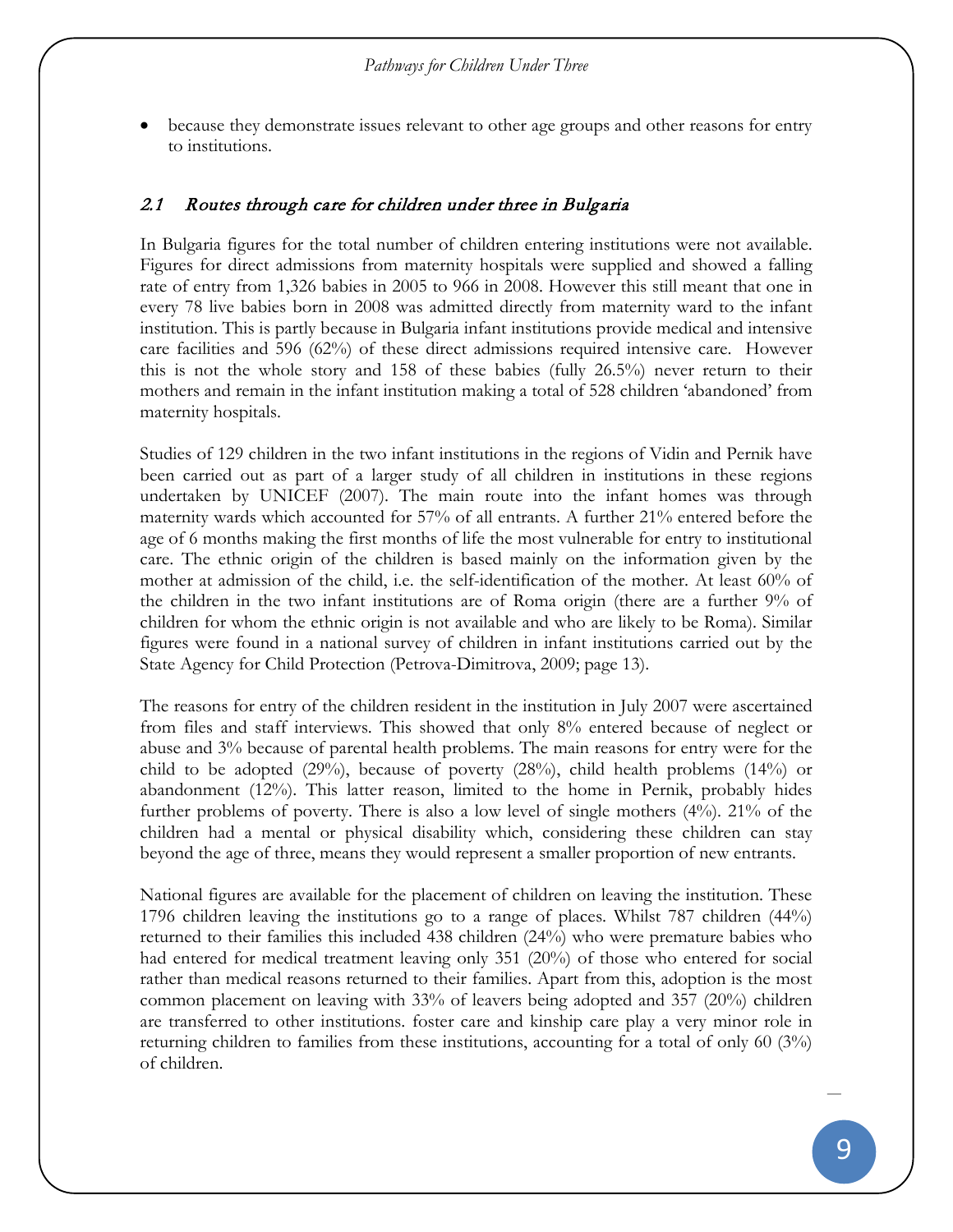#### *Pathways for Children Under Three*

#### *2.1.1 Assessment and planning for children aged 0 to 3 in Bulgaria*

Much has been achieved in Bulgaria in recent years. The establishment of the Child Protection Departments has meant that there is a formal process of decision making with social workers responsible for carrying out assessments of all children before entry to the institution.

In order to ensure children are referred for assessment an ordinance has been passed that requires the maternity hospitals to nominate a member of staff to identify children at risk of abandonment and to refer them to the Child Protection Department. Whilst this does appear to be having some positive effects, in many cases referrals take place only after the mother has decided to abandon her child. The only legal exception to a child's admission following an assessment is where there is a medical emergency. The section above showed that at least a third of children from the maternity hospital who eventually stay in the institution entered for medical treatment in the intensive care unit of the institution and thus are likely to have avoided assessment prior to entry (they are assessed later but often parents are no longer traceable and the bond with the child has not been established).

Whilst studies of gatekeeping projects in Bulgaria and elsewhere have shown that many parents only require a small amount of support to get them through a crisis, small payments or help in getting access to social assistance benefits the range of services available to social workers has a major impact on their ability to assess: there is little purpose in assessment without the possibility of something being done if problems are identified.

This section looks at planning for children placed t in the infant institutions and the care provided there. For the majority of children in the UNICEF studies the CPD plan was for a return to parents. However little work was being done to help parents to maintain contact with their child or to prepare the family for the child's return. This is mainly because of the competing demands for the time of CPD staff. Likewise it was reported that the requirement that plans should be reviewed every three months with the involvement of parents, child and other interested parties (article 22 of the ordinance on prevention and reintegration) is either not done or carried out in a peremptory fashion.

Few children leave the MSCHC to be placed in foster care or kinship care though this is the stated plan. There is little done to facilitate children remaining in contact with their parents. The institutions are forbidding places for parents to visit. Facilities for parents to visit are often poor (on my visit to an institution the visiting parents were sitting in a corridor with their child whilst a member of staff sat watching over them). Parent's visiting times are limited and they often have to get medical certificates before they can visit. Parents or relatives need positive encouragement and support for visiting their children including a welcoming environment open to them at times that are convenient to them and, if the parents are poor, help with transport or travel expenses or places to stay if they have to travel long distances.

Care of children in the institutions is medicalised and children remain understimulated and receive little warmth or emotional care. In addition practices such as having children move between groups catering for different age ranges in the institutions prevent the opportunity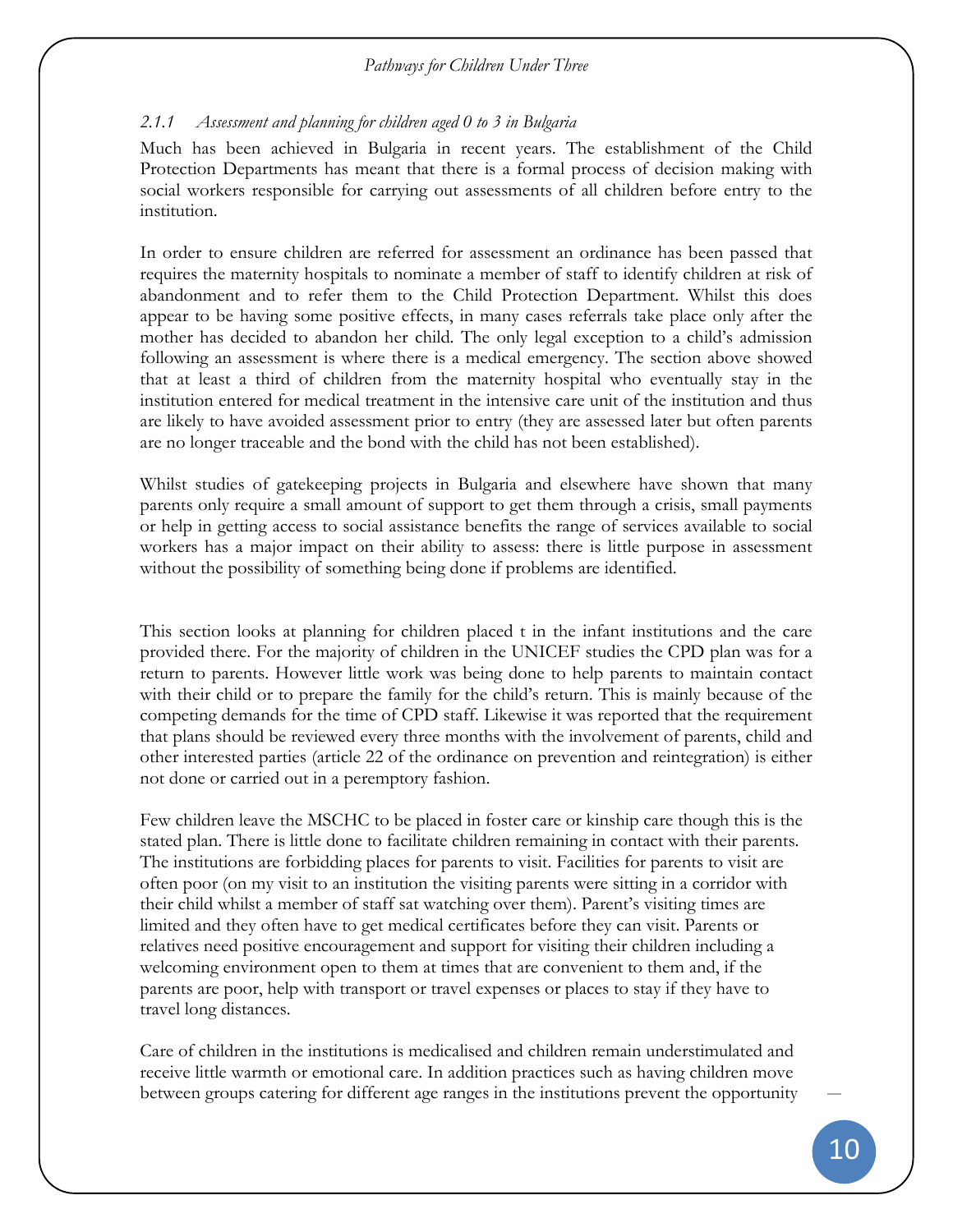to form lasting attachments to care staff. All of this leads to children having developmental delays, limited speech and reduces the possibility of successful reintegration or adoption.

#### *2.1.2 Community based services to prevent admission in Bulgaria*

Whilst there are pockets of good practice and some good pilot schemes run by NGOs, in general the range of services available to CPDs to prevent the entry of babies into institutional care is limited:

- a) CPD staff have a limited range of support to offer parents. In some areas there are mother and baby units for single mothers (though the UNICEF study and others found that single mothers having a first baby constituted only a small proportion of entrants to MSCHCs), and support from community support centres but these are still the exception. Beyond this the worker can offer limited financial support or counselling and persuasion.
- b) Whilst there is some very limited availability of foster care this is currently only available for long term placements for able bodied children and I suspect not for Roma children. The main alternative is kinship care which is well developed but could be enhanced with better financial support. There are no/few family type placements for children with a disability or for children waiting to be adopted. Specific campaigns are needed to recruit foster parents willing to have short term placements of children waiting to be adopted or to provide long term care to children with a disability. This might include recruiting foster parents who might be single women or older people willing to undertake short term placements. It also requires a review of incentives to provide foster care.
- c) There is a lack of preventive services. One key issue is housing. This was mentioned in reports and by social workers, NGOs and parents I interviewed. Many of the abandoned children are from large mainly Roma families who share a single room, often with other family members. Mothers can be placed under pressure by family or made homeless if they do not abandon their child. Given that these women can have 4 or 5 other children and often a partner, mother and baby units are not an appropriate response. This issue is made more difficult in some areas where Roma families are illegally occupying land so the purchase or building of accommodation (which would be much cheaper than residential placement) is not possible for government agencies.
- d) Day care for children with a disability is being developed in some infant homes. However, not only is this a very limited resource, it can end up being limited to Bulgarian origin children only, as was found in the UNICEF study of the use of institutions in Russe. This can be because of segregation and prejudice or because of other barriers such as transport (many Roma in Russe live in outlying villages, though there is a community in the city).
- e) There are few services to support reintegration. Whilst there are limited, mainly administrative, attempts to find parents of children who have no contact with their institutionalised child, little work is done on encouraging contact and there are few resources (transport, facilities for parents to visit children, payments for travel etc.). Similarly, even where there is a plan for rehabilitation there is little work done to improve the family's situation and support the return home.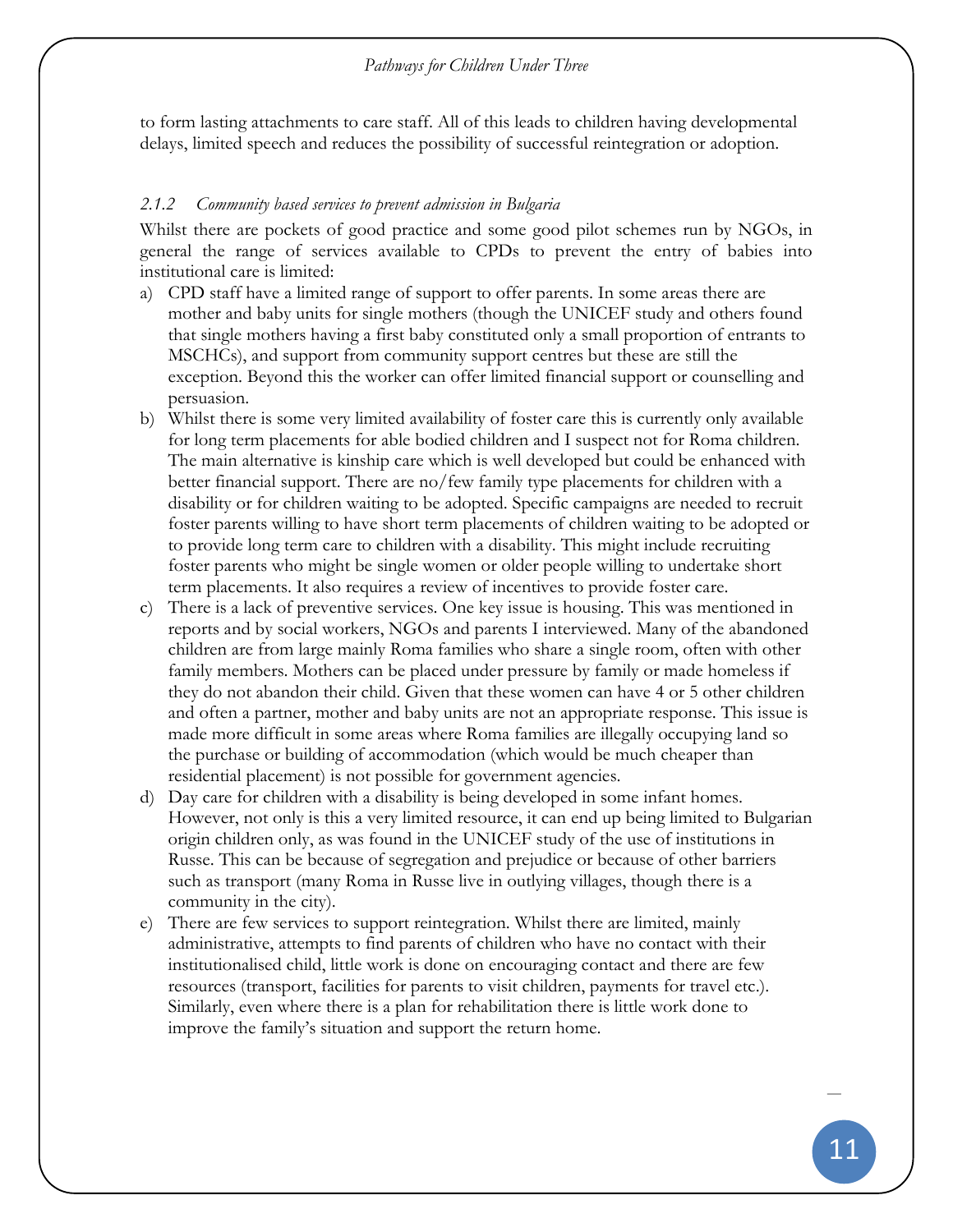# <span id="page-29-0"></span>2.2 Routes through care for children under three in Kazakhstan

Figures given by the Ministry of Health show 1851 children were in the infant institutions on January 1st 2009. One estimate (Andreeva, 2009) is that 1 in every 200 new born babies were abandoned and entered institutional care before their first birthday during 2008. The overall figures show 1851 new entrants during 2008 of whom 1230 were orphans and children left without parental care and 621 were placed on a voluntary basis by parents. This is an underestimate of the total number of infants abandoned as many children are adopted straight from hospital - figures for Ust Kamenogrosk in 2008 show that a quarter of adoptions in that region were direct from maternity hospitals (Andreeva, 2009) and others may go to guardianship or foster care.

The reasons for infant abandonment are not collected in any detail. In Ust-Kamenogorsk three quarters of the 120 children entering the home came direct from the maternity hospital. Others included children where parents brought their child to the institution because they were homeless or living in hostels, often single parents and unemployed. A similar situation was described by a representative of the infant home in Semey and the guardianship authority in Ust-Kamenogorsk. The guardianship authority in Astana reported that many of the children who entered care but were not considered to be without parental care were children of foreign students at the universities who wanted to take care of the children once they had completed their studies. These latter children were placed in the institution but often contact was lost.

The placements of the 1,906 children who left institutions during 2008 are shown below. For 60.5% of these children abandoned at birth the stay in institutional care is likely to be short and they are quickly adopted. It was reported by the head of the infant home in Ust-Kamenogrorsk that most adoptions of babies from that institution take place within two to three months of birth. In 2007 Kazakhstan had 3,822 adoptions and this is the highest overall rate of adoptions (414 per 100,000 children aged  $0 - 3$  years in 2007), and this includes the fifth highest rate of international adoptions, of states reporting in the MONEE database. Just over a quarter of children return to parents and 10.5% go on to other institutions (69 per 100,000 children aged  $0 - 3$ ). 55 of these latter children had severe disabilities and went to homes for disabled children.

| Taken by parents                                 | 507  | $26.6\%$ |  |
|--------------------------------------------------|------|----------|--|
| Adopted                                          | 1154 | $60.5\%$ |  |
| Transferred to institutions of social protection | 55   | $2.9\%$  |  |
| Transferred to education institutions            | 144  | $7.6\%$  |  |
| Number of children died this year (total)        | 46   | $2.4\%$  |  |
| Total                                            |      |          |  |

<span id="page-29-1"></span>**Table 2 Placement of children on leaving an infant home during 2008**

## *2.2.1 Assessment and planning for children aged 0 to 3 in Kazakhstan*

Where a mother intends to leave a child in a maternity hospital or the mother signs papers for adoption, the hospital contacts the guardianship authority and gains permission for temporary placement in an infant home. The guardianship authority will then process the removal of parental rights through an administrative order and where appropriate initiate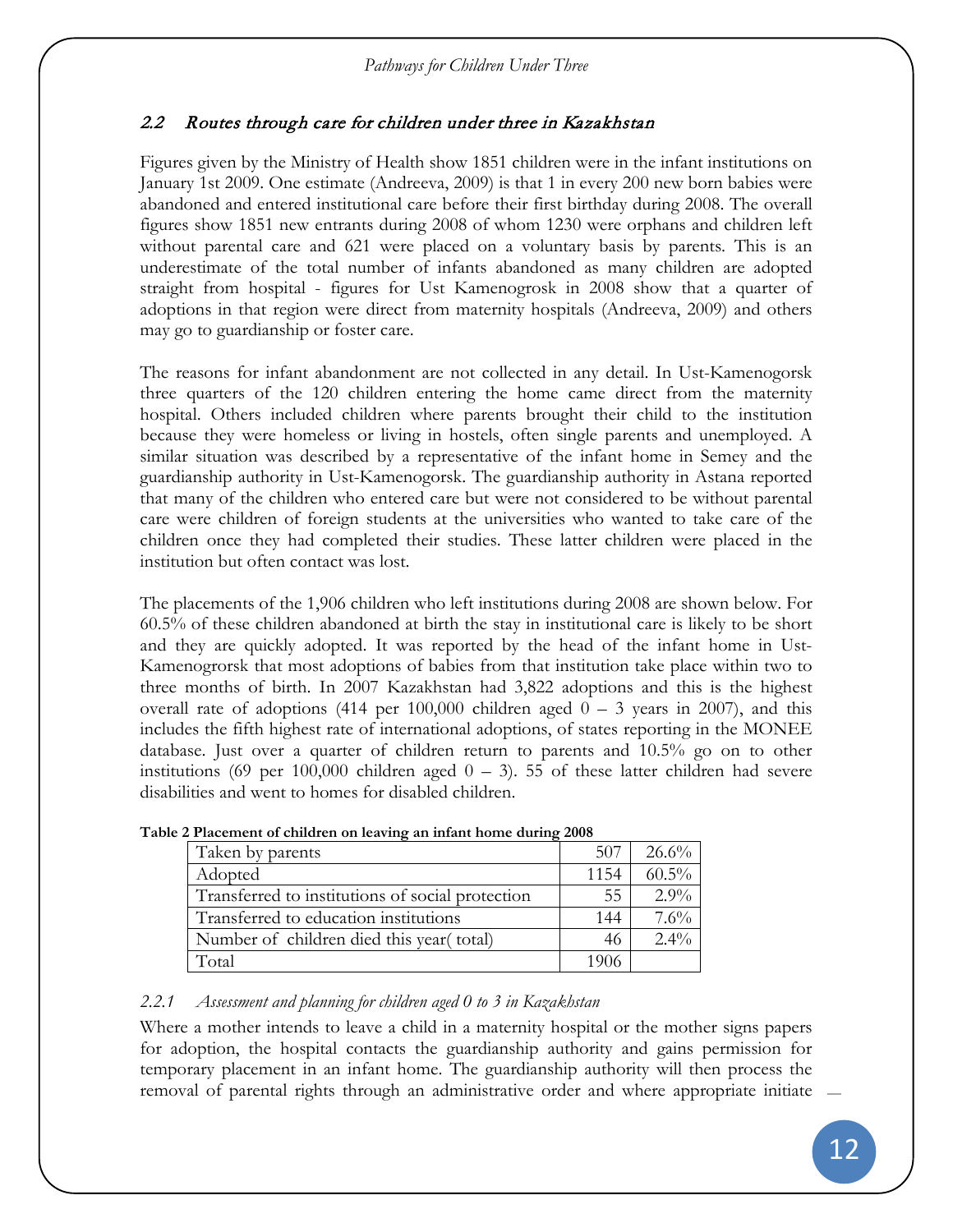#### *Pathways for Children Under Three*

adoption procedures. The guardianship and trusteeship authority undertakes work to locate parents if they are missing and to check that there are no family members willing to care for the child. However, this work is mostly of an administrative nature. There is no detailed social assessment of the child's situation and there is very little support that can be offered for parents or family if willing to care for the child. The involvement of the guardianship authority is often after a mother has already disappeared and is too late to prevent abandonment. In Astana the guardianship authority reported that a social worker/psychologist was based in the maternity hospital to offer advice to mothers but this is not the case in most of the country.

Another route of entry is where a parent brings a child to the infant home asking for admission. I was informed that the director of the institution carries out an interview of about 20 minutes before deciding whether to accept the child. This appears to be the only assessment in these cases.

Assessment and individual care planning for children who are abandoned at a maternity hospital is minimal and limited to medical aspects or the legal requirements for assuming parental rights or freeing the child to be adopted. Once children are placed in the infant institutions there is little support for parents and plans, where they do exist, tend to focus either on achieving adoption or on the medical aspects of care. Thus the requirement of the Convention on the Rights of the Child to have regular reviews of the situation of individual children in residential care is not adequately fulfilled.

#### *2.2.2 Community based services to prevent admission in Kazakhstan*

There is very little support available for parents and children who are classified as being without parental care. Even where there is a pilot project of a family centre it appears that these are not engaged with the decision making process. Once a child enters the institutions other than adoption of infants there is little or no planning or provision of services aimed at returning children home or to family based care.

## <span id="page-30-0"></span>2.3 Routes through care for children under three in Ukraine

At the end of 2008 there were, according to the TransMONEE 2010 database, 4398 children aged from 0-3 in infant institutions. [Figure 2](#page-24-1) shows the number and rate per 100,000 children aged 0 to 3 years of children in infant institutions from 1998 to 2008. As can be seen in [Figure 2](#page-24-1) both the number of children and the rate of children in these institutions have fallen in the four year since the peak of 2004 during which time the overall numbers fell by 18.4% and the rate per 100,000 children aged 0 to 3 fell further by 30.1% due to increases in the number of births. Some of this change has been achieved by providing long term family care through guardianship, adoption and foster care. At the same time there have been increases in maternity benefits and through paying them over a period of time rather than as one off payments when the child is born.

However this is a situation in which the studies in Kazakhstan and Bulgaria show that the static figure for the number of children placed on a particular day can be misleading when considering the size and cost of the problem. Because I was not able to obtain figures for entry to institutions by age the report will now use figures provided by one of the infant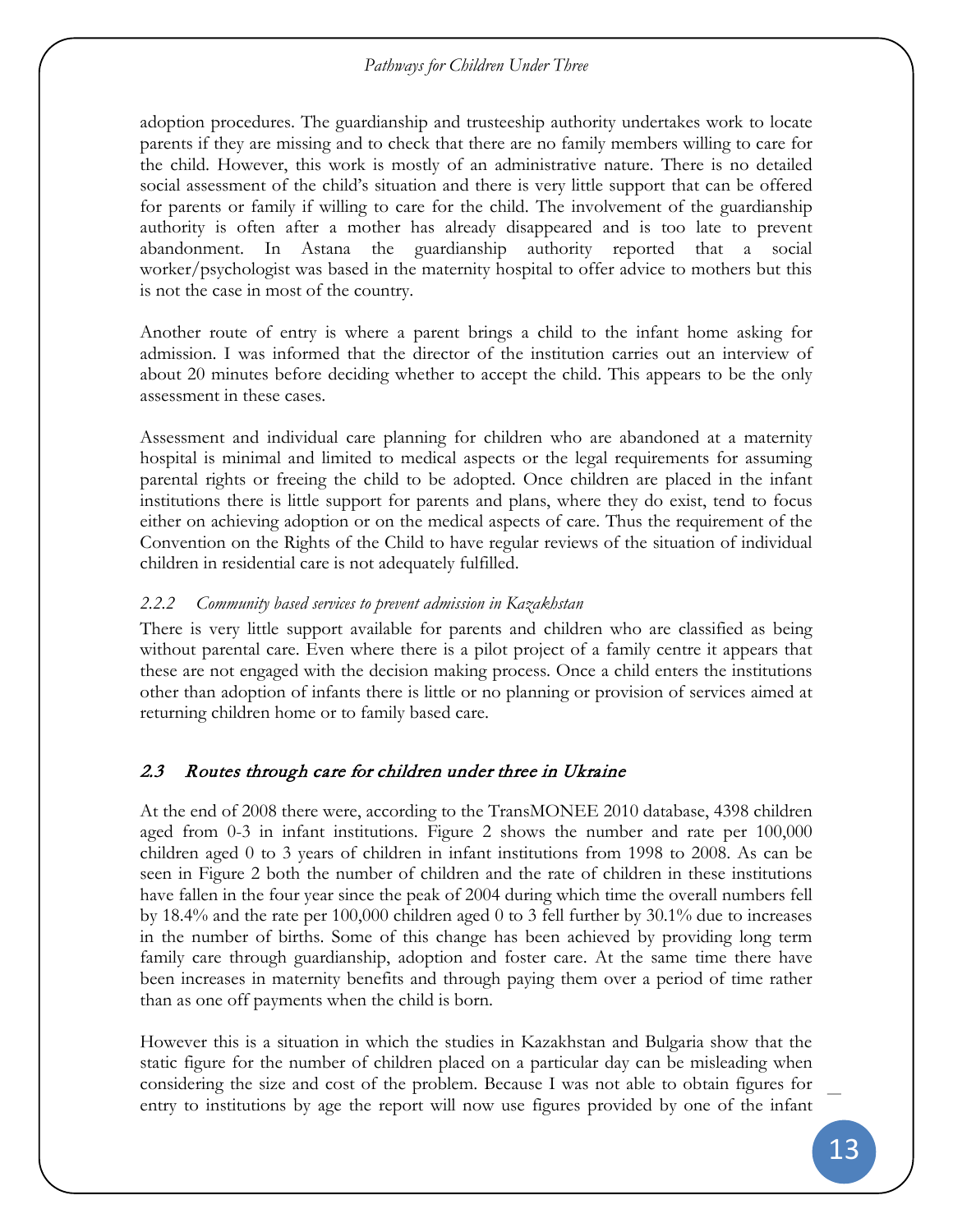#### *Pathways for Children Under Three*

homes. It is not possible to know how representative this data is of the national picture but it at least gives an indication of possible issues from this limited perspective. According to this data, out of 98 children in the institution on  $1<sup>st</sup>$  January 2009, 42 (43%) were orphans and children deprived of parental care and 56 (57%) placed at the request of a parent and this compares with 66% and 34% at a national level. 59% entered the institution before they were a year old and 43% in their first six months of life. The legal grounds for placement of these children are shown in the table below. It is not clear whether the 5 children officially classified as abandoned at the maternity hospital were the only children admitted from this source or whether other children admitted at the request of parents came directly from the hospital.

<span id="page-31-0"></span>

The placements of the 85 children leaving the institution during 2008 were as follows: adoption 42 (49% including national adoption, 36 and international, 6); transferred to other institutions 20 (24%); foster families 7 (8%); guardianship 7 (8%) and returning to parents 9 (11%). It is possible for so many children to be adopted because all children classified as being without parental care are eligible for adoption

| Table 5 Legal grounds for placement of conditent in the milant institution in 2000      |        |  |
|-----------------------------------------------------------------------------------------|--------|--|
| Legal Ground                                                                            | Number |  |
| Child abandoned by parents or relatives at maternity hospital or healthcare institution |        |  |
| Orphans                                                                                 |        |  |
| Proceedings before the court on termination of parental rights                          |        |  |
| Temporary removal of the child without termination of parental rights                   |        |  |
| Parents' parental rights terminated                                                     |        |  |
| Parents imprisoned                                                                      |        |  |
| Court decision on incapacity of the mother                                              |        |  |
| At request of single mothers                                                            | 35     |  |
| At request of parents                                                                   | 21     |  |
| Total                                                                                   | 98     |  |

<span id="page-31-1"></span>

| Table 3 Legal grounds for placement of children in the infant institution in 2008 |  |  |
|-----------------------------------------------------------------------------------|--|--|
|-----------------------------------------------------------------------------------|--|--|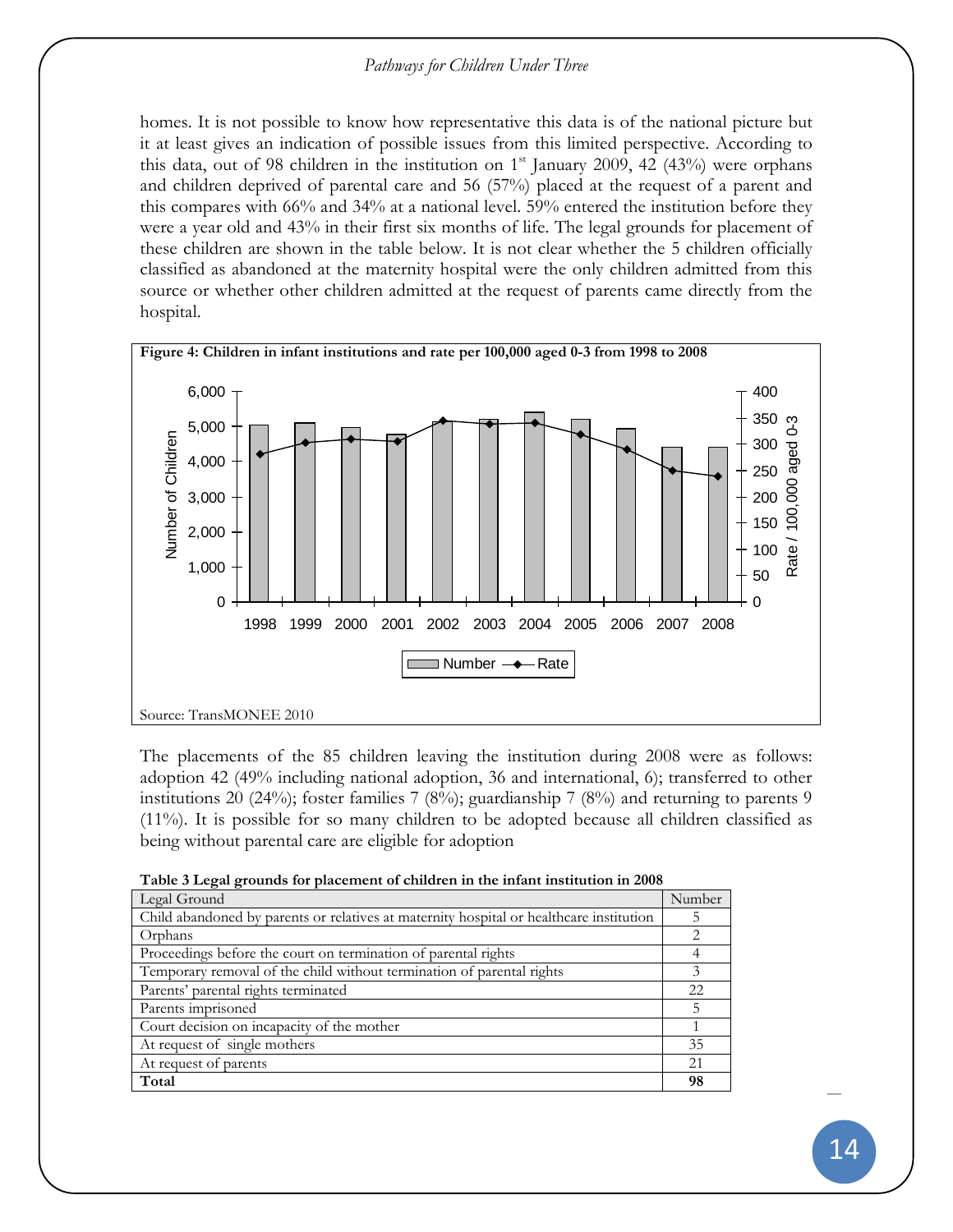## *2.3.1 Decision making*

Children can enter infant institutions either through deprivation of parental rights or through an agreement for temporary placement. About a third of children in institutional care are their on a voluntary and temporary basis with the agreement of their parents. These children do not have the status of being deprived of parental care. Admission of these children is through the agreement of the Head of the Establishment. These children can return to their parents at their request. However many drift into permanent placements.

In the case of children abandoned at a maternity hospital or foundlings the court is not involved in deprivation of parental rights and an administrative order under either the Ministry of Health or the Ministry of Internal Affairs is all that is required. One respondent described how, in a maternity ward, a mother could fill in a brief written statement confirming that she did not wish to care for her child and her reasons for this refusal and that little more was done to prevent the child entering formal care where a placement, usually in an institution, will be made. This paperwork was sufficient for the child to be given the status of being deprived of parental care. However, it is not clear how representative such a process is nationally. The allocation of the status of being deprived of parental care to a child is relatively permanent (the order is reversible but requires a court hearing and a challenge to grounds) and makes the child available for adoption.

# *2.3.2 Community based services to prevent admission in Ukraine*

In principal there are a number of different types of community based child care services in Ukraine including kindergartens, outside school hours care (children's clubs and study groups), Operators of child care services include mainly state agencies and sometime NGOs and private organisations. The State Social Services also provide consultative services/points in maternity and baby homes and women's prenatal consultations in 734 locations.

One very specific service for prevention of child abandonment is the Social mother and child centre. There are 16 such units at oblast level covering all of Ukraine. It is understood that mother and baby units work in close cooperation with local centers for social services for family, children and youth in order to ensure resettlement of the mother and child when they come back from the centre to their community. According to legislation the maximum length of staying for mother or father and the child in the Social mother and child centre is from pregnancy to when child is 18 months old. Likewise the Centres of social and psychological help have been developments of shelters. They still supply residential care but other services akin to day care and a more therapeutic orientation.

There have also been a number of specific initiatives that particularly affect infants. Between 2005-2008, a package of initiatives was announced and guided by the Ministry for Family, Youth and Sport. This included:

- Promotion of natinal adoption and the creation of the State Department of Adoption and Protection of the Rights of a Child

During the period in question overall levels of adoption have not increased though national adoption has gone up whilst international adoption has fallen.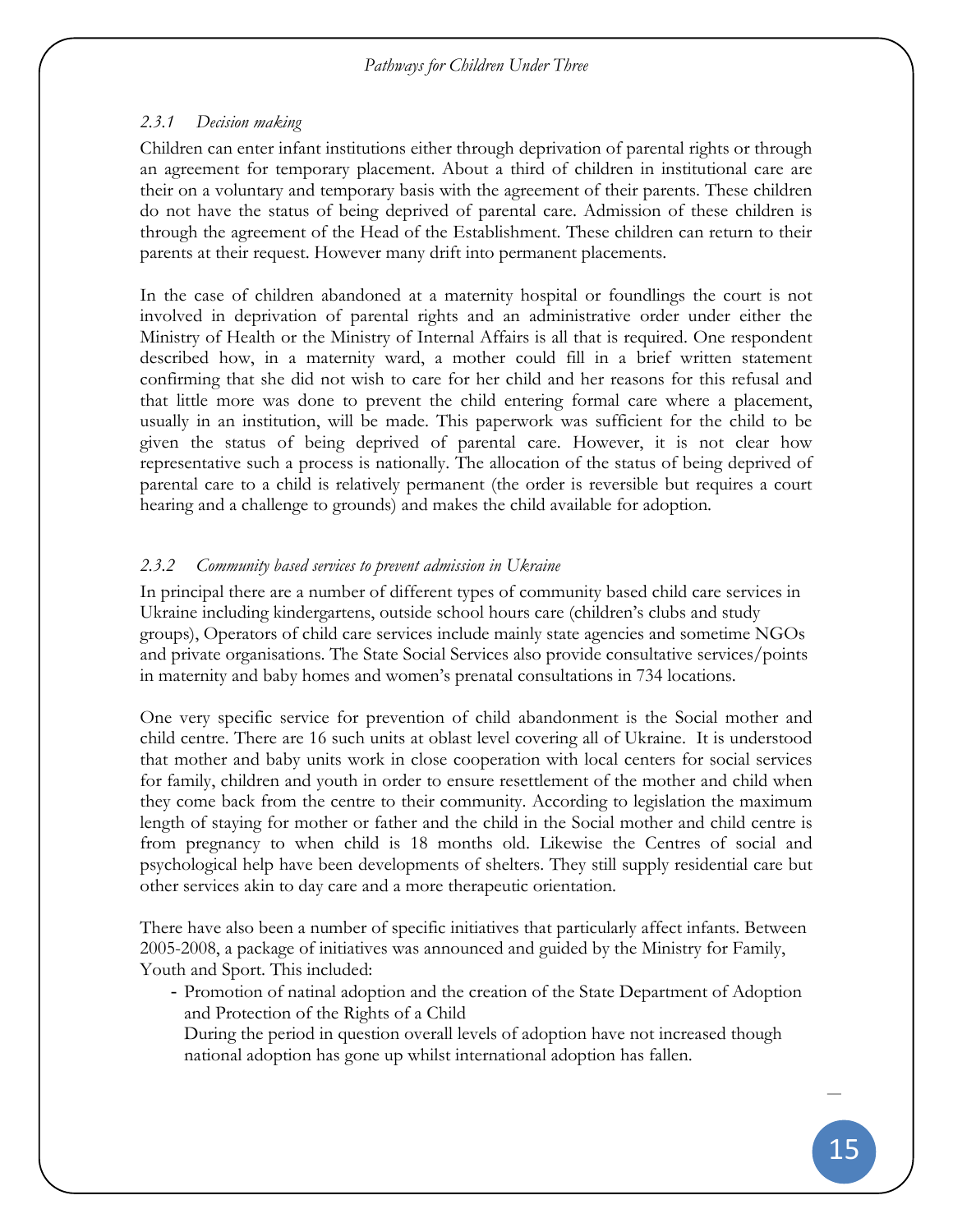- Introduction of the system of funding foster care known in Ukraine as "money follows the child".

The 'Money follows the child' initiative has initiated a significant increase in the availability of foster care Figures published by the Ministry for Family, Youth and Sport show that the number of children in foster homes has risen more than five fold from 1313 in 2005 to 6655 in 2008. A significant proportion of children fostered have a disability who attract a higher allowance. This demonstrates that the use of financial incentives can have a significant affect on availability of foster parents even in cases of children who are often hard to place. In addition to the raises in the allowances for foster families there is a scheme to encourage foster families to care for four or more children. These large groups attract added benefits such as support with housing and a wage for one of the parents. The scheme is limited to children who are orphans or deprived of parental care which means that placements are, in most cases, permanent. However a pilot of short-term foster care is being developed in Brovary City (see [Box](#page-34-1)  [1\)](#page-34-1). Foster care however remains a form of quasi-adoption providing only permanent long term placements and does not add the flexibility in supporting families that it provides in other countries. This programme does demonstrate that a key issue in developing foster care is to have good incentives.

- Introduction of a significant one off payment at birth for families in order to encourage procreation.

There has been a significant change in maternity allowances. This has been introduced mainly to try to reverse the falling birth rate. It includes a substantial increase in both the maternity grant and the monthly social assistance payments following birth. There is also a further increased amount for those with more than one child. It is not possible to assess the extent to which this alone has led to the reducing rate of abandonment though interviews suggested that parents were vary aware of this new form of support.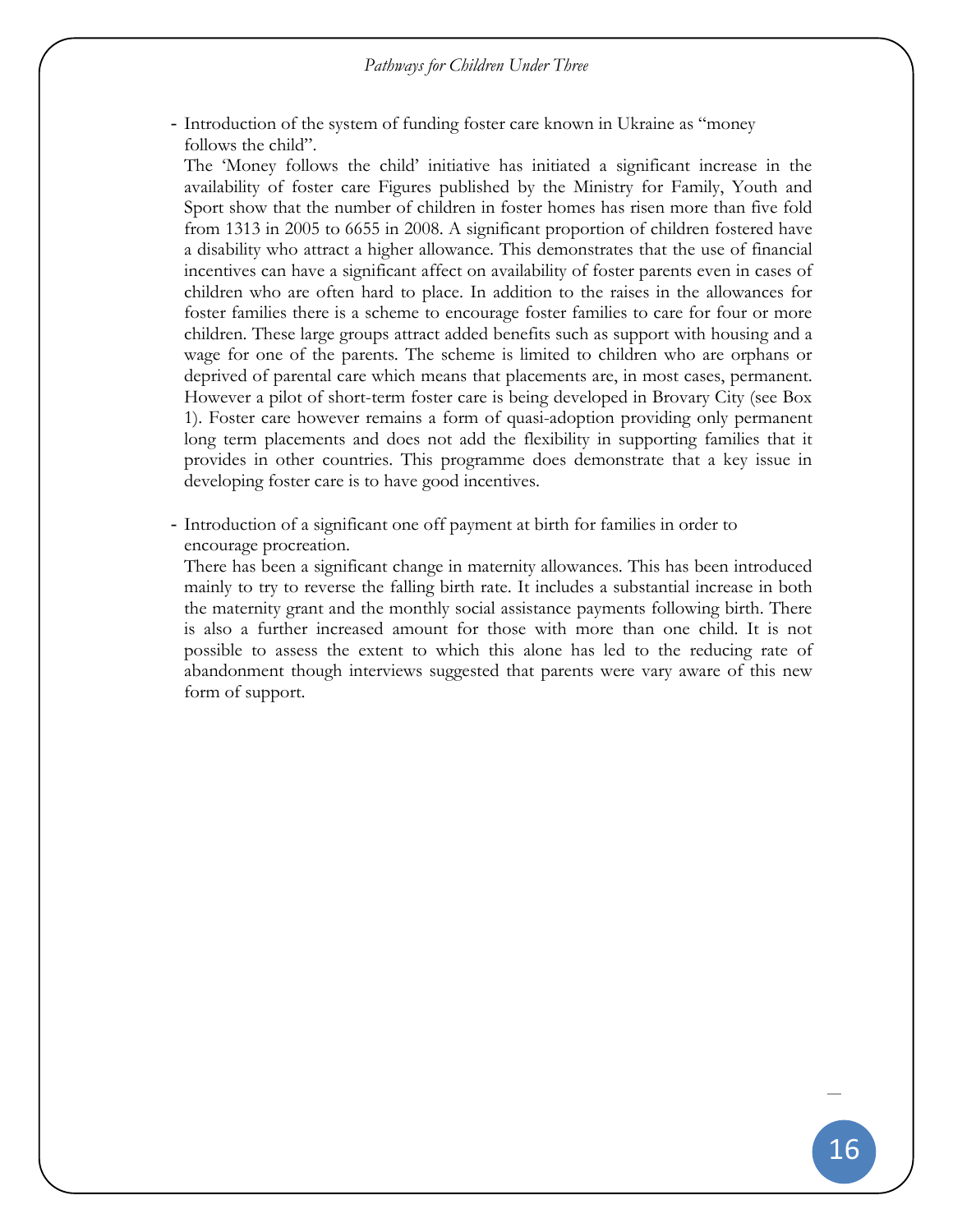## *Pathways for Children Under Three*

#### <span id="page-34-1"></span>**Box 1 Practice example gatekeeping infant homes Brovary City**

In Brovary City EveryChild are in the process of developing a project to provide gatekeeping for the local infant home. The project is working on four connected streams of activity. It is establishing preventive services and processes of identification of children at risk of entry to the institution; care planning and review for children within the institution; analysing financial and staff resources to consider reallocation; and analysing the legislative framework. It is building on the approach, already used in an earlier project in Kyiv Oblast, of developing regulations at Oblast level on issues such as care planning and assessment procedures. It aims to strengthen interagency partnership by working in a consultative fashion with local government and local representatives of ministries to develop commitment and expertise. A key element of the project is the development of staff capacity in the Centres for Social Services and the institution through establishing a training and resource centre.

The data gathered for this project confirms the high use of institutions on a voluntary basis for temporary placements. The project aims to provide support and care planning to prevent or reduce periods spent in the institution. The project has worked with the City authorities who are using the powers given by the Law "On Self Governance." to set up short-term foster care and fund it from the local budget. This allows children without the status "orphan or child deprived of parental care" to be temporarily placed in foster care whilst social workers help the biological parents.

The project has identified three groups of children who are at risk of placement in baby homes from a study of recent entrants. These are children in their first year of life who are living in families with difficulties; A second group is children between 0 and 3 who have stayed for more then 1 month in hospitals because of social reasons rather than medical ones; and newly born children abandoned at birth. They were able to identify children falling into these categories to target them for family support. The numbers concerned were manageable being 139 in 2009.

This project deserves to be carefully researched and evaluated, whether or not successful, so that lessons can be learnt about targeted approaches and applied more widely.

# <span id="page-34-0"></span>2.4 Overall issues and recommendations for gatekeeping children under three

Many children are abandoned in maternity hospitals where there is seldom an assessment or support. Some key issues relating to the hospitals themselves include:

a) *Medical staff who advise parents, particularly those with a disabled child, that it would be in the child's best interests to be placed in an institution or to be adopted*.

There should be procedures and training to prevent such a practice. In addition a commitment to provide counselling for parents of a disabled child might enable the development of an effective preventative service in maternity hospitals. A system of having a social worker on call to provide counselling immediately on diagnosis alongside procedures for medical staff that ensured this takes place would have benefits for parents of disabled children more generally as well as helping to reduce abandonment. This counselling might usefully cover the following issues and social work staff need to be given training and resources to implement such a programme of support: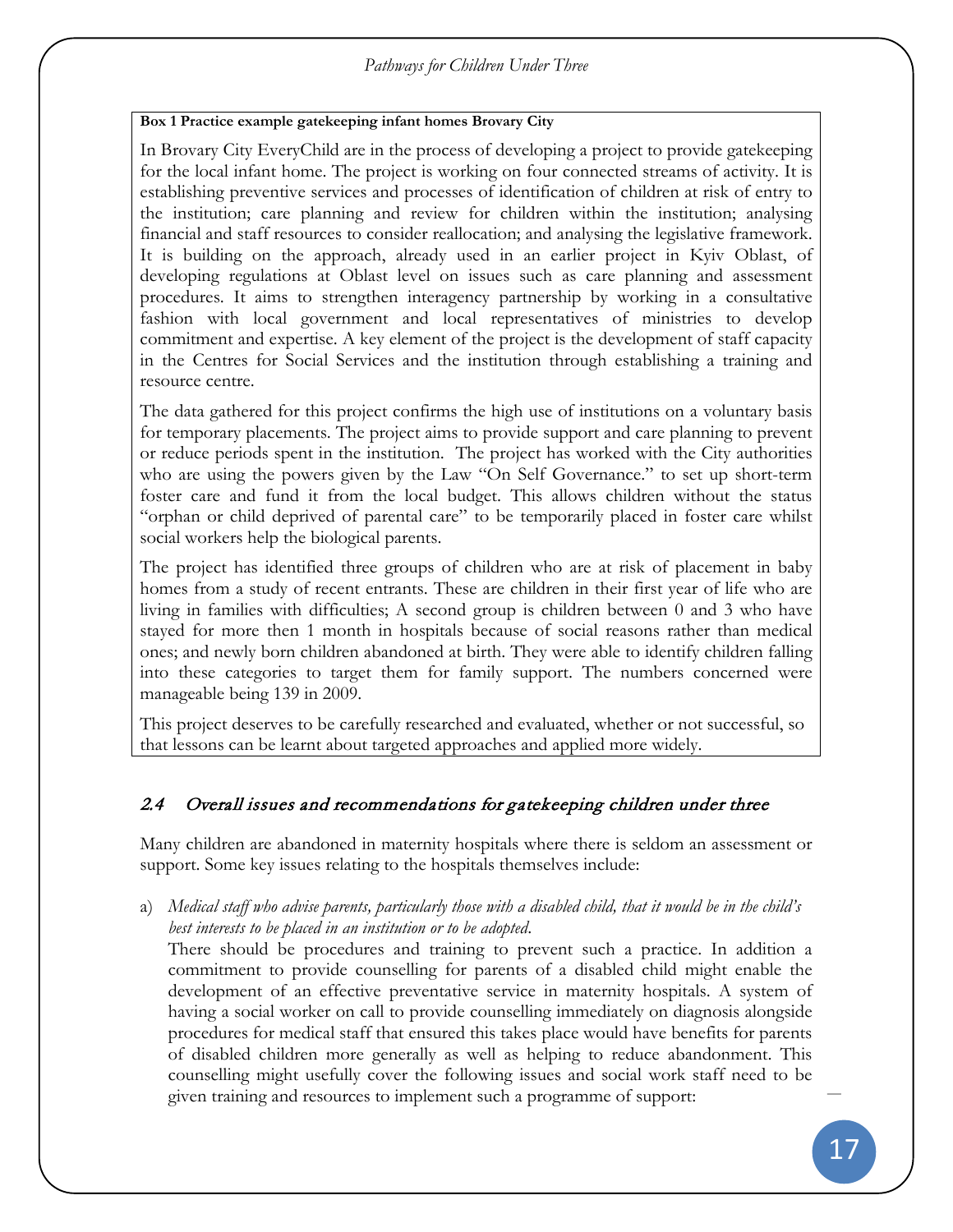- helping parents to deal with the emotional shock of discovering that their child is disabled;
- helping parents, where necessary, to gain support from their family and community;
- helping them to access any support they should receive from statutory or voluntary agencies (through ensuring that they have legal papers, know about and are supported in accessing the different agencies providing services, treatment and social assistance benefits);
- informing them about the implications of the diagnosis for the child's future development and what caring for the child will entail;
- giving advice on what parents can do for their child; and
- helping them, if they wish, to have contact with parents of children with similar disabilities.
- *b) Hospitals do not promote practices for these children that might reduce abandonment and strengthen attachments between mothers and children such as early skin to skin contact and promotion of breastfeeding. Bystorva and colleagues (2009: 97) in a study in Russia concluded that "Skin-to-skin contact, for 25 to 120 minutes after birth, early suckling, or both positively influenced mother-infant interaction 1 year later when compared with routines involving separation of mother and infant."*

Responding to these issues would benefit all children not just those at risk of abandonment. UNICEF has done work on the baby friendly initiative and this might be a useful extension targeting hospitals with high levels of child abandonment and developing a training package to change hospital practices. This might include:

- training on medical practices to promote mother baby attachment in maternity hospitals such as early skin to skin contact and breast feeding;
- training on the medical and social impact of early institutionalisation
- changing procedures and practices that prevent hospitals from being parent and baby friendly. This includes such practices as charging parents to stay with their sick child
- c) *Mothers considering adoption or abandonment get little support or counselling in the hospital*. In Bulgaria a set of procedures on the early identification and referral to social work of parents who are at risk of abandoning their children in hospital have been developed. Combining this with a social work presence on wards able to, for example, undertake ward rounds with the consultant would also enable early identifcation

Given the limited resources available it is important to target services more accurately. This requires a system of monitoring levels of abandonment from maternity hospitals and targeting hospitals with high rates of institutionalisation. There will also be a requirement for better information on the reasons children are abandoned. Using information systems to target communities and issues and then developing strategies at a local level is time consuming but likely to be more effective than blanket national policies and directives. State social services agencies might usefully develop a model for local needs assessment of this type and ensure that the information system on children in state care is able to identify hospitals and communities where there is a high risk of children being institutionalised. The needs assessment process should be sufficiently simple that it can be applied with a minimum use of resources. It should also be inclusive using participative methodologies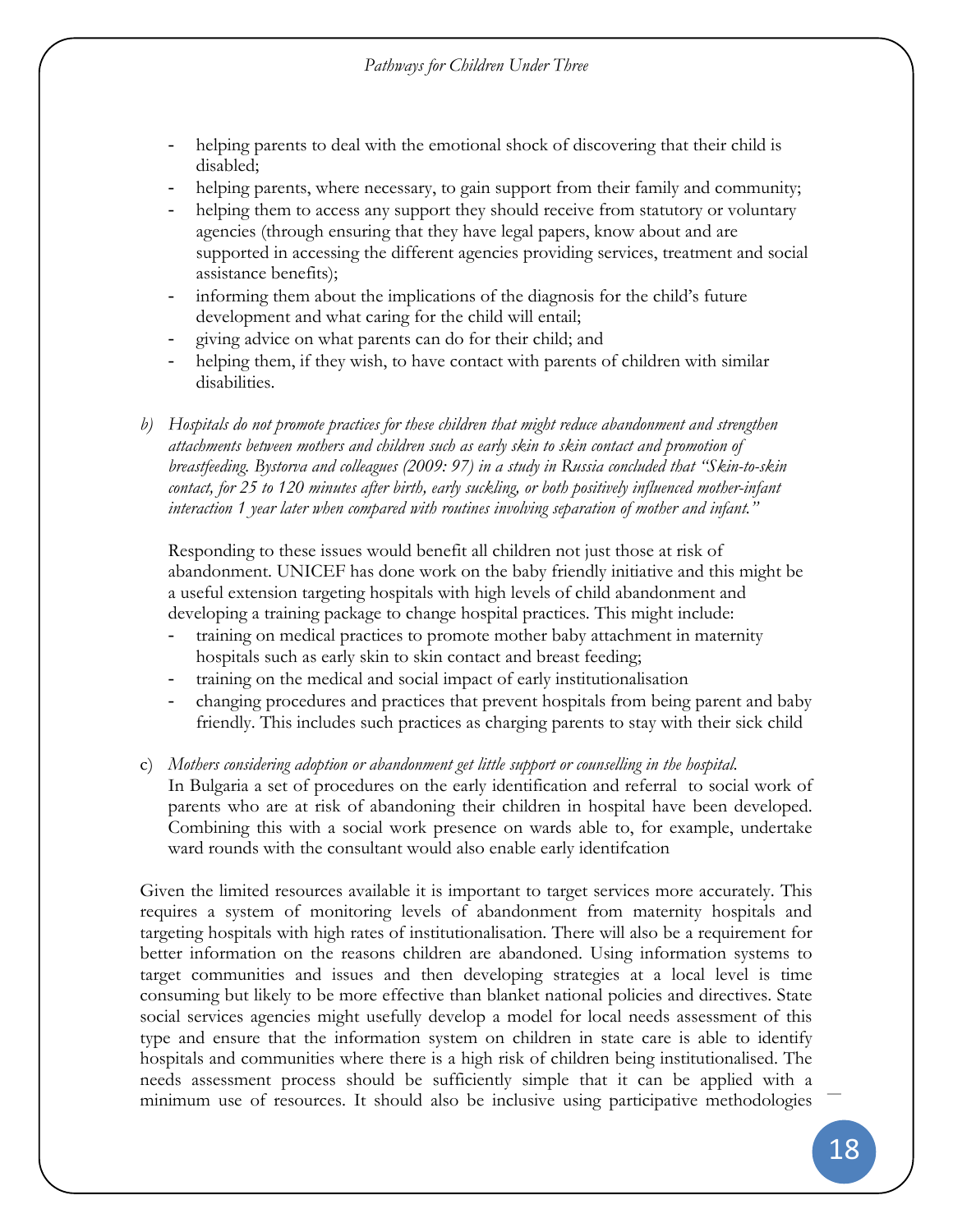#### *Pathways for Children Under Three*

such as surveys undertaken by local residents in areas of high levels of abandonment. The ARK project in Bulgaria developed a simple model of needs assessment (ARK 2009 see Box 2). Finally it should be owned by all local agencies as the problems leading to abandonment will cross the boundaries of different departments including health, education, housing, employment as well as social services. In particular when developing local targeted strategies issues such as increasing health visiting and access to pre-natal care should not be overlooked as they can not only lead to a lowering of unwanted births but also provide important early identification points for mothers at risk of placing their babies in institutions.

Finally approaches such as that in Ukraine of increasing social assistance benefits in a targeted way may also have a beneficial effect not only on reducing child placement in institutions but also on children in poor families more generally.

#### **Box 2:** Planning and developing multi-agency problem focussed services in Bulgaria

One Roma community in Stara Zagora from which many children are institutionalised has been identified by ARK who have done an assessment of the specific nature of the problems. Ark's assessment in Stara Zagora was not an extensive piece of research but rather involved drawing on their own practice knowledge and that of other service providers. Staff and a consultant then visited the community over a period of time, talking to families who had had children entering institutions as well as community leaders and staff working there. This found that though there were high levels of poverty this alone was not the problem that led to institutionalisation as many poor families did not abandon there children. It also identified some key problems that were associated with institutionalisation for families in the community; a group of families with a history of high levels of abandonment; along with a problem of pregnancy amongst young girls in certain institutions with their children being institutionalised. Ark are planning the following problem focussed preventive measures alongside improving gatekeeping by placing a social worker in the local maternity hospital:

- *Develop and implement outreach prevention of abandonment and institutionalisation services amongst high risk communities*
- *Improve the access of vulnerable groups to health and social services.*
- *Improve the living conditions of vulnerable families where children at risk are identified.*
- *Develop and implement family planning services amongst high risk communities … and in the 3 institutions for children from 7-18 years.*
- *Raise awareness amongst high risk communities about reproductive health, contraception methods, STDs, family planning and the need for children to grow up in a family environment.* ARK, 2009

A particular problem in this community was housing and families were living on land without having legal rights. This made options such as buying housing, which might otherwise be a cheap alternative to institutionalisation, impossible for the authorities. Ark have thus included targeted work on housing and health services in their programme of prevention. Alongside this changes are required in health services and for older children education services. Community prevention thus needs to be multidisciplinary.

This work provides a good example of a simple and effective process of planning that focuses on a community in which there is a high use of institutions. The planning involved gathering local views, the views of those who have the problems as well as others in the community, community leaders and professionals. The range of services proposed provides a targeted approach to early prevention whilst bolstering the already existing gatekeeping and family support services.

**Source:** ARK (2009) *Bulgaria prevention work briefing* Stara Zagora, ARK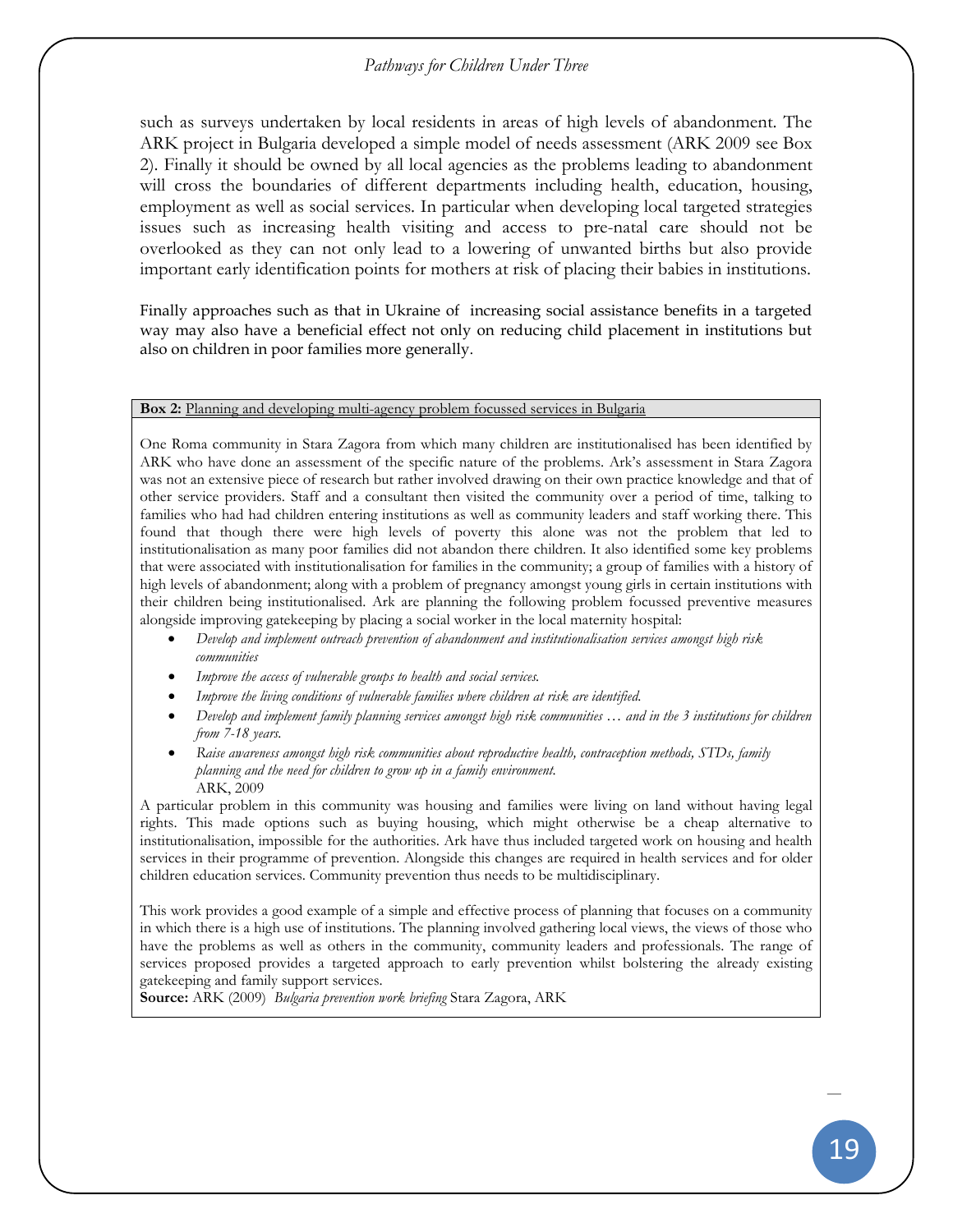This section will now look at the pathways through institutional care for children aged over three. There are clearly a number of different problems faced by children in this age range. In all three countries there are street children, there is of course children who are subject to harm and neglect and there are a group of children whose behaviour causes concern.

## 3.1 Pathways for children over 3 in Bulgaria

For older children in Bulgaria there are effectively two types of institutions. These are homes for children aged 3-7 and the other for those 7 to 18. Data is available from two studies of children in the oblasts of Vidin and Pernik (UNICEF 2007) and Russe (UNICEF 2008) and these show a number of key issues. The first is that over half of children were already in an institution prior to placement and a high proportion of these have spent most, if not all of their lives in institutional care. Fully 57% of the children in the homes for those aged 3-7 entered from an infant home and most of these are Roma children who were placed for adoption but were not adopted because of their ethnicity. Similarly 54% of the children in the homes for those aged 7-18 entered from another institution. Large proportions of the children are Roma especially amongst younger children. 60% of those where ethnicity is known in the homes for those aged 3-7 and 29% of the children in the homes for those aged 7-18 (53% in Vidin and Pernik but only 18% in Russe). National figures show that in 2006 around 50% of children in these two types of homes had Roma ethnicity.

Whilst a key route into these institutions is from infant institutions the studies show that for younger children who enter the institutions having lived with their families prior to entry the reasons for entry are mainly those associated with poverty and neglect and many are of Roma origin. Amongst older children the UNICEF reports seem to indicate two issues. There is a group of children of mainly Bulgarian ethnic origin who enter mainly because of their behaviour, running away, begging, antisocial behaviour. Amongst older children of Roma origin the report points to issues of access to education as a reason for admission.

Respondents suggested that there are some areas of good practice with social workers undertaking excellent assessments. However, the overall picture is poor with extremely busy and often inexperienced social workers and many children simply being processed for institutional care rather than being assessed. The studies and interviews show there is a lack of effective planning with plans predominantly for adoption or rehabilitation with little or no work to promote either of these outcomes and consequently these children drift into long term institutionalisation. Few children have regular contacts with parents or family and many of those who lived with their family prior to placement soon lose contact with around three quarters of children in both types of establishment having no or irregular contact. Large proportions of children stayed in the institution beyond the age of 18 indicating the problems in preparing children for independent living.

## *3.1.1 Community based services to prevent admission in Bulgaria*

Given the high rate of children entering care from the infant homes this should be treated as a key decision point for gatekeeping. There does not appear to be any thorough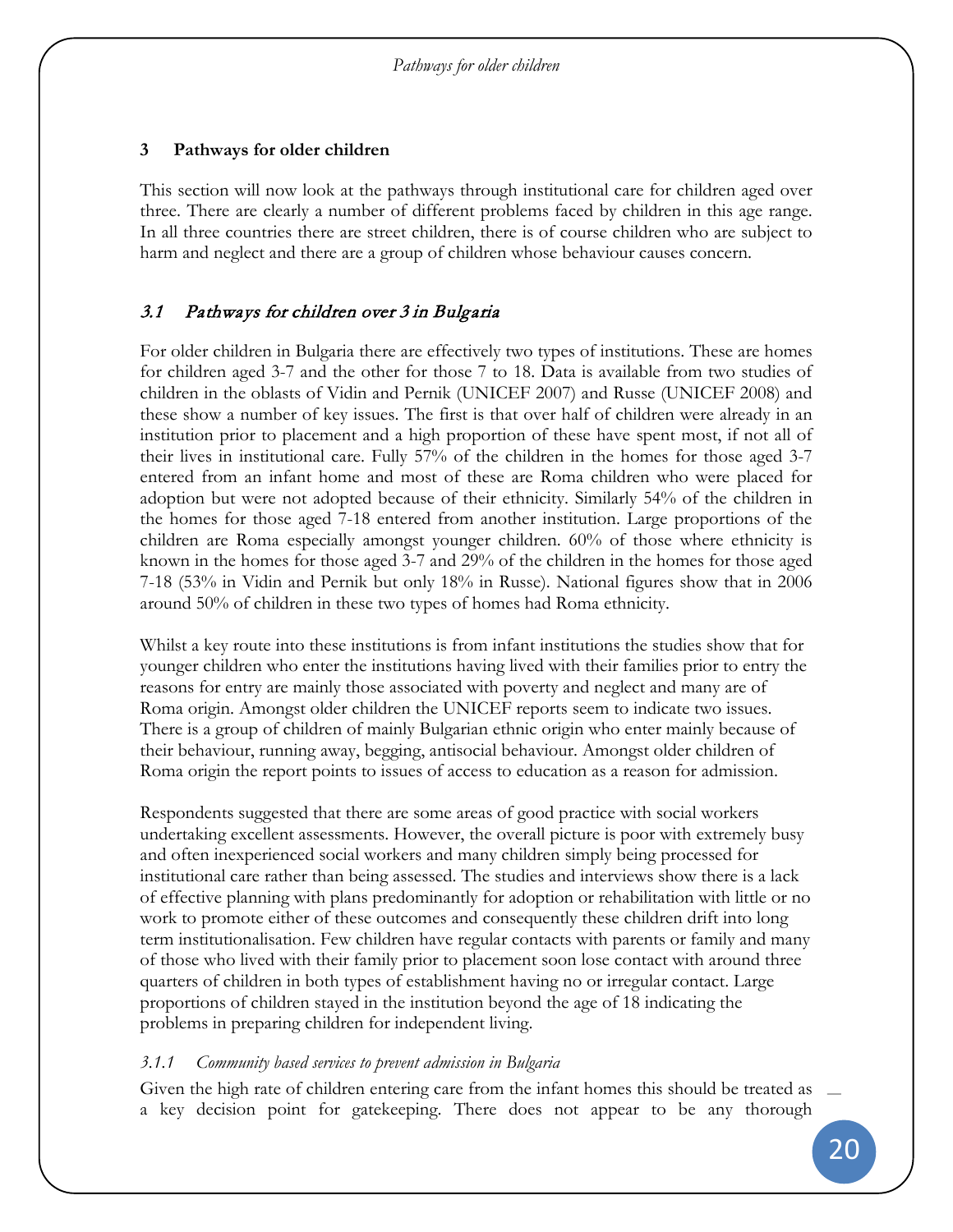reassessment of the child's situation before a transfer takes place in order to ensure that this is in the best interests of the child. At the moment transfer is carried out on a relatively administrative basis even where a court is involved because of a change of protection measure (CPA Article 30a).

Many older children entering these institutions do so because of issues like begging and living on the streets or antisocial behaviour. Some of these will enter via the Shelters for homeless children following being picked up on police raids. Again there are examples of good practice where services have been piloted but generally there are few community services for children to prevent this route into the institutions. The type of community based services required to prevent entry to the institution might include a range of services such as group work, educational provision or support, family therapy or family group conferencing. For those who do require accommodation family type care is required. The particular services required could be assessed by a detailed study of recent entrants and their problems. Children should be involved in carrying out such a study (for an example of this see Bilson and Cox, 2007).

Similarly for some of the older Roma children entering the institutions a key issue was access to education along with the free food, clothing and accommodation provided for children. This requires a similar assessment of the reasons for these issues and community based services that might prevent entry or facilitate return home. This might include considering access to the educational provision in some communities.

## 3.2 Pathways for children over 3 in Kazakhstan

There is little information available on the flow through the system for older children deprived of parental care. This is partly due to the absence of data about age in the database of the CCRP as well as little information on entrants and those leaving institutional care. This database shows that 9,340 children are classified as being deprived of parental care during 2008 and around 1,600 of these were directly from the maternity hospital. A rough estimate is that between 2,000 and 3,000 older children are deprived of parental care and placed in Ministry of Education institutions each year through the systems above. The complexity of the child protection system is illustrated in [Table 4](#page-39-0)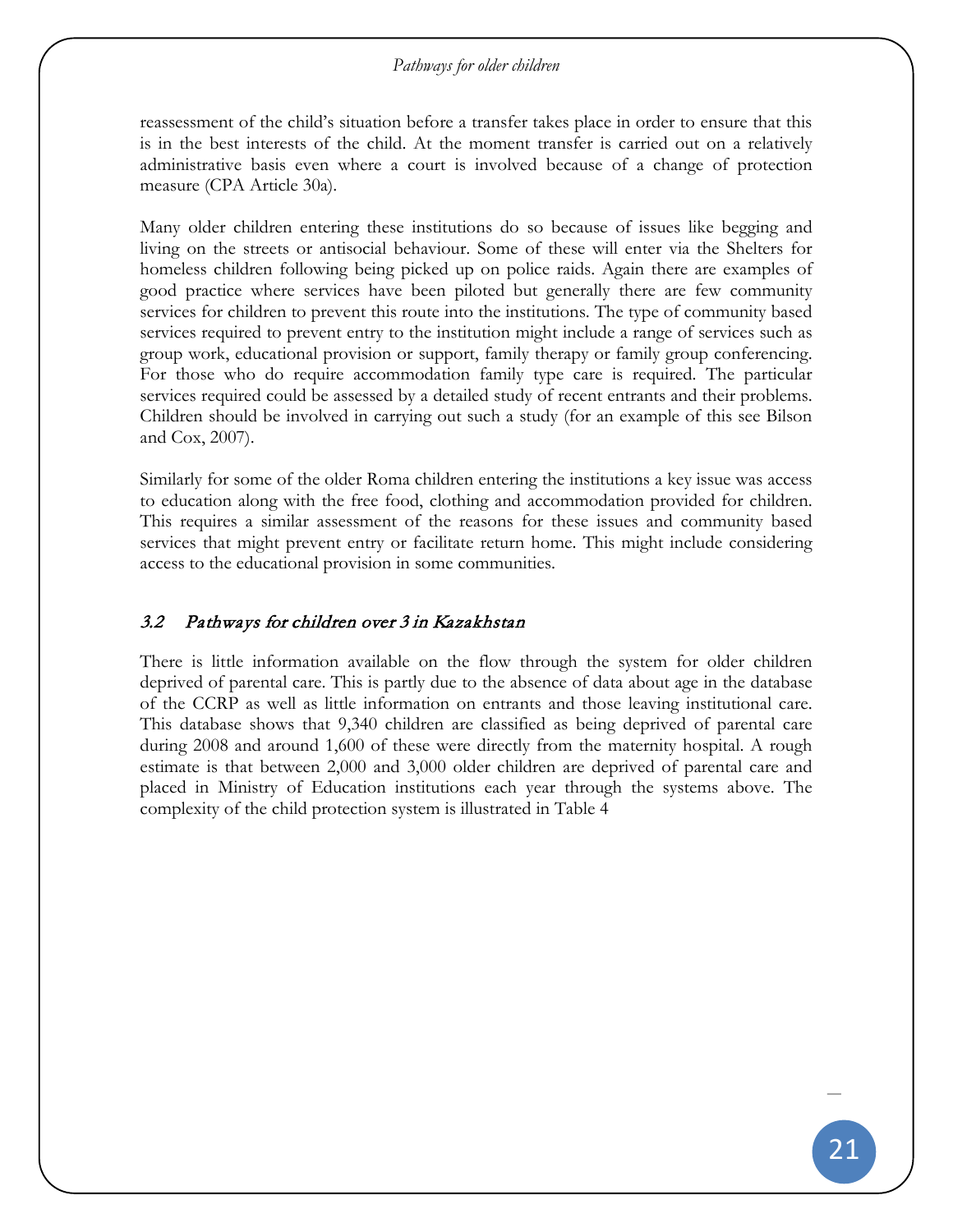|                          | Legal System/Legal Status |                                                                                                    |                        |                                 |  |
|--------------------------|---------------------------|----------------------------------------------------------------------------------------------------|------------------------|---------------------------------|--|
|                          | Deprived of               | Sentenced to                                                                                       | Residential            | Temporary                       |  |
|                          | parental care             | Correctional                                                                                       | <b>Boarding School</b> | placement in                    |  |
|                          |                           | <b>Special School</b>                                                                              | with parental          | <b>TsVIARN</b>                  |  |
|                          |                           |                                                                                                    | permission             |                                 |  |
| Number of                | 46,126                    | 840                                                                                                | 52,052                 | 8000 / year                     |  |
| Children placed          | Including:                |                                                                                                    |                        | approx.                         |  |
| on a particular          | Institutions 16,008       |                                                                                                    |                        | I haven't found figures         |  |
| date                     | 2,005<br>Foster care      |                                                                                                    |                        | for the stock of children       |  |
|                          | Guardians 28,113          | Source: State<br>Party                                                                             | Source:                | in TsVLARNs. The                |  |
|                          | Source:<br>CRPC           | Report 2007 section                                                                                | <b>TransMONEE</b>      | Party<br>report<br><i>State</i> |  |
|                          | Placements<br>on          | 261 date not provided                                                                              | database 01.01.2008    | suggests around 8,000           |  |
|                          | 01.01.09                  |                                                                                                    |                        | a year are placed there         |  |
|                          |                           |                                                                                                    |                        | but many for short              |  |
|                          |                           |                                                                                                    |                        | periods                         |  |
| <b>Decision Making</b>   | Family Court              | Criminal Court                                                                                     | Education              | Police                          |  |
| Bodies that can be       | Guardianship              | Commission of                                                                                      | Department             | Prosecutor                      |  |
| involved                 | Authority                 | Minors                                                                                             | <b>PMPC</b>            | Commission of                   |  |
|                          | Commission of             |                                                                                                    |                        | Minors                          |  |
|                          | Minors                    |                                                                                                    |                        | Guardianship                    |  |
|                          |                           |                                                                                                    |                        | Authority                       |  |
| Child's                  |                           | Marked with an $X$ if children in this circumstance can enter formal care through the system above |                        |                                 |  |
| Circumstances            |                           |                                                                                                    |                        |                                 |  |
| Children in              | X                         | X                                                                                                  | X                      | X                               |  |
| Conflict with Law        |                           |                                                                                                    |                        |                                 |  |
| Street Children /        | $\overline{\mathrm{X}}$   | $\overline{X}$                                                                                     |                        | X                               |  |
| Homeless                 |                           | If Offence Committed                                                                               |                        |                                 |  |
| Victims of               | $\overline{\mathrm{X}}$   | X                                                                                                  | $\overline{X}$         | $\overline{\mathrm{X}}$         |  |
| Violence and             |                           | If involved in                                                                                     |                        |                                 |  |
| Neglect                  |                           | Prostitution                                                                                       |                        |                                 |  |
| <b>Disabled Children</b> | $\mathbf X$               |                                                                                                    | $\mathbf X$            |                                 |  |
| Abandoned                | $\overline{\mathrm{X}}$   |                                                                                                    |                        | $\mathbf{X}$                    |  |
| Children/                |                           |                                                                                                    |                        | Abandoned aged over             |  |
| Foundlings               |                           |                                                                                                    |                        |                                 |  |
| <b>Difficult Life</b>    | X                         |                                                                                                    | X                      | $\overline{X}$                  |  |
| Situation                |                           |                                                                                                    |                        |                                 |  |
| Other                    |                           |                                                                                                    | X                      |                                 |  |
| social/educational       |                           |                                                                                                    |                        |                                 |  |
| reason                   |                           |                                                                                                    |                        |                                 |  |

#### <span id="page-39-0"></span>**Table 4: Different Legal Systems and Statuses of Children in Formal care**

A key part of the system, particularly for older children are the centres for temporary isolation, adaptation and rehabilitation (TsVIARNs) run by the ministry of the interior. The State Party Report in 2007 stated that in the previous 8 years more than 70,000 minors across the Republic were placed in TsVIARNs almost 1 in 6 of whom were children running away from institutional care. Apart from this, it proved impossible to locate figures which break down the reasons children went to TsVIARNs or where they went on leaving them including how many were found to be without parental care.

The key routes for children over 3 will now be considered in turn. These are children in difficult life circumstances, street children and victims of violence and neglect.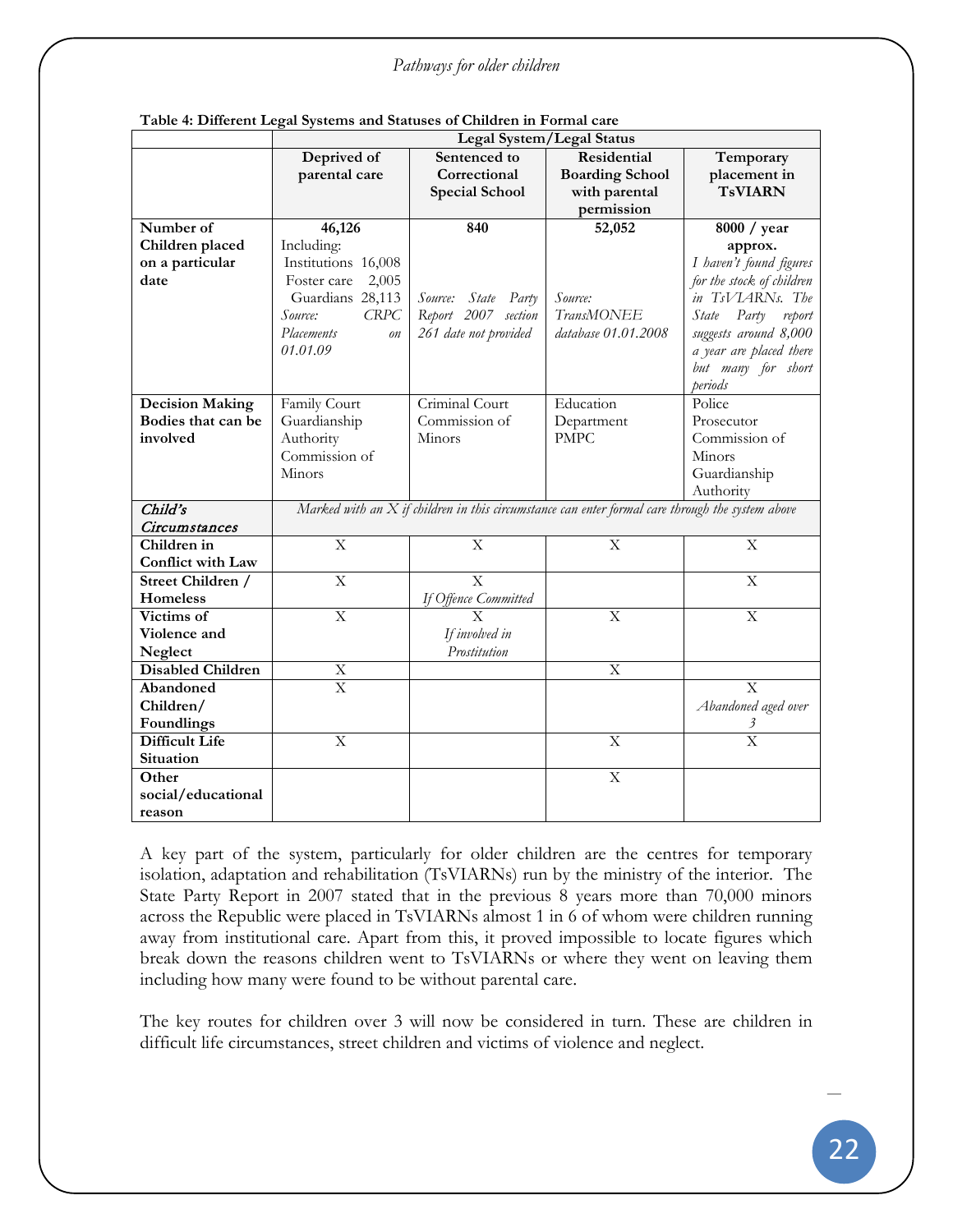## *3.2.1 Children in difficult life situations*

Schools and school inspectors play a key role with regard to children 'in difficult life circumstances.' The numbers of school inspectors who are ministry of interior staff carrying out police duties was increased in 2005 to develop a role in prevention of juvenile crime and violence and neglect. Each of these inspectors works with several schools. This role of work with families with problems is in addition to tasks which include crime prevention, investigation of crimes and random drug testing of children in schools

Also since 2002 each school has staff responsible for families. The school and school inspectors maintain a 'social portrait' of children who have family problems. This consists of a short form holding details of a family and any problems that it might have. The forms contain brief information but do not represent a thorough assessment of the family situation. Some families are classified as being in difficult life situations. This includes those struggling because of poverty alongside others where there is neglect or violence or most commonly where excessive use of alcohol by parents or carers has been identified at the school or by the school inspectors. The school can offer some limited support through school psychologists and children can receive free school meals, clothes and attend summer camps. In addition help can be offered through charities. A worrying aspect of this is that there appears to be no, or limited confidentiality where a family is identified in this way and, during my visit, the classification of particular families was openly discussed in large meetings sometimes in front of families themselves.

Where the limited support that can be offered is not sufficient, the child is referred to the Commission for Minors. The Commission can refer to education, police, employment services, health and so on to provide support for the family. If these options are exhausted or the child is deemed to be at risk or in need of placement outside of the family the guardianship authority is involved and the case is referred to the family court for removal of parental rights.

## *3.2.2 Street Children and Truants*

For street children and truants the police undertake raids or pick up children who have been reported to them and, where the they are unable to identify the child's family, he or she is placed in the TsVIARN on a temporary basis. The child so placed is referred to the commission for minors and to the guardianship authority and attempts are made to locate parents or guardians to take over the child's care.

The aim of this work is to place the child either back with his or her own family or if that is not possible in institutional care. Many of the street children are runaways either from home or commonly from institutions. Almost 1 in 6 of the children taken to the TsVIARNs are running away from other institutions. Where the child is found to be running from an institution the child is returned there. There does not appear to be any detailed investigation of why a child might be running away either from home or institutional care with work being undertaken by police officers with an investigative approach.

## *3.2.3 Victims of Violence and Neglect*

Children who are subject of violence and neglect at home are dealt with by the school inspectors as described above. Where a child is a victim of violence and neglect and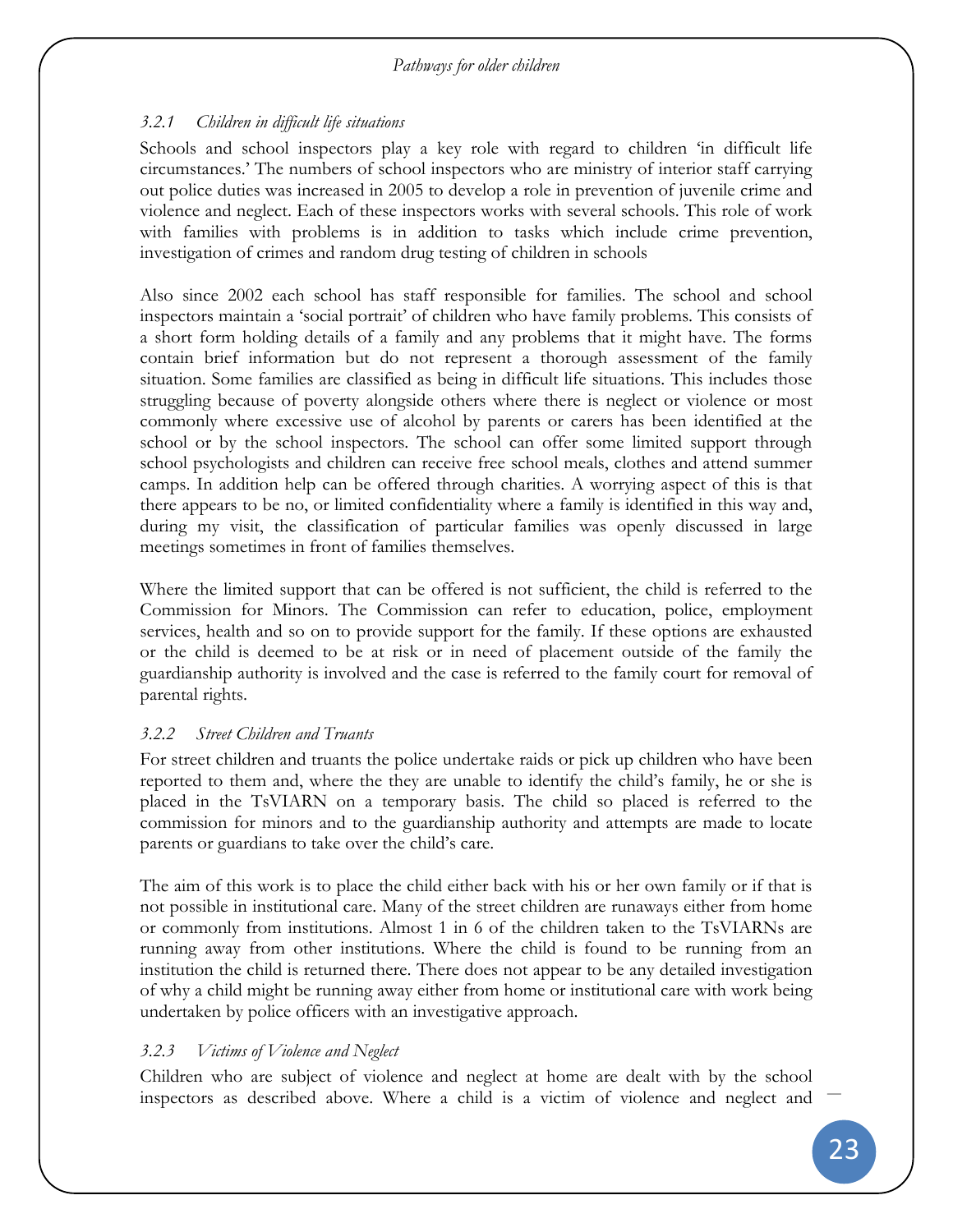considered to be at risk if left at home, he or she can be taken to the TsVIARN or, where one is available, a crisis centre. In the TsVIARN the child is placed with offenders on remand and street children.

Children can also be removed by the Guardianship Authority and placed temporarily in an institution. 99 children were placed on such orders on 1st January 2009.

There appears to be little work done with families of victims of violence and the approach is one of issuing warnings and waiting for a threshold of violence or neglect after which children are removed and placed in institutional care. There is little ongoing work with families to create a safe environment to return the child to or services for families to reduce risk to children. There are examples of work done with children in one or two pilot sites and there are a small number of crisis centres some of which will work with children who are suffering or at risk of serious harm.

## *3.2.4 Assessment and individual planning*

For all these groups of children assessment is undertaken in the main by police officers. There is little in the way of social assessments or care planning. Once a child is placed in an institution there is little or no work undertaken with families to return children home or to maintain contact with parents and family. The high number of children in hostels for children aged over 16 who are unable to return to their communities indicates the lack of preparation of children for a return to their communities and the lack of services available for them.

At entry a key issue is the lack of any comprehensive social assessment of families and the investigative bias that comes from having a police oriented response to families in difficulties. It was reported that there is a lack of trust of the inspectors by many children and families in difficulty and this is confirmed in media reports (see for example Institute of War and Peace Reporting, 2009).

Once children are in the care system there appears to be no reviewing process that focuses on rehabilitation or longer term planning. The Guardianship Authority does checks on children in Guardianship but this focuses on an inspection of conditions in the home rather than being a review of the continuing necessity for the child to be in formal care or the plans for the child's future.

# 3.3 Pathways for children over 3 in Ukraine

Again in the absence of studies or detailed information from an information system it is hard to provide any picture of the routes through the care system in Ukraine. Out of the 24,436 in institutions through the child protection system on  $1<sup>st</sup>$  January 2009 there were 20,543 children aged over 3. Across all ages just over 24,000 children were left without parental care during 2007 though many of these will be placed in foster care or guardianship and others will be aged under three. The ministries involved in the child protection system are illustrated in [Table 5.](#page-42-0) Less than 15,000 of the children in these institutions were classified as being without parental care (Ministry of Family, Youth and Sport), there are thus 9 to 10,000 children in institutions who are there on a temporary basis.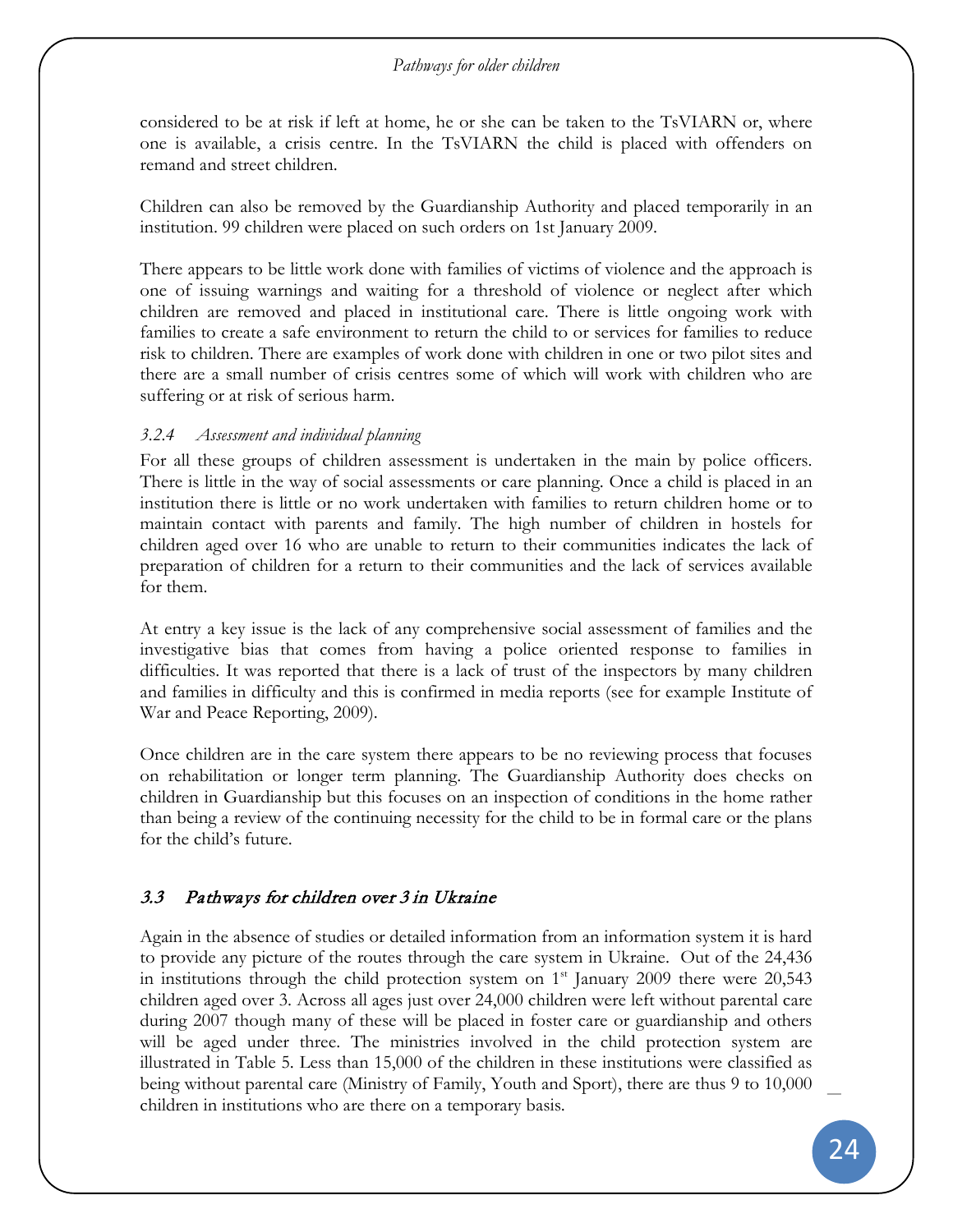A key group within this age range are street children and there have been significant developments of services in this area. The CSS who work in this area have done much work on identifying parents and attempting to rebuild relationships. They have redeveloped some of the former shelters allowing them to provide a wider range of rehabilitative services. Whilst this approach to rescuing children may have some attractions projects working with street children advocate a wider approach. They suggest the need to provide services on the streets such as education and mobile clinics; to engage children using participatory methods; and so on.

Many street children and 10% of those committing offences are running away from institutional care. Research in the UK identified that the regimes of institutions are the major factor in children running away rather than the child's personality. Information should be gathered on institutions with high rates of children running away and work done on these to improve regimes and quality of care.

<span id="page-42-0"></span>

| Table 5 Number of institutions and Services for children by ministry responsible                                                                       |  |
|--------------------------------------------------------------------------------------------------------------------------------------------------------|--|
| $L_{\rm{m}}$ , denote a second on $M_{\rm{m}}$ , $M_{\rm{m}}$ is true of $E$ , and $L_{\rm{m}}$ . We say that $L_{\rm{m}}$ is a second on $L_{\rm{m}}$ |  |

| Institutions under Ministry of Family, Youth and Sport                                                   |                |
|----------------------------------------------------------------------------------------------------------|----------------|
| Shelters for children (3-18 years)                                                                       | 95             |
| Centre of social and psychological rehabilitation of children (3-18 years)                               | 30             |
| Centre of social and psychological help (families with children) Residential facility developed from     |                |
| shelters                                                                                                 | 23             |
| Social dormitory for orphans and children deprived of parental care (15-23 years) – residential service  |                |
| for children leaving care                                                                                | 18             |
| Social mother and child centre (pregnant women and mothers with children aged 0-18 months) -             |                |
| provides accommodation and support to mothers and babies                                                 | 16             |
| Centre for HIV-infected children and youth - provides a range of services mostly non-residential         | 7              |
| Centre of social and psychological rehabilitation of children and youth with functional disabilities (7- |                |
| 35 years) Mainly provides day care                                                                       | 15             |
| Institutions under Ministry of Health                                                                    |                |
| Infant home/baby home (children aged 0-3 years)                                                          | 48             |
| Centre of medical and social rehabilitation of children (before 18 years)                                | 32             |
| Institutions under Ministry of Labour                                                                    |                |
| Children's internat home (4-18 years; youth department - 18-35 years)                                    | 56             |
| Centre of social rehabilitation of disabled children (2-18 years)                                        | 62             |
| Mixed-type rehabilitation institution for disabled people and disabled children with mental retardation  |                |
| (disabled children before 18 years)                                                                      | 2              |
| Institutions under Ministry of Education and Science                                                     |                |
| Children's internat home for orphans and children deprived of parental care (Mixed type children's       |                |
| home for children from 6-17)                                                                             | 115            |
| Internat school for orphans and children deprived of parental care (6-18 years)                          | 53             |
| Schools (children under 14) and professional-technical schools (older than 14) of social rehabilitation  |                |
| (for children under the age of criminal liability)                                                       | 14             |
| Other institutions under MoES                                                                            | 178            |
| Institutions under Ministry of Internal Affairs                                                          |                |
| Juvenile reception centre (11-18 years)                                                                  | $\overline{4}$ |
| <b>State Department for Penal Implementation</b>                                                         |                |
| Infant home under correctional colony                                                                    | 2              |
| Correctional colonies for juveniles                                                                      | 10             |

Source: State Institute For Family And Youth Development (2009)

**[Table 6](#page-44-0) s**ummarises the routes into institutions under child protection system in Ukraine. The formal process of decision making regarding deprivation of parental rights in Ukraine is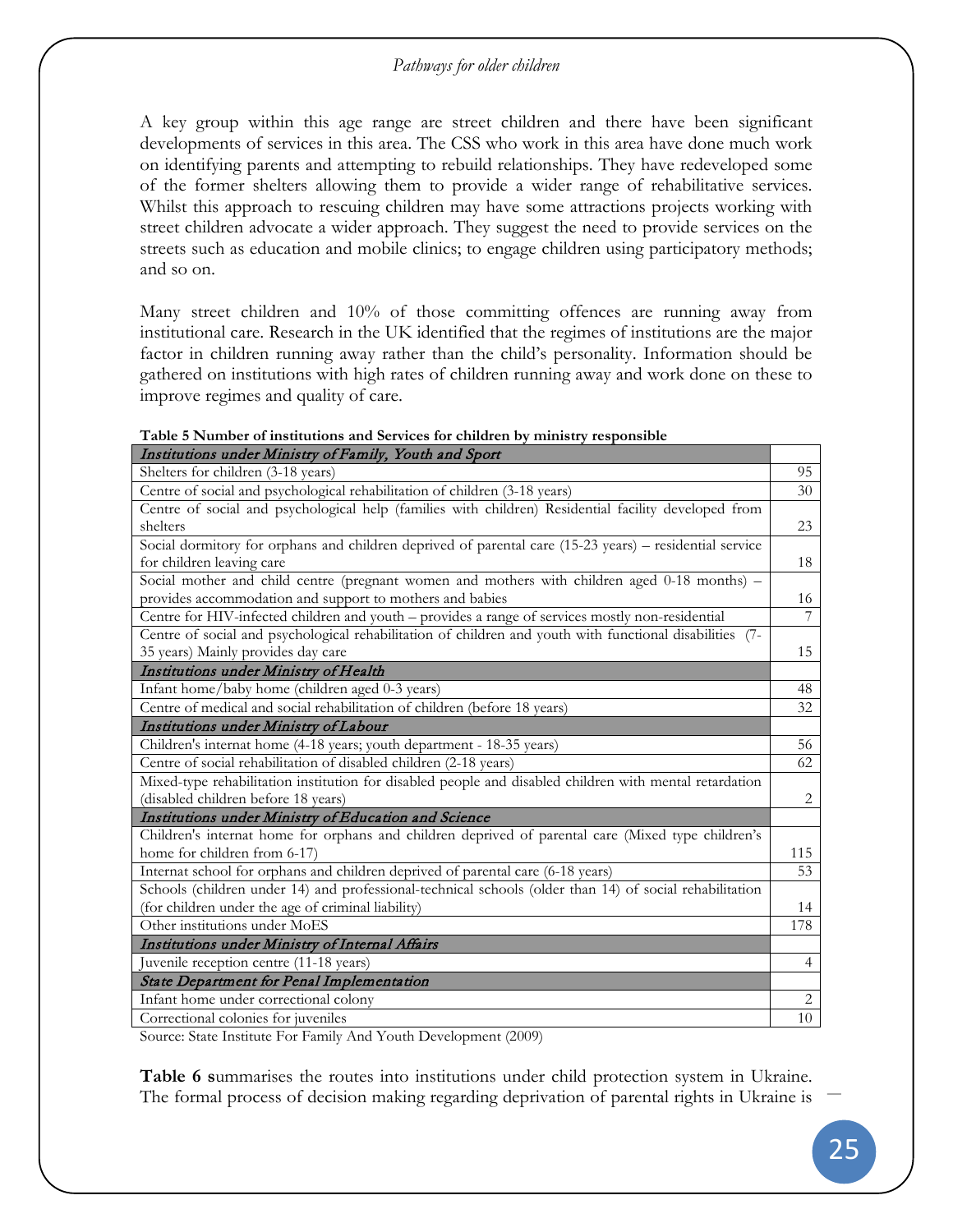similar to that under a guardianship committee. The Executive at the level of the Rayon, City or Village is responsible for the placement of children who have the status of being deprived of parental care and is advised by a Commission on the Protection of the Rights of the Child. This commission is administered by the Services for Children with their powers and duties outlined in great detail by Resolution 866 "On Activities of Child Welfare Authorities, Related to the Protection of the Rights of the Child".

Under Article 24 of this resolution a court is involved where deprivation of parental rights is being considered to confirm certain other issues where parents are deemed not able or incapable to care for their child (section 24(1) to 24(9)). This appears to give little role for the court in assessing the best interests of the child under what seems to be the assumption that the status of being deprived of parental care is necessarily in the child's best interests if one of these issues is present.

Decision making for children abandoned at a maternity hospital or foundlings is through an administrative order under either the Ministry of Health or the Ministry of Internal Affairs and has been described above

The allocation of the status of being deprived of parental care to a child is relatively permanent (the order is reversible but requires a court hearing and a challenge to grounds) and makes the child available for adoption.

Resolution 866 does place some safeguards for family placement once the child is classified as being deprived of parental care saying in section 35 that the responsible authority shall undertake "comprehensive measures to place a child in a family of Ukrainian citizens (adoption, care and guardianship, foster family, family-type children's home)." It also seeks to maintain links between siblings.

The Commission "considers and submits proposals to individual social protection plan for a child in difficult living conditions, orphaned child and a child deprived of parental care." Despite having a detailed overview of the timescales for arrangements for the actions of the Services for Children Resolution 866 does not provide timescales for a periodic review of the treatment provided to the child and all other circumstances relevant to his or her placement which is the right given by article 25 of the UNCRC. Nor does it make arrangements in line with the guidance of the Committee on the Rights of the Child that placement in an institution should be for the shortest time feasible. Some of these issues were under consideration by a working group during my mission.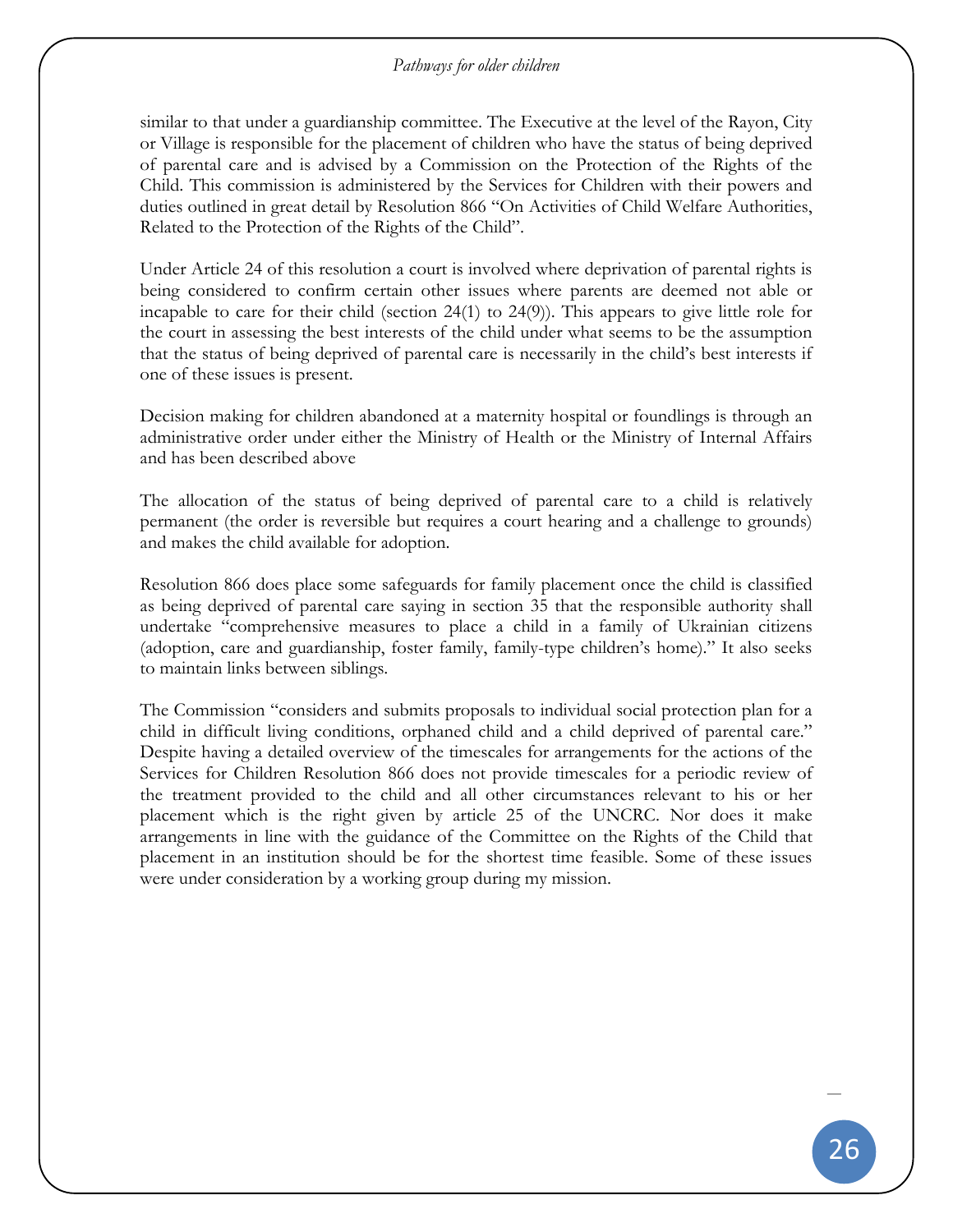| $N_2$          | Agency                                                                             | Description                                                                                                                                                                                                                                                                       | Required documents                                                                                      |
|----------------|------------------------------------------------------------------------------------|-----------------------------------------------------------------------------------------------------------------------------------------------------------------------------------------------------------------------------------------------------------------------------------|---------------------------------------------------------------------------------------------------------|
|                | responsible                                                                        |                                                                                                                                                                                                                                                                                   |                                                                                                         |
| $\mathbf{1}$   | Through<br>maternity<br>homes to baby home                                         | Child can be abandoned at birth. After a while<br>she/he is transferred to infant/baby homes                                                                                                                                                                                      | Written statement<br>from<br>mother<br>witnessed<br>by<br>maternity home                                |
| 2              | Infant/baby<br>home<br>directly                                                    | Child can be placed temporary to baby home.<br>This placement may lead to permanent<br>placement if mother/father do not have regular<br>contacts with a child                                                                                                                    | Written application from<br>one/both parents.                                                           |
| 3              | institutions<br>Other<br>directly<br>(MES,<br>Ministry of Labour)                  | The same description as above but for children<br>over 3 years old                                                                                                                                                                                                                | The same documents as<br>above                                                                          |
| $\overline{4}$ | Service for children                                                               | Service for children can initiate the process of<br>deprivation of parental rights. In such cases<br>child will get status "child orphaned or child<br>deprived of parental care" and become available<br>for adoption or placement to any forms of care<br>included institutions | Court decisions                                                                                         |
| $\overline{4}$ | Service for children                                                               | Service for children can also provide status<br>"child orphaned or child deprived of parental<br>care" <sup>3</sup> for children whose parents are died or<br>imprisoned as well as those children who found<br>at the street and those parents are unknown                       | Decision of Head of rayon<br>administration<br>City<br>$($ or<br>Mayor)                                 |
| 5              | Oblast department of<br>Education/Labour<br>oblast<br>level<br>for<br>institutions | On the request of local authorities a child can be<br>oblast level institutions<br>placed at<br>both<br>temporarily or permanently                                                                                                                                                | Letter request from local<br>authorities with<br>authorization from<br>appropriate oblast<br>department |
| 6              | Medico<br>Psychology<br>Pedagogical<br>Commission                                  | Usually assess the level of disability of children<br>of school age and provide the recommendation<br>for placement children in special boarding<br>school according to their educational needs                                                                                   | Decision of the<br>Commission                                                                           |

<span id="page-44-0"></span>**Table 6 Ways children enter the system of state care in Ukraine**

Source: V. Kuzminsky, EveryChild Ukraine

 $\overline{a}$ 

# 3.4 Overall issues and recommendations for gatekeeping children over three

In all three countries it was hard to gather information on this group and a key lesson is that more information is needed in this area. However a number of themes are discernable as follows:

a) Drift from Infant Institutions for children with a disability

In all three countries children with a disability who entered the infant institutions, often directly from a maternity hospital, tended to drift from the infant institutions to be placed in institutions for older children. These often have some of the worst conditions in the institutional sector and provide no opportunities for children's development. Promoting return to family by providing support through aids to daily living and developing family care alternatives such as foster care (in Ukraine the *money follows the child* initiative shows that, with

<span id="page-44-1"></span><sup>3</sup> According the legislation and formalities the Head of Local Authority or City Mayor signs all the documents for giving the status "child orphaned or child deprived of parental care" but all the practical work has been conducted by the Service for Children.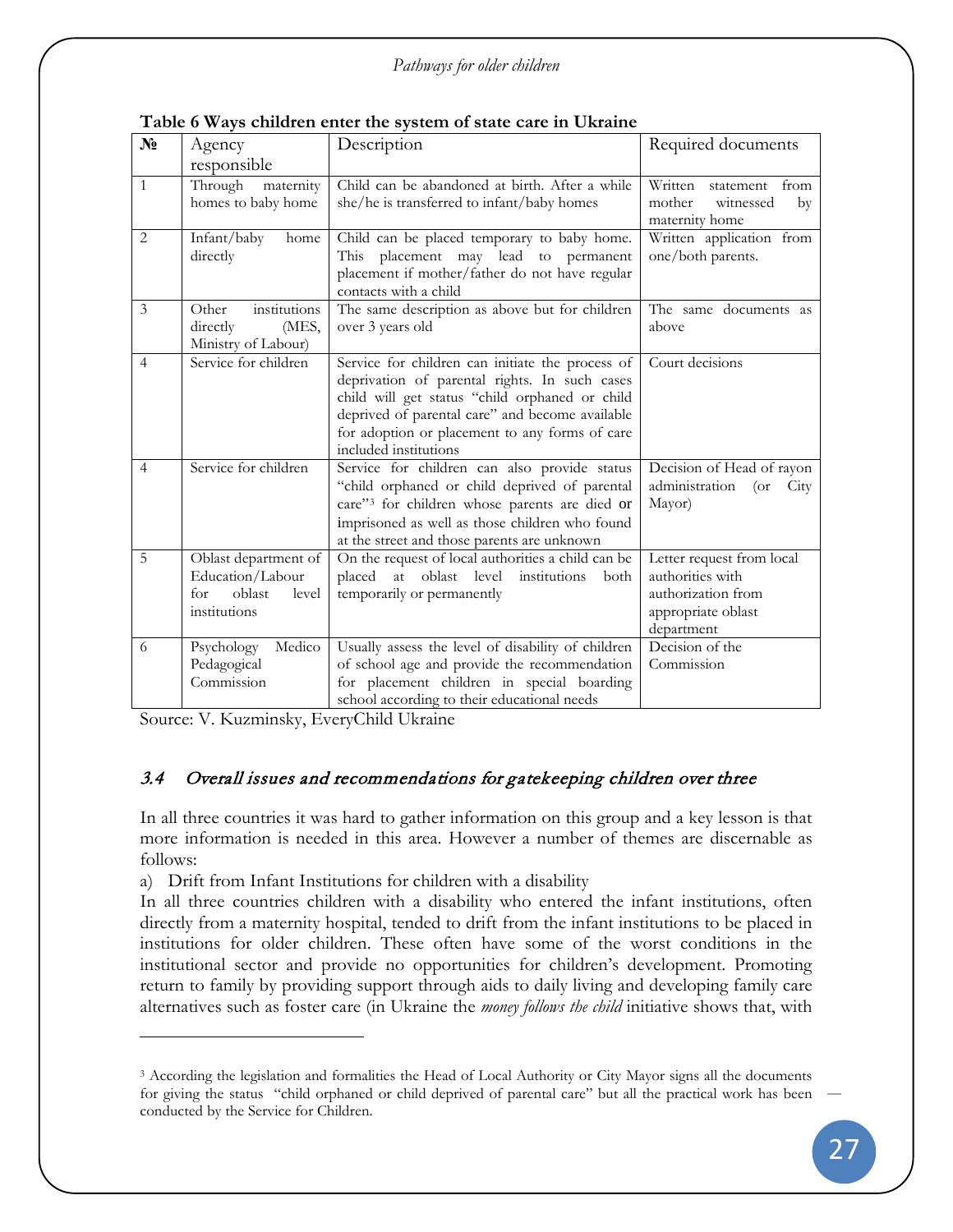the right incentives and support, disabled children can be successfully placed in foster care); small group homes; and promoting adoption through targeted campaigns for these young children can prevent drift and start the much needed reform of the institutions for children with a disability by preventing entry.

*Governments should prioritise family based care for young children with a disability in order to prevent drift into long term institutional care. A starting point would be to assess and provide schemes for children currently in infant institutions.*

### b) Other children drifting from infant homes

In Bulgaria many of the children, not just those with a disability, came directly from the infant homes so gatekeeping entry from that source is a key issue. This did not appear to be such an issue in Ukraine and Kazakhstan though the absence of information on these issues makes it difficult to judge the level of this drift.

*Governments need to develop information systems capable of tracking the routes into and out of care*

### c) Street Children

Another key group within this age range are street children and there have been significant developments of services in this area. All three countries had instituted programmes of carrying out police sweeps and picking up street children. They are then placed in temporary accommodation ranging from shelters in Ukraine to remand centres in Kazakhstan. Attempts were made to find parents. A large proportion of children were running away from other institutions and these children are simply returned. Whilst this approach to rescuing children may have some attractions projects working with street children advocate a wider approach. They suggest the need to provide services on the streets such as education and mobile clinics; to engage children using participatory methods; group work, family therapy or family group conferencing to aid with return home and so on.

*Further development of the approach to street children is needed. Ukraine is developing its shelters to take on such a role but further work on this issue is needed in all countries*

With regard to children running from institutions major research in the UK identified that the regimes of institutions are the major factor in children running away rather than the child's personality.

*Information should be gathered on institutions with high rates of children running away and work done on these to improve regimes and quality of care.*

d) Disorderly behaviour and children in conflict with the law

Many children entering later did so because of disorderly behaviour and conflicts with the law. These issues are discussed further in the section on juvenile justice systems below.

#### e) Care planning and preparation for independence

In all three countries once children enter institutional care there is a tendency to assume they will stay there until old enough to leave and care for themselves. In Bulgaria reviews of children and care planning have been instituted but little work is done to implement review recommendations and case plans. A gatekeeping approach requires ongoing service provision for whose children placed in out of home care. For older children services should be developed for care leavers to prepare them for independent life. Figure 5 shows that gatekeeping is a process which continues throughout the child's career in out of home care. In these countries there was a particular problem of a large group of children who were not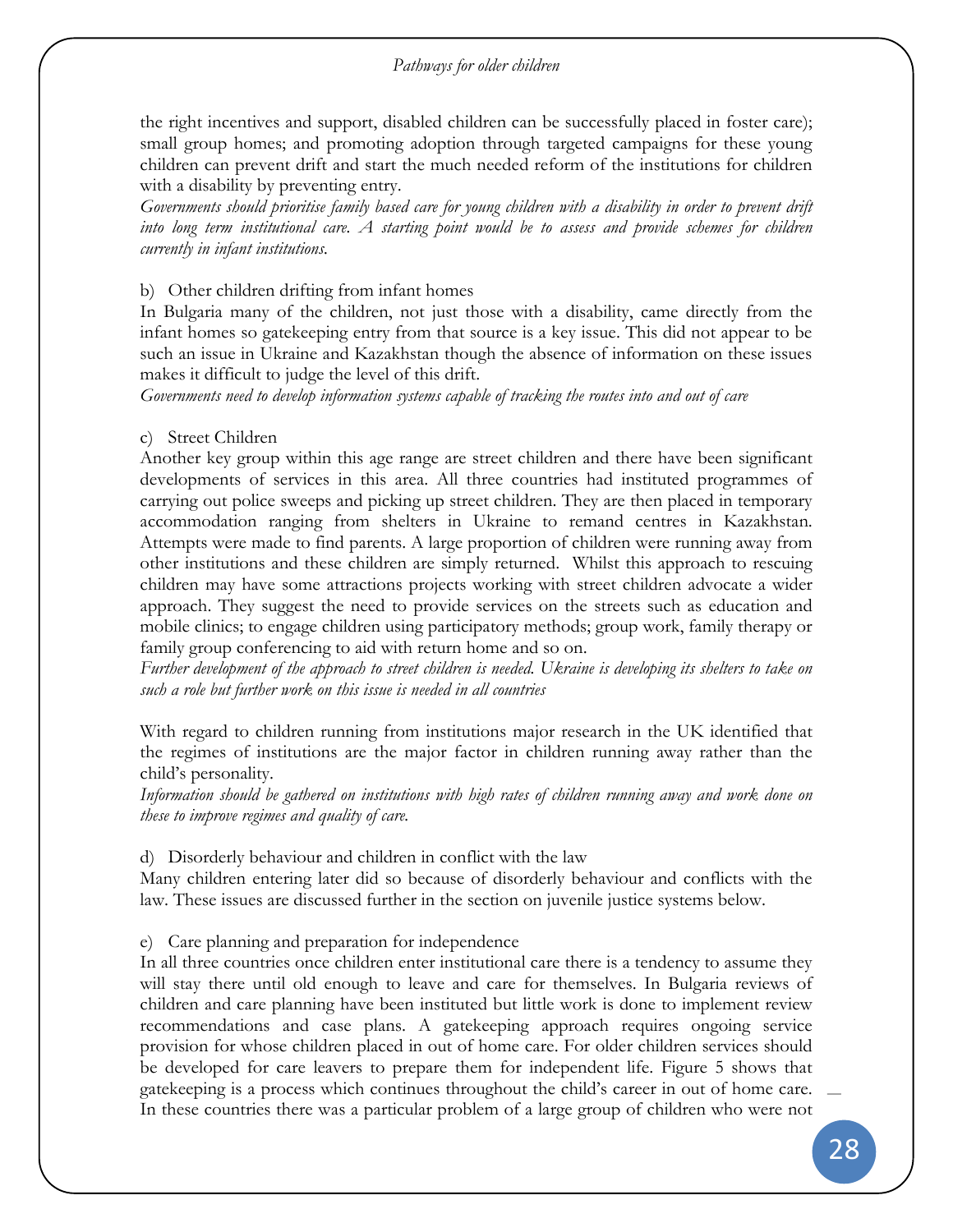prepared to leave care and who needed ongoing accommodation. This demonstrates the inadequacy of the current system to care for children.

Programmes of support are needed for older children to prepare them for independence and to support them *through the transition from out of home care to successful adult life. This might include changes to programmes in institutions as well as support services such as leaving care teams to work with children through this transition.*

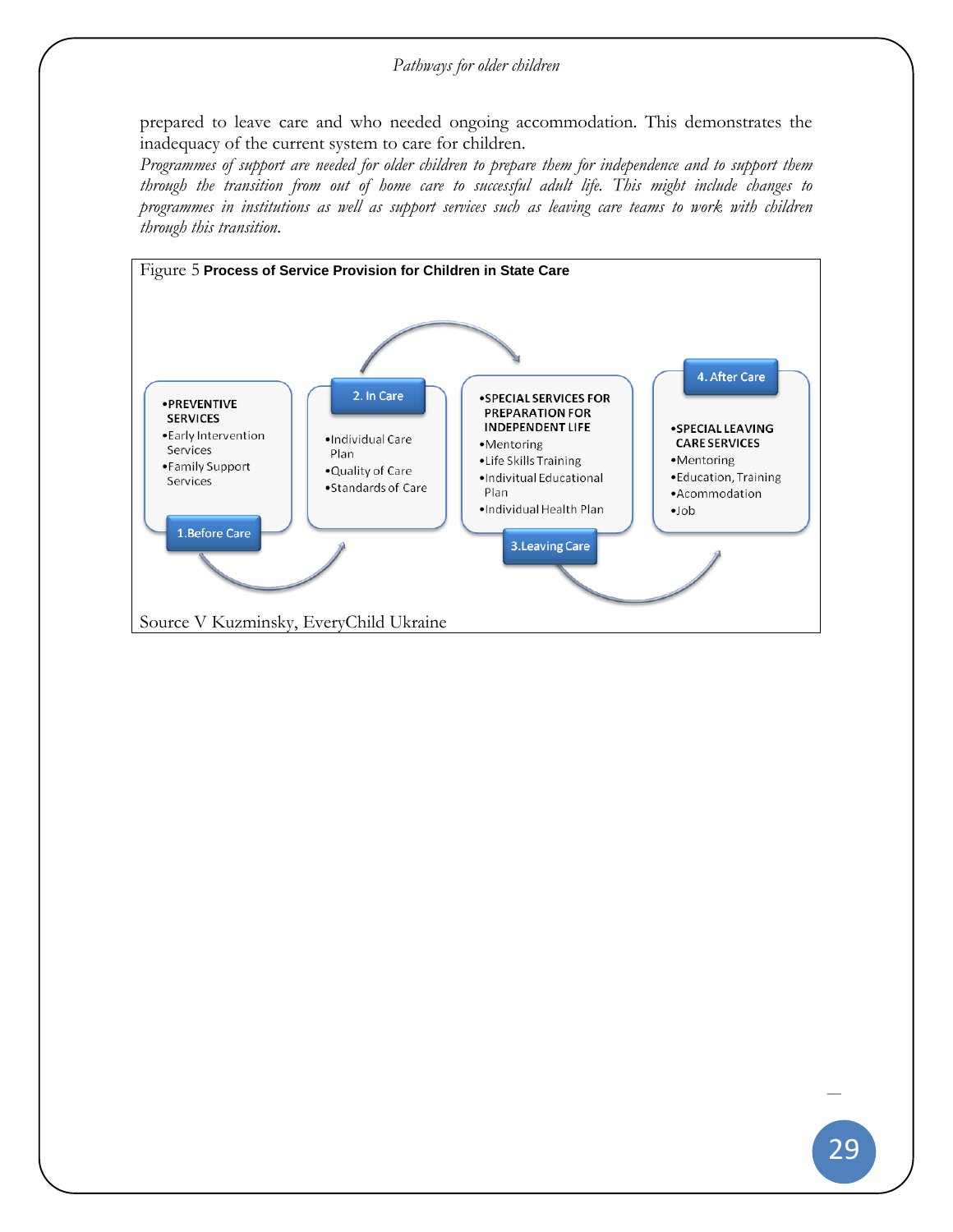## **4 Pathways for children with a disability**

There are two main types of institutional placement for children with a disability. One concerns children who enter the institutions formerly called internats. In Bulgaria this is through the legal mechanisms of the Child Protection Act and a court order, in Ukraine and Kazakhstan through guardianship authorities as well as by voluntary placement. The second type of placement concerns residential special schools where entry is through education ministries once a child has been classified as having a disability by a commission - in Bulgaria the commission is established under the Child Protection Act whilst in Kazakhstan this is the psycho medico pedagogic commission and in Ukraine this is by medical and counselling commissions which are part of health care facilities.

## 4.1 Routes through care for children with a disability Bulgaria

The numbers of children with a disability is high as mentioned above. The State Agency for Child Protection figures show a steady decline in numbers of children in the specialised institutions (former internats) falling from 1901 children at  $31<sup>st</sup>$  December 2001 to 1039 on  $31<sup>st</sup>$  December 2008. The UNICEF studies of children entering and leaving institutions showed that in the two institutions studied the main route into the institutions was through the infant homes (86%) only 14% had been at home with family and it is felt some of these may have been returning to institutional care after unsuccessful attempts to rehabilitate them (UNICEF 2007). This study also showed that most children had been in the homes for over 4 years (85%) with 11% for 2 to 4 years and only 4% entering more recently than 2 years. It isn't clear whether this is a national trend that shows that entry is already being diverted or whether this reflects the long term nature of placements in these establishments. There were 14% Roma children in the establishments studied although national figures from 2006 show over 50% for this type of institution (see Petrova-Dimitrova 2009).

## *4.1.1 Assessment and planning under the Child Protection Act*

If the UNICEF study is representative of the country as a whole then most children with a severe disability who enter specialised institutions do so through the infant homes. For these children transfer is administrative and there is unlikely to be an assessment before transfer.

Planning and review of children in the homes has tended to be minimal as evidenced by the UNICEF research which showed that although plans exist, for 49% the plan was adoption, 15% fostering and 2% for reintegration. For the remaining 34% permanent stays in institutions were envisaged. The level of family contact is low: 91% had no contact and 97% had no or irregular contact. Only 1 child had regular contact with families and 6 (5%) had regular contact in the holidays. This is despite the fact that 9 children's parents lived in the same village as the homes and another 11 in the same region. Thus planning from this study, and this was confirmed by a number of respondents, would appear to be unrealistic (few older children with a disability are adopted or fostered) and little work is done with children or their families. Likewise although the panels mentioned above assess children's educational needs they too frequently conclude that education is not required.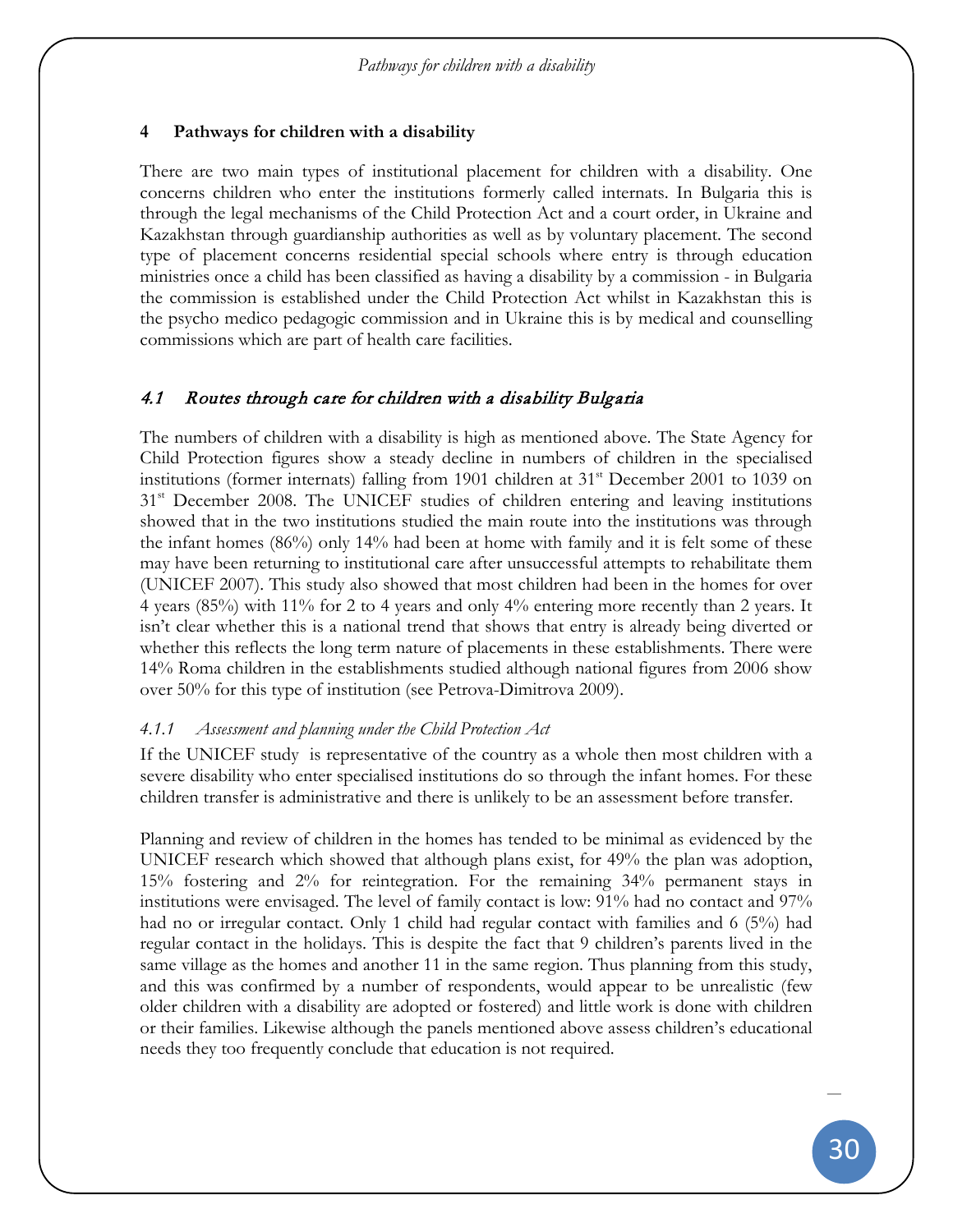### *Pathways for children with a disability*

Since 2003 all children, regardless of their ability, are able to opt to be educated in a main stream school. However the resources are slow to come on stream for this. Article 32 of the Child Protection Act regulations requires decisions about special care for children with a disability to be taken in conjunction with "a doctor, a psychologist, a teacher or other experts, where necessary, depending on the type of disability." This has led to the establishment of panels which should address the medical and pedagogical aspects of the care of children. Article 32 also requires a referral to the Department for Social Assistance of "a child at risk within three days of the child's birth or the establishment of the disability."

For children entering residential special schools the route into the institutions involves the child being given a diagnosis by the panel above. This tends to focus on medical aspects of the child's situation and once the child is in the special school decisions about placements are made more on educational grounds than social ones. A major area of concern is the high level of use of special schools for children with learning disabilities by Roma children. There are no regularly produced statistics on the ethnicity of children in special education. The State Agency for Child Protection provided figures as of December 2004 which showed that 57.5% of students are from ethnic minorities, mostly Roma although ministry of education staff said since that time there has been a reduction in the number of Roma in the schools which partly accounts for the reduction in overall numbers since then. Roma families place their children in these institutions because of lack of access to mainstream schooling and prejudice and discrimination in these latter schools. In addition special schools offer free food and clothing for their children as well as there being none of the attendance fees (for books etc.) required in mainstream schools (Roma Education Foundation 2007). Roma children are also placed in special schools because they do not obtain good enough preschool training due to limited spaces in pre-school education institutions which have a policy that gives priority to children of working parents thus excluding many Roma children.

There has been an increase in day care for children with a disability and this has proved successful as a resource to divert some children. However it is not universally available and there is a problem with transport. Many of the facilities are in the major towns and cities so facilities for those living in rural areas are mostly lacking. A key issue is the lack of sufficient places for children with disabilities in mainstream schools. Whilst there have been some pilots of integrated education this is still not widely available and the alternative of home based education provides only small amounts of contact time. Similarly for Roma children the access to mainstream schools is blocked by discrimination and issues of poverty. The desegregation of Roma schools is slowly taking place but hitting many problems because of resistance by Bulgarians to integration of Roma children. Also this issue needs work in Roma communities to raise the profile of education and gain support from the community for children to enter integrated education.

## 4.2 Routes through care for children with a disability in Kazakhstan

The overall numbers of disabled children in institutional care remains high at 15,282 at the end of 2007 and this represents a rate of 33 per 10,000 children aged under 18. As in Bulgaria a key route for children entering institutions is through the infant homes following children receiving a diagnosis in the maternity hospital. There are several routes through which a child can be referred for services. Once the child is identified as having special needs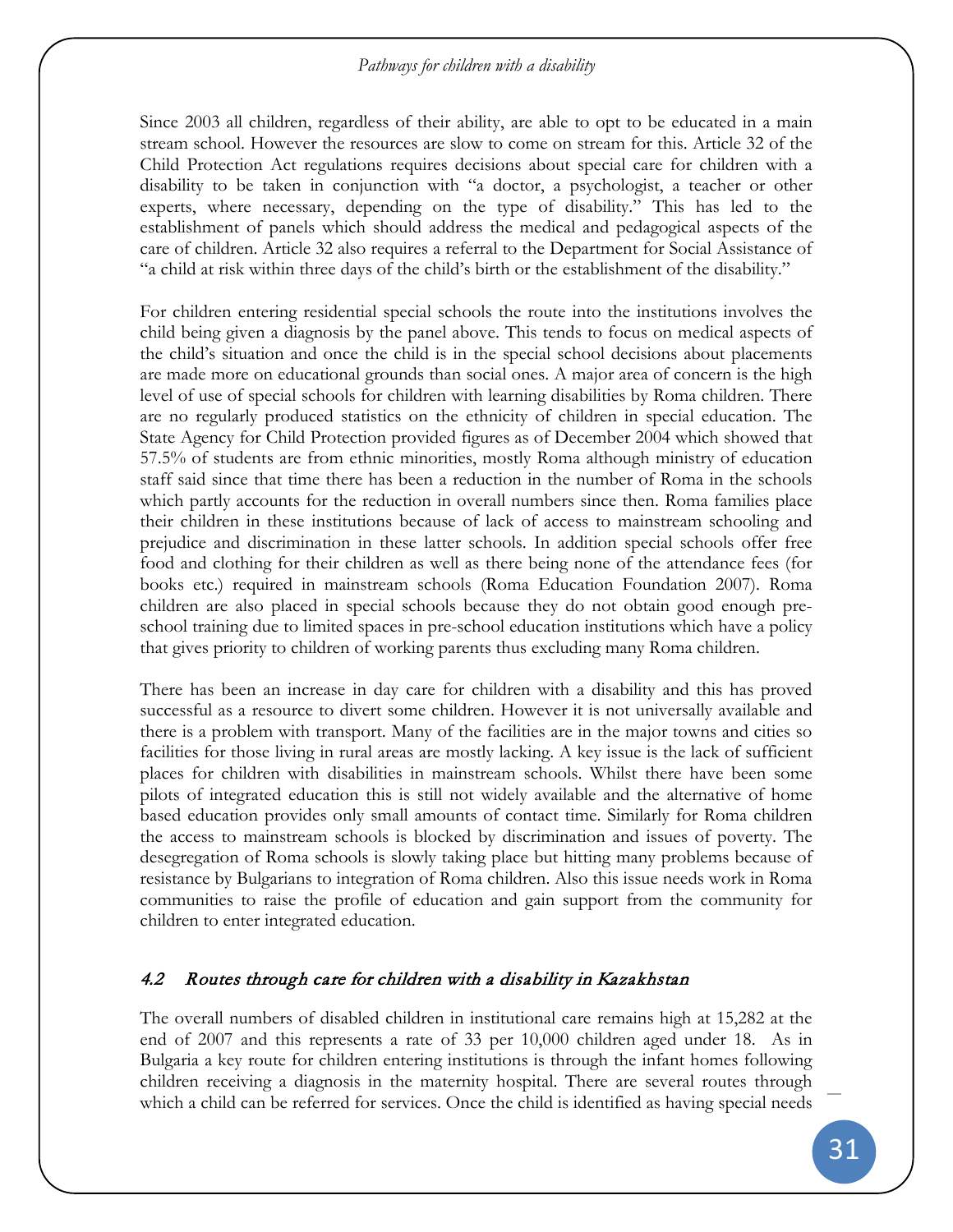they can be referred by parents to the Psycho Medico Pedagogical Commission (PMPC). This commission serves as a gatekeeper for entry to residential boarding schools along with a range of other options and services. The key routes for placement in an institution are through:

- the maternity hospitals;
- from the community through referral and assessment by the PMPC; or
- a direct request by parents for a child to be institutionalised.

There have been substantial improvements in the systems of support for disabled children in recent years in Kazakhstan. This has included:

- Opening a network of rehabilitation and inclusive education offices in many parts of the country to bring children with special needs into the preschool education system
- Pilots of integrated education
- Provision of a range of day care services for specific groups including children with impaired hearing, children with orthopaedic impairment, children with infantile cerebral paralysis including children who cannot speak, speech therapy groups for children with speech problems, and children with a learning disability
- Social Benefits for children with disabilities have been increased
- Inclusive Kindergartens have been established in a number of larger cities

The overall effects of the changes discussed above are patchy with the most effective reforms mainly concentrated in the capital, Almaty and one or two cities which have had pilot projects. There is still a need to aid other areas to catch up as well as for further more comprehensive reform and, in particular, better provision of family support services and further reductions in the number of children attending special boarding schools and internats for disabled children.

The issues of assessment and review when placement is from a maternity hospital have been discussed above. Likewise where parents self-refer to an institution this will be dealt with via the guardianship authority with limited social assessment unless the family are referred to a rehabilitation centre. The PMPCs play a key role and provide a formal diagnosis of disability as well as being able to provide access to a range of medical and educational services. The range of services varies substantially across the country but can include, where available:

- Advice
- Equipment and aids to daily living
- Kindergarten
- Day Centre
- Day Special School
- Home tuition
- Integrated Education
- Medical treatment
- Rehabilitation and Inclusive Education Centres
- Specialised Boarding School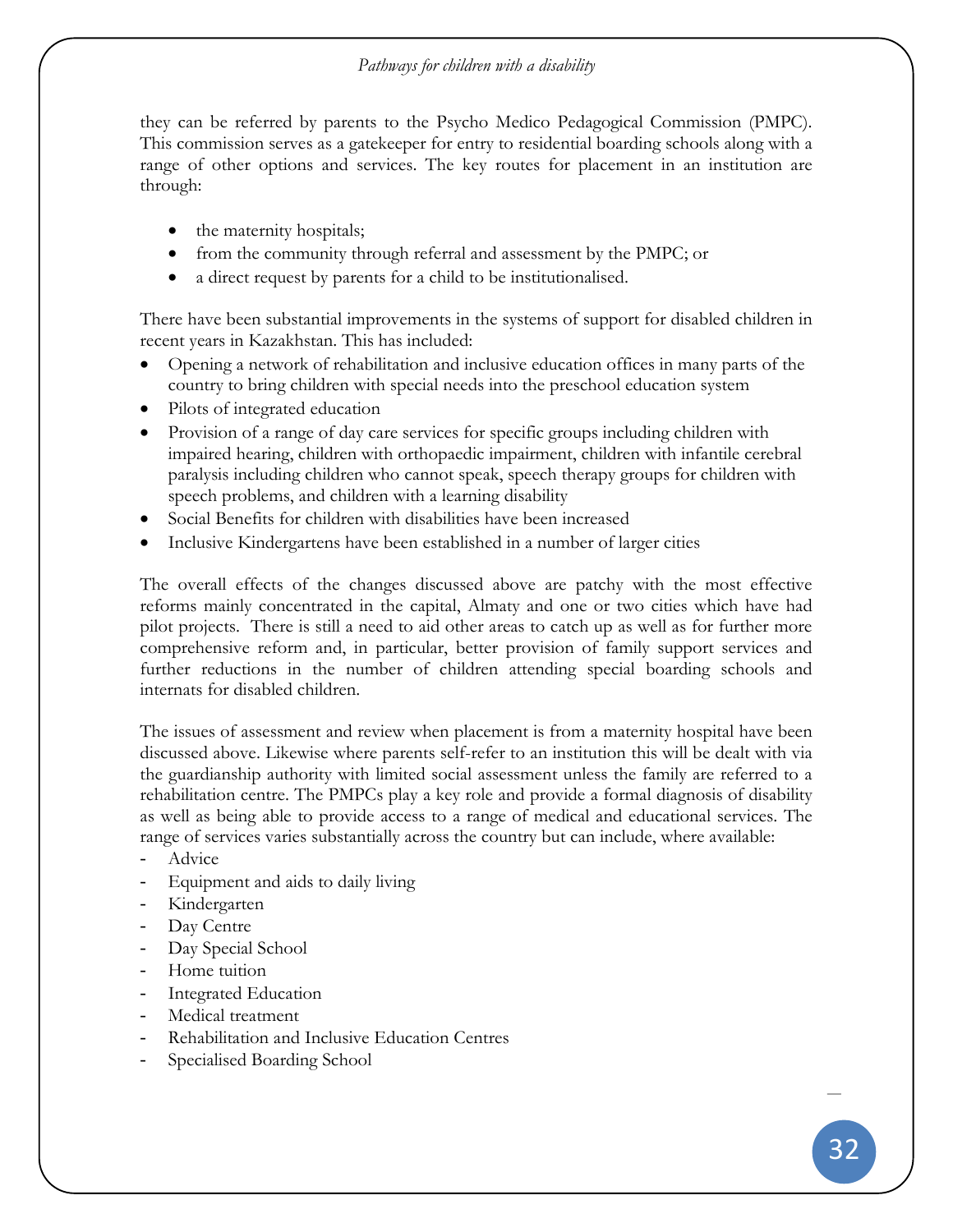### *Pathways for children with a disability*

The process of diagnosis can vary significantly. In Astana the process is sensitive to the child's situation and the facilities allow an informal atmosphere; mothers are involved; there is good quality equipment to undertake medical assessments; and the child can play with toys as part of the examination. The staff are aware and influenced by the St Petersburg early intervention project and involve a social pedagogue in the assessment. However this sort of practice seems only to be common in major cities. Elsewhere practice can still be very medically oriented, the facilities are not child friendly and parents said they had limited involvement in the assessment. Some key challenges in the operation of the system can include:

- A medical and educational orientation which means that social problems are left unaddressed and problems such as housing conditions, lack of social and family support are not investigated
- In many cases parents distrust the system and fear that having a diagnosis will lead to their child not being able to attend school or pre-school facilities or will have to go to a boarding school
- In some places the knowledge and skills of PMPC specialists is outdated and staff need retraining
- The facilities and equipment are sometimes poor and unfriendly
- In many places the focus is still on segregation and removal of children rather than integration and home support
- There is limited or poor communication with specialists working with children in the community

There are thus some serious problems in providing support and many children are still referred to boarding schools who could be supported in the community if the appropriate services and education were available. Interestingly the system of residential schools appears to exclude children who have health problems in addition to their disability (including for example children who have fits and even enuresis) and there are also similar problems for many children who have multiple disabilities. Where these children have parents willing to care they receive tuition at home otherwise they will be placed in other institutions. Thus these rules mean that the institutional system does not provide support to those with the most severe problems who are often left to the care of parents and to have the limited educational experience provided by home tuition. At the same time, the report by Zinchenko (2008) notes that in Semei the two boarding schools did not offer day care even where children lived locally.

## 4.3 Routes through care for children with a disability in Ukraine

The child protection system for children with a disability depends initially on the identification that a child has special needs. This is likely to occur in one of the following settings: Anti-natal clinic when the decision is about termination; maternity hospital; family outpatient clinic during screening; or pre-school system (Kindergarten etc.). The situation where a child is abandoned is discussed above. In other circumstances, once the child is identified as having special needs they can be referred by parents to the Psycho Medico Pedagogical Commission (PMPC). This commission serves as a gatekeeper for entry to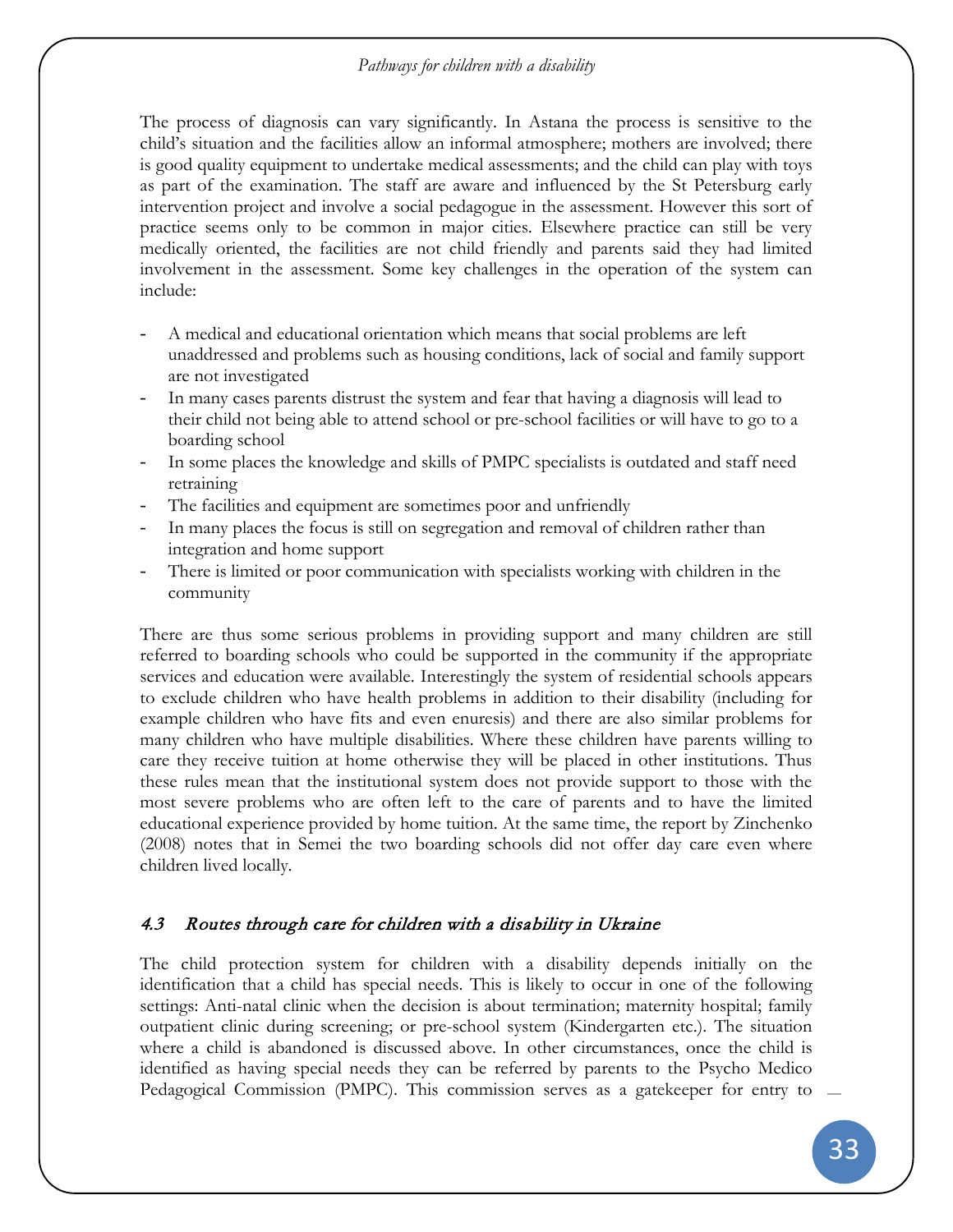residential boarding schools along with a range of other options and services. The key routes for placement in an institution are thus through:

- the maternity hospitals;
- from the community through referral and assessment by the PMPC; or
- a direct request by parents for a child to be institutionalised.

#### <span id="page-51-0"></span>**Box 3 The Experience of support and the PMPC of Families of Deaf Children in Ukraine**

*Specialists differ. Some really wanted to help; they were kind and supportive; they would always first listen to you … some were just disgusting … like one meeting of the medical and … a very complicated title of the committee we had to attend. That was the biggest farce I had ever seen … It took us about three hours to get to the place ... After we waited for about an hour, and walked in … and my son just went into the*  room, and wouldn't say a word. And the specialist said, "How do you feel about your son? Are you satisfied *with him?' and I said, 'Yes, he is a nice boy, thank you.' And they said, 'We have got a written characterization [a record of his achievements and behaviors] from his kindergarten teacher and she's satisfied with him. Come back and see us next year.' And that's all there was to it. There was also a doctor … because of her wearing a white overall … she looked in his ears. But you know, it lasted all of two minutes. They did not ask my son a single question.* 

Parent of child with hearing difficulties, Ukraine cited in Kobel 2009 page 100

*We live in a small village more than 200 kilometers from the oblast city ... and there is no place at all to get any information. And you don't know where to get it. Later on [after the hearing test] I tried to collect all the possible information about deafness and deaf children … but that was another challenge … it looked like information on deafness and children who are deaf was of no interest to society … no information at all. A few brochures or books that I found in the library were difficult to understand because they were not written in plain and understandable language. When I asked the teachers in the local school [about possible educational placement] they were only able to say that we had to look for an internat (residential*  school) for the deaf-and-mute which was located somewhere far from our village. Parent of child with hearing difficulties, Ukraine cited in Kobel 2009 page 102

*We also had an appointment with the Medical Psychological and Pedagogical Committee which is in charge of the medical, psychological, and educational assessment of children with disabilities. I dont like the people working there. They were so indifferent … so high-minded … they won't listen to you. I asked for an explanation of what was going to happen and the response of one specialist was, 'You will see.' They briefly examined my son and talked among themselves. They did not explain anything in plain language. It was like, 'We are professionals and we know what you have to do'. And the most strange about the situation was that their written conclusion about my child was like a final verdict with no right for parents to ask questions … no place for any doubts about their decision, and no way to appeal.* Parent of child with hearing difficulties, Ukraine cited in Kobel 2009 pages 98-99.

The PMPCs provide a formal diagnosis of disability and are able to provide access to a range of medical and educational services. The range of services varies substantially across the country but can include, where available:

- Advice
- Equipment and aids to daily living
- Kindergarten
- Day Centre
- Home tuition
- Integrated Education (only where pilots are running)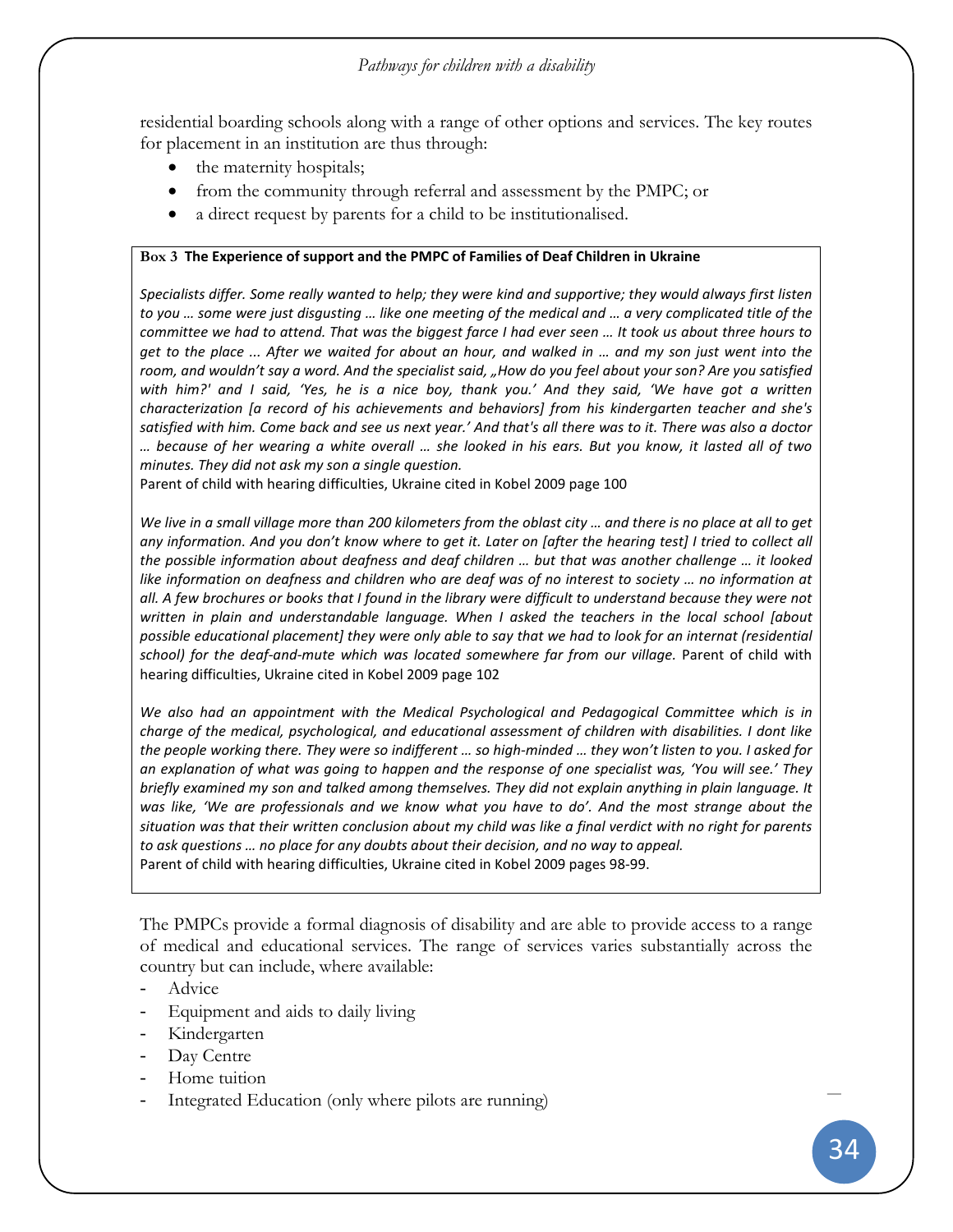- Medical treatment
- Children's internat home (4-18 years; youth department 18-35 years)
- Centre of social rehabilitation of disabled children (2-18 years)
- Mixed-type rehabilitation institution for disabled people and disabled children with mental retardation (disabled children before 18 years)
- Specialised Boarding School

The process of diagnosis can vary significantly but in the main is medical with poor diagnostic techniques mainly inherited from Soviet times. The staff in one or two areas are aware and influenced by Ukraine's Early Intervention Institute but this is the exception. Some key challenges in the operation of the system can include:

- A medical and educational orientation which means that social problems are left unaddressed and problems such as housing conditions, lack of social and family support are not considered
- In many cases parents distrust the system and fear that having a diagnosis will lead to their child not being able to attend school or pre-school facilities or will have to go to a boarding school
- In many places the knowledge and skills of PMPC specialists is outdated and staff need retraining
- The facilities and equipment are often poor and unfriendly
- In most places the focus is still on segregation and removal of children rather than integration and home support
- There is limited or poor communication with specialists working with children in the community

The issues faced by families seeking to care for their disabled children are well documented in a study of deaf children in Ukraine (Kobel 2009). [Box 3](#page-51-0) provides a telling picture of the typical experience of parents wishing to care for a disabled child. A key issue is the medicalised nature of the PMPC and the lack of use of a social model of disability. The inclusion of a social work perspective in this key commission and training for staff in early intervention and social models of disability would improve gatekeeping for children with a disability.

# *4.3.1 Services for Children with a disability*

There are day care centres for children with disability in Ukraine. They are mostly for children older then 3 years and have a medical focus only. Similarly day care exists in some government services but there are problems with accessibility. Many services such as speech therapy are mainly provided through institutions and this leads to an increased pressure on children to be placed in an institution.

As in other areas there are some very positive experiences developed by NGO but this experience is not utilised fully. There have been a number of pilots of inclusive education but as noted above this has not been a priority of the ministry of education. There have also been pilots of early intervention building on the model of the Early Intervention Institute in St Petersberg. Another important NGO sector project is Omni-net which aims to: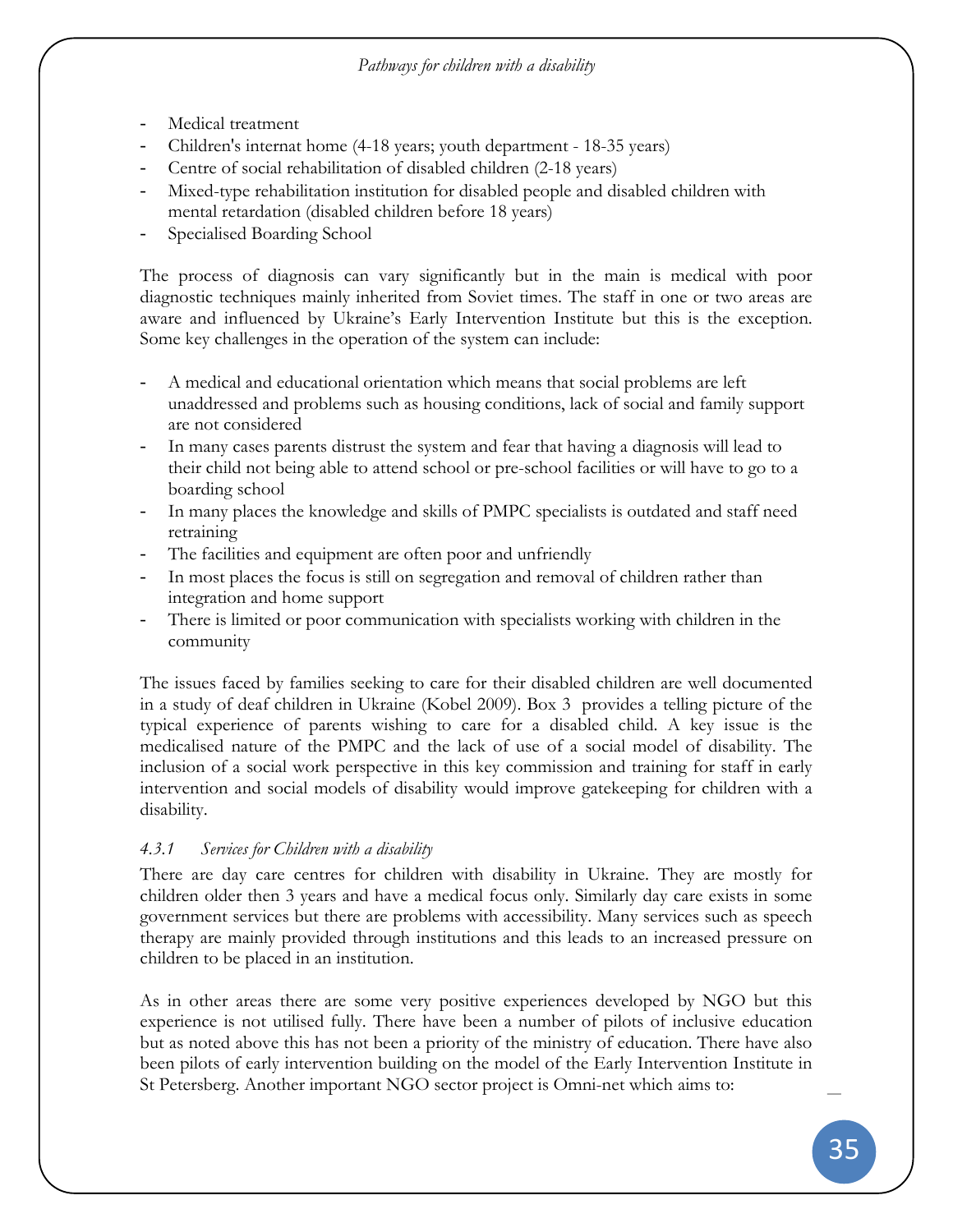- Establish birth defects surveillance systems, treatment and prevention programs based on international standards.
- Prevent developmental disabilities related to institutionalizations with emphasis on early interventions.
- Promote creation of parental support groups.
- Promote medical education, training and research through national and international partnerships.
- Establish electronic information resources for dissemination and tele-consultations.

There are thus a number of examples of good programmes and the recent commitments in the National Action Plan to develop education for all disabled children is a good foundation. However there are many services that parents of disabled children find useful that do not exist at a national level. A key issue is transport which enables access to a range of services. Other services include better access to aids for daily living and minor adaptations to homes. Many parents particularly want respite care which allows them to have a rest from the daily care for a disabled child.

Finally, whilst integrated services are important for all children in difficulty the need for integration is greater for those with a disability and joint planning and assessment is crucial in this area.

## 4.4 Summary and recommendations on pathways for children with a disability

Children with a disability experience some of the worst forms of institutional care. Developments are being made and slow progress is found across all three countries. However there is much to be done. Some key issues are given below:

a) Improving prenatal care to reduce incidence of disability

There has been an increase in the number of children born with a disability and this is particularly true in some areas of high deprivation and social exclusion. Work is needed to identify these areas and target health facilities through providing improved access to GPs, clinics and scanning; improving hospital practices; health visiting; and multi agency support to reduce children with preventable syndromes caused, for example, by malnutrition or alcohol consumption.

*Governments need to gather information to identify hospitals and communities with high rates of children born with disabilities and develop targeted strategies to address this.*

- b) The need to divert children from entry to infant institutions by improving gatekeeping. This has been discussed in the sections above. A high proportion of children with a disability are abandoned in maternity hospitals often parents are advised by medical staff to place their child in an institution
	- Training and procedures for medical staff to provide practical and emotional support and advice on how best parents can care for their child
	- Having social workers available in hospital to provide practical and emotional support as soon as the parents are informed of their child's disability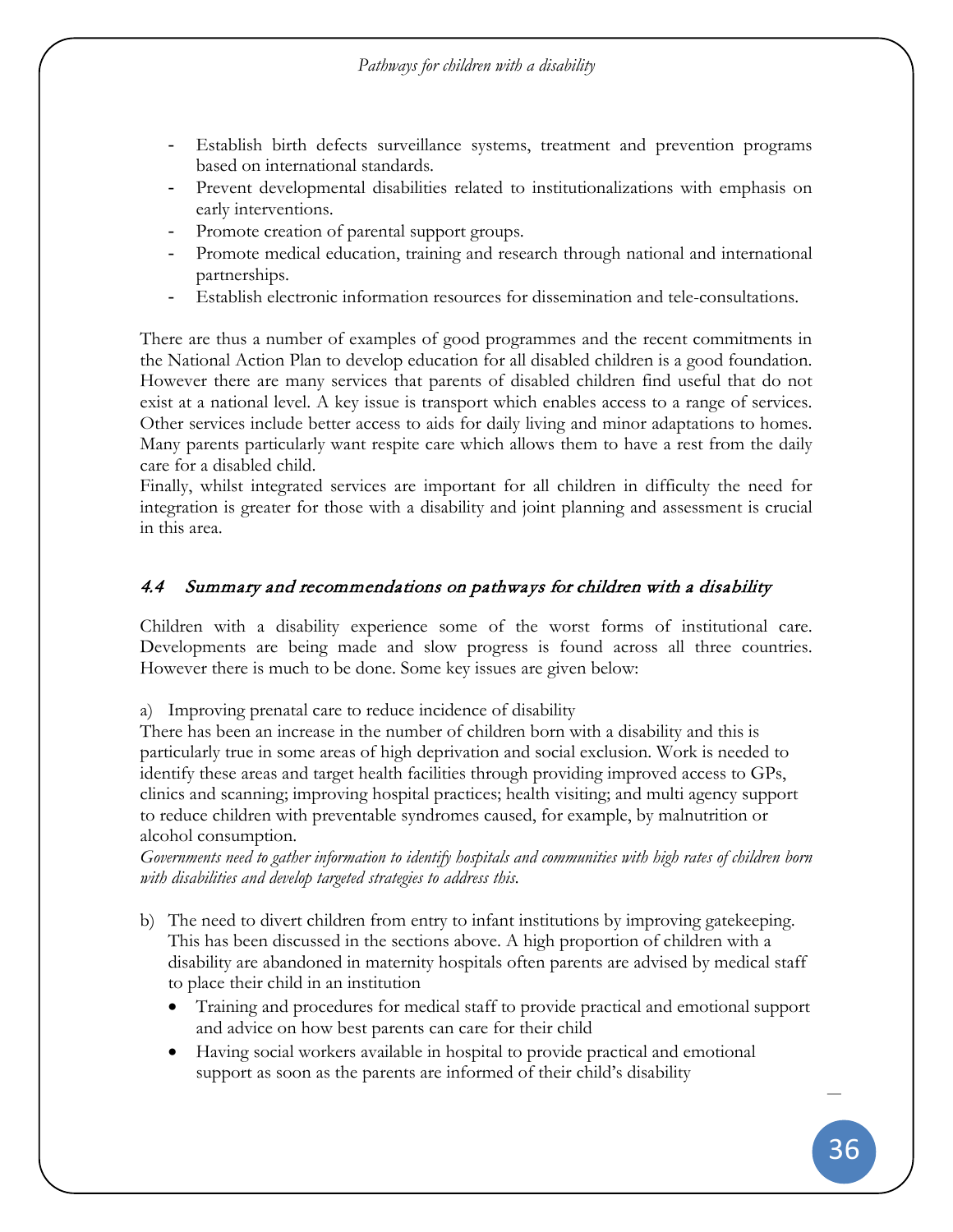- Having schemes where a child with a disability can meet with a parent of another child with a disability following diagnosis to talk about issues in caring for a disabled child (a scheme of this sort is currently operating in St Petersburg)
- Developing early intervention schemes such as those of the Early Intervention Institute that operate in Russia and Ukraine
- c) Whilst there is a growing range of support such as day care for children with a disability, this is not reaching some of the high risk groups for a range of reasons including severe problems with access sometimes because of lack of transport.
- d) A review of disabled children in infant homes is required urgently to develop plans for appropriate services (foster care, small group homes and support for parents) to avoid later placement in instituions or residential special schools.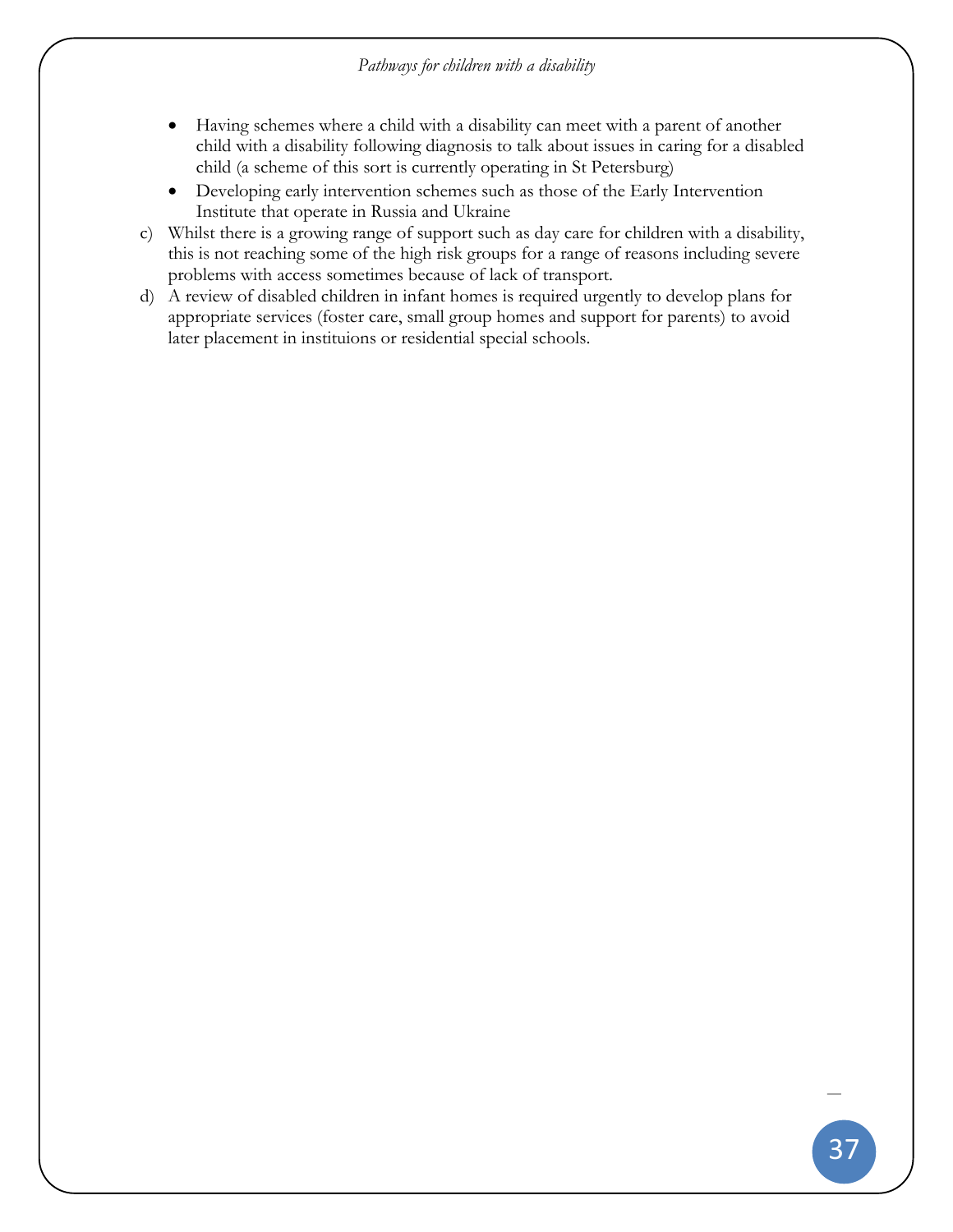### **5 Pathways leading to boarding schools**

Boarding and specialised schools dealt with in this section do not include placements accessed via the criminal justice system which are dealt with elsewhere. As discussed earlier the proportion of children in boarding schools is high accounting for two thirds of all the children in institutional care in Kazakhstan (51,059 children being 64.2% of all those in institutions in 2008; Monee 2010: table 8.1) over half in Bulgaria (9155 children being 52.7% in 2007; UNICEF 2009: table 8.1 plus data from ministry of education). The figures for Ukraine are between 28000 and 60000 depending on the data source used. Where the TransMONEE database provides this information, the range is from 15.9% of institutionalised children in Uzbekistan to 73.5% in Kyrgyzstan are in boading schools. Despite this high level of institutionalisation, the focus of gatekeeping policy and practice in the main has not fallen on these children. One group of children in boarding schools are those with a disability and here there has been some work done in a number of countries on providing alternatives. The report has looked at this group in the section on children with a disability. This section will now consider children in boarding schools who are not there because of disability.

For these children there are a range of reasons for parents agreeing to placement in an institution. For a small proportion of children and a small proportion of the residential schools, placement is because of the high quality specialist educational provision available. In the vast majority of other cases it can be because of poverty or social reasons similar to those for which a child is without parental care and/or because of the lack of availability of suitable education facilities for the child in his or her own community. Boarding schools provide these children with free food and accommodation as well as education though the quality of this usually falls below mainstream education.

The function served by residential education is variable depending on a range of cultural, social and economic issues as well as availability and accessibility of main stream schooling. Often the situation of families of children placed in a boarding school are little different to those which lead to a child entering care due to lack of parental care and there is a real danger of children drifting away from their families or running away and becoming street children. The reasons for placement in the countries covered by this study were not entirely clear as no major studies were provided. The web site of the Kazakh embassy lists the following institutions within the Ministry of Education 48 seasonal boarding schools attended by 15,647 children of nomads or migrant workers; 249 school-attached boarding schools with 8,250 children; and 1 boarding school for 93 children with severe behavioural problems though this does not account for the 52,052 children found in the TransMONEE database (UNICEF 2009). In Bulgaria a major area concerns the high level of use of special schools for children with learning disabilities by Roma children. There are no regularly produced statistics on the ethnicity of children in special education. The State Agency for Child Protection provided figures as of December 2004 which showed that the number of children with Bulgarian ethnic origin in special schools was only 42.5%, and the other 57.5% of students are from ethnic minorities, mostly Roma. Roma families place their children in these institutions for a range of economic and social reasons discussed already. Information in Ukraine was contradictory for example a UNESCO (UNESCO, 2007:8) focussing on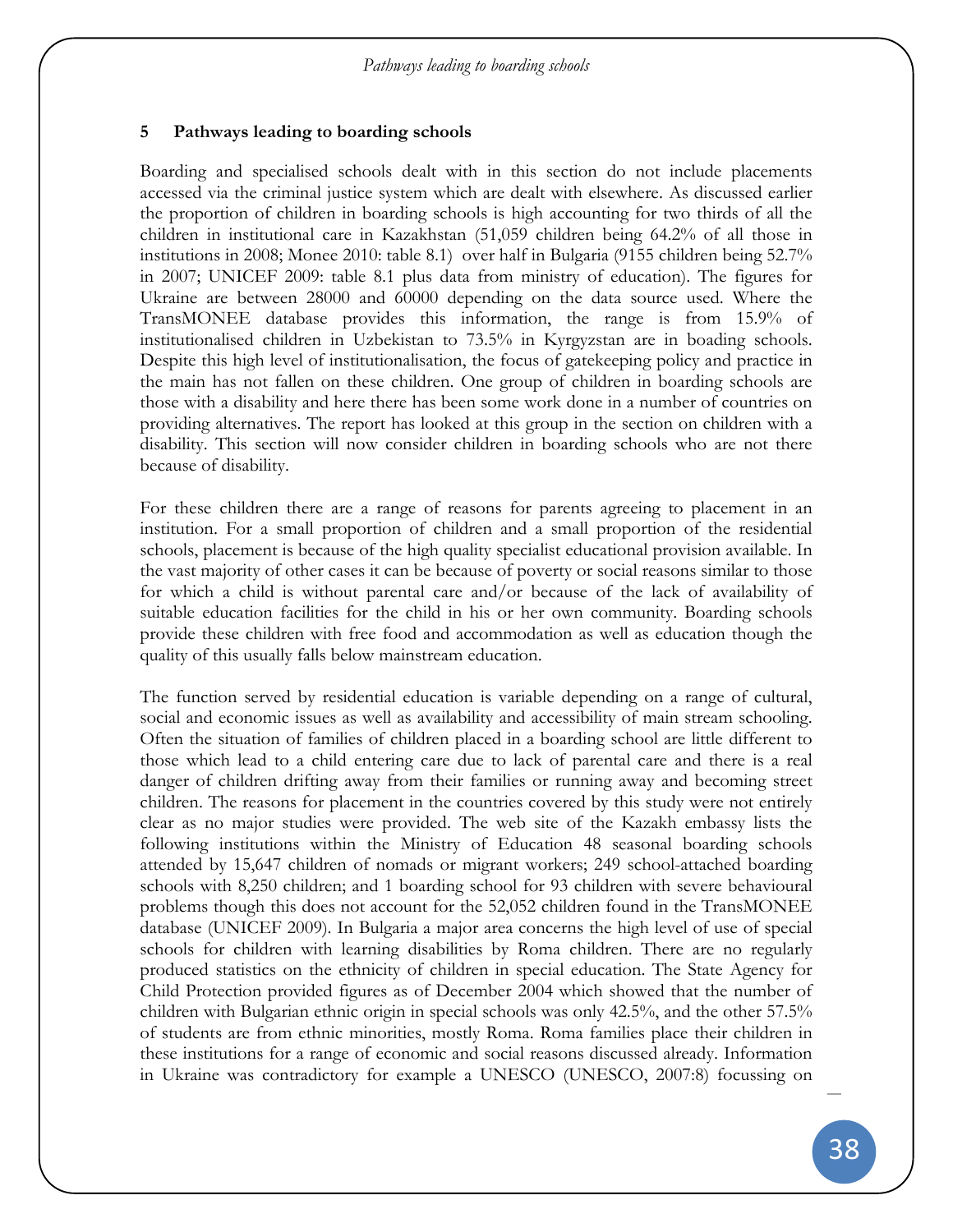children with a disability stated that over 61,000 children with a disability were in boarding schools in 2005/6:

The Ministry of Education and Science of Ukraine reports that during 2005/2006 academic year 54,1 thousand children with special education needs have been receiving education in 396 special schools (see Table 1). According to the data of the Ministry of Labour and Social Policy in 2004 7716 children with special educational needs lived and studied in 56 boarding schools or internats.

This contrasts with the estimate of 28,000 in the TransMONEE database based on returns from the State Statistics Department. It thus isn't feasible to give any analysis of this issue except that it constitutes at a minimum 18% of institutionalised children and probably much more.

## 5.1 Gatekeeping entry to boarding schools

The process for children being placed in a boarding school is administrative and takes place through application to officials in the education department. It focuses on whether the child fits a category that entitles him or her to be placed (for example does the child have a particular level of disability). It does not involve thorough social assessments of the child's needs or the possibility of providing parents with support as an alternative to institutional placement. Nor does it assess the availability and suitability of education in the community where the child lives. This is surprising given the expense of providing education on a residential basis. For example in a study to plan services in Moldova as an alternative to placement in a boarding school it was identified that a number of children from one village were attending boarding school because they could not access mainstream schools because of lack of transport. The cost of providing a minibus was very much lower than the cost of keeping them in the boarding school.

## 5.2 The use of boarding schools due to poverty and social exclusion

The reasons for the use of boarding schools is not well documented. Whilst some children attend them specifically as a means to gain education, this is not always the case and many are placed there for social reasons similar to those for placement in other institutions. Children who go to residential schools can also be subject to some of the poor outcomes noted for other institutions. Boarding schools are an expensive and inefficient way to deal with social issues such as poverty and the exclusion of minorities. A clear example of this concerns a grandmother I interviewed in Kazakhstan (see [Box 1\)](#page-34-0). As can be seen the placement in the institution did not meet either the needs of the children or those of the grandmother and was an extremely expensive intervention. Similarly in Bulgaria much of the use of boarding schools is because of the social exclusion of the Roma minority who place their children in these schools for the range of social and economic reasons already discussed.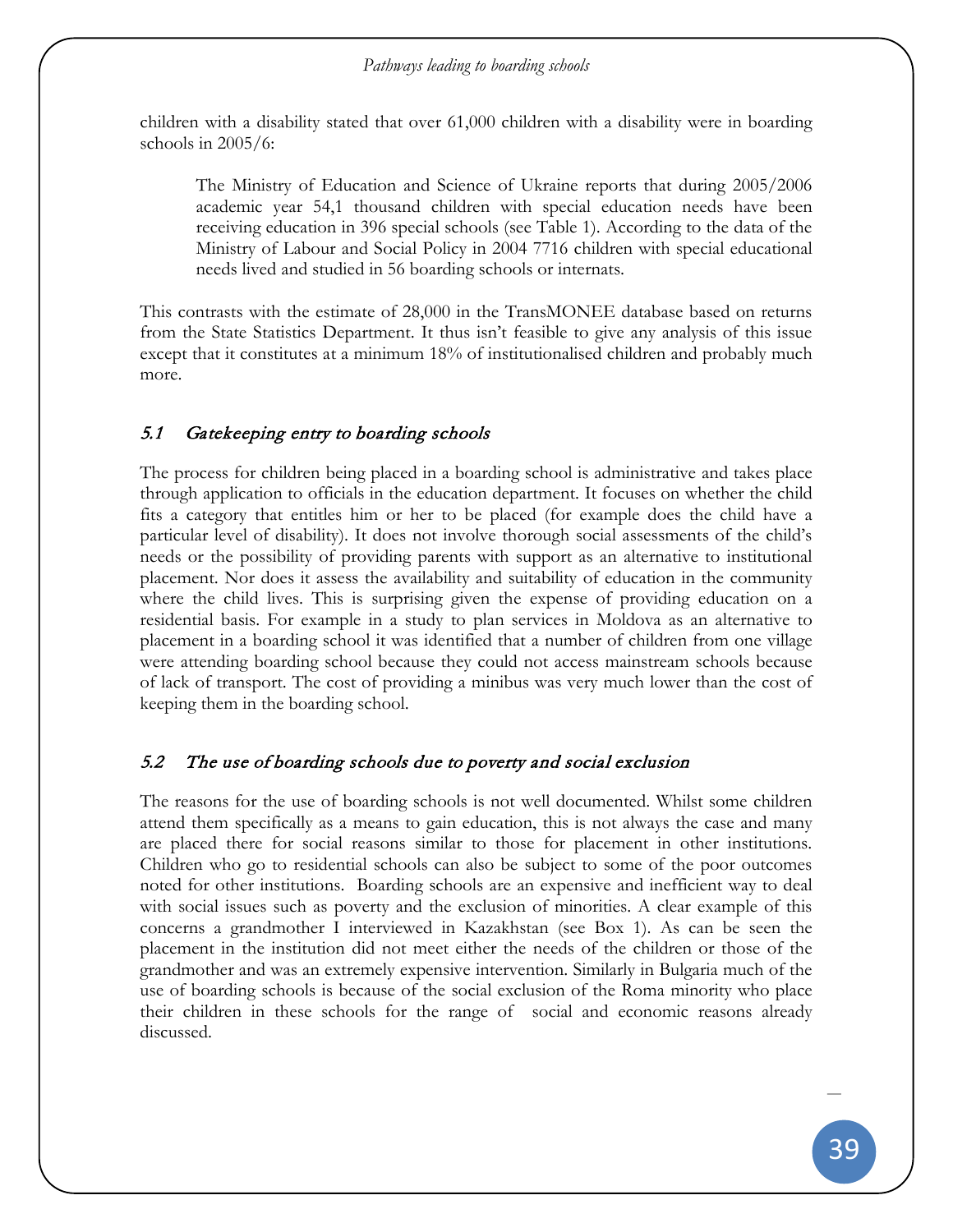### **Box 4 Example of Boarding School used for poverty**

A grandmother I interviewed had been left to care for two grandsons aged 8 and 9 with no support. She told me she could not afford to keep the children as she didn't have enough money to feed them or to pay for books and other fees involved in keeping a child in mainstream education. She had been helped to apply for places in a boarding school for them by a social work centre. Whilst she was grateful for the help she had received to get them into the institution she was very sad and worried because she was unable to visit these two young boys because of the cost of travel. The cost of looking after these two boys in the institution is likely to be over a thousand dollars a month (the average cost of a child in an institution in 2008 was \$537 per month) yet these boys could have been maintained with their grandmother at a fraction of this cost; for example this is a family that might have benefited from a small guardianship allowance.

## 5.3 Summary and recommendations on gatekeeping boarding schools

There are high proportions of the children in institutions across the CEE/CIS who are in general boarding schools. The lack of focus of gatekeeping on the use of boarding schools means that less is known about who uses boarding schools and the needs they meet. In particular the extent to which these institutions are being used inappropriately for social purposes such as that outlined in the example above needs to be explored. There are a range of alternatives to these expensive and ineffective institutions. This includes the strengthening access to mainstream education, providing education in isolated areas using the Internet and new technologies, inclusive education for children with a disability and so on. However the need for these new approaches is hidden from policy makers by the uncritical use of an expensive and, in for many children, ineffective use of institutional care.

*There is a need for information gathering and strategic planning with regard to the issues that lead to the use of residential education. The aim would be to consider the possibility of other approaches to the underlying problems such as limited access to education or social and economic pressures that lead to residential placement. These issues will differ in different localities and communities. Government could develop a process for assessing the reasons children are placed in and a framework for targeted responses that would reduce the unnecessary use of these expensive resources.*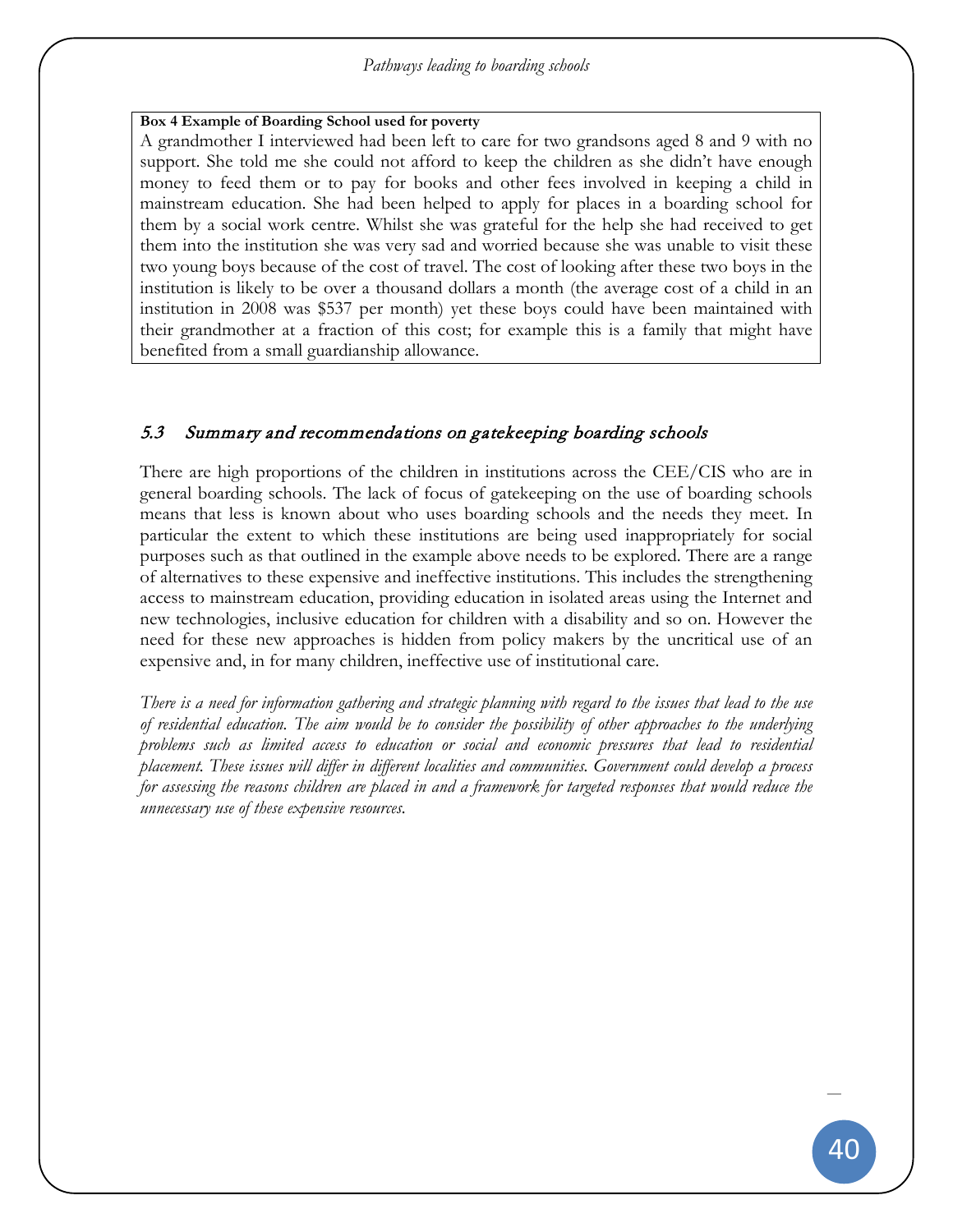## **6 Pathways for children in conflict with the law**

This report will not detail the criminal careers of children and young people as they have been well considered by O'Donnell (O'Donnell 2009) who undertook detailed studies in Ukraine and Kazakhstan. Bulgaria, in the assessment possible in the time available for this study, appeared to have many of the same features as those found in the fuller study of five countries. In all three countries there are effectively two juvenile criminal justice systems one for those over the age of criminal responsibility and the other for those below it. Diversion is starting (Bulgaria is just starting to implement probation for young offenders but without an established probation service), and specialisation of courts occurs is starting to be available in pilot projects.

### *A key finding is that the numbers in correctional facilities fell in recent years (*[Figure 6](#page-58-0)*) in all three countries which contrasts positively with many western countries.*

The report will now look at some key issues with regard to gatekeeping.



<span id="page-58-0"></span>**Figure 6** Number of juvenile placed in correctional/educational/punitive institutions, at the end of the year<sup>[4](#page-58-1)</sup>

 $\overline{a}$ 

Source: UNICEF 2009: table 9.3

<span id="page-58-1"></span><sup>4</sup> No figures are available from this source for Kazakhstan though O'Donnell notes a decrease there from 1668 in 2000 to 751 in 2006. There appears to have been a change in the basis of reporting to UNICEF in 2000 when figures in many countries suddenly doubled. This is probably due to the reporting of populations of young people in other penal establishments.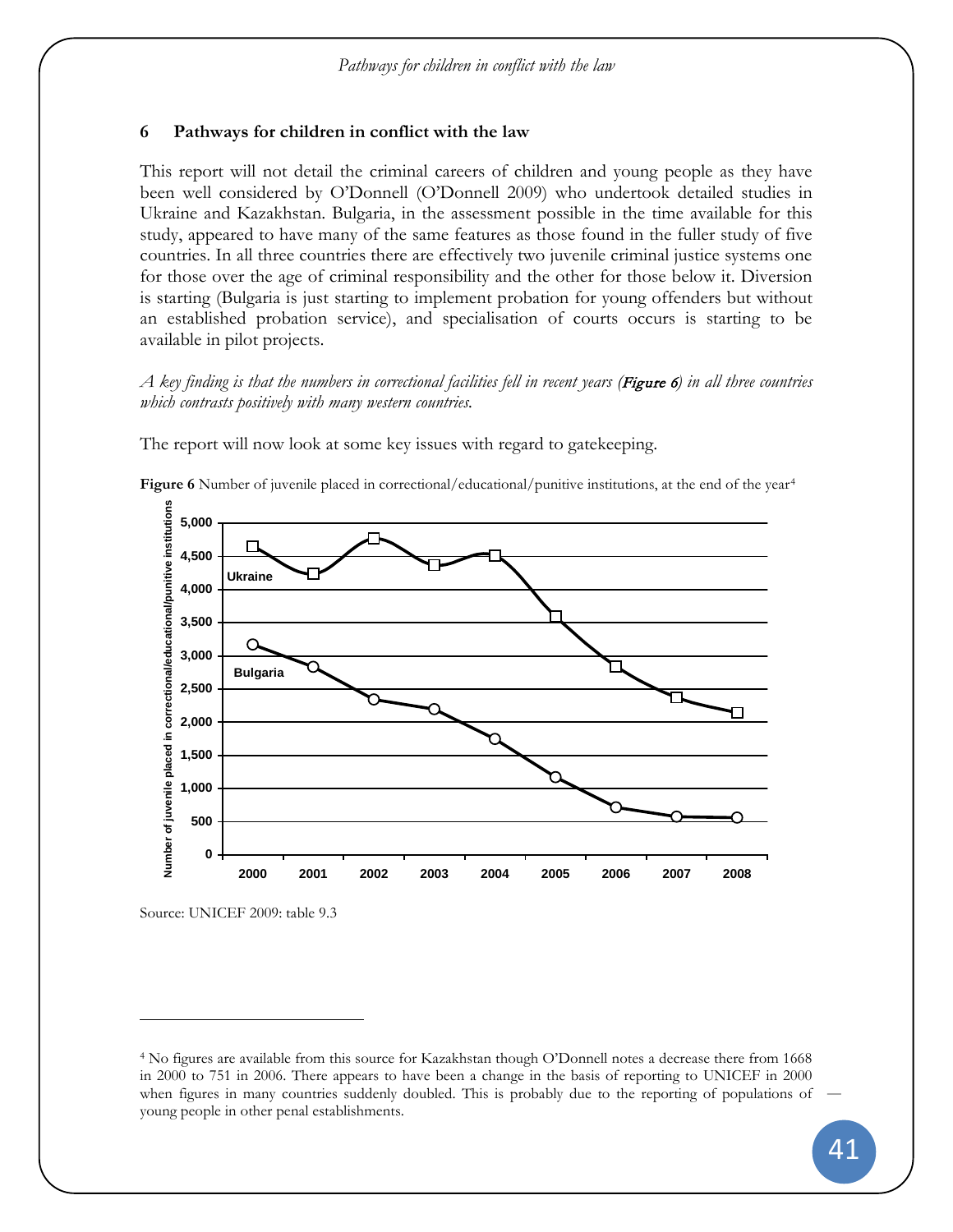| $\rm Box~5$ Strengths and Weaknesses of Juvenile Justice System for those Aged 14 and Over          |                                                                                                                                                                                                                                                                                                                                           |  |  |
|-----------------------------------------------------------------------------------------------------|-------------------------------------------------------------------------------------------------------------------------------------------------------------------------------------------------------------------------------------------------------------------------------------------------------------------------------------------|--|--|
| A process of allocation of services that is based on an assessment of the child and family's needs. |                                                                                                                                                                                                                                                                                                                                           |  |  |
| <b>Strengths</b>                                                                                    | Weaknesses                                                                                                                                                                                                                                                                                                                                |  |  |
| Social Inquiry Reporting is being introduced                                                        | The system is effectively one for adults<br>$\bullet$<br>There is limited availability of probation and no<br>٠<br>requirement for a report prior to sentence to a<br>penal measure<br>Lack of specialisation for judges<br>Lack of separate courts for young people<br>Limited ability to provide information on social<br>circumstances |  |  |
| Agency to support decision making                                                                   |                                                                                                                                                                                                                                                                                                                                           |  |  |
| <b>Strengths</b>                                                                                    | Weaknesses                                                                                                                                                                                                                                                                                                                                |  |  |
| Development of probation service                                                                    | Probation is still developing and run by militia<br>$\bullet$                                                                                                                                                                                                                                                                             |  |  |
| Range of services                                                                                   |                                                                                                                                                                                                                                                                                                                                           |  |  |
| <b>Strengths</b>                                                                                    | Weaknesses                                                                                                                                                                                                                                                                                                                                |  |  |
| Development of probation orders<br>Some community based services                                    | No pre-court diversion<br>$\bullet$<br>Limited community based services (e.g.<br>$\bullet$<br>community service is limited)                                                                                                                                                                                                               |  |  |
| <b>Information Systems</b>                                                                          |                                                                                                                                                                                                                                                                                                                                           |  |  |
| <b>Strengths</b>                                                                                    | Weaknesses                                                                                                                                                                                                                                                                                                                                |  |  |
| Some national data is available                                                                     | Little available information for planning and<br>monitoring                                                                                                                                                                                                                                                                               |  |  |

# 6.1 Children over the age of criminal responsibility

For those over the age of criminal responsibility decision making is carried out through the use of the adult criminal justice system with some limits on the maximum sentence and the possibility of using special boarding schools as an alternative to prison sentences. The age of criminal responsibility varies a little, in Kazakhstan and Ukraine it is 16 but the legislation in both countries means that 14 and 15 year-olds can be dealt with through the criminal law if they have committed offences which include murder or rape but which extend to theft and vandalism. In Bulgaria the age of criminal responsibility is 14, so effectively all three countries have an age of criminal responsibility of 14. Although there are limitations on the maximum sentences there is no separate juvenile justice system for those over the age of criminal responsibility. Box 5 gives an overview of strengths and weaknesses of the criminal justice system for children over the age of criminal responsibility.

Thus the use of the lower age of 14 is an important issue. In Kazakhstan and Ukraine there is an intention to limit this to those committing serious crimes however the list of crimes to be included allows very minor crimes of theft to be included.

*A change of policy through strengthening these criteria for 14 and 15 year olds and introducing similar criteria in Bulgaria would ensure the intention of policy to limit the use of the adult criminal justice system serious offences is achieved.*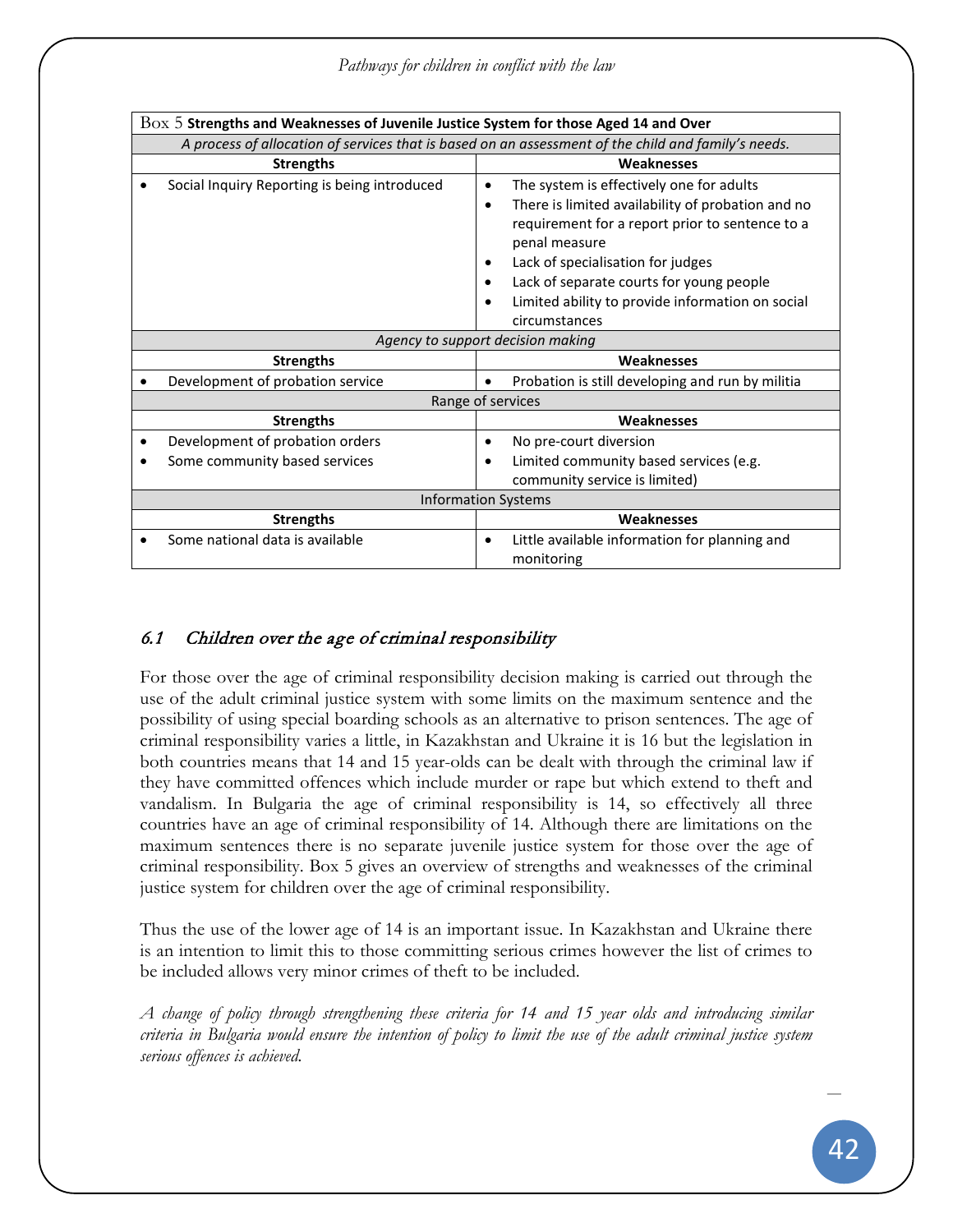#### *Pathways for children in conflict with the law*

There are patchy but positive developments in all three countries including, variously, pilots of special juvenile courts, the development of a probation service, some community based services as an alternative to custodial sentencing and the development or trialling of some form of probation service.

*The areas of diversion from court; the provision of reports covering the child's circumstances and able to inform the court's ability to act in the child's best interests; and the development of a range of support services in the community needs further development and mainstreaming.* 

## 6.2 Commissions for Minors and children under the age of criminal responsibility

In all three countries there is a process of considering a range of 'offences' using a local commission often called a Commission for Minors. These commissions are serviced by police or militia though often they are a special branch of the service. Where children have done something that would be an offence if committed by an adult or anti-social act (variously defined including many status offences and in Bulgaria this definition goes well beyond crimes to include a wide range of behaviour) they can be referred to a court to be sentenced to some form of correctional boarding school or 'sentenced' by the Commission for Minors to other sanctions which can include short placements in juvenile remand facilities, fines and apologies. The lower age at which this can be done varies: 8 in Bulgaria; 10 in Ukraine; and 11 in Kazakhstan. The commissions do not always provide the safeguards needed for a quasi-judicial body. For example, in one interview with a secretary of a commission I was told how he used placements in a remand facility as a deterrent for children at risk of offending. Box 6 summarises issues in this system and suggests a range of possible responses.

It is necessary that commissions should be independent and impartial, and proceedings should respect basic standards of fairness, including adequate investigation of the facts and circumstances of the child's conduct as well as respect for the right to be heard. This implies the need to offer the child competent advice about the proceeding and provide any necessary assistance in making his/her views heard. Also the commission needs proper information to determine what outcome is in the best interests of the child. These safeguards are not uniformly in place. Whilst commissions consider reports these are usually provided by staff, often police officers who have been involved in investigating the 'offence', who are not trained in assessing the best interests of children. There is a growing involvement of the developing social work agencies in this field: in Bulgaria child protection departments are sometimes involved in the commission and in some cases in assessment; and in Ukraine there is involvement of the centres for social services. However, the role of these agencies should be developed and made central to the process.

*Governments should review the powers and procedures of commissions dealing with children below the age of criminal responsibility to ensure the safeguards mentioned above are effectively applied. Government should in particular ensure that Commissions receive reports concerning the best interests of the child from a properly trained individual, preferably not a police officer.*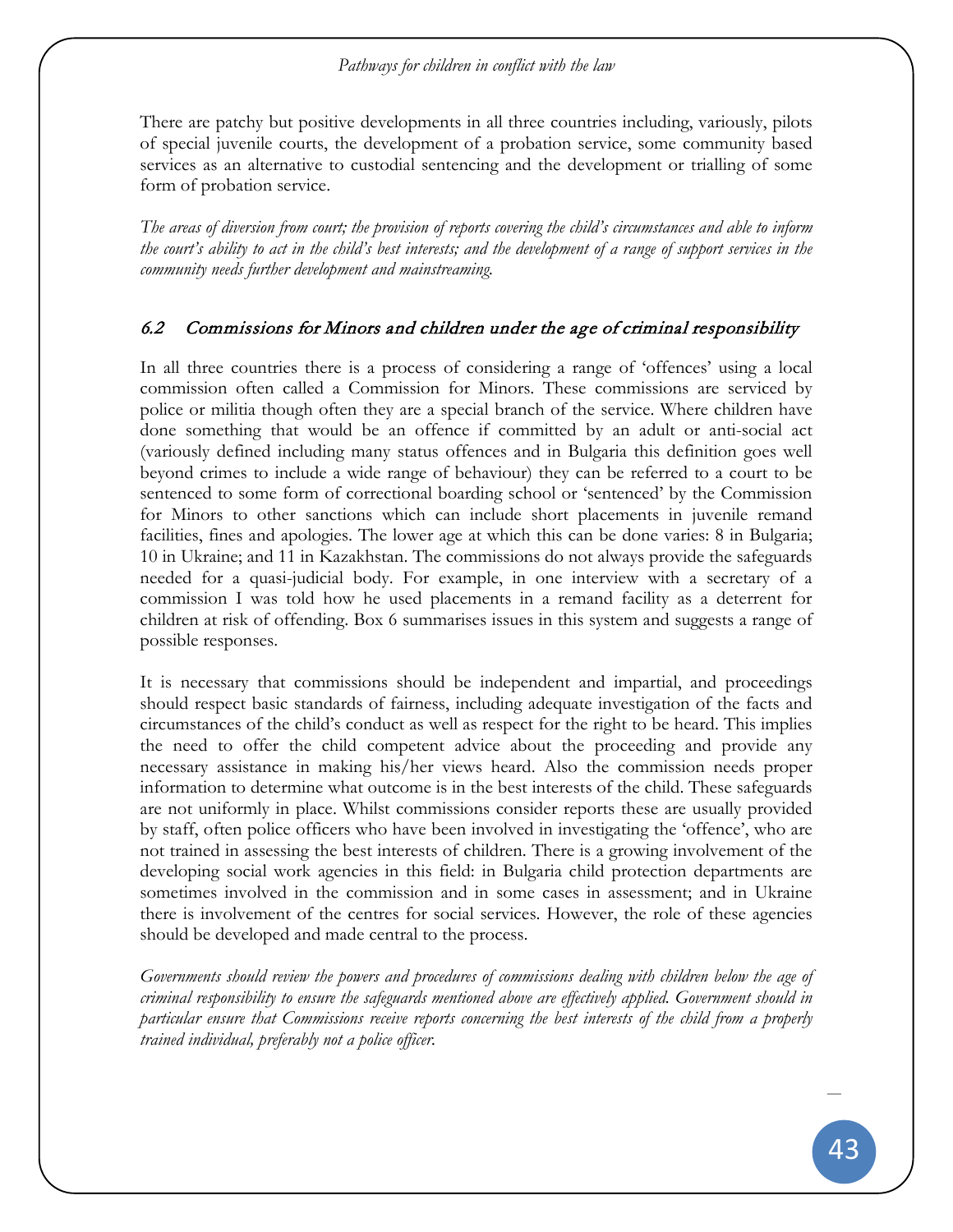| $\rm Box$ $6$ Strengths and Weaknesses of Juvenile Justice System for those Aged 8 to 14 |                                                                                                     |                                                               |  |  |  |
|------------------------------------------------------------------------------------------|-----------------------------------------------------------------------------------------------------|---------------------------------------------------------------|--|--|--|
|                                                                                          | A process of allocation of services that is based on an assessment of the child and family's needs. |                                                               |  |  |  |
|                                                                                          | <b>Strengths</b>                                                                                    | <b>Weaknesses</b>                                             |  |  |  |
|                                                                                          | Separate from adult criminal justice system                                                         | Assessment is often undertaken by militia or<br>$\bullet$     |  |  |  |
|                                                                                          | Requirement for court to make order for                                                             | others without qualifications for work with                   |  |  |  |
|                                                                                          | placement in correctional school                                                                    | children and families                                         |  |  |  |
|                                                                                          |                                                                                                     | The basis for consideration is the commission of<br>$\bullet$ |  |  |  |
|                                                                                          |                                                                                                     | an anti-social act and the definition of this can             |  |  |  |
|                                                                                          |                                                                                                     | cover far too wide a range of behaviour                       |  |  |  |
|                                                                                          |                                                                                                     | Few procedural protections (e.g. limited process<br>$\bullet$ |  |  |  |
|                                                                                          |                                                                                                     | of representation, issues re appeals etc.)                    |  |  |  |
|                                                                                          | Agency to support decision making                                                                   |                                                               |  |  |  |
|                                                                                          | <b>Strengths</b>                                                                                    | Weaknesses                                                    |  |  |  |
|                                                                                          | Increasing involvement of social workers or                                                         | Militia central to process and not trusted by<br>$\bullet$    |  |  |  |
|                                                                                          | child protection departments                                                                        | children and families                                         |  |  |  |
|                                                                                          |                                                                                                     | Social work involvement is discretionary                      |  |  |  |
|                                                                                          | Range of services                                                                                   |                                                               |  |  |  |
|                                                                                          | <b>Strengths</b>                                                                                    | Weaknesses                                                    |  |  |  |
|                                                                                          | Some interesting initiatives e.g. Stara Zagora's                                                    | No pre-hearing diversion<br>٠                                 |  |  |  |
|                                                                                          | use of children's parliament                                                                        | Limited community based services<br>$\bullet$                 |  |  |  |
|                                                                                          | Powers to involve a range of agencies in                                                            | Punitive orientation<br>$\bullet$                             |  |  |  |
|                                                                                          | supporting a child                                                                                  |                                                               |  |  |  |
|                                                                                          |                                                                                                     | <b>Information Systems</b>                                    |  |  |  |
|                                                                                          | <b>Strengths</b>                                                                                    | Weaknesses                                                    |  |  |  |
|                                                                                          | National information available                                                                      | Little local information available<br>$\bullet$               |  |  |  |
|                                                                                          |                                                                                                     | No use of information in planning or monitoring               |  |  |  |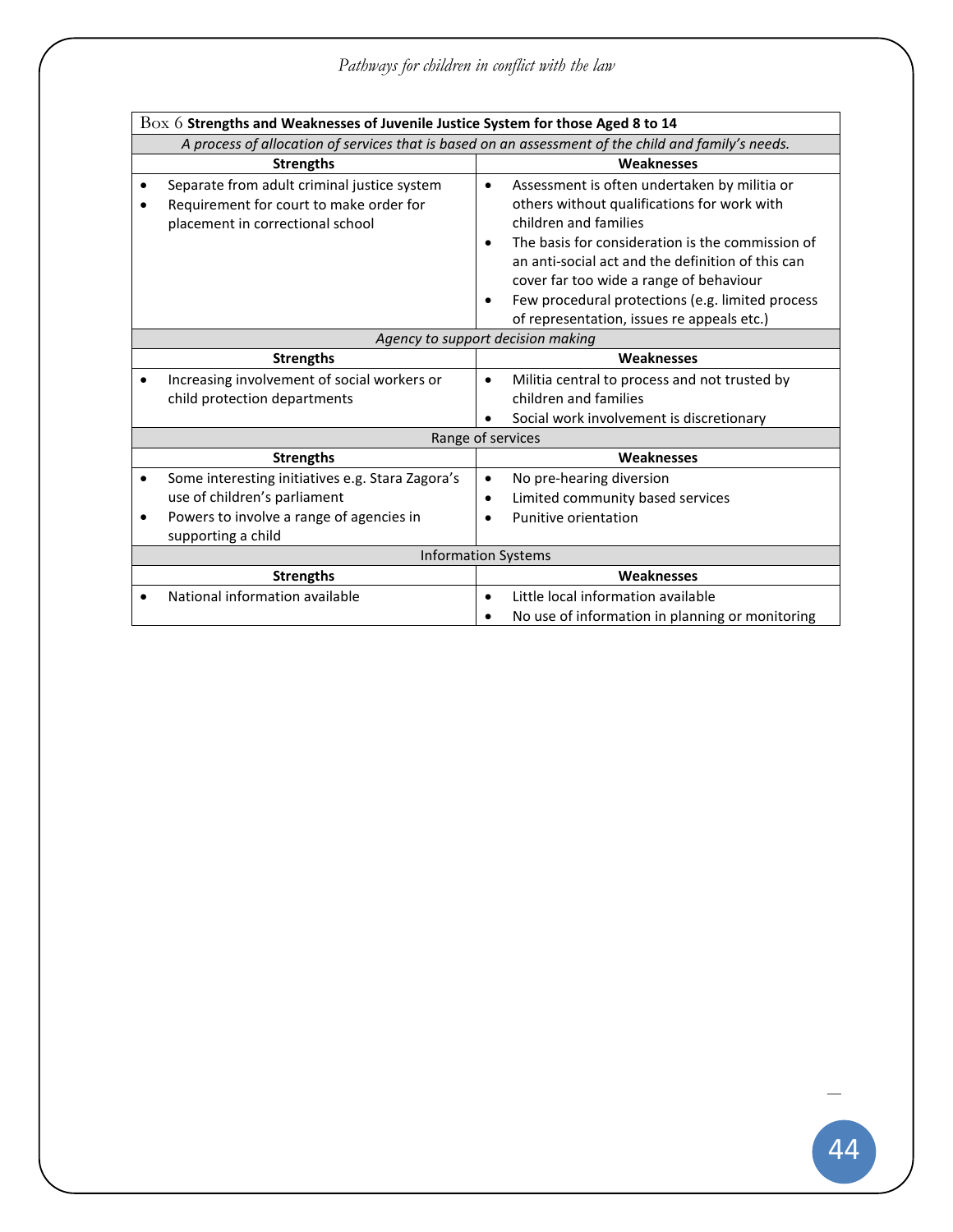#### **7 Organisations responsible for case management**

#### 7.1 Case management in Bulgaria

A key strength of the Bulgarian system is the reform it has undertaken to develop a legal and organisational framework for child protection. This legal and procedural framework is one of the most advanced of the countries that inherited a soviet child care system. A key element of this is the Child Protection Act (CPA) which was passed in May 2000. There have been many further developments and refinements since then. The CPA and its regulations have been amended a number of times most recently in 2009. This legislation gives it the duty to cover children at risk who are defined as: a) orphans and children without parental care; b) victims of abuse, violence, exploitation or any other inhuman or degrading treatment or punishment either in or out of his or her family; c) for whom there is a danger of causing damage to his or her physical, mental, moral, intellectual and social development; or d) those with mental or physical disabilities and difficult to treat illnesses.

Also there have been a number of developments in the organisation of child protection services. The CPA lays out responsibility to provide a range of support outlined in Article 4 which allows the provision of a very wide range of services. To implement the act child protection departments (CPDs) were established in the municipal social assistance departments which already had responsibility for social work. The CPDs have now been established in every municipality. In 2007 there were 811 social workers in CPDs nationwide. Social workers in them have the key role of carrying out assessments of children at risk; designing plans for the children; reviewing plans including the plans for children in institutions as well as coordinating the services provided to children at risk and children in institutions. They often provide the only services available to support families and thereby prevent institutionalisation. They also have the key role of supporting rehabilitation. They have other wider responsibilities and this means that their case loads in many municipalities are high.

However, there is still a long way to go in the provision of community based services to realise the ambitions of the CPA. As is discussed in the detailed sections in the country report, the key problem is the lack of a comprehensive range of community services, including the lack of effective prevention, and the lack of resources of the Child Protection Departments (CPDs). Although World Bank funding helped to establish services in 10 pilot areas the range of services available across most of the country is very limited and in many cases key services are unavailable. CPDs operate at the level of municipalities and few municipalities have a range of locally available community based services. The range of services registered and number of places available on 9<sup>th</sup> January 2009 are shown in [Table 7](#page-63-0) and Appendix 5 of the country report has an extract from Harizanova (2007) which explains in more detail the nature of these services. It will be seen from [Table 7](#page-63-0) that many of these services are residential or have residential elements. The key resource for supporting children and families that the CPDs have besides their own social workers are day care for disabled children, the community support centres and the centres for work with street children. The CPDs are often the main service provider and can directly provide counselling and advice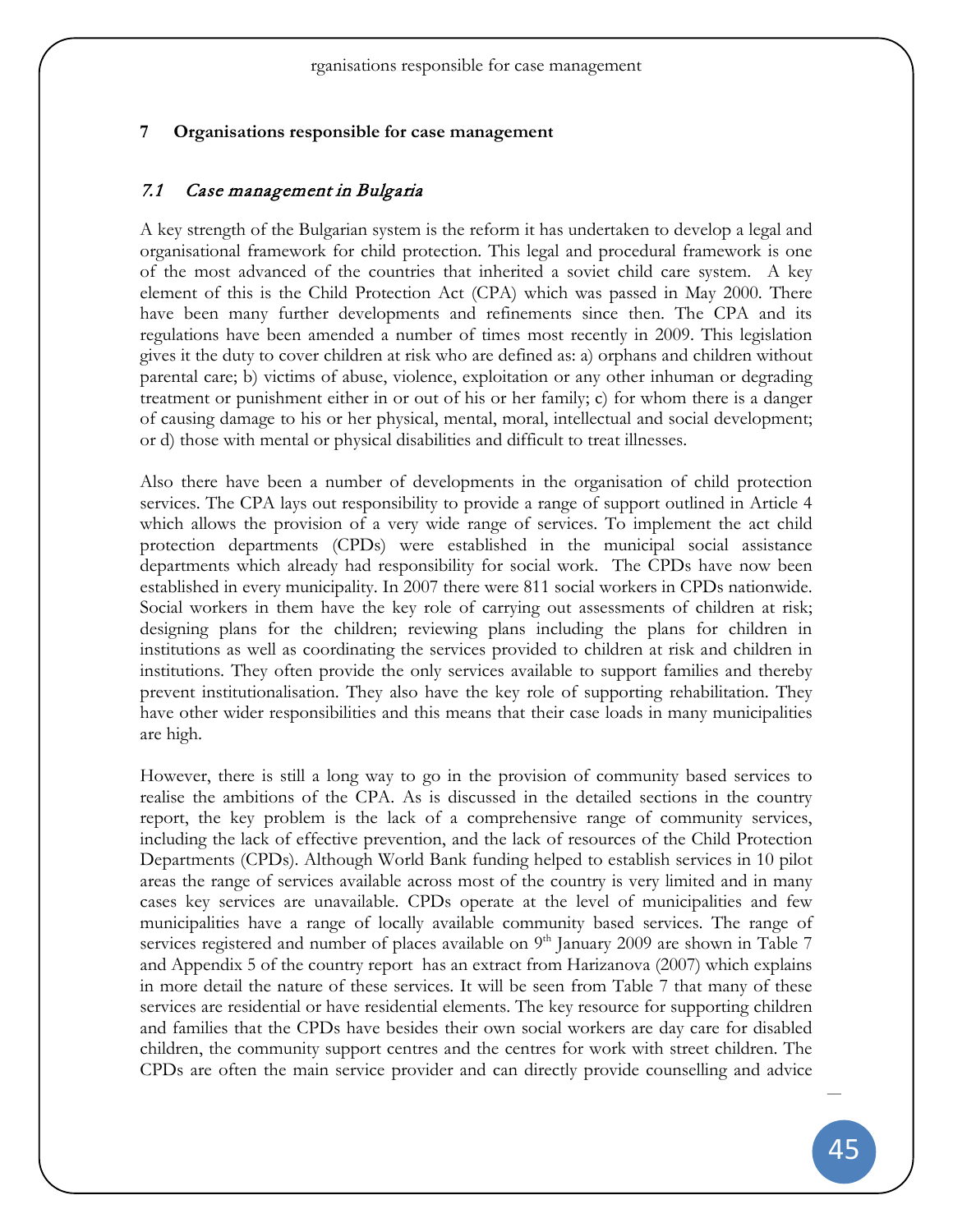#### rganisations responsible for case management

and also provide financial support in the form of either one off payments or a monthly allowance.

<span id="page-63-0"></span>**Table 7** Community based services January 2009

| <b>Type</b>                                         | Residential | Number   | <b>Places</b> |
|-----------------------------------------------------|-------------|----------|---------------|
|                                                     | element     |          |               |
| Day-Care Centres for Children and Young People with |             | 57       | 1,737         |
| <b>Disabilities</b>                                 |             |          |               |
| Shelters for Homeless Children                      | Yes         | 5        | 89            |
| Mother and Baby Units                               | Yes         | $\Omega$ | 71            |
| Community Support Centres                           |             | 28       | 1492          |
| Centres for Work with Street Children               |             | $\Omega$ | 153           |
| Crisis Centres                                      | Yes         | 6        | 59            |
| Family Type Placement Centres                       | Yes         | 6        | 83            |
| <b>Temporary Placement Centres</b>                  | Yes         | 15       | 751           |
| Social Vocational Education and Training Centres    | Yes         | 9        | 8955          |

Whilst the CPA covers children without parental care and some of those with a disability a second set of bodies deals with children under the Juvenile Delinquency Act. The Juvenile Delinquency Act establishes two bodies for dealing with those in conflict with the law. The Commission for combating anti-social acts of minors (hereafter Commission) is the main decision making body for children aged under 14 who are in conflict with the law. The Commission is a body at the municipal level and is chaired by the deputy mayor with 7 to 15 members. This includes representatives of education, health, social services and police along with psychologists, lawyers, physicians and public figures. A member of the prosecution service is in attendance.

The second body is the Juvenile Pedagogical Office (sometimes translated as child pedagogic room). This is managed by inspectors from the Ministry of Interior Affairs although the manager should have a degree in pedagogy. This body performs the following range of functions relating to both minors who have committed crimes and antisocial acts as well those who have been subject to maltreatment or have been left uncontrolled. This remit means that there is a substantial overlap with the CPA and in many cases children subject to abuse are dealt with by these essentially punitive bodies. The inspectors bring children before the commission, refer on to other agencies to take action and refer children to prosecutors. A wide range of behaviour can be subject to the Commission's decision making (see Bulgaria country report for statistics). It can make a range of correctional measures from warnings and apologies, through supervision to referral to a court with recommendation to place a child in one of the two types of correctional boarding schools where a child can remain for up to three years. The child protection department is now involved in the commission and sometimes reports on children.

## 7.2 Organisations providing case management in Kazakhstan

Kazakhstan is in the process of a major reform of its system of social services following the recent enactment of the Law on Specialised Social Services. This new law provides a basis

 $\overline{a}$ 

<span id="page-63-1"></span><sup>5</sup> This number includes adults as the age range is from 14 to 35 years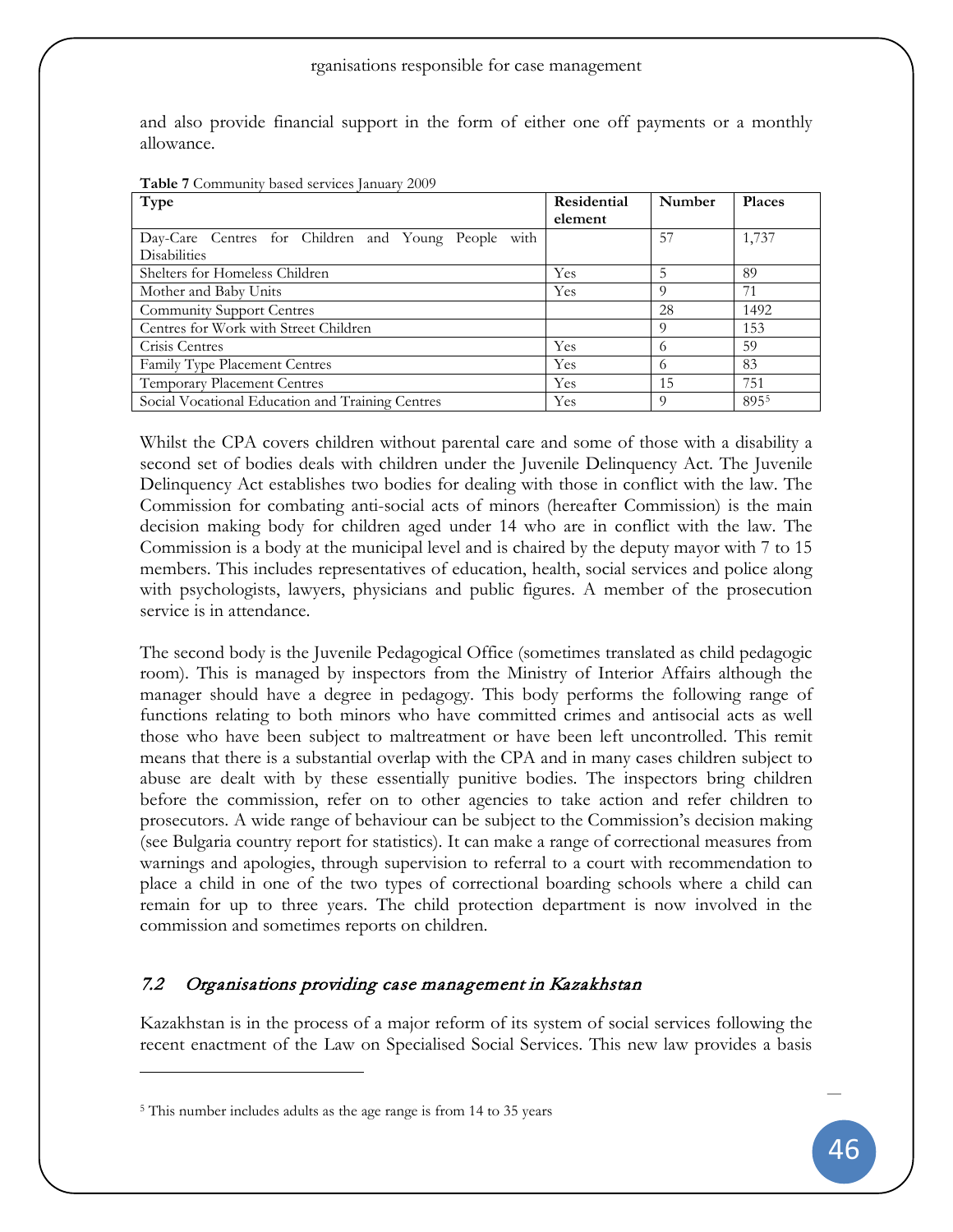for key reforms and the success of its application could lead to significant improvements in children's rights. Such a reform is urgently needed to given Kazakhstan's high use of institutional care. So far Kazakhstan has established the profession of social work a number of social work training courses in universities and there are a small number of social work pilot projects usually located in major cities. These projects, however, do not have a legal remit to be involved in the process of taking children into formal care. The key agencies for this are the guardianship authority and a commission of minors and police inspectors similar to that described for Bulgaria and will therefore not be described in this section.

The guardianship authority is central to decision making in cases of children without parental care being responsible for placement of those who enter state care. It is responsible for a wide range of duties. Where it is notified of a child without parental care within three days it has to conduct an investigation of the child's living conditions. If a child's parents' whereabouts are unknown it has to try to locate them and, for children without parental care, it has the responsibility to attempt to locate family members willing to care for the child and then investigate their living conditions. Where there is a direct threat to the life or health of a child, the guardianship authorities have the right to remove the child immediately from his or her parents or guardians.

For children who are placed in guardianship the guardianship authority has an ongoing responsibility to check the quality of care at least twice per year. It also has to vet foster parents. It takes cases to court and deals with a range of wider issues such as property rights of children in guardianship. Given that there are 46,126 children nationally subject to guardianship and almost 10,000 children deprived of parental care a year this amounts to a substantial caseload. In many cases of children without parental care, particularly those abandoned in hospitals, the guardianship authority is the only body to carry out an assessment. This assessment is more concerned with gathering evidence for courts rather than assessing the needs of children and families. Whilst guardian authority staff did talk of referring families to a psychologist or a psychiatrist in cases where there was conflict, the impression gained was that there was no consistent informed assessment of children's and parents' needs in these cases. There are no family support services except in one or two areas where there is a pilot project of social work.

## 7.3 Organisations providing case management in Ukraine

There has been a considerable amount of work done in Ukraine in recent years aimed at trying to reduce the number of children in institutional care and to introduce a system of alternatives. The initial programme of work initiated by the Ukraine Social Investment Fund using a World Bank loan in the early part of this decade has been followed by a range of recent very positive reforms which have taken place since the Orange Revolution. Much of the recent policy reform has focussed on providing family type placements and establishing a system of social services for children and families. There is a strong policy commitment to reform in recent years resulting in a range of initiatives and a growing legislative base which includes a comprehensive framework for case management in those cases of children without parental care. This reform has led to the establishment of two case management agencies both under the auspices of the Ministry of Youth and Sport. These are the Centres for Social Services for Family Children and Youth (CSS) which fall under the State Social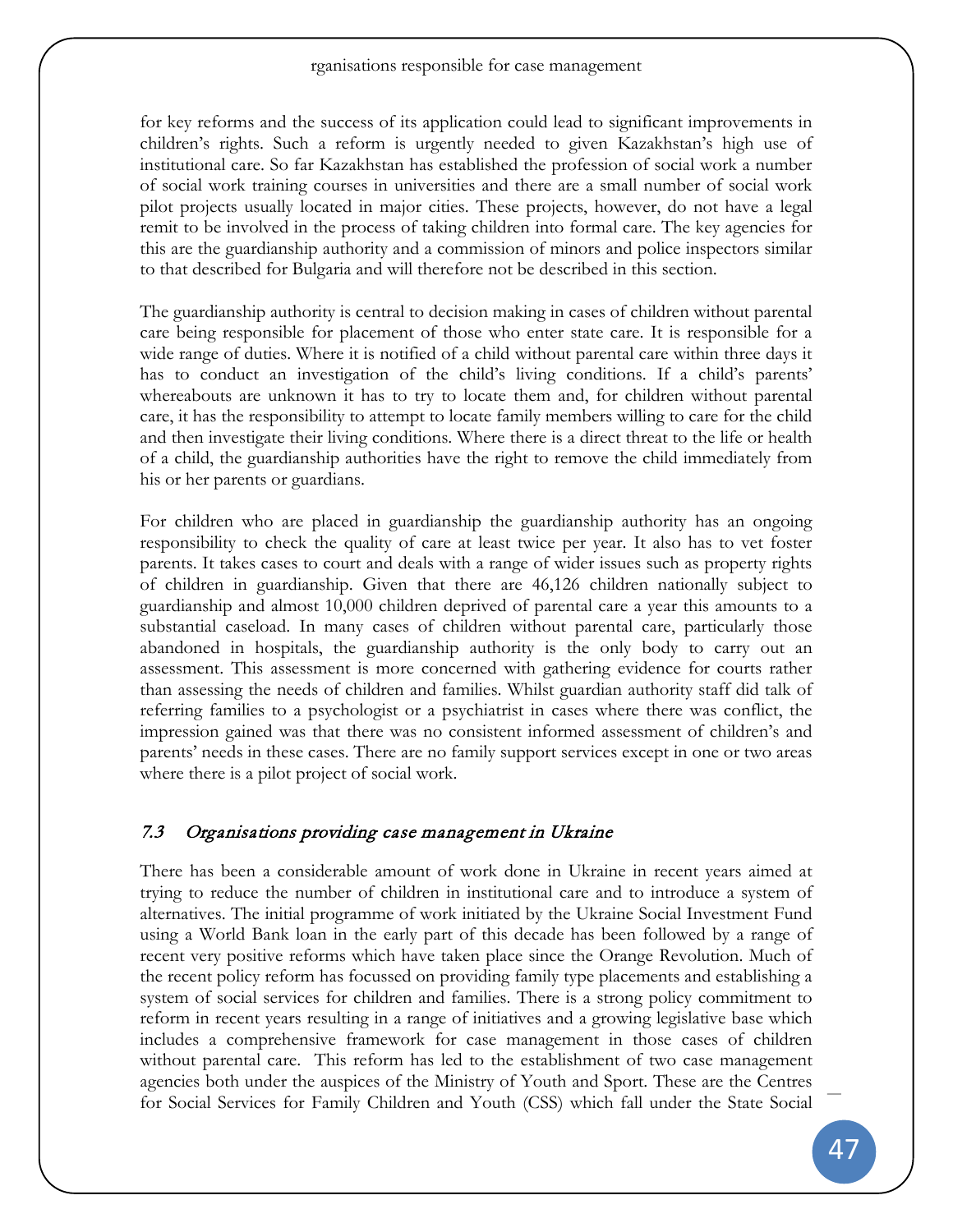#### rganisations responsible for case management

Service and the Services for Children. These two agencies have overlapping duties in a range of areas and are often based in the same municipal offices.

The model of family support by social workers from CSSs was initially piloted by EveryChild Ukraine. There are now 778 CSSs across the country. Social workers of the CSSs have received training in how to make assessments, develop care or intervention plans and undertake case reviews. Social workers should also be able to link families with other resources to meet their needs. However the training is not properly established across the system of state social services. As a result there is a wide variation in the skills and capacity of social workers across the country.

The centres for social services have a responsibility for providing support for children in difficult life circumstances and their families – a widely defined concept. They also:

- provide social work in boarding facilities and schools of social rehabilitation with orphaned children and children without parental care to ensure their social and psychological adaptation and to prepare them for independent life;
- have a role in providing services for children who are victims of violence and neglect;
- are involved in providing counselling to prevent abandonment of newborns by their mothers; work with HIV infected children (a major issue in Ukraine which has one of the highest rates in the ECA region)
- work with children and young people sentenced to non-custodial measures or released on probation or on conditional early release as well as with juveniles and youth serving their custodial sentences or being released from custody
- case management work with foster families, family type children's homes (large foster families who are provided with housing and other benefits to care for several foster children), guardians and post adoption support

The Services for Children has a wide and sometimes overlapping role with that of CSSs. It is responsible for protection of children's rights rather than social support for children and families which is the remit of social service. In particular it is involved in children in the following situations:

- children without parental care in institutions;
- identifying and registering homeless children often through raids with criminal police;
- prevention and identification of cases of abuse and violence against children;
- referrals of homeless children or families with children to shelters
- maintenance of the data base of children in difficult life conditions
- living conditions and education of fostered children including those in children's homes of family type
- management of individual social protection cases of orphaned children, children deprived of parental care and homeless children at the local level

A key role played by Services for Children is with regard to the Commission on Protection of the Rights of the Child.

Both CSSs and Services for Children are widely distributed covering all municipalities with CSSs also having centres in smaller townships and villages. According to official information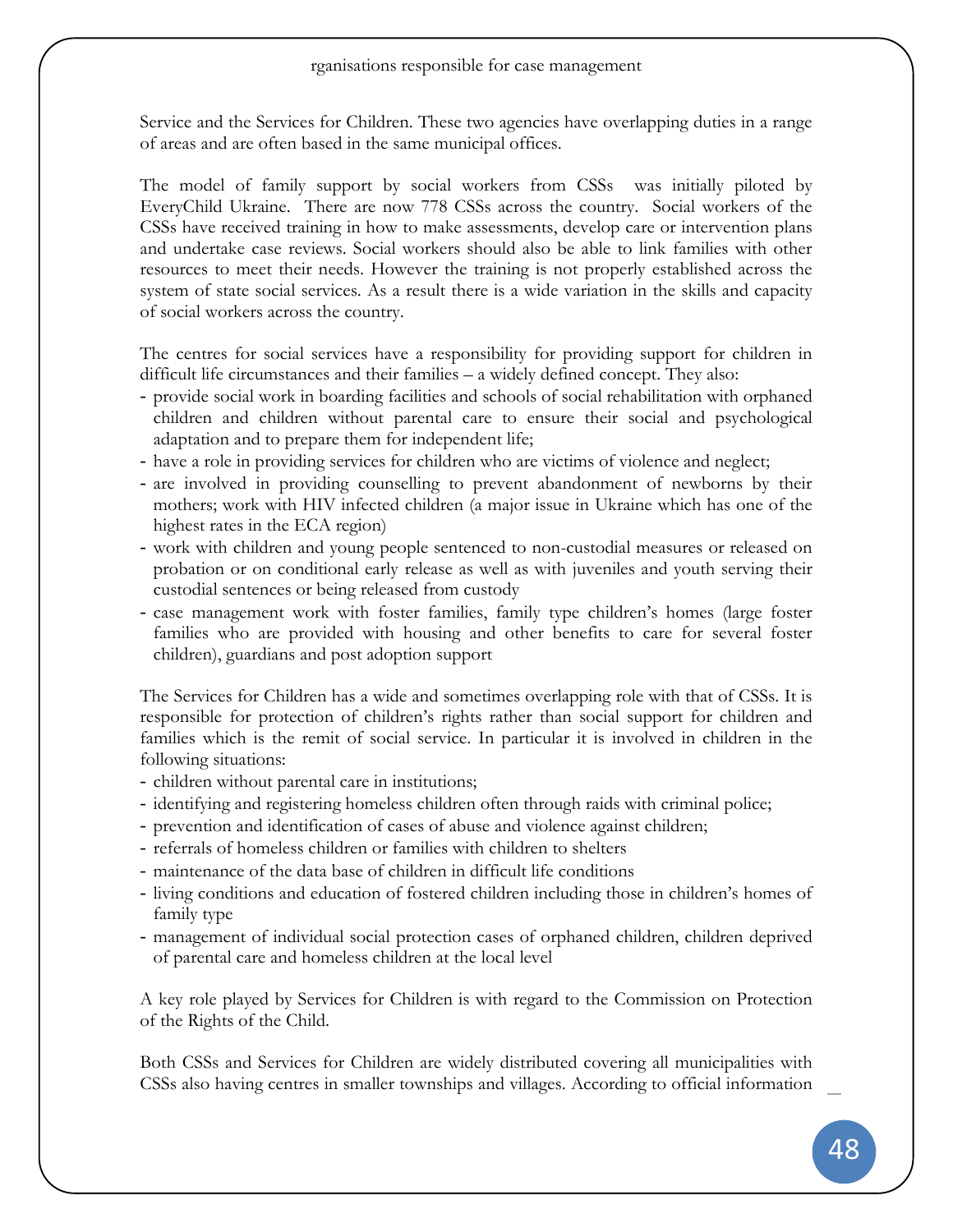from State Social Services the following services for family with children are available within the network of CSSs across the country:

- Social preventionservices (224).
- Consultative services/points in maternity and baby homes and women's prenatal consultations (734).
- Students social services (140).
- Mobile consultative services (517).
- Hotlines (82).
- Information and resource centres (158).
- School for volunteers  $(520)^6$  $(520)^6$

### 7.4 Overview on Case management agencies

Bulgaria and Ukraine have both developed case management agencies which have gatekeeping as a key function and covering the whole of the country. This demonstrates the speed with which such a system can be developed.

## 7.5 Social worker's salaries, workload and professional status

A key issue in all the countries was the low status of social work staff in government agencies. They were paid on the minimum wage and had high workloads. Government agencies required large amounts of paperwork to the extent that this predominated over time spent with children and families. Some of this was also because once agencies were established new responsibilities have been heaped on them by government. In a study of social work in 20 countries in Europe and Eurasis for USAID Rutgers University Center for International Social Work (2008 : xii) also say:

"One of the most consistent and pervasive issues that emerged in the course of drafting this report was low salaries for social workers and difficult working conditions (large caseloads, excessive paper work, and limited resources for clients)."

A key issue is having a legislative framework that clearly defines the nature and extent of social work. Whilst it is very positive that so many uses of social work are envisaged in countries like Ukraine and Bulgaria, if sufficient resources are not available the result can be failure to meet any of the aims and objectives. Similarly much of the overload of paperwork is due to a desire to conrolt and monitor social work activities. The responsibility for control and monitoring needs to be delegated to team leaders who have oversight of the work of their teams. Paperwork should be minimised.

*Government should undertake a review of the remit of social work agencies and prioritise those that are most important. It should also develop information systems so that it can concentrate resources on areas of highest* 

 $\overline{a}$ 

<span id="page-66-0"></span> $6$  All figures as for 01.10.2009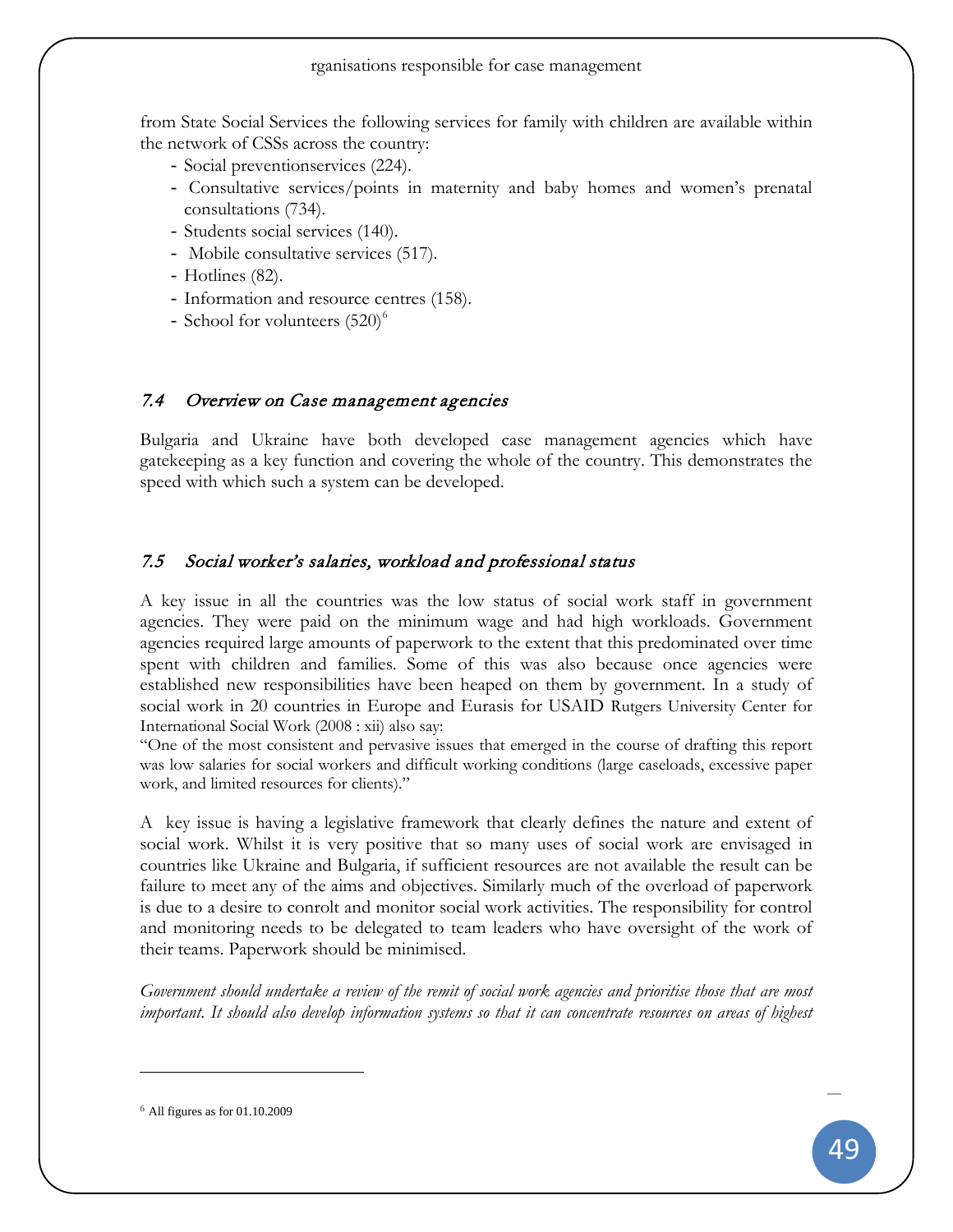#### rganisations responsible for case management

*need. There is a need to review and minimise paperwork and increase the capacity of social work supervisors to monitor the quality and efficiency of work.*

*At a regional level UNICEF or INGOs could usefully develop a resource of example legislation and focussed job descriptions for social workers and managers undertaking gatekeeping.*

## 7.6 Strengthening Capacity of Social Work Agencies

In Ukraine and Bulgaria the policy has led to the development of a national network of social work agencies. The general approach taken to reform has in the main been centrally led. This has achieved some good overall success in developing policy and legislation and establishing a national framework of social work agencies. There has also been a start to decentralisation seen in handing control of institutions to municipalities although this is limited because budgets are provided on an input basis (i.e. based on the size and type of the institution) which provides no flexibility in how these funds can be used to support children and their families. The same is true of funds for community based services.

There is a problem with such an overly centralised system in that it cannot respond to local circumstances. This can lead to a 'one size fits all' approach. An example of this can be seen in the initial development of services under the World Bank loan in Bulgaria where the same set of services was implemented in all 10 sites regardless of local circumstances. For example a residential mother and baby unit was set up in Russe even though research in the local infant home indicated that there were very few young single mothers abandoning their first child and the problem was typically one of older mothers with 4 or more children abandoning their new infant (Bilson and Markova 2007).

A key priority is to continue to strengthen this decentralization and create a better balance between central and local control of strategies. For example it would be useful to change the budgeting process so that there is more flexibility in the local control over how money for child protection is spent on services and what the local range of services should be. Such an approach would need to be accompanied at the national level by targeted allocation of budgets, ensuring they are allocated to those areas with the greatest need because of high levels of child institutionalisation, as well as monitoring the effectiveness of how budgets are spent.

A list of 6 key issues that need to be overcome to strengthen local service provision and strategies are listed in [Box 7](#page-68-0) with a number of possible strategies that might be used together or as alternatives to resolve them.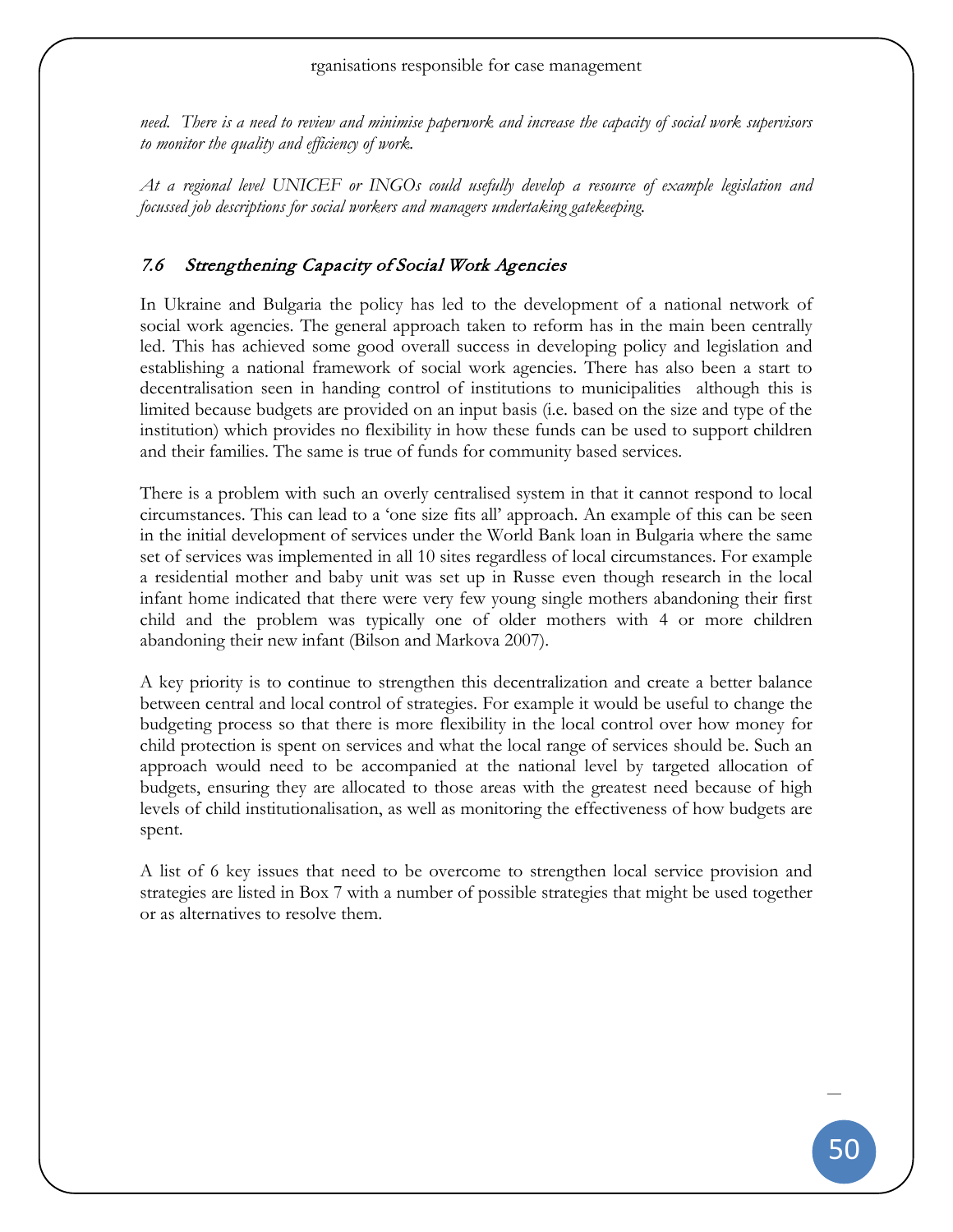<span id="page-68-0"></span>**Box 7 Key Issues to strengthen local service provision and strategy development** 1. The lack of full availability of a range of services across the country *Possible Strategies* a) Strategically target service development on areas with highest levels of institutionalization (see Bilson and Harwin, 2003, tool 12); b) Develop local commissioning<sup>[7](#page-68-1)</sup> such as that undertaken for the ARK needs assessment (ARK 2009); c) Develop task forces to work to assess need and develop services in identified geographical areas of high need 2. Need to strengthen social work *Possible Strategies* a) Monitor the outcomes of social work and reward those performing well and provide support for those under-performing; b) Reduce the amount of bureaucracy; c) Reduce the duties of social work and focus more on work with risk groups; d) Increase resources for social work; e) Increase pay for social work staff and require higher levels of qualification through licensing 3. Some Municipalities are very small and this leads to small social work departments and a limited ability to carry out the role of developing comprehensive services as they would not be able to develop the expertise or knowledge necessary *Possible Strategies* a) Develop consortia of small Municipalities to provide services including social work teams teams; b) Have an agency that commissions services for a group of small municipalities (see Fox and Gotestam, 2003 p. 17); c) Undertake commissioning and provision of social work at oblast level in these areas 4. There is a lack of locally available information to plan for services, create strategies or monitor the effectiveness of gatekeeping *Possible Strategies* a) develop information systems (see Bilson and Harwin, 2003, tools 7 and 12) b) Carry out local needs assessments involving service users (see Bilson and Markova 2007) 5. Problems that lead to children being institutionalised fall across the responsibility of a wide range of agencies especially health, education, housing, social assistance in addition to the child protection departments. *Possible Strategies* a) Create local multi-disciplinary structures using local regulations or national legislation (for an example see the integrated services developed in Kyiv Oblast in Ukraine, EveryChild , 2007) b) Develop a mechanism for joint commissioning<sup>[8](#page-68-2)</sup> at the local level (see Bilson and Harwin, 2003, tool 14); c) Develop pooled budgets or joint financing (for guidance see Department for Communities and Local Government, 2010); 6. The Social work agency has responsibility for assessing children but no responsibility for the cost of service provision which falls to the municipality using central funds allocated on an input basis *Possible Strategies* a) Give social work agencies budgets currently given to municipalities to purchase services from municipalities

b) Develop pooled budgets between the social work departments and their municipality

 $\overline{a}$ 

<span id="page-68-1"></span><sup>7</sup> Commissioning is the strategic activity of assessing needs, resources, and current services, and developing a strategy to make best use of available resources to meet identified needs.

<span id="page-68-2"></span><sup>8</sup> Joint commissioning is the process in which two or more commissioning agents act together to co-ordinate their commissioning, taking joint responsibility for the translation of strategy into action. For UK guidance see Department for Communities and Local Government 2010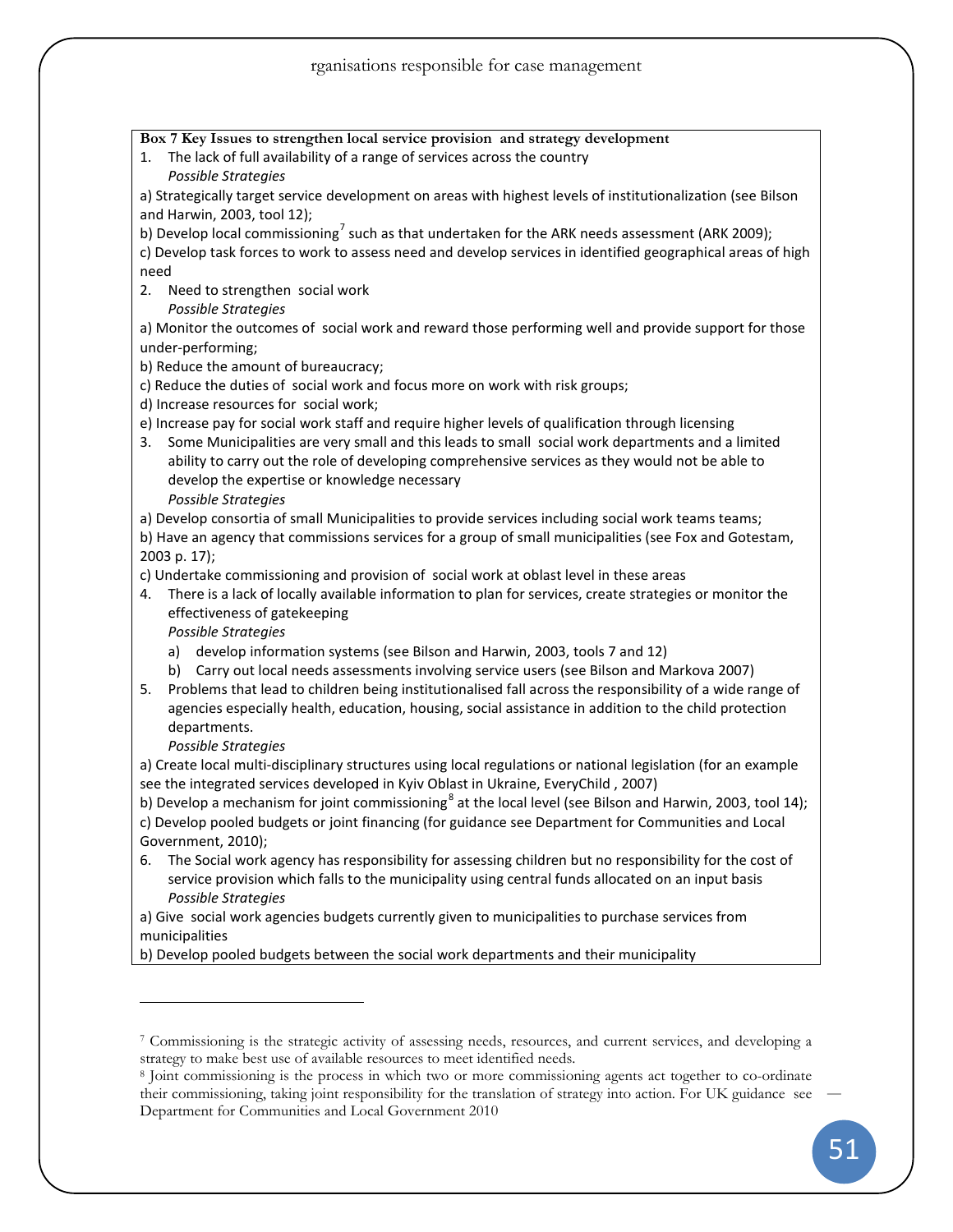## 7.7 Improving the quality of social work

It is important to have mechanisms to improve the quality for social work. This includes a range of options including standards, guidance and processes of staff development through, for example, supervision and staff training. Good supervision requires expertise and skill that takes time and training to develop but is an excellent long term investment. It is not surprising that in a new service much of the focus has been on minimum standards but now that in some countries social work is becoming established it is timely to consider a wider approach..

Bulgaria has developed some standards for social work and a mechanism to monitor them. In interviews with child protection workers there was recognition that it was necessary to have clear statements of what is expected of them in their work. However standards can add to the burden of paperwork if monitoring is heavy handed. There is a danger of making the achievement of the standard more important than doing good quality work. For example there is a standard for the time within which an assessment should be undertaken. However in practice it is not always possible to gather all the necessary information within tight timescales and in some complicated cases assessment is an ongoing and slow process but the performance of the team is measured on the achievement of the timescale regardless of the quality of the assessment.

Another issue with a minimum standards approach is that the focus is on the minimum that must be done and targets tend to be simple in order to be measurable. In Bulgaria the *For Our Children* foundation has a project which is developing standards on a different basis. It is gathering descriptions (stories) of good practice in order to develop standards of excellence that include ideas of how best practice can be achieved. It is hoped that this approach to standards will provide principles of good practice alongside descriptions and examples of how it might be achieved. Such an approach is not a replacement for ensuring practice does not fall below a minimum level but provides a different positive image of what social work might achieve and examples from people's practice that stimulate ideas about how it might be achieved.

*Government should ensure that quality control includes staff development through supervision and staff training and that standards include principles and examples of good practice.*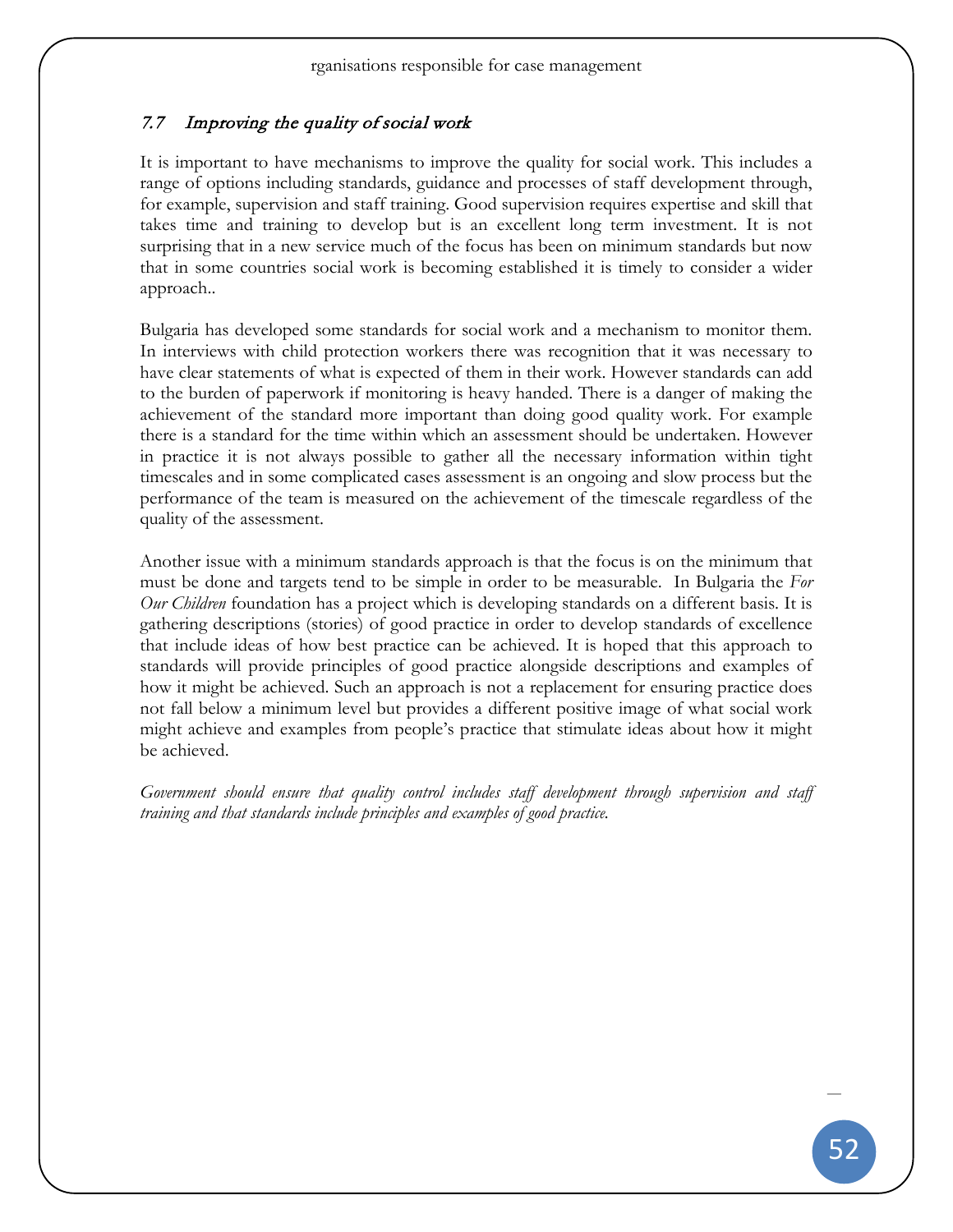*Benchmarks for the Development of Gatekeeping* Benchmarks for the Development of Gatekeeping

## **8 Benchmarks for the Development of Gatekeeping**

In order to consider developments in case management and gatekeeping the report will use benchmarks developed from a study of reports by NGOs and IGOs which discuss gatekeeping and case management relevant to the CEE/CIS (this review is included as appendix 1 of this report). These benchmarks are intended to capture a measure of progress made in key areas of gatekeeping. This report uses these benchmarks to give an indication of the overall progress of the three countries covered by this study. O'Donnell (2009) uses a similar approach in his review of juvenile justice systems whilst Davis (2005), in an excellent review for USAID, outlines a similar set of indicators for examples of social services development (see appendix 1: [Table 8](#page-98-0) page [81\)](#page-98-0).

In this section benchmarks will cover developments in 5 areas relevant to the aims of this study. These are: assessment and review; range of services; organisational framework for supporting case management; information systems and the policy and legal framework. The benchmarks cover key issues within each of these headings. Countries are rated on their achievements based on the information I gathered during this mission. They operate on a three point scale where C indicates that much remains to be done; B shows that important steps have been taken and reforms undertaken or piloted; and A shows where substantial progress has been made, though this does not mean that there is no more to be achieved. For each of the benchmarks the criteria used to determine the state of development that best describes the current situation are shown in the first table followed by application of the benchmarks in each of the three countries covered in this review.

In the following sections a brief section provides an introduction to the nature of the particular benchmarks. And this is followed by the four tables described above.

The focus of this application of the benchmarks will be child protection and it will not cover systems for children in conflict with the law. It should be understood that the aim of this use of the tool is to identify achievements as well as to generate reflection on areas where further work can be directed. It also provides an indication of important issues in the development of each area covered by the benchmarks.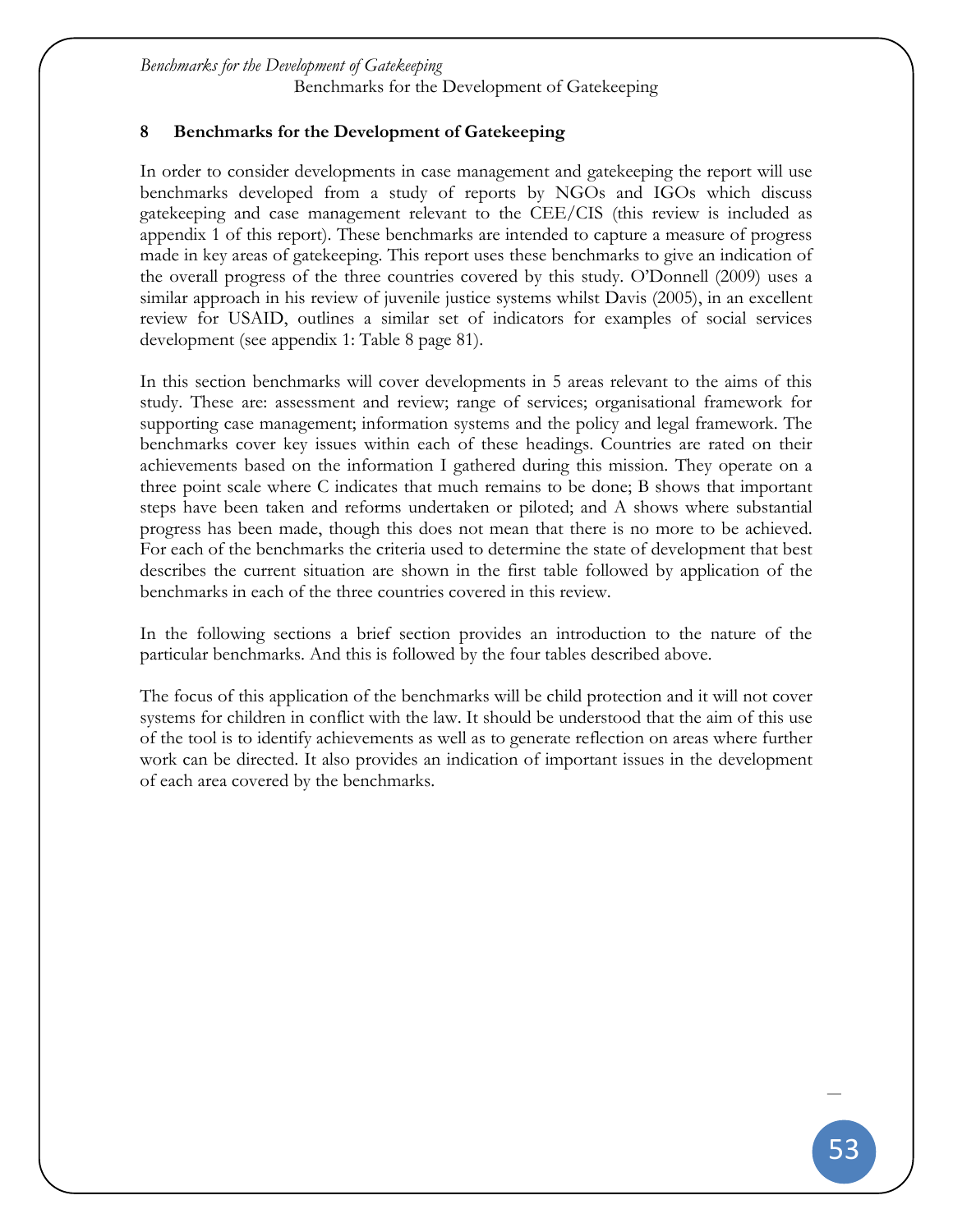## 8.1 Benchmarks for a process of decisions based on assessment and review

The benchmarks for this issue are as follows:

- Assessment is integral to the gatekeeping process:
	- This focuses on how much assessment is part of the decision making process
- Review of children in formal care:

This focuses on the extent to which children in formal care have their situations assessed. It covers whether reviews are regular and whether plans are created and action is taken.

- Quality of assessments and reviews: This considers the quality of the assessments and reviews. It suggests the need for a move from problem focused assessments to strength based approaches.
- Independent decision making with a single entry point: This covers the need for independent decision making bodies, such as courts and whether all children are covered by these arrangements
- Referral systems and identification of risk groups: This considers the need to ensure that there is a process to ensure that children in key risk groups are assessed.

For details of the benchmarks see [Box 8](#page-72-0) to [Box 11](#page-75-0) below.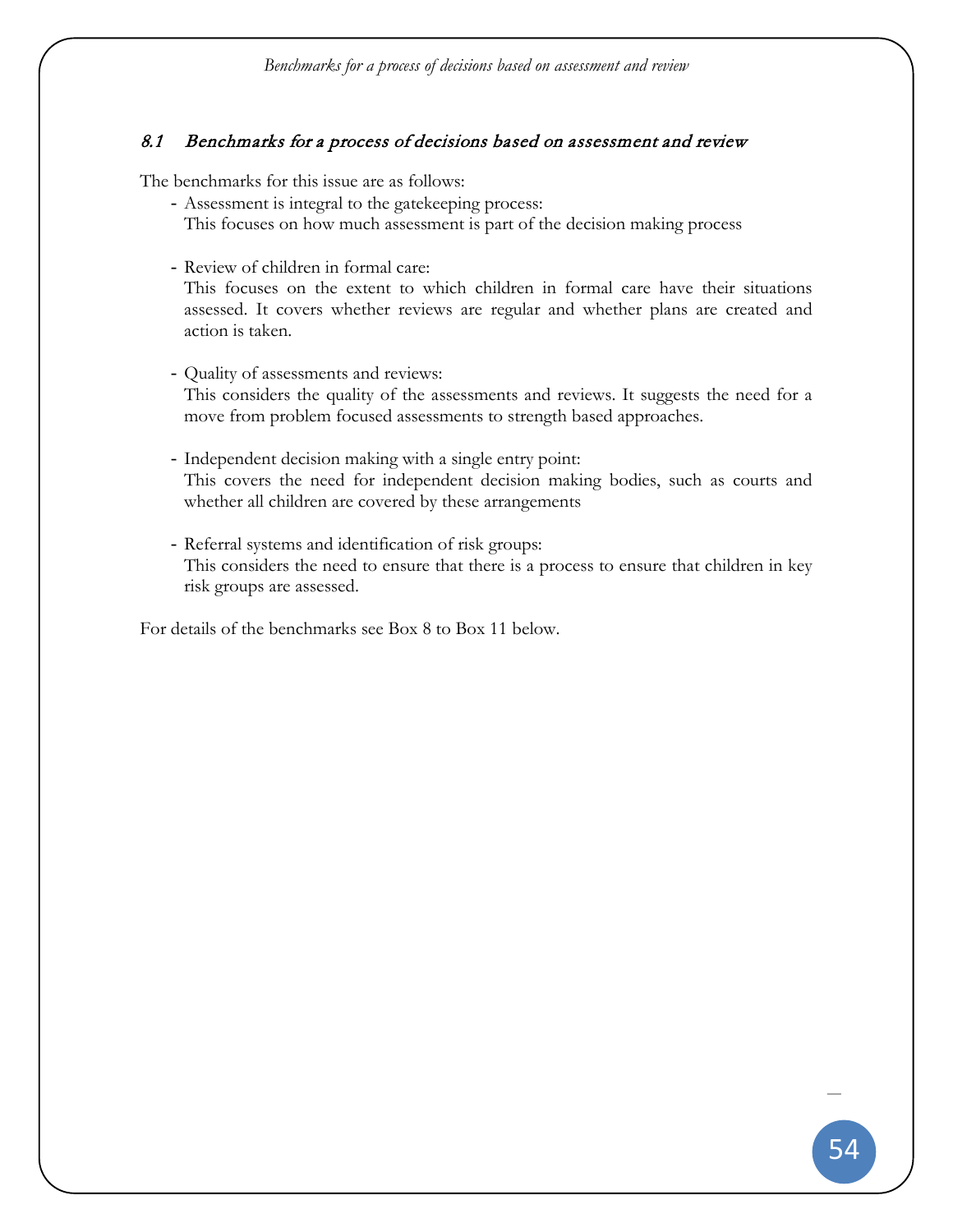|                        |                                                                                   | Box 8 Benchmarks for a process of allocation of services that is based on an assessment and review of the child and family's needs. |                                                                                      |
|------------------------|-----------------------------------------------------------------------------------|-------------------------------------------------------------------------------------------------------------------------------------|--------------------------------------------------------------------------------------|
| <b>Benchmark</b>       | C                                                                                 | B                                                                                                                                   | A                                                                                    |
| Assessment is          | Assessment is mainly administrative fitting a                                     | Assessment is required by law but there are                                                                                         | The situation and needs of children and                                              |
| integral to the        | child to a particular category without                                            | few trained staff to undertake it and plans are                                                                                     | families are thoroughly assessed by trained                                          |
| gatekeeping process    | assessing needs                                                                   | rarely updated                                                                                                                      | staff and plans are regularly reviewed and                                           |
|                        |                                                                                   |                                                                                                                                     | updated. Where a child has complex                                                   |
|                        |                                                                                   |                                                                                                                                     | problems a process for multidisciplinary                                             |
|                        |                                                                                   |                                                                                                                                     | assessment is available                                                              |
| Review of children in  | There is no review of the situation of the                                        | Review is recognised by law but is not a                                                                                            | Each child has a plan which is regularly                                             |
| formal care            | child's family or of the child's needs                                            | regular feature of practice. Children's plans,                                                                                      | reviewed and work is undertaken to achieve                                           |
|                        |                                                                                   | where they exist, are unchanging and often                                                                                          | planned outcomes                                                                     |
|                        |                                                                                   | no work is carried out to implement them                                                                                            |                                                                                      |
| Quality of             | Assessments are mainly administrative                                             | Assessments cover some social aspects of                                                                                            | Assessments are comprehensive and                                                    |
| assessments and        | providing 'facts' relevant to criteria for                                        | child and family life but mainly focus on                                                                                           | strengths based. Where children have                                                 |
| reviews                | removal of parental rights such as alcoholism                                     | weaknesses and occasionally provide                                                                                                 | complex needs multi-disciplinary assessment                                          |
|                        | or imprisonment of parents. There are few<br>reviews undertaken                   | constructive plans for future action. There                                                                                         | is carried out. Assessments provide                                                  |
|                        |                                                                                   | are few multidisciplinary assessments                                                                                               | constructive plans for future actions                                                |
| Independent decision   | Decision making is made by directors of<br>institutions, different ministries and | A single body such as a court makes the                                                                                             | Specialist tribunals or family courts make<br>decisions to remove children from home |
| making with a single   | guardianship authorities                                                          | formal decision to place the child without<br>parental care but there is no specialisation or                                       | against parental consent and a social work                                           |
| entry point            |                                                                                   | training and little questioning of                                                                                                  | agency (or similar) undertakes assessment of                                         |
|                        |                                                                                   | administrative recommendations. Children                                                                                            | children whose families seek voluntary                                               |
|                        |                                                                                   | enter institutions on a voluntary basis                                                                                             | admission                                                                            |
|                        |                                                                                   | without formal assessment                                                                                                           |                                                                                      |
| Referral systems and   | Referral systems are administrative requiring                                     | Referral systems are passive waiting for                                                                                            | Risk groups are well defined. Referral                                               |
| identification of risk | considerable paperwork                                                            | referrals and responding to crises                                                                                                  | systems are active with workers available in                                         |
| groups                 |                                                                                   |                                                                                                                                     | local communities. Hard to reach groups are                                          |
|                        |                                                                                   |                                                                                                                                     | identified and strategies for early involvement                                      |
|                        |                                                                                   |                                                                                                                                     | are developed.                                                                       |

*Benchmarks for a process of decisions based on assessment and review*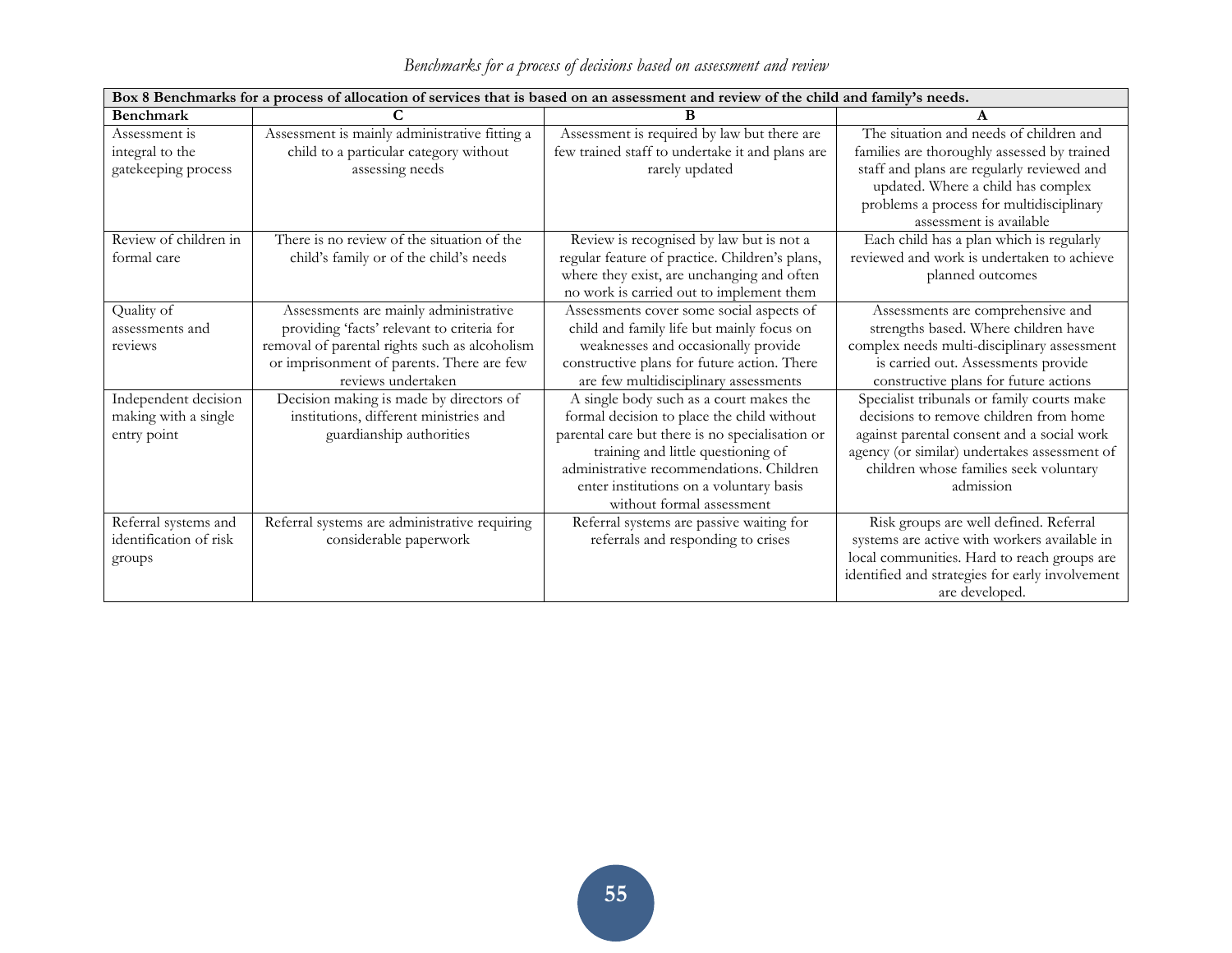| Benchmarks for a process of decisions based on assessment and review |  |  |  |  |  |
|----------------------------------------------------------------------|--|--|--|--|--|
|                                                                      |  |  |  |  |  |

| Box 9 BULGARIA - A process of allocation of services that is based on an assessment of the child and family's needs. |                                               |                                                |                                                  |  |  |  |  |  |
|----------------------------------------------------------------------------------------------------------------------|-----------------------------------------------|------------------------------------------------|--------------------------------------------------|--|--|--|--|--|
| <b>Benchmark</b>                                                                                                     | C                                             | B                                              | A                                                |  |  |  |  |  |
| Assessment is                                                                                                        | Children entering boarding schools on         |                                                | Child protection departments undertake           |  |  |  |  |  |
| integral to the                                                                                                      | parental application receive no assessment of |                                                | assessments of all children before entry to      |  |  |  |  |  |
| gatekeeping process                                                                                                  | their needs                                   |                                                | care under child protection act. There have      |  |  |  |  |  |
|                                                                                                                      |                                               |                                                | been a range of training events. The quality     |  |  |  |  |  |
|                                                                                                                      |                                               |                                                | of assessments is still variable                 |  |  |  |  |  |
| Review of children in                                                                                                |                                               |                                                | Reviews of children in care have been            |  |  |  |  |  |
| formal care                                                                                                          |                                               |                                                | undertaken in most cases and are required by     |  |  |  |  |  |
|                                                                                                                      |                                               |                                                | legislation.                                     |  |  |  |  |  |
| Quality of                                                                                                           |                                               | Assessments mainly focus on problems and       |                                                  |  |  |  |  |  |
| assessments and                                                                                                      |                                               | often do not outline relevant programmes to    |                                                  |  |  |  |  |  |
| reviews                                                                                                              |                                               | resolve them. According to UNICEF              |                                                  |  |  |  |  |  |
|                                                                                                                      |                                               | research review recommendations are often      |                                                  |  |  |  |  |  |
|                                                                                                                      |                                               | unrealistic and follow up work is not done in  |                                                  |  |  |  |  |  |
|                                                                                                                      |                                               | many cases                                     |                                                  |  |  |  |  |  |
| Independent decision                                                                                                 |                                               | The Child Protection Act requires a judicial   |                                                  |  |  |  |  |  |
| making with a single                                                                                                 |                                               | order for a child to be placed in an           |                                                  |  |  |  |  |  |
| entry point                                                                                                          |                                               | institution. There are no specialist judges or |                                                  |  |  |  |  |  |
|                                                                                                                      |                                               | courts and administrative decisions are rarely |                                                  |  |  |  |  |  |
|                                                                                                                      |                                               | challenged. Orders are permanent (they can     |                                                  |  |  |  |  |  |
|                                                                                                                      |                                               | only be rescinded on application) and no       |                                                  |  |  |  |  |  |
|                                                                                                                      |                                               | requirement is made to review decisions in     |                                                  |  |  |  |  |  |
|                                                                                                                      |                                               | court.                                         |                                                  |  |  |  |  |  |
| Referral systems and                                                                                                 |                                               | Procedures have been implemented to            | Pilot projects are attempting to develop early   |  |  |  |  |  |
| identification of risk                                                                                               |                                               | identify women at risk of abandoning babies    | identification of families at risk by working in |  |  |  |  |  |
| groups                                                                                                               |                                               | in hospital and for referrals to be made to    | local Roma communities                           |  |  |  |  |  |
|                                                                                                                      |                                               | child protection departments. Most referrals   |                                                  |  |  |  |  |  |
|                                                                                                                      |                                               | are passive waiting for crises to occur.       |                                                  |  |  |  |  |  |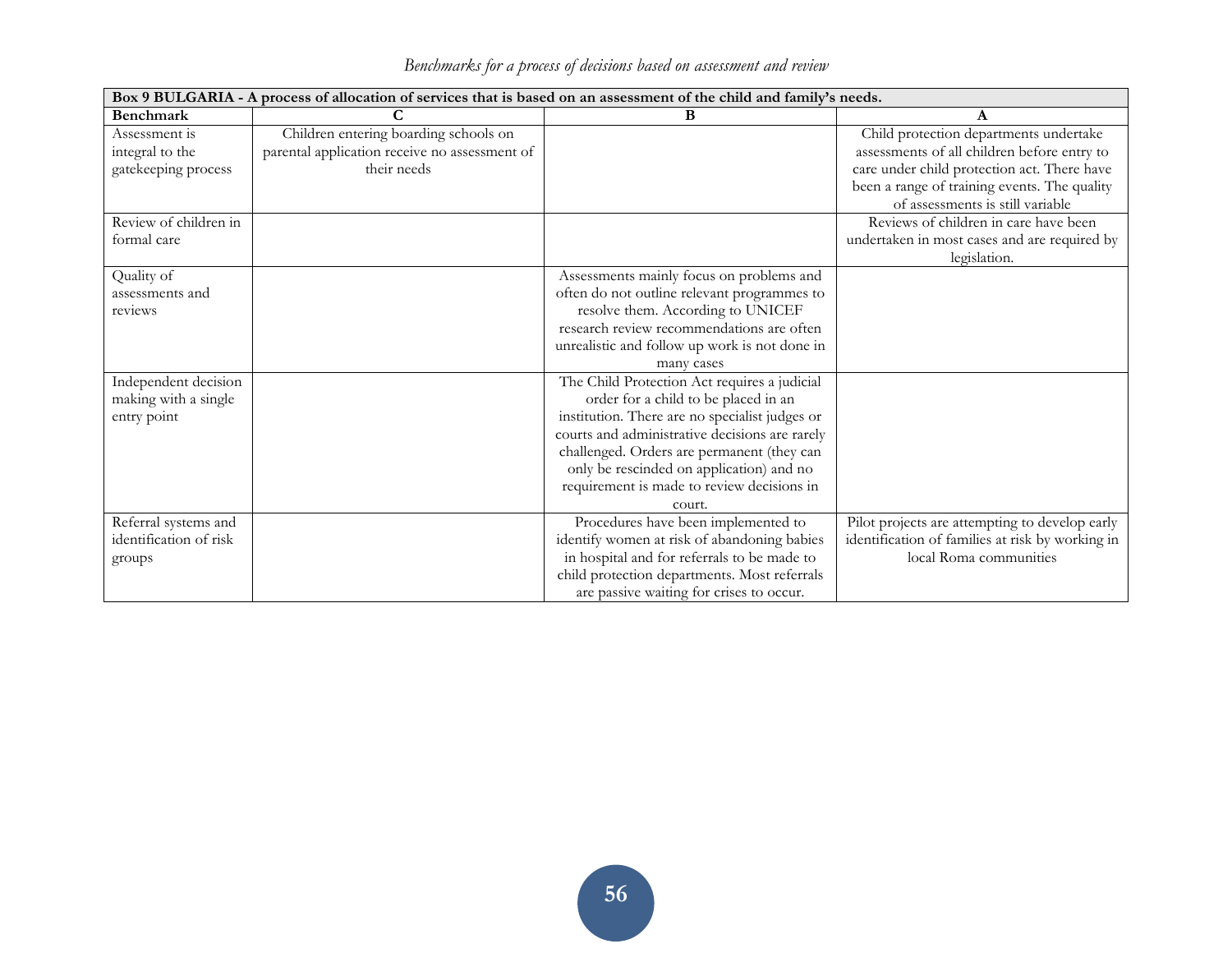|                        | Box 10 Kazakhstan - A process of allocation of services that is based on an assessment of the child and family's needs. |                                                 |  |  |  |  |  |  |  |
|------------------------|-------------------------------------------------------------------------------------------------------------------------|-------------------------------------------------|--|--|--|--|--|--|--|
| <b>Benchmark</b>       |                                                                                                                         | в                                               |  |  |  |  |  |  |  |
| Assessment is          | Assessment is administrative and undertaken                                                                             |                                                 |  |  |  |  |  |  |  |
| integral to the        | by Guardianship Authority though staff                                                                                  |                                                 |  |  |  |  |  |  |  |
| gatekeeping process    | numbers have been increased recently. The                                                                               |                                                 |  |  |  |  |  |  |  |
|                        | very high number of children entering                                                                                   |                                                 |  |  |  |  |  |  |  |
|                        | boarding schools on parental application                                                                                |                                                 |  |  |  |  |  |  |  |
|                        | receive no assessment of their needs                                                                                    |                                                 |  |  |  |  |  |  |  |
| Review of children in  | There is no formal process of review                                                                                    | The pilot on deinstitutionalisation has         |  |  |  |  |  |  |  |
| formal care            |                                                                                                                         | developed a framework for reviewing             |  |  |  |  |  |  |  |
|                        |                                                                                                                         | individual cases                                |  |  |  |  |  |  |  |
| Quality of             | Assessments are still mainly administrative                                                                             |                                                 |  |  |  |  |  |  |  |
| assessments and        | and do not address the needs of the child                                                                               |                                                 |  |  |  |  |  |  |  |
| reviews                |                                                                                                                         |                                                 |  |  |  |  |  |  |  |
| Independent decision   | Decisions on placement are made by the                                                                                  |                                                 |  |  |  |  |  |  |  |
| making with a single   | guardianship authority although a court order                                                                           |                                                 |  |  |  |  |  |  |  |
| entry point            | is required for removal of parental rights.                                                                             |                                                 |  |  |  |  |  |  |  |
| Referral systems and   | Referral systems are administrative. For                                                                                | A system of 'social portraits' of children felt |  |  |  |  |  |  |  |
| identification of risk | example someone wishing to apply for                                                                                    | to be at risk is held by school inspectors and  |  |  |  |  |  |  |  |
| groups                 | guardianship needs to gather formal letters                                                                             | schools. These have brief biographical          |  |  |  |  |  |  |  |
|                        | from several different departments                                                                                      | information but do not represent a thorough     |  |  |  |  |  |  |  |
|                        |                                                                                                                         | assessment                                      |  |  |  |  |  |  |  |

*Benchmarks for a process of decisions based on assessment and review*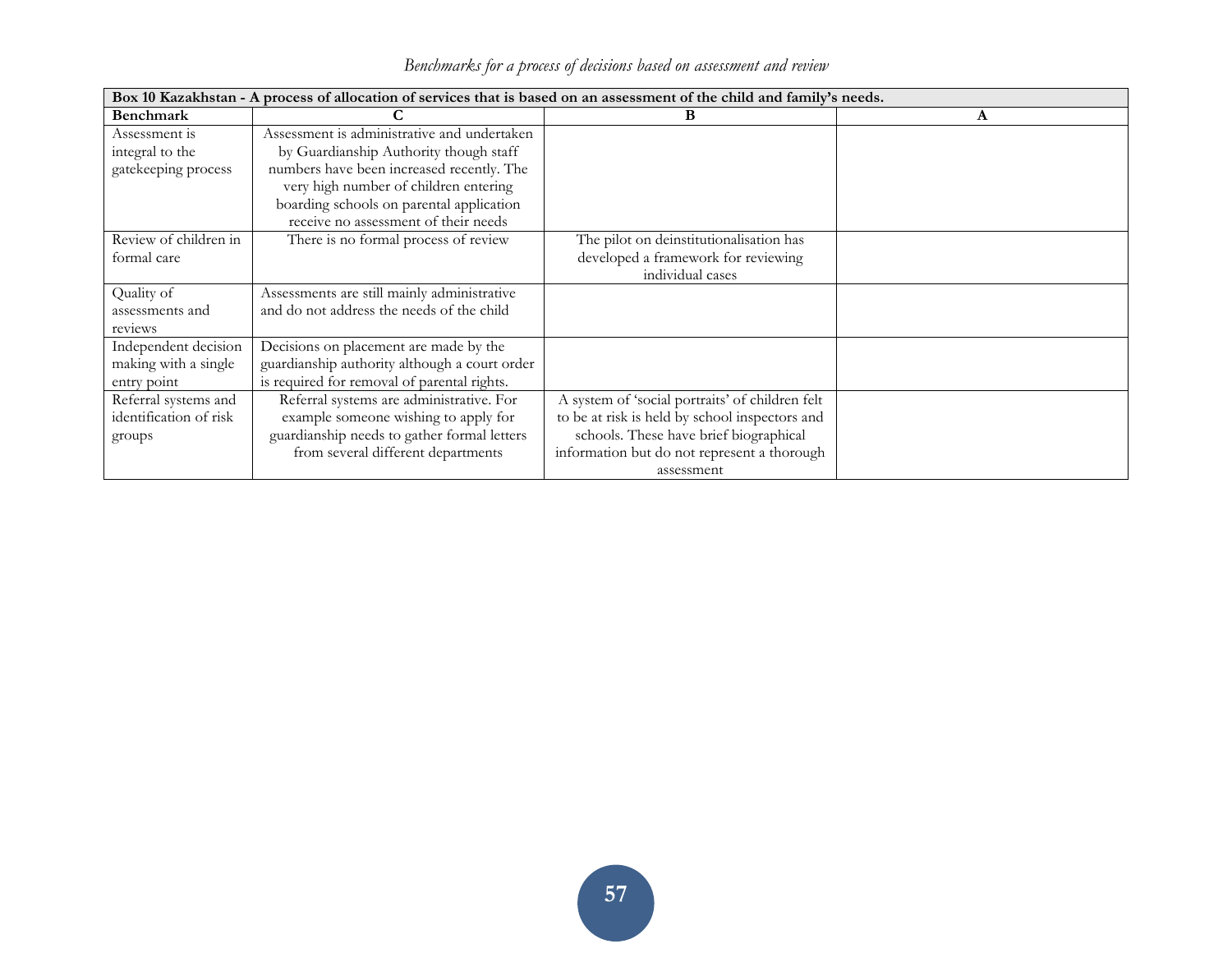|                        | Box 11 Ukraine - A process of allocation of services that is based on an assessment of the child and family's needs. |                                                |                                               |  |  |  |  |  |  |
|------------------------|----------------------------------------------------------------------------------------------------------------------|------------------------------------------------|-----------------------------------------------|--|--|--|--|--|--|
| Benchmark              |                                                                                                                      |                                                | A                                             |  |  |  |  |  |  |
| Assessment is          | Children entering boarding schools on                                                                                | Children's service departments undertake       |                                               |  |  |  |  |  |  |
| integral to the        | parental application receive no assessment of                                                                        | assessments of children left without parental  |                                               |  |  |  |  |  |  |
| gatekeeping process    | their needs                                                                                                          | care but these still tend to be administrative |                                               |  |  |  |  |  |  |
|                        |                                                                                                                      | in nature. Pilot projects have developed       |                                               |  |  |  |  |  |  |
|                        |                                                                                                                      | comprehensive assessment protocols and         |                                               |  |  |  |  |  |  |
|                        |                                                                                                                      | multidisciplinary assessment. An assessment    |                                               |  |  |  |  |  |  |
|                        |                                                                                                                      | tool is being developed for national use       |                                               |  |  |  |  |  |  |
| Review of children in  | Children's cases are not regularly reviewed                                                                          | Pilot projects on gatekeeping have             |                                               |  |  |  |  |  |  |
| formal care            | and legal orders such as removal of parental                                                                         | undertaken reviews and carried out plans for   |                                               |  |  |  |  |  |  |
|                        | rights are effectively permanent requirements                                                                        | rehabilitation and materials are available on  |                                               |  |  |  |  |  |  |
|                        | for placement in institutions, guardianship or                                                                       | this.                                          |                                               |  |  |  |  |  |  |
|                        | foster care                                                                                                          |                                                |                                               |  |  |  |  |  |  |
| Quality of             |                                                                                                                      | The quality of assessments is variable with    | Multi-disciplinary assessments are undertaken |  |  |  |  |  |  |
| assessments and        |                                                                                                                      | some pockets of good practice                  | using a common assessment framework           |  |  |  |  |  |  |
| reviews                |                                                                                                                      |                                                | within Kyiv Oblast                            |  |  |  |  |  |  |
| Independent decision   | Decisions on placement are made by the                                                                               | Pilot projects have strengthened the process   |                                               |  |  |  |  |  |  |
| making with a single   | guardianship authority although a court order                                                                        | of decision making in                          |                                               |  |  |  |  |  |  |
| entry point            | is required for removal of parental rights.                                                                          |                                                |                                               |  |  |  |  |  |  |
| Referral systems and   |                                                                                                                      | Referral systems are mainly passive            | There are village social workers who identify |  |  |  |  |  |  |
| identification of risk |                                                                                                                      | responding to requests for services or         | and work with children and families at risk   |  |  |  |  |  |  |
| groups                 |                                                                                                                      | referrals of families in crisis                |                                               |  |  |  |  |  |  |

*Benchmarks for a process of decisions based on assessment and review*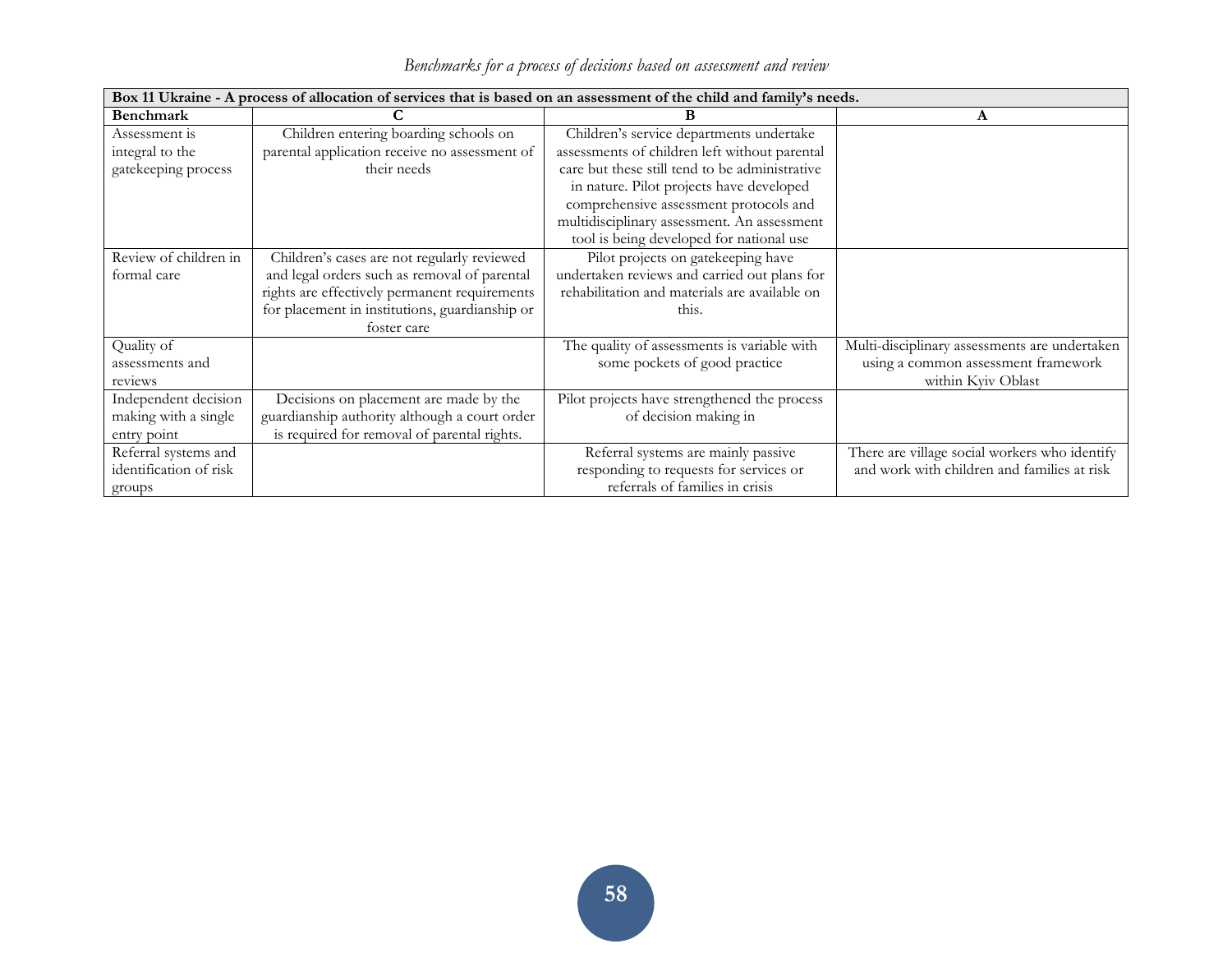# 8.2 Benchmarks for a range of community based services

We have seen earlier that a key problem in developing approaches to keeping children out of institutions through effective case management is the requirement for an adequate range of services. Whilst much can be done by individual social workers, the complex range of problems that lead to institutionalisation will require many other types of support. The range of services considered in these benchmarks are those which form a comprehensive strategy of diversion and gatekeeping aimed at providing support to prevent the abandonment of children (See Bilson, 2009b; Bilson and Harwin, 2003). Such a comprehensive strategy involves different levels of activity represented as rungs on the ladder diagram below.

**Figure 7: Ladder of Services in a Comprehensive Strategy of Diversion and Gatekeeping in Child Protection**



Prevention is carried out through strengthening and targeting universal services. Another approach is providing problem focused services targeted on specific problems associated with the entry of children to care in particular neighbourhoods and communities. This might focus on issues such as poor housing and adult alcoholism in communities where there are high rates of children entering because of these problems. For individual children referred into the child protection system support might be offered on a voluntary basis or the problems faced may need to prevent serious harm and may have to be provided on a statutory basis. Finally if the child enters the care system then there is a requirement for help to return the child from care or to find alternative care placements in a family setting.

The benchmarks now look at each of these 6 areas of practice in turn.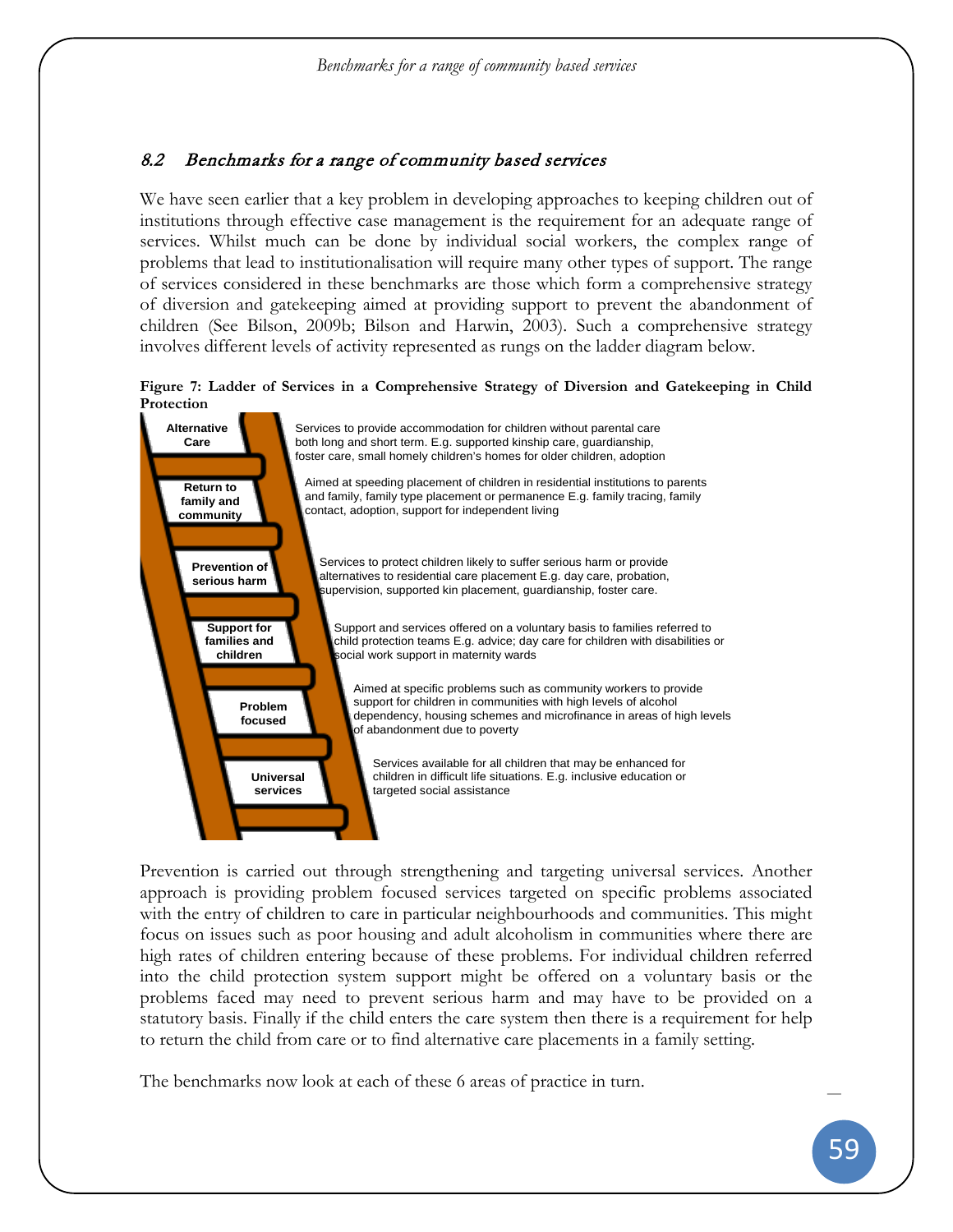| box iz A lange of community based services to support families and children in difficulty. |                                                  |                                               |                                                |  |  |  |  |  |
|--------------------------------------------------------------------------------------------|--------------------------------------------------|-----------------------------------------------|------------------------------------------------|--|--|--|--|--|
|                                                                                            |                                                  | В                                             |                                                |  |  |  |  |  |
| Universal Services                                                                         | Little targeting of universal services           | Some targeted services and access to generic  | Targeted services aimed to support specific    |  |  |  |  |  |
|                                                                                            | (education, social assistance, health etc.) and  | services such as education and health for     | groups in need and good access and levels of   |  |  |  |  |  |
|                                                                                            | they often do not reach children in need         | some excluded groups                          | generic services                               |  |  |  |  |  |
| Problem Focussed                                                                           | No services aimed at specific problems           | Some pilot projects aimed at specific         | Comprehensive assessment of problems that      |  |  |  |  |  |
|                                                                                            | leading to institutionalisation in local         | problems leading to institutionalisation in   | lead to institutionalisation and specific      |  |  |  |  |  |
|                                                                                            | communities                                      | local communities                             | services provided                              |  |  |  |  |  |
| Support for children                                                                       | Few community based services mostly              | Pilot projects providing a small range of     | Wide range of services based on assessment     |  |  |  |  |  |
| and families                                                                               | provided by NGOs with no government              | services in local areas                       | of local needs provided in all parts of the    |  |  |  |  |  |
|                                                                                            | financing and support                            |                                               | country                                        |  |  |  |  |  |
| Prevention of entry                                                                        | No specific community services as                | Services to protect children likely to suffer | Community based services to protect            |  |  |  |  |  |
| to care or serious                                                                         | alternatives to care and those harmed or at      | serious harm or provide alternatives to       | children likely to suffer serious harm or      |  |  |  |  |  |
| harm                                                                                       | risk of harm are institutionalised               | residential care placement are recognised in  | provide alternatives to placement in formal    |  |  |  |  |  |
|                                                                                            |                                                  | law but exist only in pilot areas             | care are available in all areas and regions    |  |  |  |  |  |
| Return to family and                                                                       | There are no specific programmes of support      | Some pilot deinstitutionalisation programmes  | Children and families receive support to help  |  |  |  |  |  |
| community                                                                                  | for children and families aimed at resolving     | support return home and there are some        | children to return home and where this is not  |  |  |  |  |  |
|                                                                                            | problems and aiding return home and no           | programmes for older children about to leave  | feasible preparation is made for children to   |  |  |  |  |  |
|                                                                                            | services preparing children for life in the      | care                                          | move out of institutional care to relatives or |  |  |  |  |  |
|                                                                                            | community                                        |                                               | to family type accommodation                   |  |  |  |  |  |
| Alternative care                                                                           | Children are placed either in large institutions | Children are mostly placed in large           | Most institutions are small and homely and     |  |  |  |  |  |
|                                                                                            | or guardianship which is unsupported and         | institutions, there is some foster care and   | used mainly for teenage children, foster care  |  |  |  |  |  |
|                                                                                            | there is little foster care                      | smaller institutions and guardians receive    | and guardianship provide a range of short      |  |  |  |  |  |
|                                                                                            |                                                  | some support                                  | and long term placements for the vast          |  |  |  |  |  |
|                                                                                            |                                                  |                                               | majority of children                           |  |  |  |  |  |

# **Box 12** A range of community based services to support families and children in difficulty.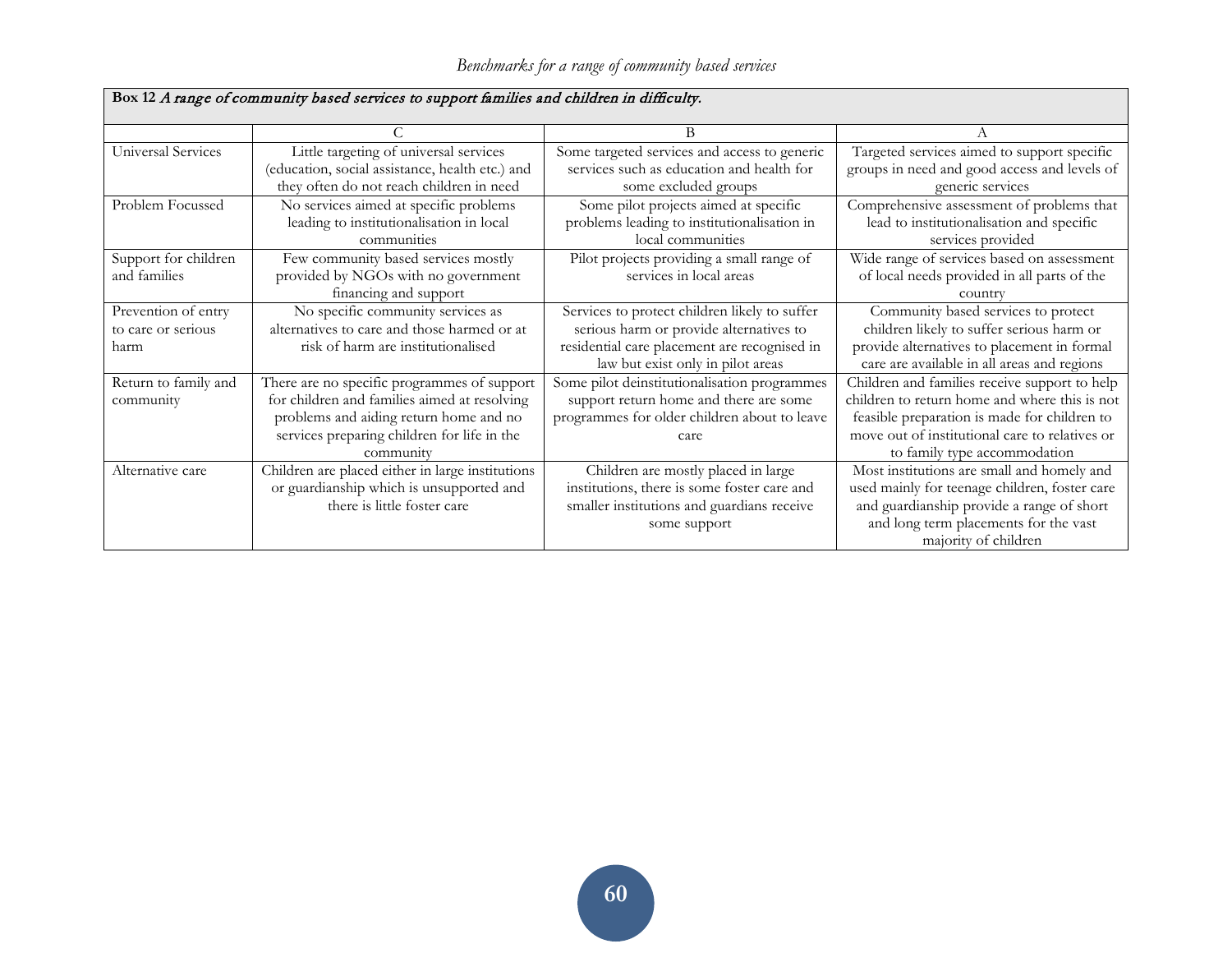| Box 13 Bulgaria: A range of community based services to support families and children in difficulty. |                                          |                                               |                                             |  |  |  |  |  |
|------------------------------------------------------------------------------------------------------|------------------------------------------|-----------------------------------------------|---------------------------------------------|--|--|--|--|--|
|                                                                                                      |                                          | В                                             | А                                           |  |  |  |  |  |
| Universal Services                                                                                   | Severe problems with housing, health and | Some integrated education for disabled        |                                             |  |  |  |  |  |
|                                                                                                      | education for Roma minority              | children and a national programme for Roma    |                                             |  |  |  |  |  |
| Problem Focussed                                                                                     |                                          | Some pilots e.g. Preventive scheme by ARC     |                                             |  |  |  |  |  |
|                                                                                                      |                                          | in Stara Zagora                               |                                             |  |  |  |  |  |
| Support for children                                                                                 |                                          | Small range of services mainly set up under   |                                             |  |  |  |  |  |
| and families                                                                                         |                                          | World Bank project but continuing to be       |                                             |  |  |  |  |  |
|                                                                                                      |                                          | developed                                     |                                             |  |  |  |  |  |
| Prevention of entry                                                                                  |                                          |                                               | Overall development through work of child   |  |  |  |  |  |
| to care or serious                                                                                   |                                          |                                               | protection departments but still limited in |  |  |  |  |  |
| harm                                                                                                 |                                          |                                               | many regions                                |  |  |  |  |  |
| Return to family and                                                                                 |                                          | Planning for children in care is a legal      |                                             |  |  |  |  |  |
| community                                                                                            |                                          | requirement but the services and support are  |                                             |  |  |  |  |  |
|                                                                                                      |                                          | limited mainly to case work by child          |                                             |  |  |  |  |  |
|                                                                                                      |                                          | protection departments                        |                                             |  |  |  |  |  |
| Alternative care                                                                                     |                                          | Foster care has a legislative base and is     |                                             |  |  |  |  |  |
|                                                                                                      |                                          | starting to be developed but mainly as a long |                                             |  |  |  |  |  |
|                                                                                                      |                                          | term option similar to adoption and there are |                                             |  |  |  |  |  |
|                                                                                                      |                                          | examples of small children's homes however    |                                             |  |  |  |  |  |
|                                                                                                      |                                          | many children are still mainly in large       |                                             |  |  |  |  |  |
|                                                                                                      |                                          | institutions with poor standards including    |                                             |  |  |  |  |  |
|                                                                                                      |                                          | children aged under 3                         |                                             |  |  |  |  |  |

*Benchmarks for a range of community based services*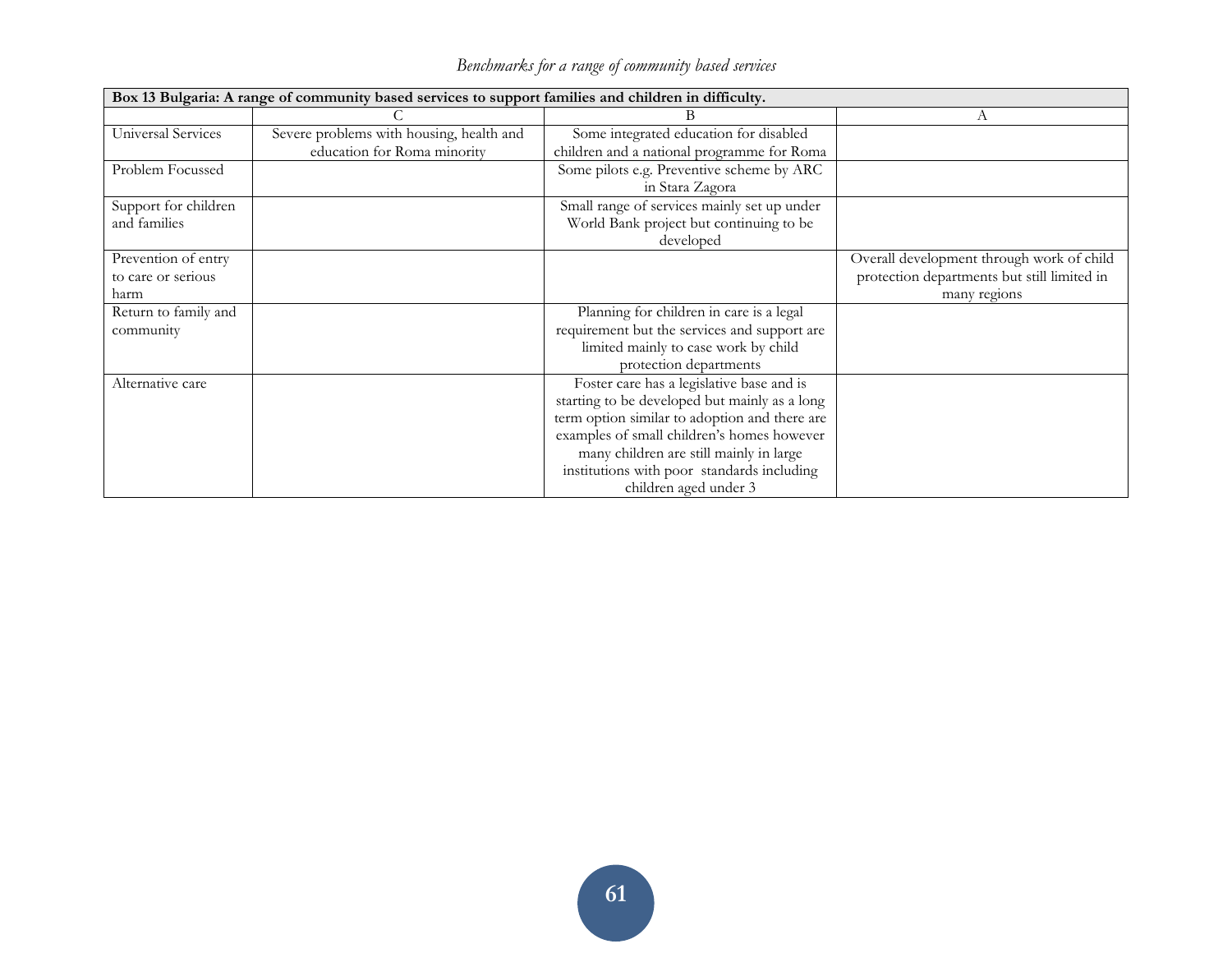| Box 14 Kazakhstan: A range of community based services to support families and children in difficulty. |                                                |                                              |   |  |  |  |  |  |
|--------------------------------------------------------------------------------------------------------|------------------------------------------------|----------------------------------------------|---|--|--|--|--|--|
|                                                                                                        |                                                | В                                            | А |  |  |  |  |  |
| Universal Services                                                                                     | Overall little targeting of universal services | Some integrated education for disabled       |   |  |  |  |  |  |
|                                                                                                        |                                                | children                                     |   |  |  |  |  |  |
| Problem Focussed                                                                                       | Little development of problem focussed         |                                              |   |  |  |  |  |  |
|                                                                                                        | projects                                       |                                              |   |  |  |  |  |  |
| Support for children                                                                                   |                                                | Some pilots in larger cities                 |   |  |  |  |  |  |
| and families                                                                                           |                                                |                                              |   |  |  |  |  |  |
| Prevention of entry                                                                                    |                                                | One deinstitutionalisation project doing     |   |  |  |  |  |  |
| to care or serious                                                                                     |                                                | prevention, a small number of crisis centres |   |  |  |  |  |  |
| harm                                                                                                   |                                                | and some services for children with a        |   |  |  |  |  |  |
|                                                                                                        |                                                | disability                                   |   |  |  |  |  |  |
| Return to family and                                                                                   |                                                | One deinstitutionalisation project           |   |  |  |  |  |  |
| community                                                                                              |                                                |                                              |   |  |  |  |  |  |
| Alternative care                                                                                       |                                                | Foster care has legal basis and some         |   |  |  |  |  |  |
|                                                                                                        |                                                | development. There are children's villages   |   |  |  |  |  |  |
|                                                                                                        |                                                | but despite their family type arrangements   |   |  |  |  |  |  |
|                                                                                                        |                                                | these still tend to be large institutions    |   |  |  |  |  |  |
|                                                                                                        |                                                | isolating children. The quality of care in   |   |  |  |  |  |  |
|                                                                                                        |                                                | infants homes has been improved              |   |  |  |  |  |  |

*Benchmarks for a range of community based services*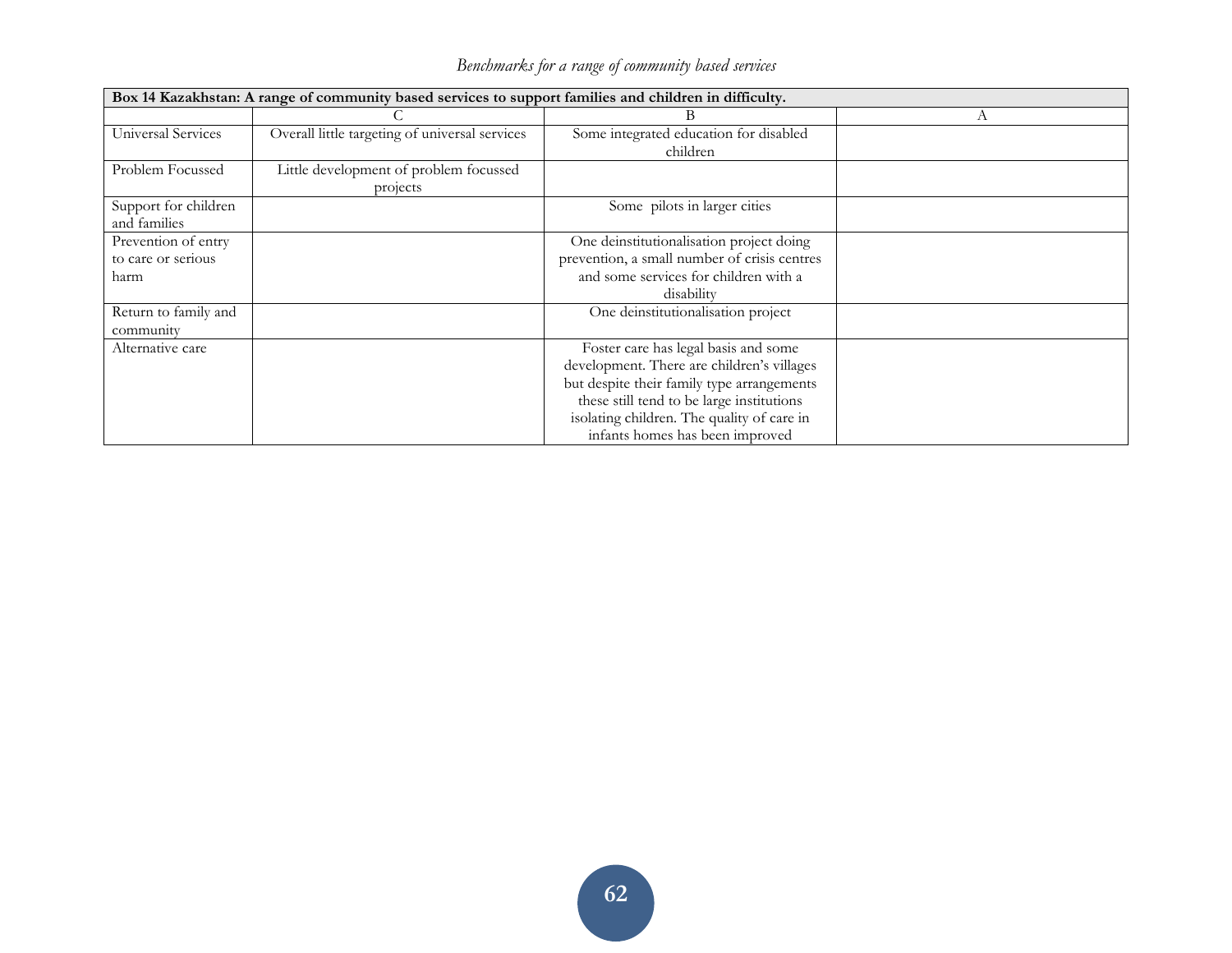| Benchmarks for a range of community based services |  |  |  |
|----------------------------------------------------|--|--|--|
|                                                    |  |  |  |

| Box 15 A range of community based services to support families and children in difficulty |                                        |                                                |                                                 |  |  |  |  |
|-------------------------------------------------------------------------------------------|----------------------------------------|------------------------------------------------|-------------------------------------------------|--|--|--|--|
|                                                                                           |                                        |                                                | А                                               |  |  |  |  |
| Universal Services                                                                        |                                        | Targeting of social assistance providing       |                                                 |  |  |  |  |
|                                                                                           |                                        | maternity benefits for a year after birth and  |                                                 |  |  |  |  |
|                                                                                           |                                        | providing support for guardians. Some          |                                                 |  |  |  |  |
|                                                                                           |                                        | integrated education for disabled children     |                                                 |  |  |  |  |
| Problem Focussed                                                                          | Little development of problem focussed |                                                |                                                 |  |  |  |  |
|                                                                                           | projects                               |                                                |                                                 |  |  |  |  |
| Support for children                                                                      |                                        |                                                | Departments of social services nationally       |  |  |  |  |
| and families                                                                              |                                        |                                                | providing some support for children in          |  |  |  |  |
|                                                                                           |                                        |                                                | difficult life situations.                      |  |  |  |  |
|                                                                                           |                                        |                                                | Pilots projects with wider range of services in |  |  |  |  |
|                                                                                           |                                        |                                                | a number of sites particularly Kyiv Oblast      |  |  |  |  |
| Prevention of entry                                                                       |                                        | Children's services departments covering       |                                                 |  |  |  |  |
| to care or serious                                                                        |                                        | whole country and providing advice and         |                                                 |  |  |  |  |
| harm                                                                                      |                                        | counselling. So far little service development |                                                 |  |  |  |  |
|                                                                                           |                                        | outside of pilots in small number of sites     |                                                 |  |  |  |  |
| Return to family and                                                                      |                                        | Several pilots focussing on gatekeeping and    |                                                 |  |  |  |  |
| community                                                                                 |                                        | return of children from institutions           |                                                 |  |  |  |  |
| Alternative care                                                                          |                                        | Foster care rapidly developing with 'money     |                                                 |  |  |  |  |
|                                                                                           |                                        | follows the child' initiative. Commitment to   |                                                 |  |  |  |  |
|                                                                                           |                                        | reduce maximum size of institutions to 50      |                                                 |  |  |  |  |
|                                                                                           |                                        | beds                                           |                                                 |  |  |  |  |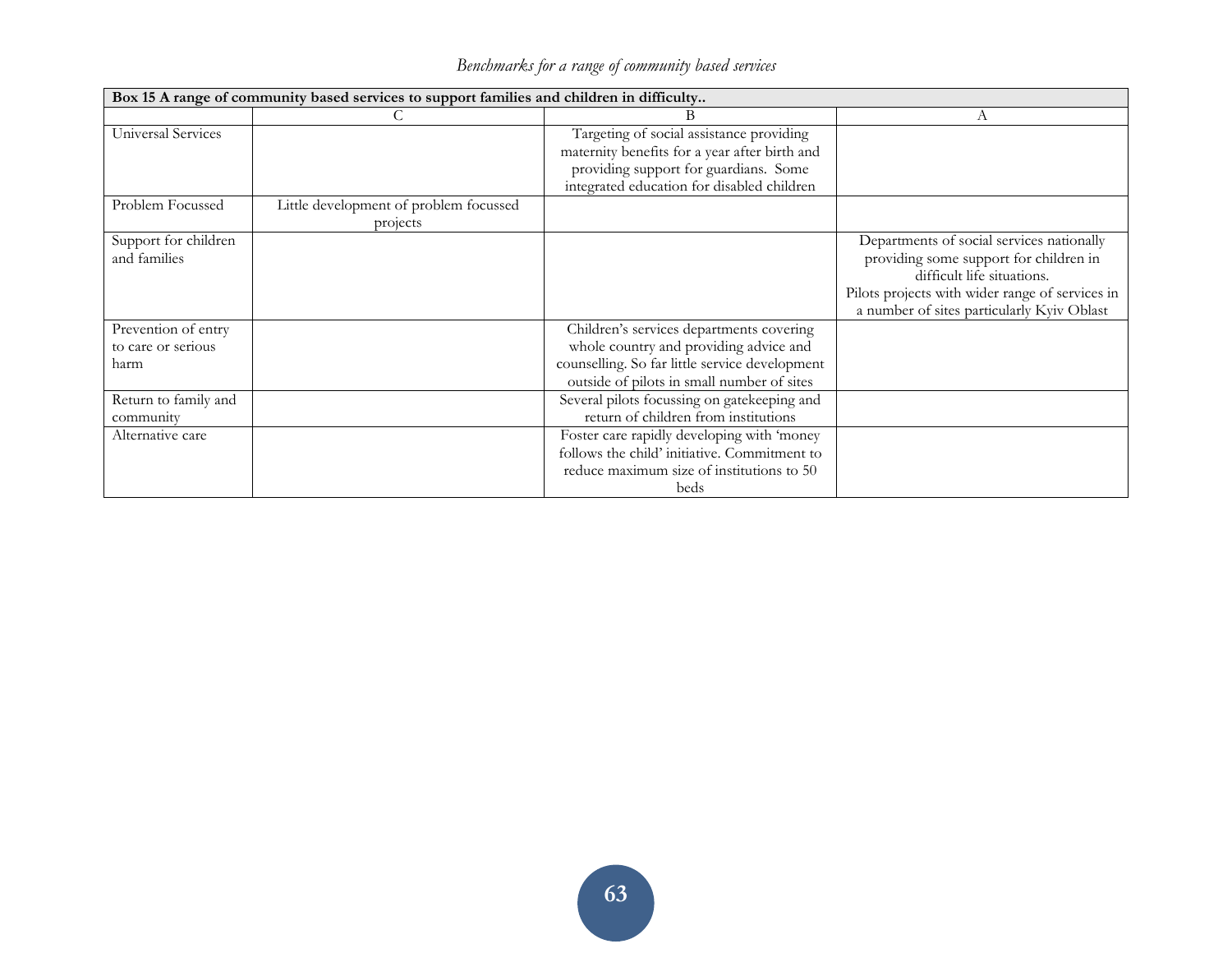# 8.3 Benchmarks on an agency or organization arrangements to manage assessment, review and gatekeeping

This benchmark covers the issue of an agency to support case management discussed in detail above. The dimensions chosen for the benchmarks are:

- Local agency for managing assessment and services This concerns the degree to which an agency exists and covers the country
- Managerial support This relates to the need for management to support casework and assessment
- Service planning This covers the degree that service planning is used to develop services and strategied that are responsive to needs at the local level
- Finance This covers the extenet to which local agencies are responsible for budgets for the services they purchase or provide
- Service user empowerment This considers whether children and families are regularly involved in planning and reviewing services. Empowerment implies that services users are involved in advisory groups and that programmes promote self advocacy
- Human Capacity Development This focuses on the need for the agency to develop the skills and knowledge of its staff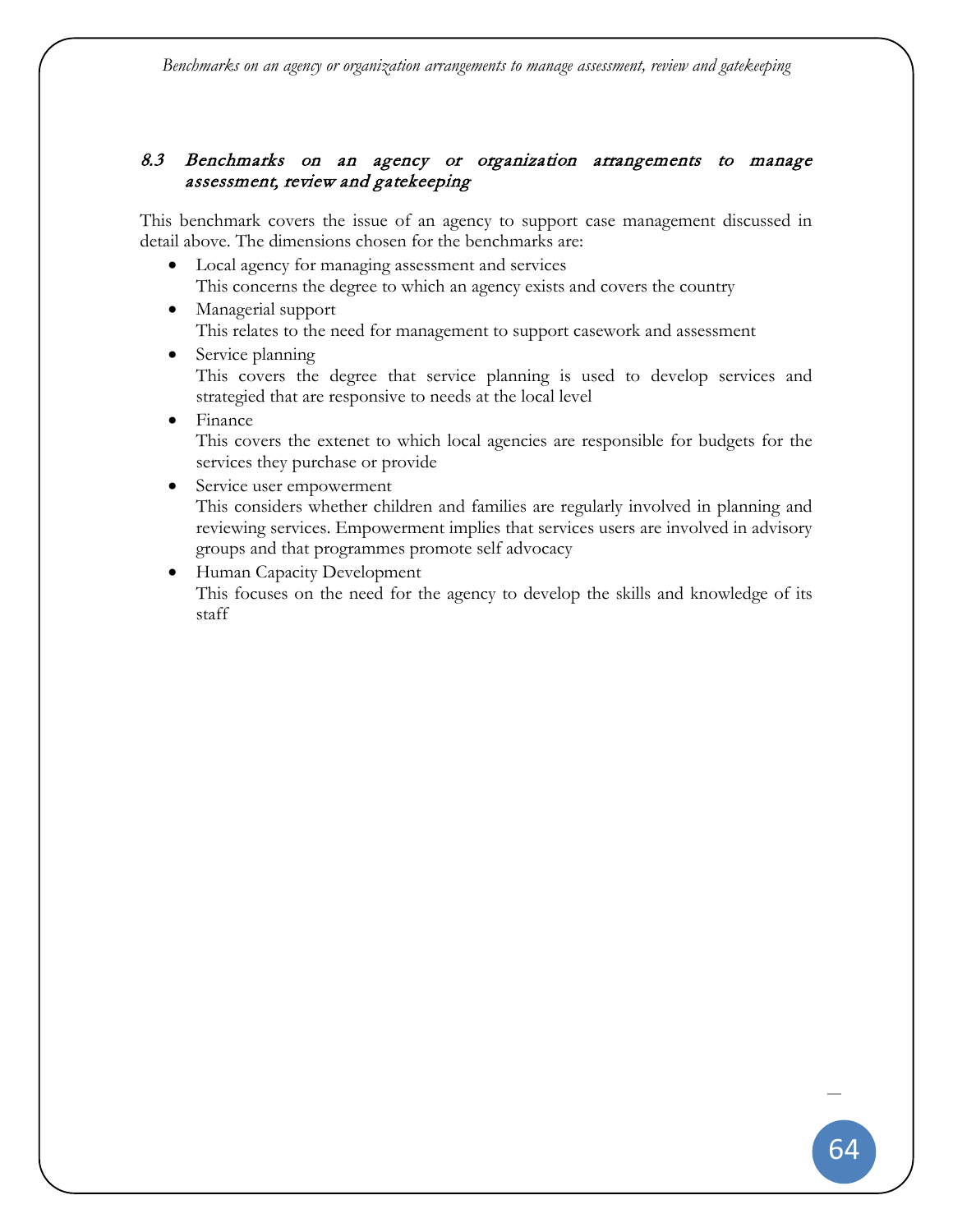|                                                         | Box 16 An agency responsible for coordinating the assessment and managing services and service contracts.                               |                                                                                                                                                                                                                                           |                                                                                                                                                                                                                                                                            |  |  |  |  |  |  |
|---------------------------------------------------------|-----------------------------------------------------------------------------------------------------------------------------------------|-------------------------------------------------------------------------------------------------------------------------------------------------------------------------------------------------------------------------------------------|----------------------------------------------------------------------------------------------------------------------------------------------------------------------------------------------------------------------------------------------------------------------------|--|--|--|--|--|--|
| Benchmark                                               |                                                                                                                                         | B                                                                                                                                                                                                                                         | C                                                                                                                                                                                                                                                                          |  |  |  |  |  |  |
| Local agency for<br>managing assessment<br>and services | There are no social work departments with<br>responsibility for gatekeeping services for<br>children                                    | Social work departments (or similar) exist in<br>some areas or operate throughout the<br>country but have limited functions or<br>insufficient staff                                                                                      | Social work departments (or similar) exist<br>across the country and organise the<br>assessment and review of individual children<br>and families as well as planning, purchasing<br>and/or delivery of services                                                           |  |  |  |  |  |  |
| Managerial support                                      | There is little or no case management                                                                                                   | There is limited managerial support for social<br>workers and no system for reviewing the<br>quality of ongoing services for individual<br>children                                                                                       | The agency has a system of regular reviews of<br>services provided in individual cases,<br>provides supervision of social work staff and<br>has administrative support for record keeping<br>etc.                                                                          |  |  |  |  |  |  |
| Service planning                                        | Services are institutional and the number of<br>places available determines need                                                        | Services and the amount of provision are<br>centrally determined and a limited range is<br>provided. These often have residential<br>elements (shelters etc.) and there is little<br>variation to respond to local issues and<br>problems | A planning process gathers information on<br>local needs and services are developed to<br>meet them. Service users, people from local<br>community and NGOs are centrally involved<br>in the planning process                                                              |  |  |  |  |  |  |
| Finance                                                 | Residential care is funded on the basis of the<br>number of children institutionalised though<br>funds often do not meet the full costs | Services are centrally financed and there is<br>little scope to transfer budgets between<br>services. There are often unfunded mandates<br>and the expectation that costs will be met<br>from local budgets                               | Local agencies hold budgets for residential<br>and community based children's services and<br>determine priorities based on local needs and<br>within centrally determined standards.<br>Services are purchased on the basis of<br>effectiveness and outcomes for children |  |  |  |  |  |  |
| Service user<br>empowerment                             | Families and children have little or no<br>involvement in service development                                                           | Occasional consultation and research obtains<br>user views                                                                                                                                                                                | Children and families are regularly involved<br>in planning and reviewing services. Services<br>users are involved in advisory groups.<br>Programmes promote self advocacy                                                                                                 |  |  |  |  |  |  |
| Human Capacity<br>Development                           | Basic training only is provided                                                                                                         | Occasional training takes place. Most training<br>is in the NGO sector or in pilot projects.                                                                                                                                              | Professional qualifications and licensing for<br>workers developed. Workers receive relevant<br>in service training. The agency encourages<br>staff supervision and development<br>programmes                                                                              |  |  |  |  |  |  |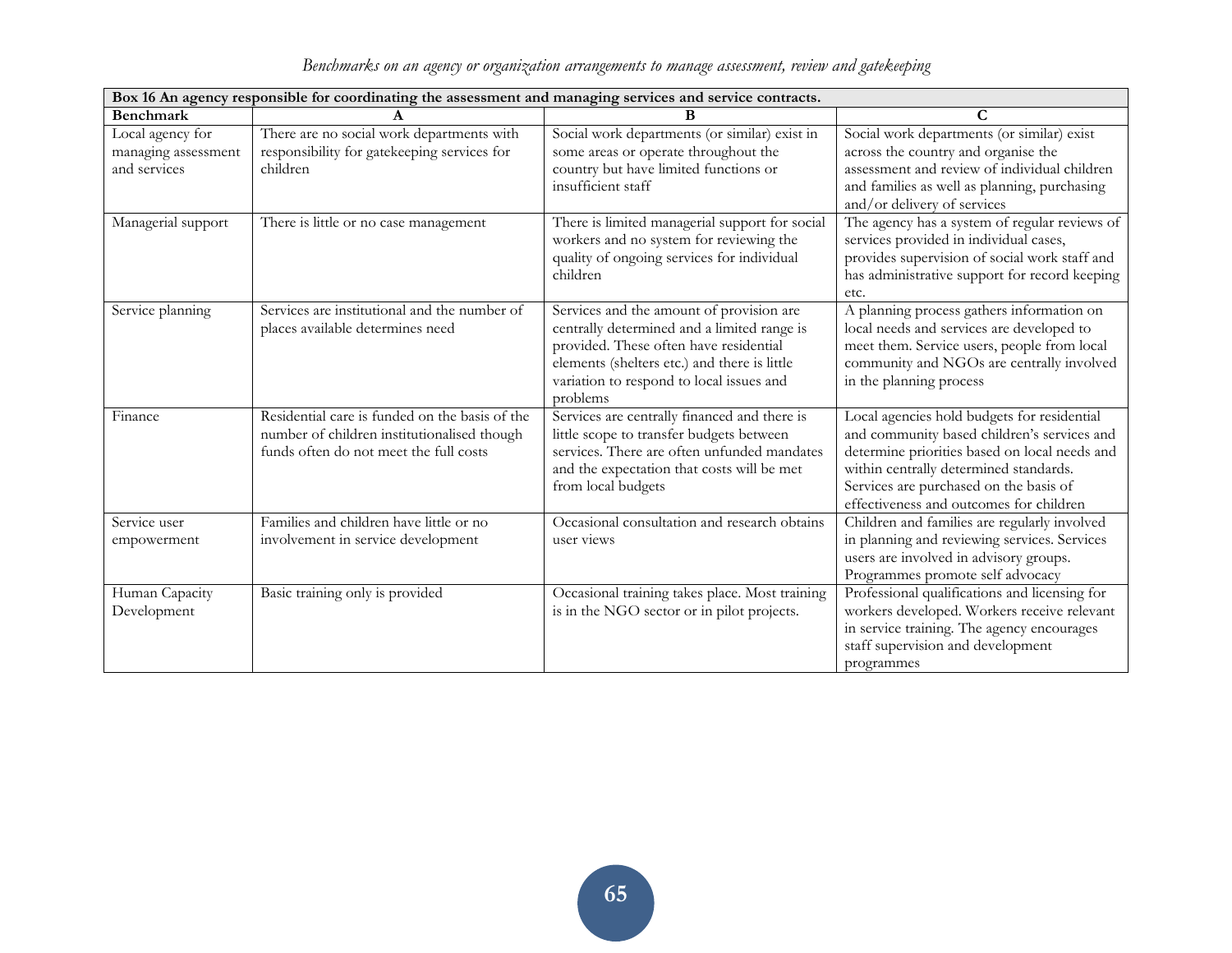| Benchmarks on an agency or organization arrangements to manage assessment, review and gatekeeping |  |  |  |  |  |  |
|---------------------------------------------------------------------------------------------------|--|--|--|--|--|--|

| Box 17: BULGARIA - An agency responsible for coordinating the assessment and managing services and service contracts. |   |                                                                                                                                                                                                                                                                         |                                                                                                                                                                                                                                              |  |  |
|-----------------------------------------------------------------------------------------------------------------------|---|-------------------------------------------------------------------------------------------------------------------------------------------------------------------------------------------------------------------------------------------------------------------------|----------------------------------------------------------------------------------------------------------------------------------------------------------------------------------------------------------------------------------------------|--|--|
| Benchmark                                                                                                             | C | B                                                                                                                                                                                                                                                                       | A                                                                                                                                                                                                                                            |  |  |
| Local agency for<br>managing assessment<br>and services                                                               |   |                                                                                                                                                                                                                                                                         | Child protection departments exist across the<br>country and organise the assessment and<br>review of individual children and families. In<br>some cases they are very small and have<br>insufficient capacity to carry out key<br>functions |  |  |
| Case management<br>systems                                                                                            |   | The system of case management is being<br>developed but is limited by the capacity of<br>some child protection departments                                                                                                                                              |                                                                                                                                                                                                                                              |  |  |
| Service planning                                                                                                      |   | Services and the amount of provision are<br>mostly centrally determined and a limited<br>range is provided and there is little variation<br>to respond to local issues and problems.                                                                                    | UNICEF is developing a planning process to<br>operate at Oblast level                                                                                                                                                                        |  |  |
| Finance                                                                                                               |   | Budgets and control of many institutions<br>have been passed to municipal level as have<br>designated funds for certain community<br>based services but there is no overall child<br>protection budget with the ability to flexibly<br>fund locally determined services |                                                                                                                                                                                                                                              |  |  |
| Service user<br>empowerment                                                                                           |   |                                                                                                                                                                                                                                                                         |                                                                                                                                                                                                                                              |  |  |
| Human Capacity<br>Development                                                                                         |   |                                                                                                                                                                                                                                                                         |                                                                                                                                                                                                                                              |  |  |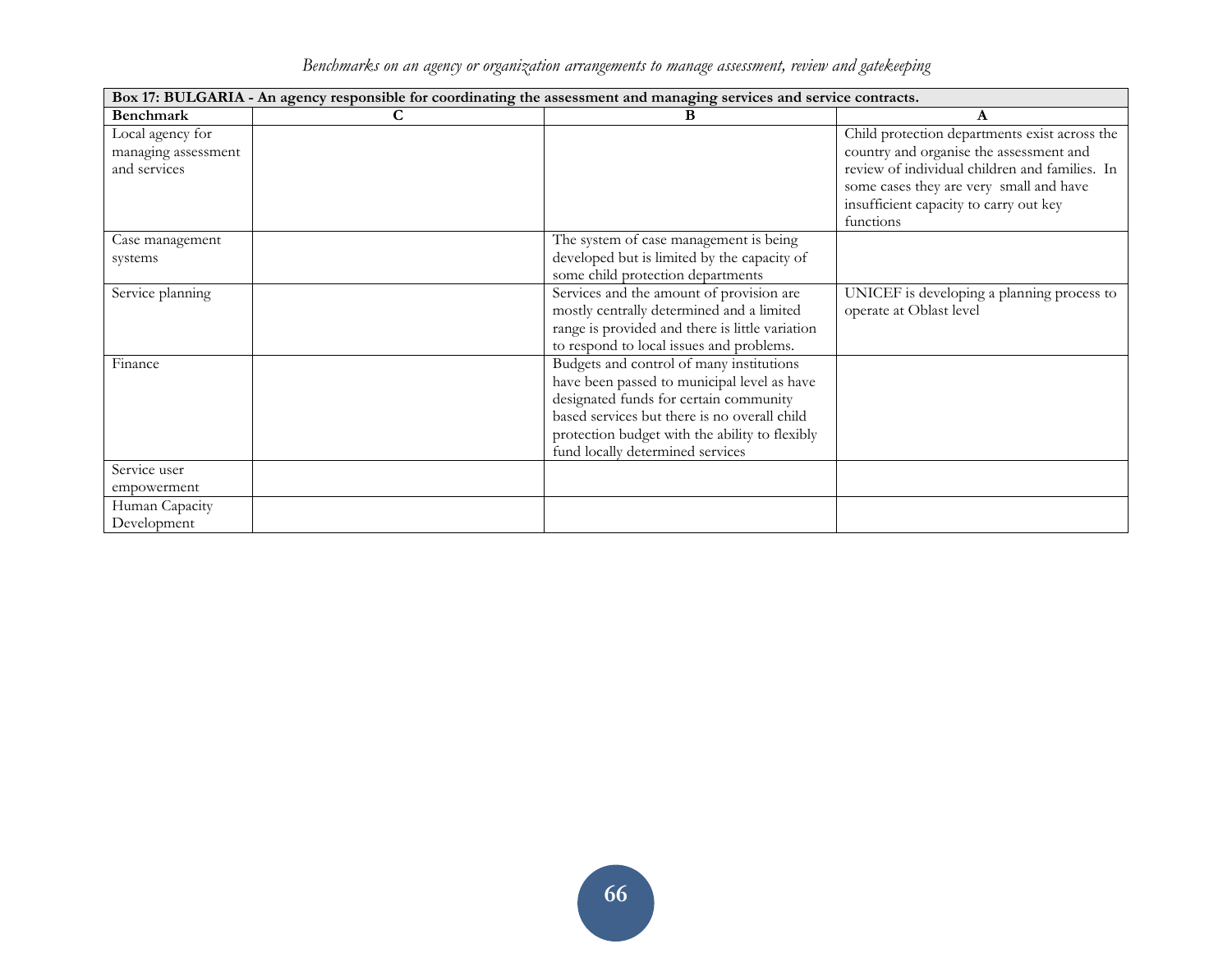|  | Benchmarks on an agency or organization arrangements to manage assessment, review and gatekeeping |  |
|--|---------------------------------------------------------------------------------------------------|--|

| Box 18: Kazakhstan - An agency responsible for coordinating the assessment and managing services and service contracts. |                                               |                                              |   |  |
|-------------------------------------------------------------------------------------------------------------------------|-----------------------------------------------|----------------------------------------------|---|--|
| Benchmark                                                                                                               |                                               | в                                            | A |  |
| Local agency for                                                                                                        | There are some pilot social work teams but    |                                              |   |  |
| managing assessment                                                                                                     | these are not integrated into the decision    |                                              |   |  |
| and services                                                                                                            | making system.                                |                                              |   |  |
| Management of                                                                                                           | There are developments of case management     |                                              |   |  |
| quality of service                                                                                                      | in some pilot areas but no overall system     |                                              |   |  |
| provision                                                                                                               |                                               |                                              |   |  |
| Service planning                                                                                                        | There are few services except in a few of the | A pilot project has been undertaken to       |   |  |
|                                                                                                                         | larger cities where pilots have been          | develop plans                                |   |  |
|                                                                                                                         | developed                                     |                                              |   |  |
| Finance                                                                                                                 | Most service developments are funded by       |                                              |   |  |
|                                                                                                                         | donors or as pilot projects                   |                                              |   |  |
| Service user                                                                                                            | There is little involvement of service users  |                                              |   |  |
| empowerment                                                                                                             | except in sme pilot projects                  |                                              |   |  |
| Human Capacity                                                                                                          |                                               | There are some university courses for social |   |  |
| Development                                                                                                             |                                               | work and the profession is registered in the |   |  |
|                                                                                                                         |                                               | legislation                                  |   |  |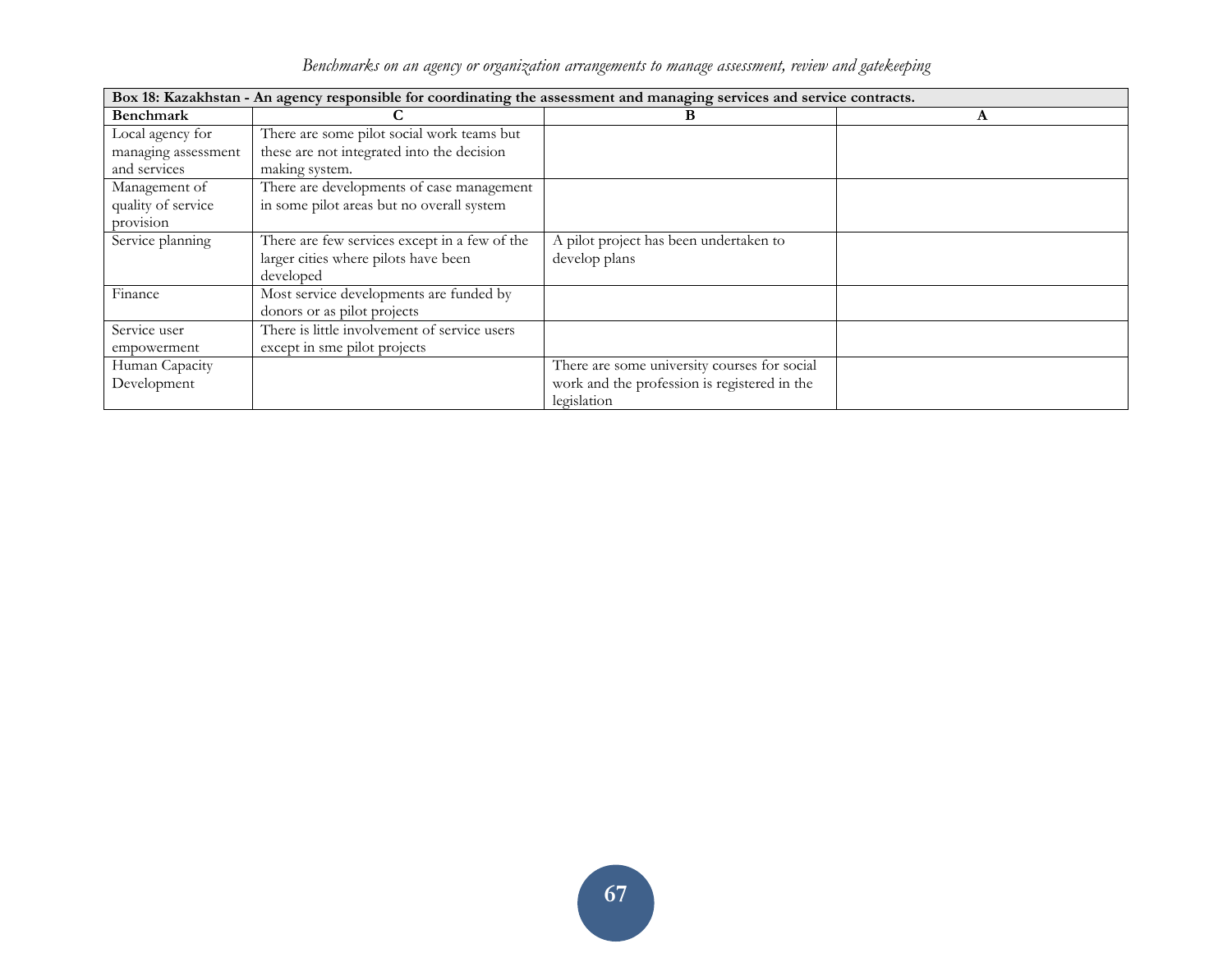| Benchmarks on an agency or organization arrangements to manage assessment, review and gatekeeping |  |  |  |  |  |  |
|---------------------------------------------------------------------------------------------------|--|--|--|--|--|--|

| Box 19: Ukraine - An agency responsible for coordinating the assessment and managing services and service contracts. |                                                                                                                  |                                                                                                                                                                                                                                                                                                                                                                                                 |                                                                                                                                                                                                                                                                                                                                                                                                                                                     |  |  |
|----------------------------------------------------------------------------------------------------------------------|------------------------------------------------------------------------------------------------------------------|-------------------------------------------------------------------------------------------------------------------------------------------------------------------------------------------------------------------------------------------------------------------------------------------------------------------------------------------------------------------------------------------------|-----------------------------------------------------------------------------------------------------------------------------------------------------------------------------------------------------------------------------------------------------------------------------------------------------------------------------------------------------------------------------------------------------------------------------------------------------|--|--|
| <b>Benchmark</b>                                                                                                     | C                                                                                                                | B                                                                                                                                                                                                                                                                                                                                                                                               | A                                                                                                                                                                                                                                                                                                                                                                                                                                                   |  |  |
| Local agency for<br>managing assessment<br>and services                                                              |                                                                                                                  |                                                                                                                                                                                                                                                                                                                                                                                                 | Children's services departments exist across<br>the country and organise the assessment and<br>review of individual children and families.<br>There are also social services departments<br>which provide services to families in<br>difficulty (albeit they have a wider<br>responsibility providing services to adults as<br>well as children). The existence of these two<br>structures leads to a significant duplication of<br>administration. |  |  |
| Case management<br>systems                                                                                           |                                                                                                                  | The system of case management is being<br>developed but is limited by the capacity of<br>children's services departments and social<br>services                                                                                                                                                                                                                                                 |                                                                                                                                                                                                                                                                                                                                                                                                                                                     |  |  |
| Service planning                                                                                                     |                                                                                                                  | Services and the amount of provision are<br>relatively limited                                                                                                                                                                                                                                                                                                                                  |                                                                                                                                                                                                                                                                                                                                                                                                                                                     |  |  |
| Finance                                                                                                              |                                                                                                                  | Budgets of many institutions have been<br>passed to municipal or oblast level and there<br>is some flexibility but budgets are calculated<br>on the numbers in institutions. The 'money<br>follows the child' initiative has led to<br>increases in foster care but is centrally<br>controlled and does not encourage the<br>development of community based services as<br>currently organised. |                                                                                                                                                                                                                                                                                                                                                                                                                                                     |  |  |
| Service user<br>empowerment                                                                                          | There is little service user involvement in<br>social services except in some pilot project in<br>the nGO sector |                                                                                                                                                                                                                                                                                                                                                                                                 |                                                                                                                                                                                                                                                                                                                                                                                                                                                     |  |  |
| Human Capacity<br>Development                                                                                        |                                                                                                                  | There are social work training courses but<br>few qualified workers in the Centres for<br>Social Services. Supervision is promoted<br>through policy but implementation is variable                                                                                                                                                                                                             |                                                                                                                                                                                                                                                                                                                                                                                                                                                     |  |  |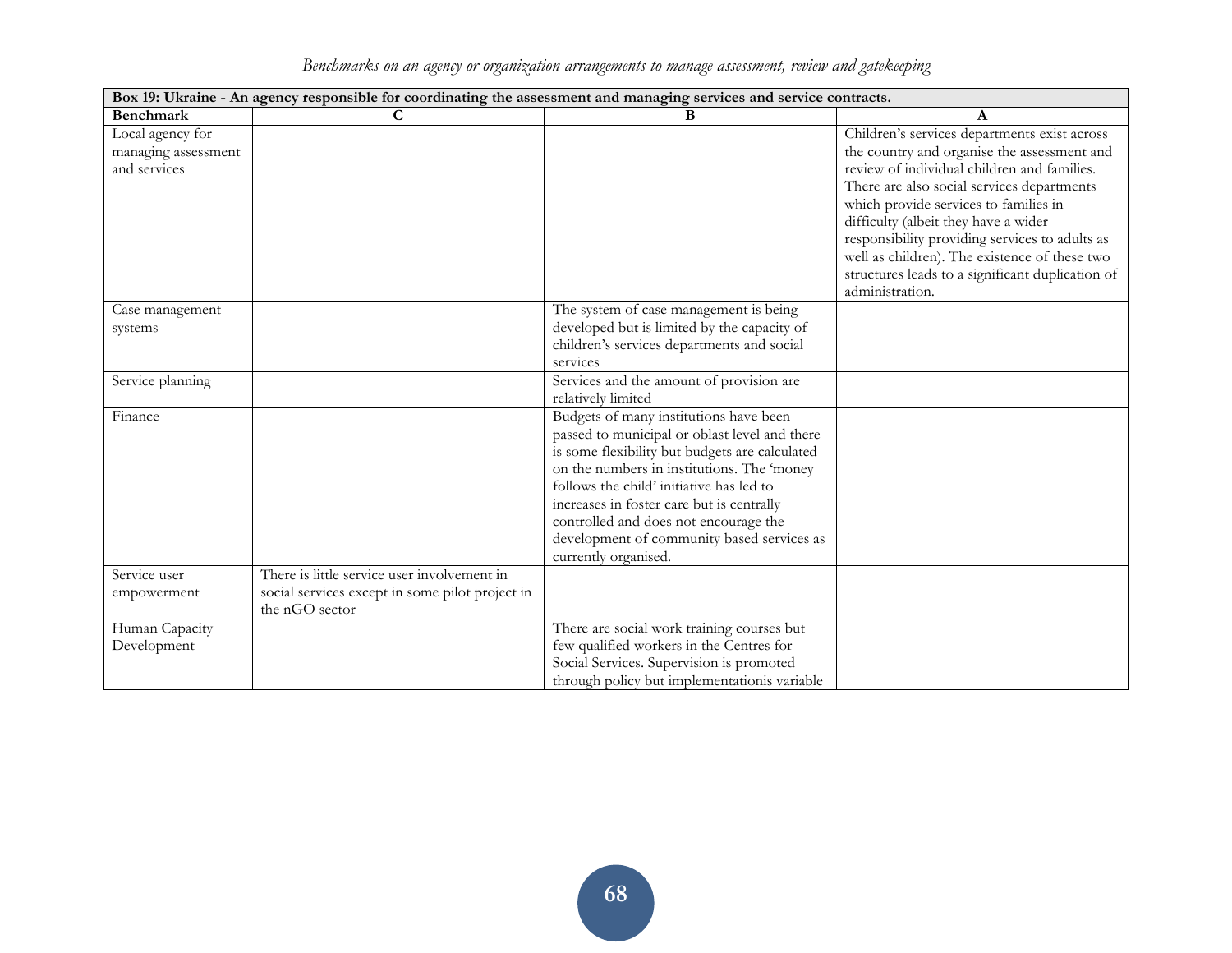## 8.4 Benchmarks on information systems

A key issue throughout the report has been the lack of information and the need to develop local strategies based on accurate information at the local level. This benchmark looks at two issues:

- a) The degree to which an information system is operating
- b) How this information system is used to target priority areas and support planning and strategy development at the local level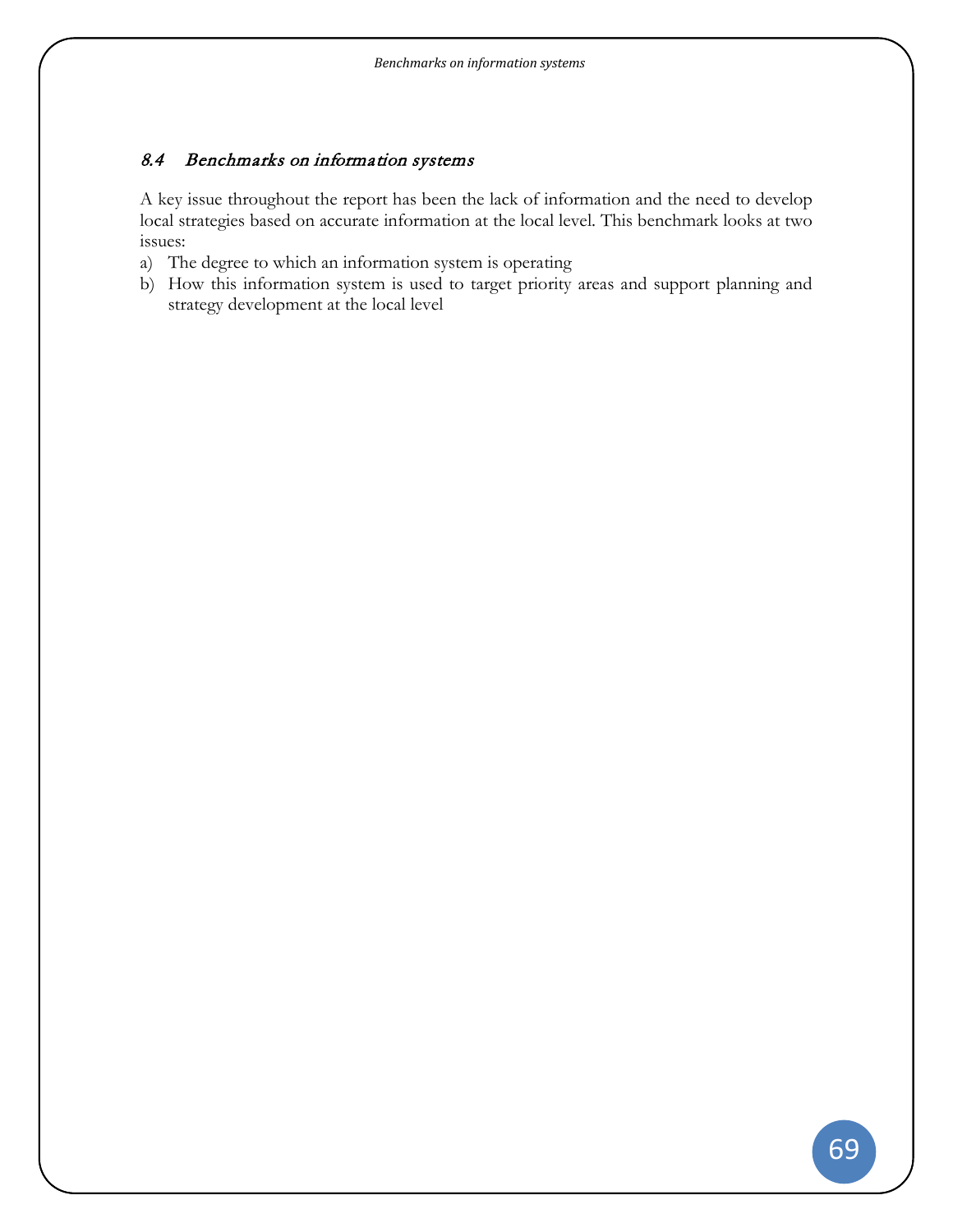| Box 20: An information system to monitor and review the outcomes and provide feedback on the |                                     |                          |                         |  |
|----------------------------------------------------------------------------------------------|-------------------------------------|--------------------------|-------------------------|--|
|                                                                                              | operation of the system as a whole. |                          |                         |  |
| <b>Benchmark</b>                                                                             |                                     | B                        | A                       |  |
| Information                                                                                  | Individual ministries               | A central agency         | Information is          |  |
| system                                                                                       | collect information                 | collects information on  | collected on decision   |  |
|                                                                                              | which is often                      | the use of institutional | making and the use of   |  |
|                                                                                              | contradictory and                   | care. Often this         | both residential and    |  |
|                                                                                              | incomplete                          | information is not able  | community based         |  |
|                                                                                              |                                     | to provide key data for  | services                |  |
|                                                                                              |                                     | example age and          |                         |  |
|                                                                                              |                                     | gender of children       |                         |  |
| Use of                                                                                       | There is little                     | Information is usually   | Information is used at  |  |
| information in                                                                               | information available               | provided on a national   | the local level to plan |  |
| planning                                                                                     | for planning                        | or regional level and    | and adjust service      |  |
|                                                                                              |                                     | not used for local       | provision               |  |
|                                                                                              |                                     | planning of services     |                         |  |

| Box 21: Bulgaria - An information system to monitor and review the outcomes and provide feedback<br>on the operation of the system as a whole. |  |                      |                           |  |  |
|------------------------------------------------------------------------------------------------------------------------------------------------|--|----------------------|---------------------------|--|--|
| <b>Benchmark</b>                                                                                                                               |  | B                    | A                         |  |  |
| Information                                                                                                                                    |  |                      | The State Agency for      |  |  |
| system                                                                                                                                         |  |                      | Child Protection collects |  |  |
|                                                                                                                                                |  |                      | extensive data on         |  |  |
|                                                                                                                                                |  |                      | children in institutions  |  |  |
|                                                                                                                                                |  |                      | and services provided by  |  |  |
|                                                                                                                                                |  |                      | Child Protection          |  |  |
|                                                                                                                                                |  |                      | Departments.              |  |  |
| Use of                                                                                                                                         |  | There is some use of |                           |  |  |
| information in                                                                                                                                 |  | this information in  |                           |  |  |
| planning                                                                                                                                       |  | planning and review  |                           |  |  |

| Box 22: Kazakhstan - An information system to monitor and review the outcomes and provide<br>feedback on the operation of the system as a whole. |                        |                           |   |  |  |
|--------------------------------------------------------------------------------------------------------------------------------------------------|------------------------|---------------------------|---|--|--|
| <b>Benchmark</b>                                                                                                                                 |                        | B                         | A |  |  |
| Information                                                                                                                                      |                        | The Committee for         |   |  |  |
| system                                                                                                                                           |                        | Child Rights Protection   |   |  |  |
|                                                                                                                                                  |                        | collects data on children |   |  |  |
|                                                                                                                                                  |                        | in institutions but not   |   |  |  |
|                                                                                                                                                  |                        | other services. There     |   |  |  |
|                                                                                                                                                  |                        | are some limitations in   |   |  |  |
|                                                                                                                                                  |                        | the data (e.g. does not   |   |  |  |
|                                                                                                                                                  |                        | collect gender and age)   |   |  |  |
| Use of                                                                                                                                           | The information is not |                           |   |  |  |
| information in                                                                                                                                   | yet used in planning   |                           |   |  |  |
| planning                                                                                                                                         |                        |                           |   |  |  |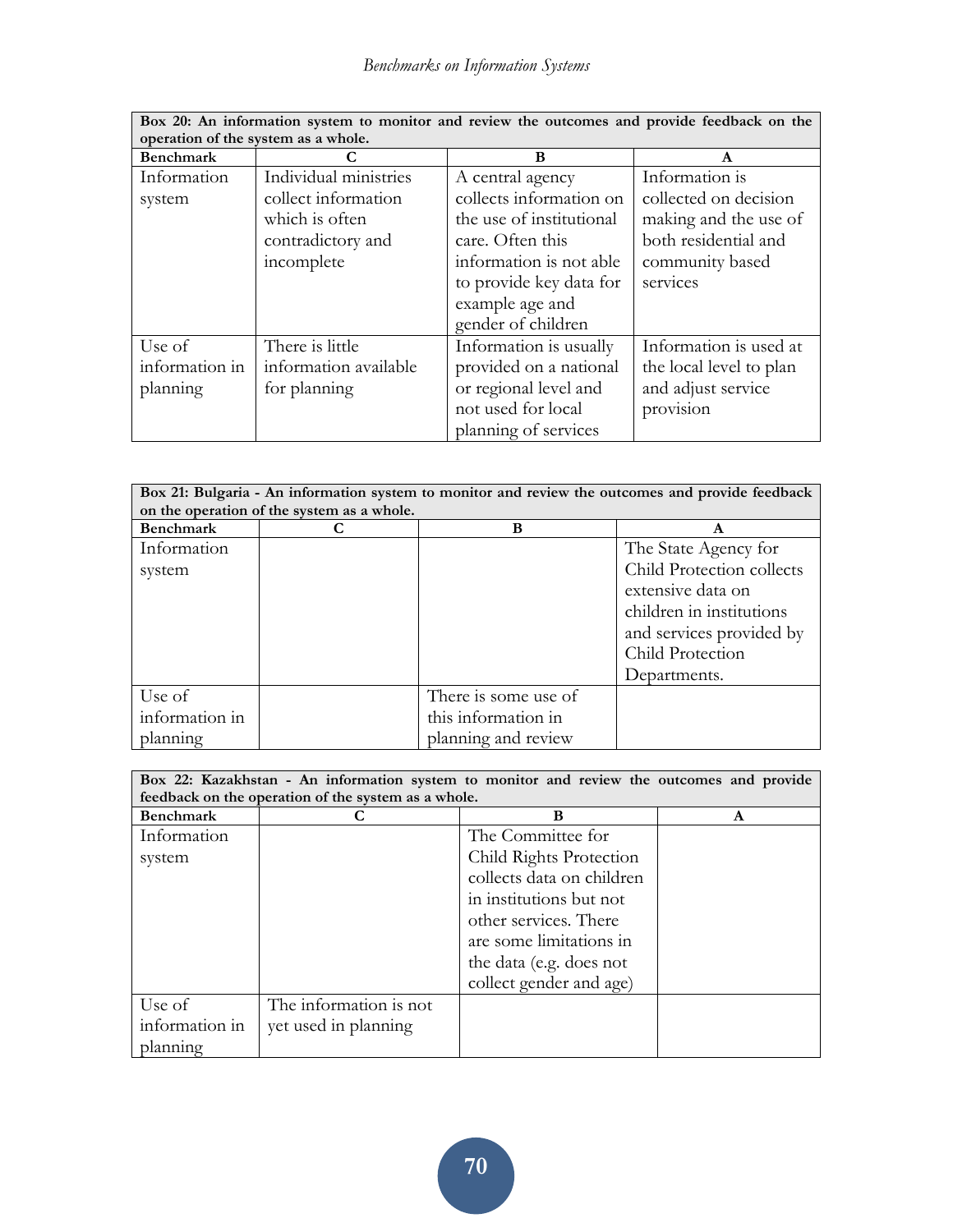| Box 23: Ukraine - An information system to monitor and review the outcomes and provide feedback |                                            |                            |   |  |
|-------------------------------------------------------------------------------------------------|--------------------------------------------|----------------------------|---|--|
|                                                                                                 | on the operation of the system as a whole. |                            |   |  |
| <b>Benchmark</b>                                                                                |                                            | B                          | A |  |
| Information                                                                                     |                                            | The Ministry of Youth      |   |  |
| system                                                                                          |                                            | and Sports has just        |   |  |
|                                                                                                 |                                            | developed an               |   |  |
|                                                                                                 |                                            | information system on      |   |  |
|                                                                                                 |                                            | the placement of           |   |  |
|                                                                                                 |                                            | children without parental  |   |  |
|                                                                                                 |                                            | care and a separate        |   |  |
|                                                                                                 |                                            | system on children in      |   |  |
|                                                                                                 |                                            | difficult life situations. |   |  |
|                                                                                                 |                                            | These could usefully be.   |   |  |
|                                                                                                 |                                            | combined                   |   |  |
| Use of                                                                                          | The information is not                     |                            |   |  |
| information in                                                                                  | yet used in planning                       |                            |   |  |
| planning                                                                                        |                                            |                            |   |  |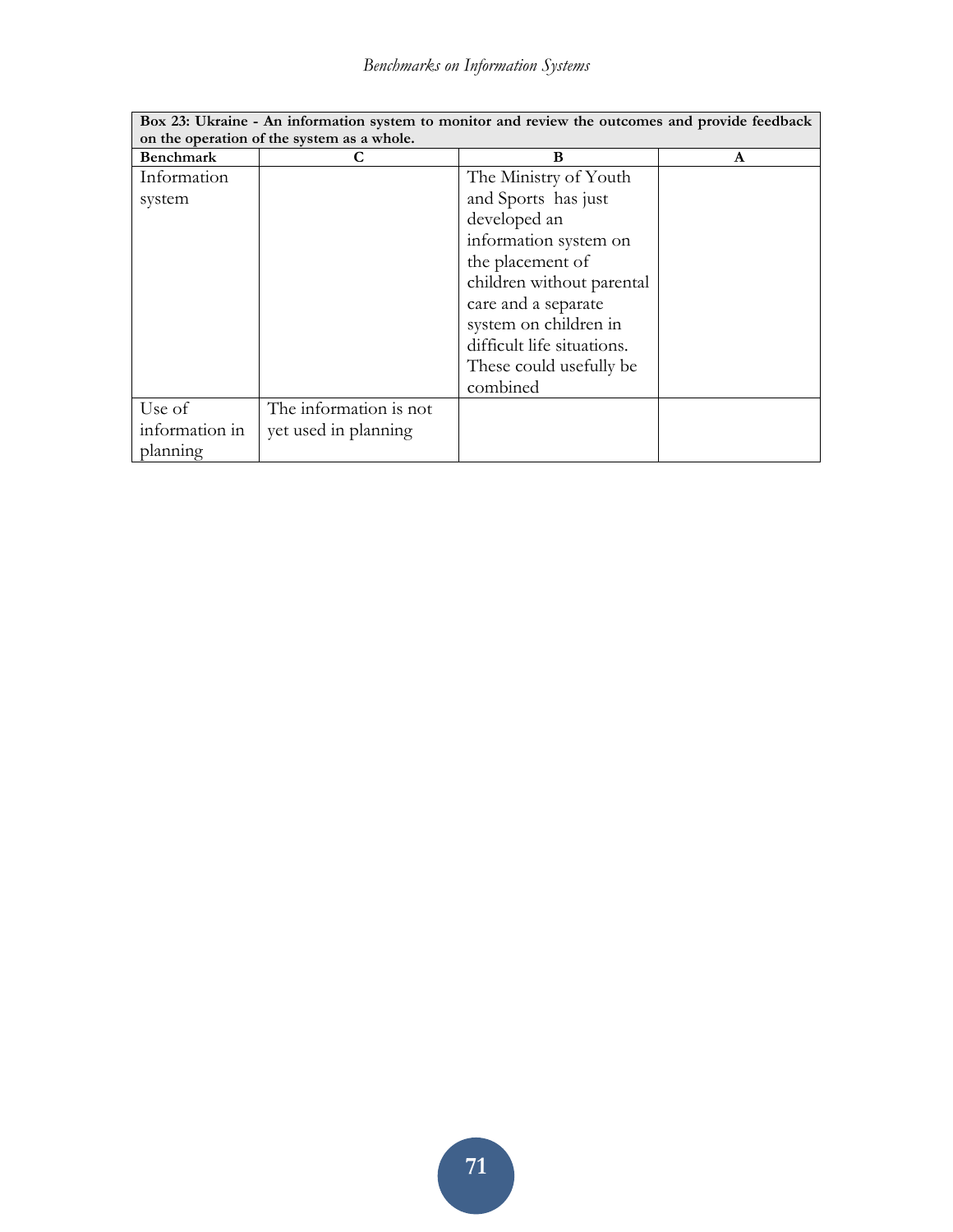#### **9 Conclusion**

This study demonstrates that the issues of developing an effective system of gatekeeping vary both between and within countries. The three countries which are the subject of this study are at different levels of development and change. There are many examples of significant improvements in their child protection systems at policy level, which in many ways leads the practice and implementation.. In some areas they have started to reduce entry to institutional care' they are developing and introducing systems of assessment and review by social work departments and a start is being made on developing a range of community based services. Despite these improvements there continues to be a high rate of use of institutions and in particular a high rate of children under three in institutional care with, in Bulgaria 1 in every 78 new born babies being placed in an institution in their first year of life. For disabled children there are still severe problems in the quality of care and education provided. Another major problem in Bulgaria, as in a number of other countries across Eastern Europe and Central Asia, is the high use of institutional care for children from Roma communities.

This report reviews the routes into institutional care and provides recommendations for improving gatekeeping. It has identified three major routes into institutional care through the child protection systems including those for children with a disability, through juvenile justice systems and through placement on a voluntary basis in boarding schools. The latter route has received much less focus at a national and international level although Bulgaria appears to be making some headway from a starting point of having one of the highest rates of usage of boarding schools. Key recommendations made in the report include the need to make gatekeeping entry to the institutions of children aged under three the highest priority including the need to improve practices in maternity hospitals and health care; mainstream the many pilots concerning children in conflict with the law and to reform or abolish the Commissions for Minors and the need for a new focus on reducing the use of boarding schools. Underpinning these areas are many problems especially the social exclusion of groups of children and families, particularly children with a disability and minorities such as Roma. The child protection system cannot solve all the problems of inequality and social exclusion but in its programmes to prevent the unnecessary placement of children in institutions it will need to address some specific aspects of this at local and national level.

Two key themes occur throughout this report. The first is the need for interagency cooperation and work that crosses the boundaries of ministries and departments at national and especially at the local level of implementation. The second is the need to strengthen the ability to act flexibly at local levels through using better information systems to target key areas for change.

Finally in my visits to projects and teams across all three countries I have been impressed by examples of ingenuity and commitment to improve the lives of children and families. These have occurred despite the low esteem of the emerging social work profession and the dead hand of bureaucracy that seems so stifling to innovation. There are also many policy reforms established by politicians and campaigners with high ideals for children. The next stage of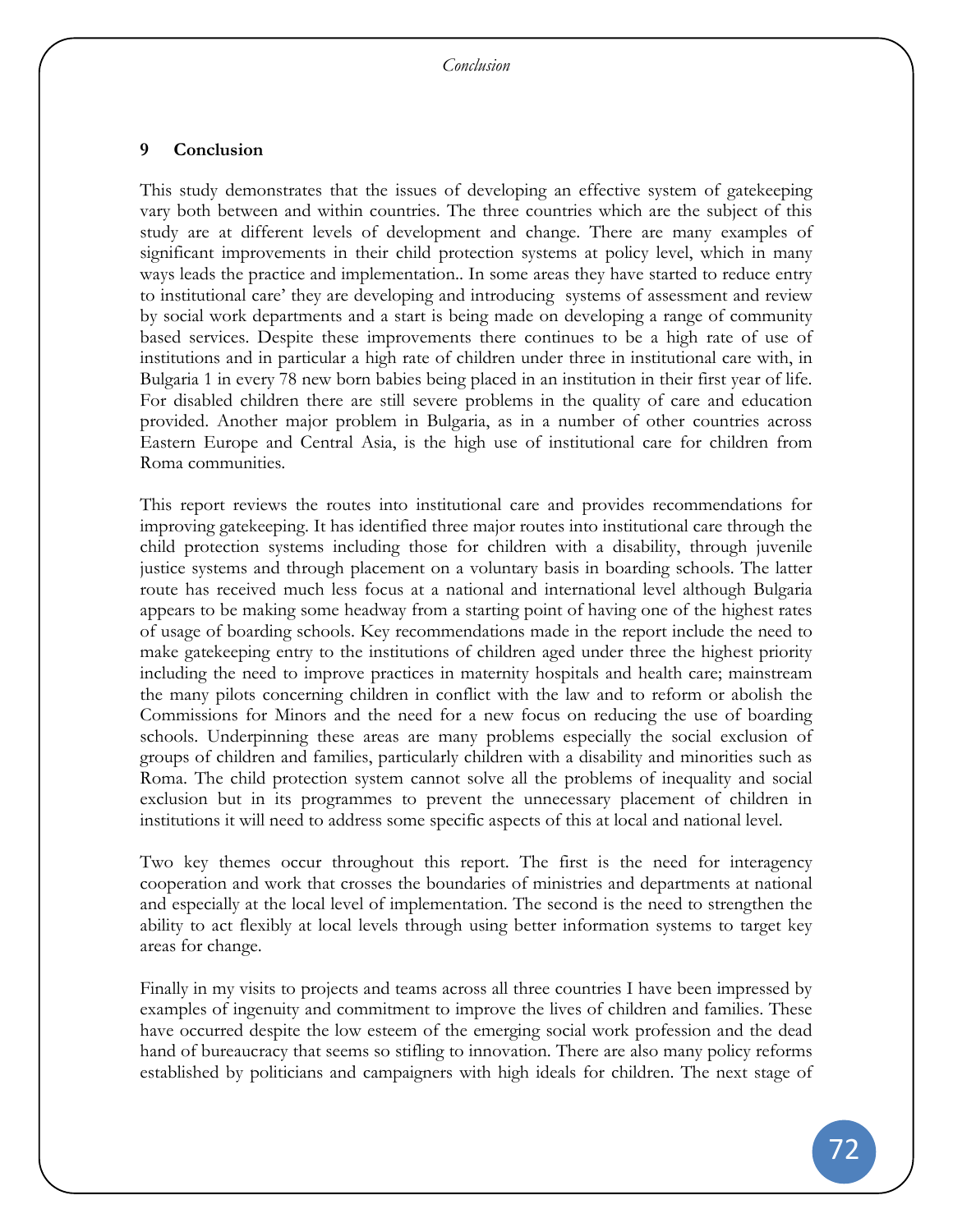development is to draw these two together and develop an approach that celebrates good practice and innovation.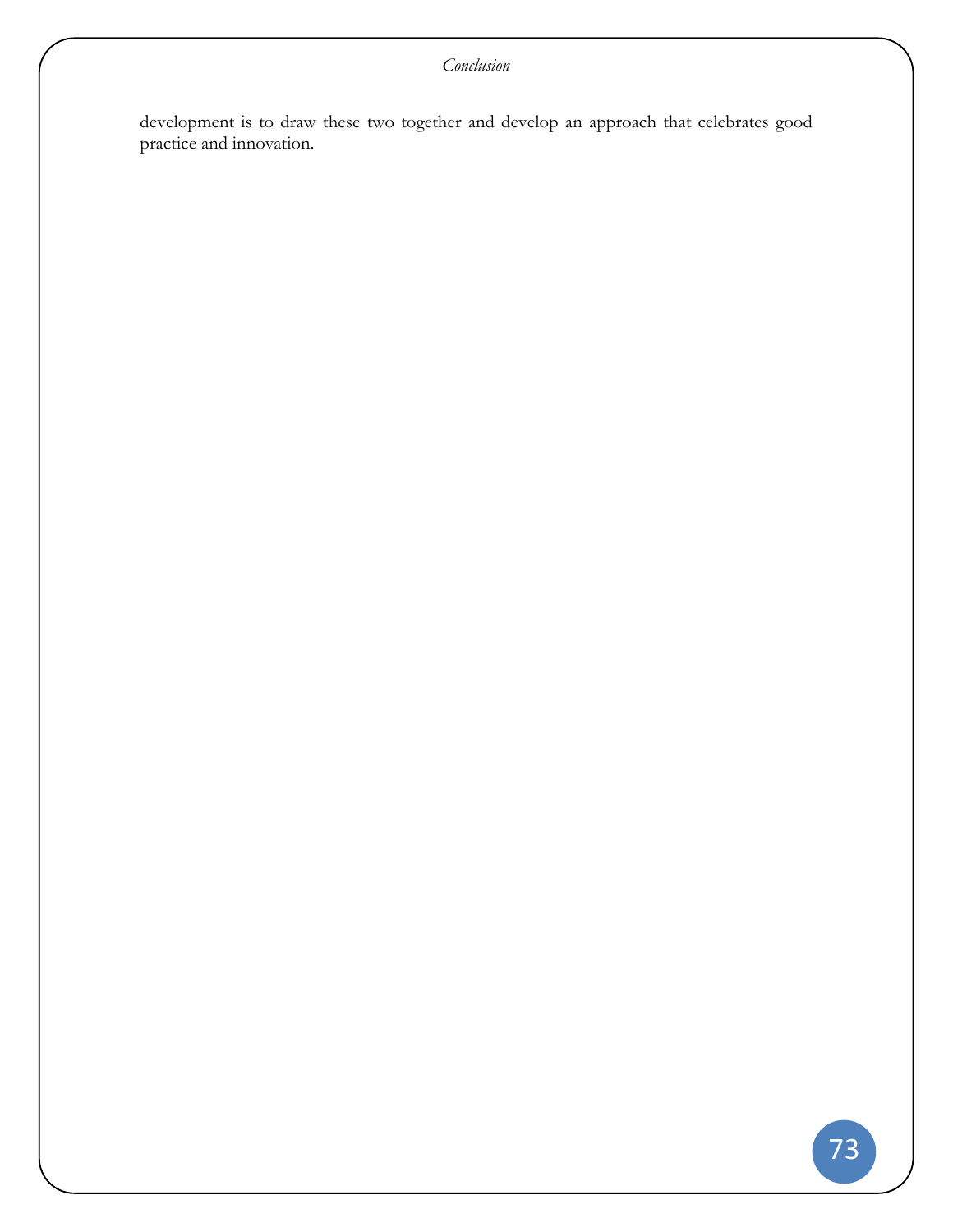### **Appendix 1 Gate-Keeping and Approaches to its Development – A review.**

Gate-keeping is central to having an effective system for child protection. The aim of gatekeeping is to ensure that services for children in difficulty are targeted to achieve the best outcomes for each individual child. Gate-keeping thus relates to a process of decision making and allocation of services in order to achieve the best possible outcomes for the child. A number of NGOs, and IGOs have attempted to provide frameworks for developing gatekeeping and preventing institutional placement. In this section the report will briefly look at some of these drawing out key elements relevant to gatekeeping.

## 1. UNICEF and World Bank Changing Minds Policies and Lives Project

The *Changing Minds, Policies and Lives* project focussed on three areas of relevance to preventing children entering institutions. These were gatekeeping (Bilson and Harwin, 2003); developing standards (Bilson and Gotestam 2003) and transferring resources to community based services (Fox and Gotestam 2003). The minimum requirements for an effective system of gatekeeping proposed by this project (Bilson and Harwin 2003) are:

- *A range of community based services to support families and children in difficulty*. Children find themselves in difficulty for a wide range of reasons and have many different problems. The aim of a system of chid protection is to support families and local communities to deal with these issues. The diagram below shows the framework for a range of services. This ladder of services demonstrates the aim to support children and where necessary intervene to prevent serious harm whilst aiming to support the parents and family to care for their child wherever this is in the best interests of the child. The aim is to help children by providing services as low down the ladder as possible and reducing the level of support over time where this is possible.
- *A process of allocation of services that is based on an assessment of the child and family's needs*. This includes a process of assessment to inform the allocation of services along with regular review of the services given to children especially those in institutions where active work is required with them and their families to enable the reintegration of the child with their family, to find family type accommodation or, for older children, to prepare for independent living.
- *An agency responsible for coordinating the assessment and managing services and service contracts*. This requires some form of social services agency to employ social workers who can provide or purchase services and assess individual needs for services.
- *An information system to monitor and review the outcomes and provide feedback on the operation of the system as a whole*. International experience demonstrates that reforms can often have the opposite effect to the ones that policy makers intended. For example the introduction of a new service such as foster care as a replacement for institutions can instead result in an increase in the number of children placed without parental care and leave numbers in institutional care unaffected (UNICEF 2001, Bilson and Markova 2007). In order to avoid these unintended consequences of reform, it is essential that the outcomes of reforms are constantly monitored so that strategies can, where necessary, be adjusted on the basis of an understanding of the effects of the reform.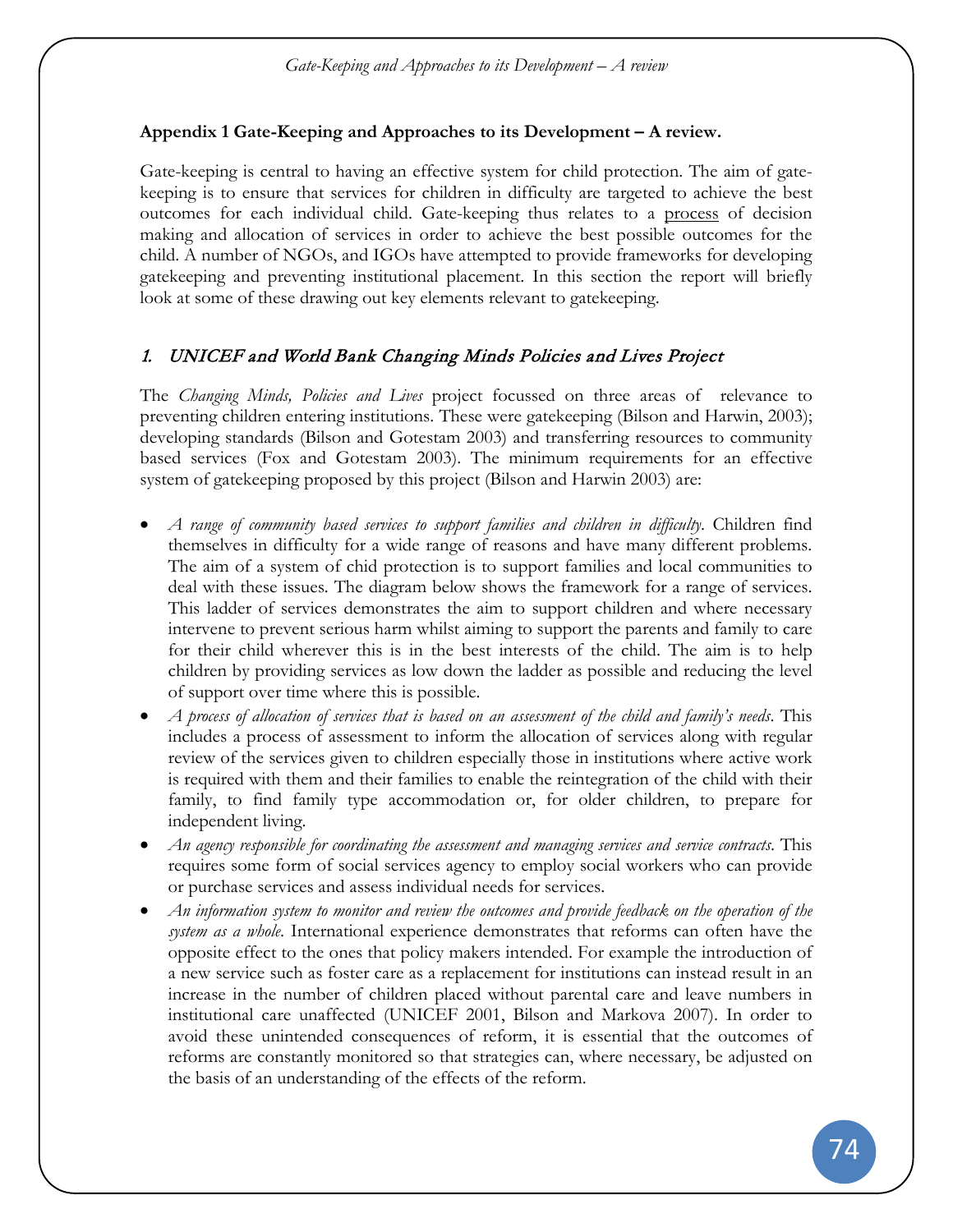#### *Gate-Keeping and Approaches to its Development – A review*

The *Changing Minds, Policies and Lives* project identified a number of positive changes in line with these four areas that had occurred between 1989 and the project's report. However these were seen to be scattered across the region, lacked a coherent policy framework and were characterised by the following issues (Reichenberg and Posarac 2003 page vii):

- *discrepancy between policies to reduce placement in residential care and the existing practice*
- *lack of coherent reform framework – fragmented coordination, piecemeal and isolated innovative initiatives*
- *deficient information management systems lacking data on referral patterns, profiles of needs for particular groups, service availability and no contact with local decision making, policy and practice*
- *absence of a systematic care plan for each child in formal care endorsed in law, policy and practice*
- *public monopoly on financing of services resulting in a supply driven care system in spite of governance and fiscal decentralization*
- *deficient regulatory framework to enable decentralization of service provision within defined care standards*
- *little incentive to tailor the response on clients' needs*
- *budget structure that favours residential care, does not encourage mixed options, offers few choices to clients and limits the range of available care options*
- *lack of information on true costs of care as full financial costs of formal care are not calculated.*

The suggested approach of the gatekeeping toolkit is on reform of the child protection system as a whole focussing on actions at local and national level. At each of these levels the toolkit provides a tool for assessing gatekeeping followed by tools that look at the four minimum requirements for gatekeeping discussed above. Thus for example at the national level policy and legislation needs to enable the development and funding of a range of community based services whilst a local level planning, assessment of need and design of services needs to develop locally tailored programmes.

#### 2. UNICEF consultation on child care system reform in South Eastern Europe

The UNICEF consultation on child care system reform in South Eastern Europe (UNICEF 2008) considered gate-keeping as a central element of reform. The consultation focussed on the range of services required for protecting children, how decision making operates and a range of other issues. In particular the report links gate-keeping to the establishment of norms and standards for services and in particular that these norms which inform decision making should be based on outcomes for children, families and communities. The report suggests that "statutory" services are at the centre of the process of case management and they should also provide the gate-keeping mechanism of the whole system. A major challenge is seen to lie in the fragmentation of decision-making systems. The consultation suggests the need to concentrate gate-keeping functions in statutory services as a core function of the state. This approach does not mean a single physical location or one organ, but rather a functional unity based on harmonized or coordinated mandates and methodological approaches. These coordinated approaches should cover a range of issues including: entry to care; assessment and procedures for decision making regarding children and families; and management and supervision of casework. This should be achieved by applying agreed norms (best interests of the child, residential care as a last resort, regular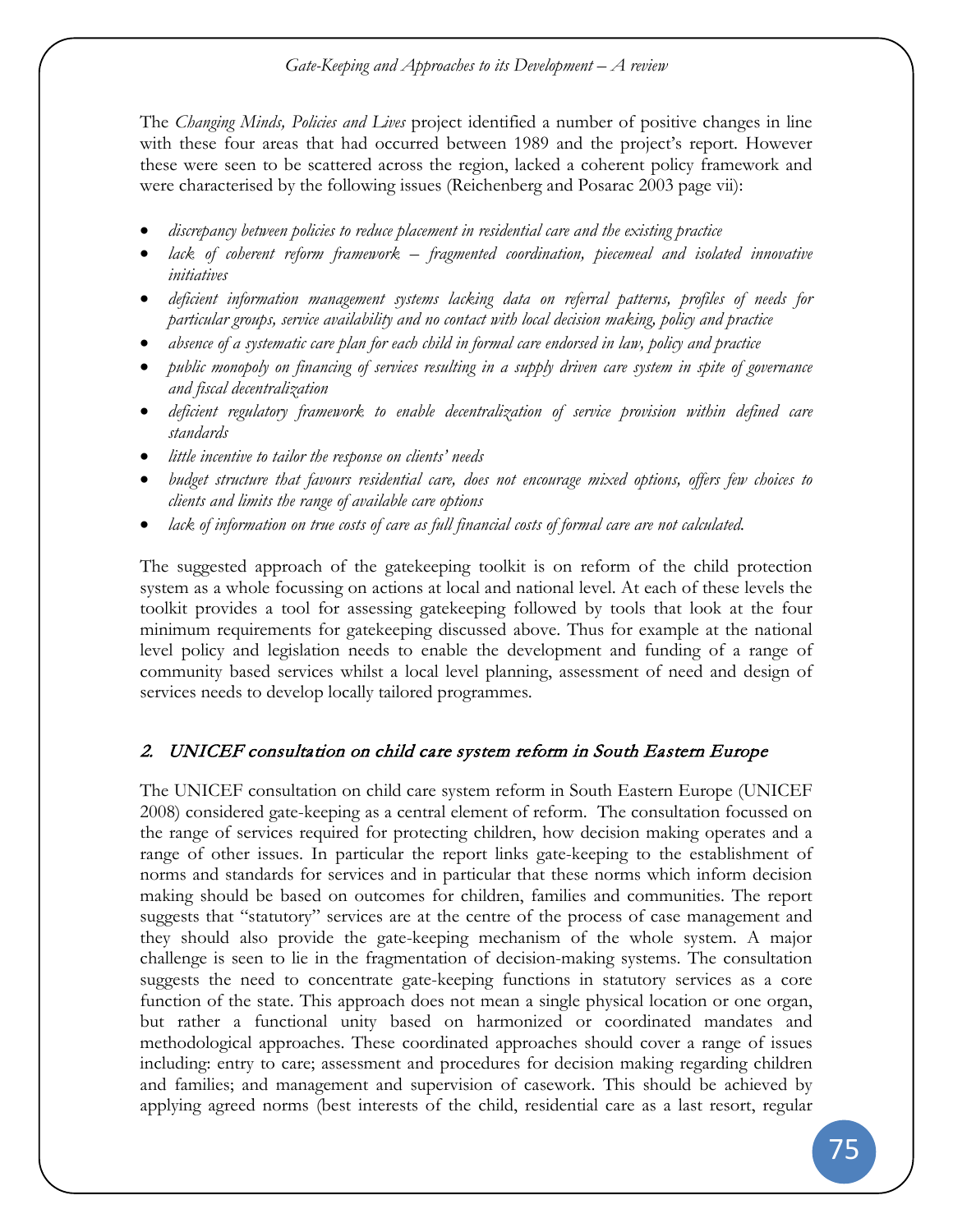review of placement, etc.) which both guarantee access to services and limit entry into the formal care system. In this way it is intended to ensure that only children really in need of formal care are placed in foster care, guardianship or as a last resort and for a limited period in residential care. Good gatekeeping is seen to tailor measures that are proportionate and adapted to children's and families' needs and reach out to those entitled to care and protection, who may not easily or spontaneously access it. The report stressed that in parallel to keeping the "entrance" gate, statutory services are also responsible for ensuring "exit", as soon as the care measures have reached their objectives. To achieve all of this the report concludes as follows:

*One key conclusion was that mandates for decision making, gate keeping and monitoring must be urgently clarified so as to ensure that there is only one entry point into the care system. It is the role of statutory services to guarantee, through careful individual case management including regular review, that the outcomes for children and families are being achieved by proposed measures.*

# 3. European Commission, WHO and the University of Birmingham's practice guide on deinstitutionalisation

Following an EC DAPHNE project focussing on the placement of children under five in institutions (Browne *et al.* 2005) this group put together a practice guide for deinstitutionalisation (European Commission DAPHNE Programme, 2007). This practice guide focuses on the closure of institutions rather than the overall reform of child protection systems and their decision making. It gives a very useful outline for how to assess children within the institution in order to consider how to prepare children and staff for the closure of an institution. It also provides a critical overview of some of the attempts that have been made at a policy level to change the system and shows how they often lead to unintended outcomes quite different from those of preventing institutional placement. It also provides useful checklists particularly around such issues as reintegration of children from institutions and for developing an assessment process for children in an institution.

There is little focus on the overall system. In a section on preventing infant abandonment the paper identifies the main causes of child abandonment by the family as;

- Very serious economic problems
- Mother's lack of formal education
- Few specialist services in local communities (e.g. visits to pregnant mothers)
- Lack of sexual education and family planning
- Poor housing and homelessness
- Teenage parenting
- Poor preparation for birth and poor perinatal care

It recommends the establishment of a community nursing system to identify high risk families and develop parent education programmes and provision of volunteers to support families. At the same time it recommends hospital social workers and for hospitals to become accredited by the WHO/UNICEF Baby Friendly Programme. At a national level it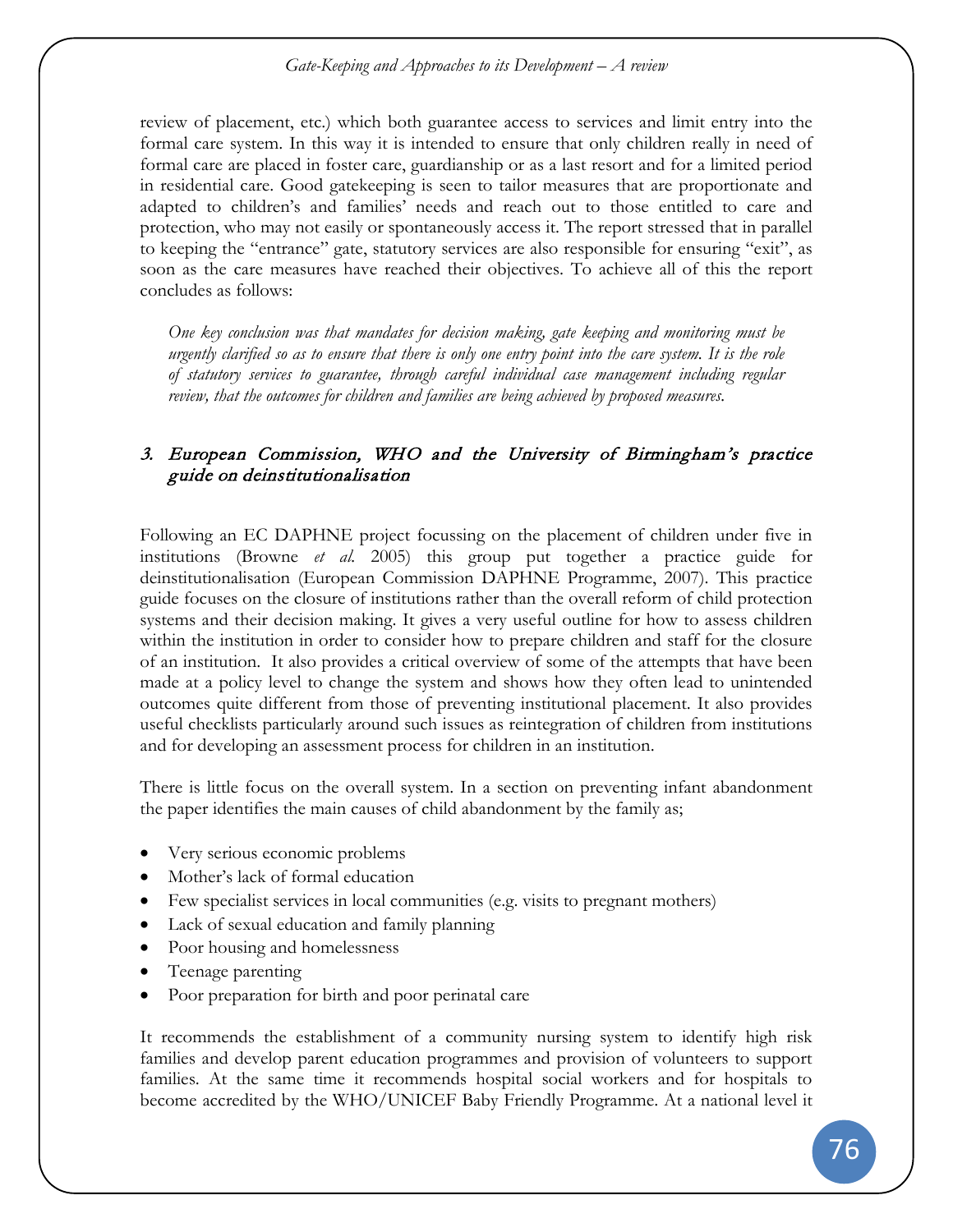recommends the development of foster care; a database to record levels of abandonment; and the development of parent education, family planning and family doctors. Whilst these mainly medical interventions are in some cases very relevant, it is unclear how they would deal with the issues of poverty, housing, lack of formal education and economic problems outlined in the reasons for abandonment. In a later section the issue of abandonment of infants will be considered and the need for a more holistic approach will be put forward.

## 4. The Council of Europe's Working Group on Children at Risk and in Care

The Working Group on Children at Risk and in Care in its report (Gudbrandsson 2005) starts by discussing the effect of institutionalisation on children and society at large. This is followed by a review of the situation in Europe of the placement of children in residential care. Three distinct categories of state situations are identified: states with high rates of children in residential care coupled with large institutions (Central and Eastern Europe); states with low rates of residential care and large institutions (South Eastern Europe); finally states where the process of de-institutionalisation, prevention and alternative care has taken place, though this is with varying degrees of success (more affluent European states).

The report argues that there is a strong correlation between out-of-home placement of children and lack of family support. It identifies the lack of a coherent family policy and fragmented services for families as a key aspect leading to unnecessary placements.

The report identifies "best practices" in preventive strategies and programmes that have proved to be effective in reducing the placement of children in formal care across Europe. These practices are as follows though the report points out that there are many other examples which are not catalogued:

i) Gatekeeping

The report starts by outlining gatekeeping using the model developed by Bilson and Harwin (2003 see above). It gives examples of how this is applied in Iceland and Sweden noting in particular that in Sweden the cost of institutional care is met by the local authorities, which are also responsible for the community services and family support. As placement of children in formal care is generally more expensive than community services, a financial incentive for family support is thus created.

ii) Partnership with families

The report identifies two different notions underpinning the concept of partnership: the first relates to empowerment (involving de-professionalisation, decentralisation and antioppressive practice) and the second links to consumerism (power of choice, quality assurance, rights of the individual). It can be seen that, in this model, partnership implies a lot more than cooperation between the professional and parents. It requires pooling of resources, trust, and working together to agree common goals and the means of achieving them. An underlying principle is that "families are really experts in their own families". Underpinning this approach is a recognition of the many research findings which show how the involvement of and links with parents are associated with positive outcomes for the child. Such an approach challenges the rescue paradigm (Fox-Harding 1997) that can be seen operating in many child protection systems and in which parents,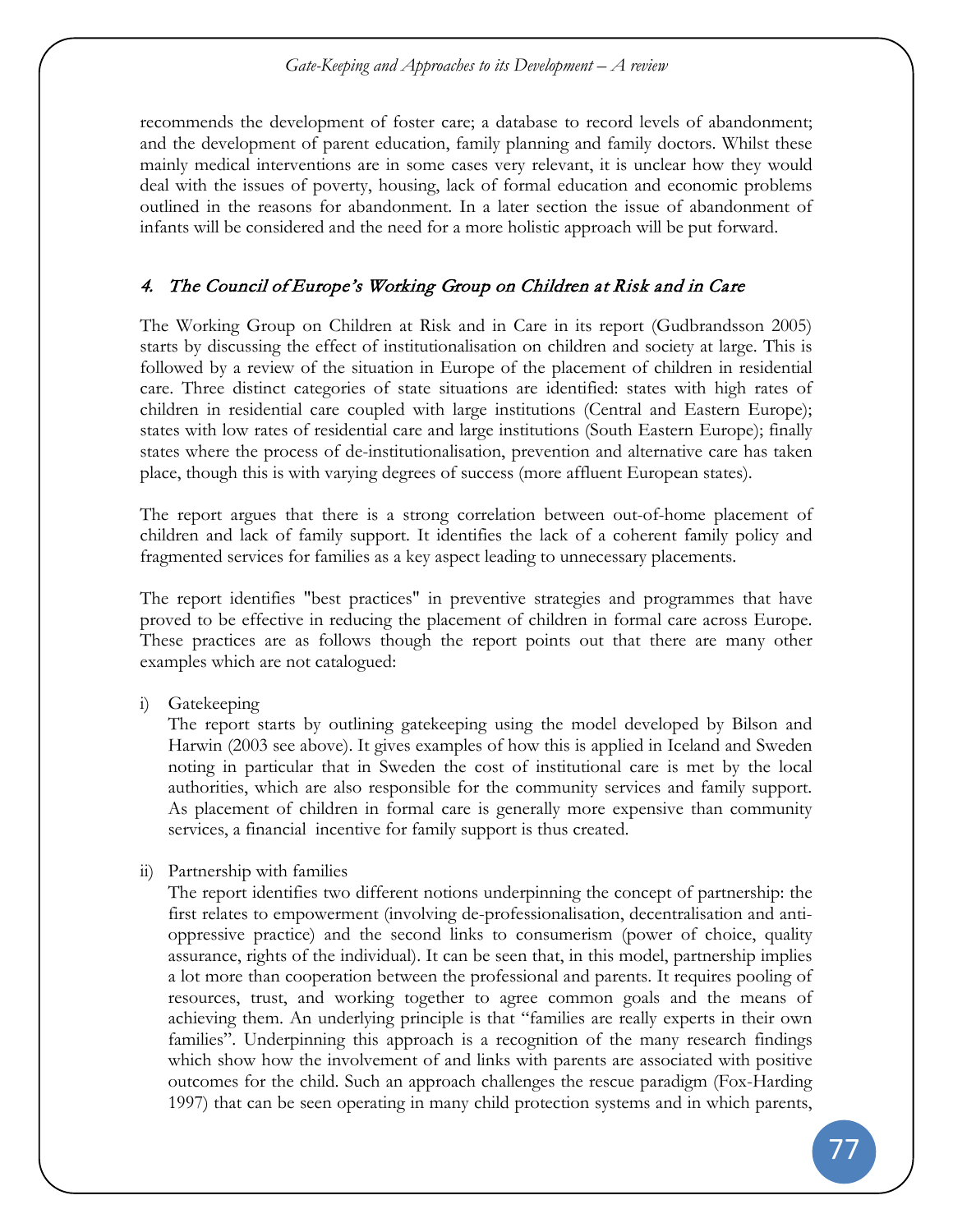#### *Gate-Keeping and Approaches to its Development – A review*

rather than being seen as partners, are more frequently invisible or blamed (see Bilson and Markova, 2007).

iii) Family Group Conferences

This approach originated in New Zealand where they were used to engage and work within Maori values and customs. Family group conferences engage the wider network (the family and other stakeholders) in a meeting to discuss and help to deal with a child or family's problems. The professional acts as coordinator for the conference which is solution oriented. Such an approach can be adapted to the particular social and cultural context in which it is applied and builds on the notion of parents as partners seeking to partner with the wider family and community. I was told of the successful use of this approach in projects in Kyiv Oblast where problems such as children being harmed because of parental alcoholism were the subject of successful family group conferences.

iv) Enhancing Parenting Skills

With such high rates of children placed in institutions many parents have themselves been raised in institutions. Such an approach needs to be careful not to blame parents as parents themselves said "The parents spoke about their need for knowledge about how to better care for their children. They did not want to be punished for their lack of knowledge but, rather, to gain the information and skills, which would make them, succeed." The report gives the example of parental training programmes implemented in Norway as part of the extensive range of welfare support available in that country.

v) Multi-Systemic Therapy

Multi-Systemic Therapy (MST) is a community-based treatment for high-risk young offenders, substance abusers and adolescents with anti-social behaviours. MST is an intensive family and community based approach aiming to promote behavioural change in young person's natural environment. The treatment provides responses to the known causes of antisocial behaviour, sources of conflict within the family and functioning in school. MST is a "treatment package" integrating concepts from family therapy and parenting techniques such as the use of contracting and problem focused interventions in the peer and school settings. It is sued in a range of countries originating in the USA but used extensively in Norway.

vi) Interdisciplinary and Multi-Agency Cooperation

The report points out that the problems faced by many families run across the boundaries of different service providers. This requires a well coordinated or better still integrated approach to the family if their problems are to be addressed rather than falling between the competence of all the agencies involved. The report gives examples of projects in Estonia and Latvia where children who have been harmed by parents are supported by an interdisciplinary team.

## 5. Alternative Care and Diversion Systems through Government Structures in Sri Lanka- Save the Children

The key issues relevant to case management and gatekeeping are summed up in the following quote from the report which, though it focuses on children in conflict with the law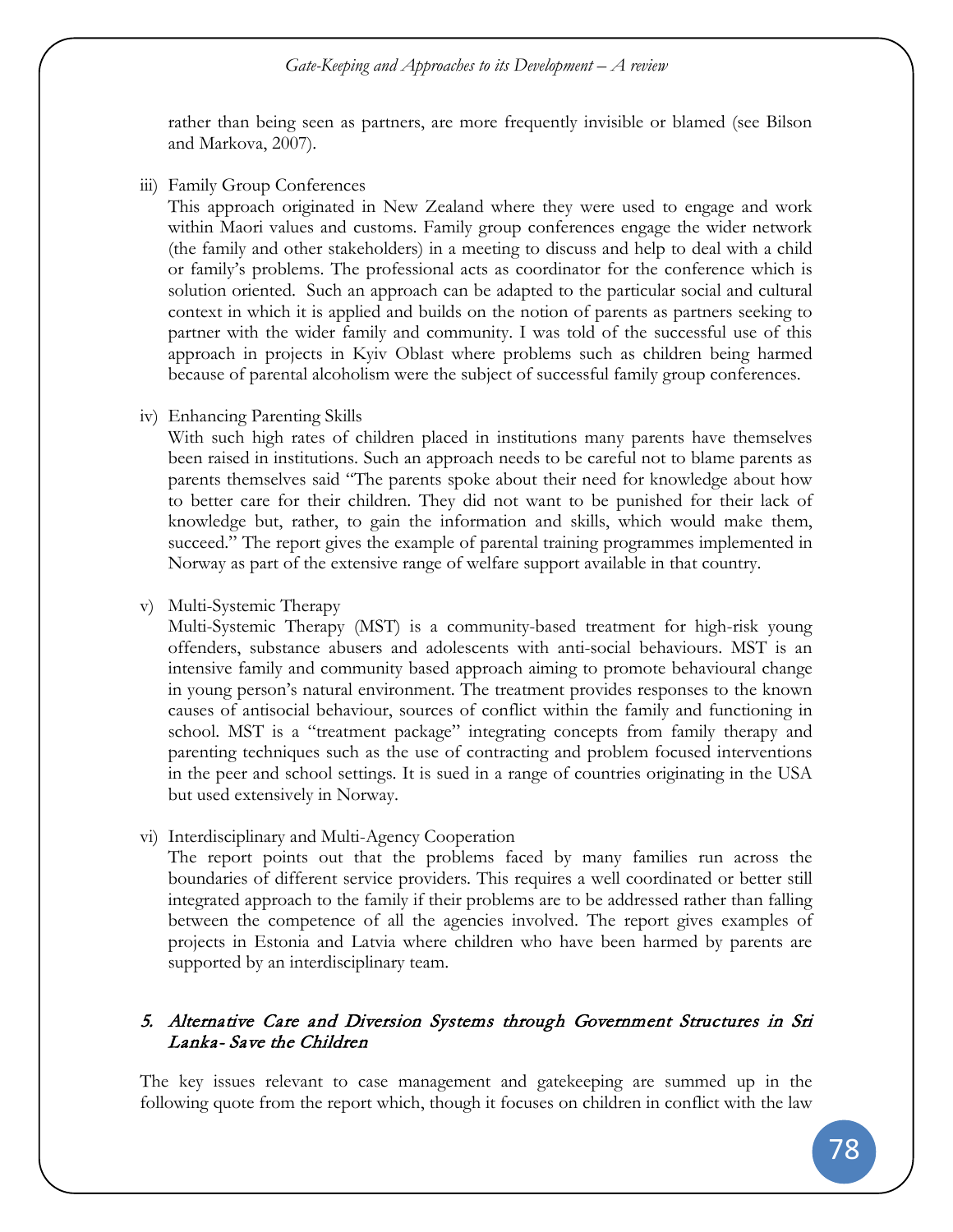demonstrates the range of issues in case management and organisations needed to implement it:

*Fundamental to any strategies for alternative care and diversion must be the ability of the personnel concerned with children at risk, to make proper assessment of such children's and their primary carers' needs as well as their ability to make the appropriate decisions which will, wherever possible, allow such children to be supported in the community without institutionalisation. This will necessitate involvement and action at different stages in the best interests of the child through:*

*- the prevention or reducing the risk to a child of family breakdown by addressing and assisting community members in the resolution of the problems a child faces and to give on-going support to such families,*

*- co-ordinating with local decision makers so they see it as part of their responsibility to assist children at risk, - linking with the police so as to promote pre-court diversion or community care,*

*- advocating non-institutional care or bail with the police and judiciary and assisting in making the necessary arrangements for it to happen,*

*- doing the ground work so that community provision or sentence is recommended in the Social Inquiry Report,*

*- where custody - either pre-sentence or post-sentence - has been ordered by the Court, to seek ways to end it through alternative community placements and to involve support from bodies such as the Institute of Human Rights, Legal Aid Commission at divisional level, Lawyers for Human Rights, etc.*

*- working with children in institutions on their care plans so they are involved in the planning for their resettlement (periodic case reviews are required by the CRC for those in care and protection placements art.25),*

*- preparing children for resettlement and to carry out all necessary home visits to ensure the child's reintegration will proceed as satisfactorily as possible,*

*- undertaking regular follow-up and support once a child has been reintegrated into the community.*

*All this will require appropriate management supervision to ensure the services being given to children at risk are in their best interests and that the above tasks have the DPCC's and provisional government's full endorsement.* 

Parry-Williams (2006)

#### 6. Elements of an Effective Community-Based System of Services – USAID

USAID in its review of promising practices in community based services in the CEE, CIS and Baltics provides a number of elements of an effective community-based system of services. These are:

i) De-institutionalization

As discussed above de-institutionalization refers to the trend of moving the care of individuals from residential facilities into the community, with the support of family and a range of community social services.

ii) Effective Targeting of Benefits and Services

This is equated to gatekeeping as discussed above. In particular the report points out the problem of a 'passive approach' when individuals with problems are expected to selfrefer. It concludes that "this method of self-targeting often results in reduced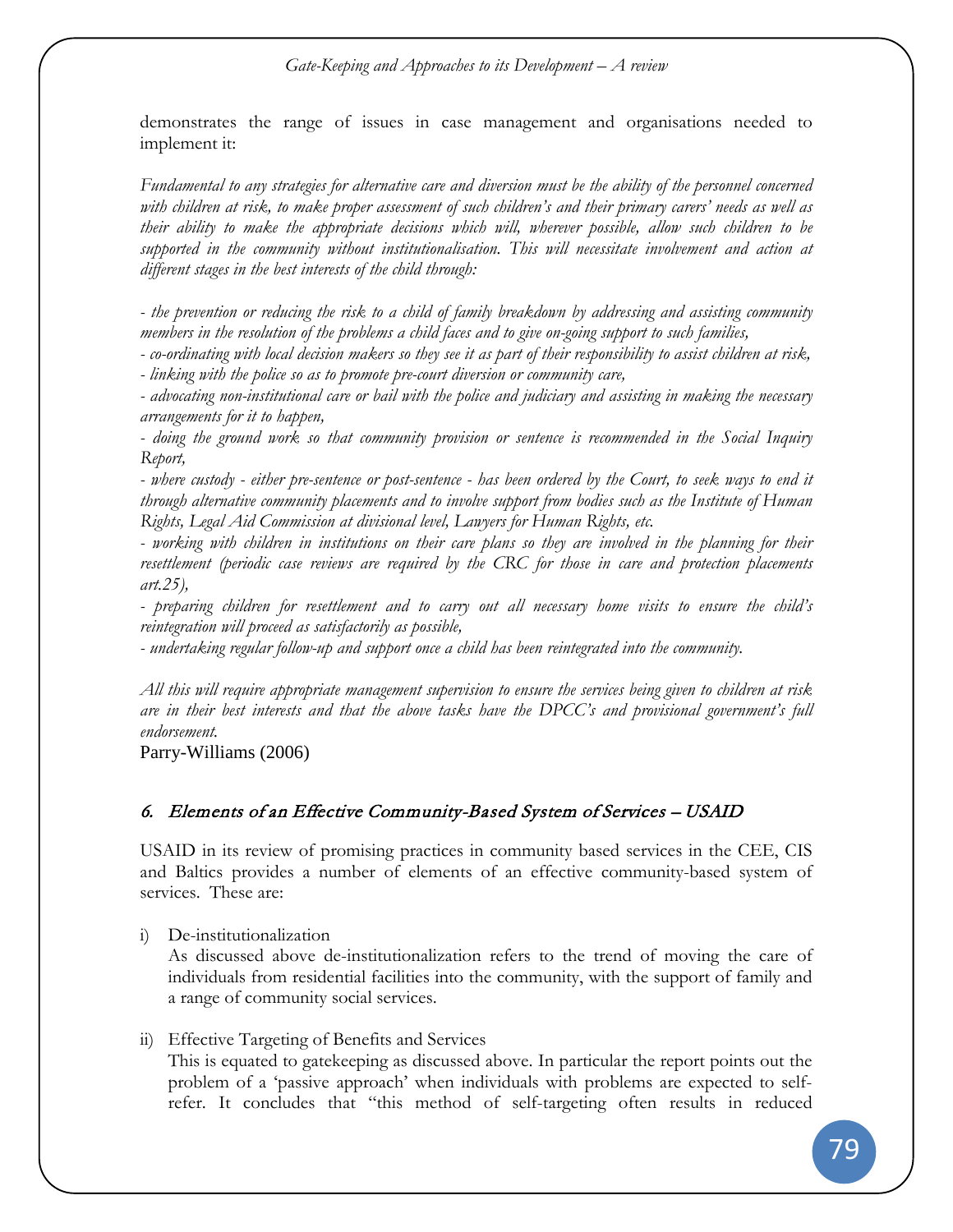*Gate-Keeping and Approaches to its Development – A review*

accessibility because individuals may not have the correct information about services; they may not have transportation for making an application or accessing a service; or they may be discriminated against because of personal characteristics such as ethnicity, age, sex, or other characteristics. Often, people who have the greatest need for services are the least likely to apply and have access to them."

iii) Advocacy

This element suggests that an effective system needs people (including service users) actively campaigning for services. One approach is to train beneficiaries of services to self-advocate.

iv) Non-Governmental Organizations

The political and social transition in the region has left many communities and the public services unable to provide the safety nets for individuals and families in difficulty. An active NGO community is one way that this problem is being redressed.

v) Economic and Vocational Development

The report calls for a shift in focus of programmes to a strengths based approach and to support families to be economically viable. It thus states "Service delivery systems must provide vulnerable populations with assistance in becoming self-reliant. Loss of employment due to layoffs, illness, or personal problems also results in loss of motivation, personal self-esteem, and money. To meet these challenges, assistance programs need to incorporate services such as vocational training and retraining, small business training, and microenterprise development programs, including technical assistance and individual and group credit."

#### vi) Human Resource Development

The reform of social services requires human resources capable of supporting the shift from administrative approaches to ones that reflect family-centred values and skills and that are able to provide case management, education, support, and counselling. This requires systems of education and training as well as appropriate finance and management of programmes.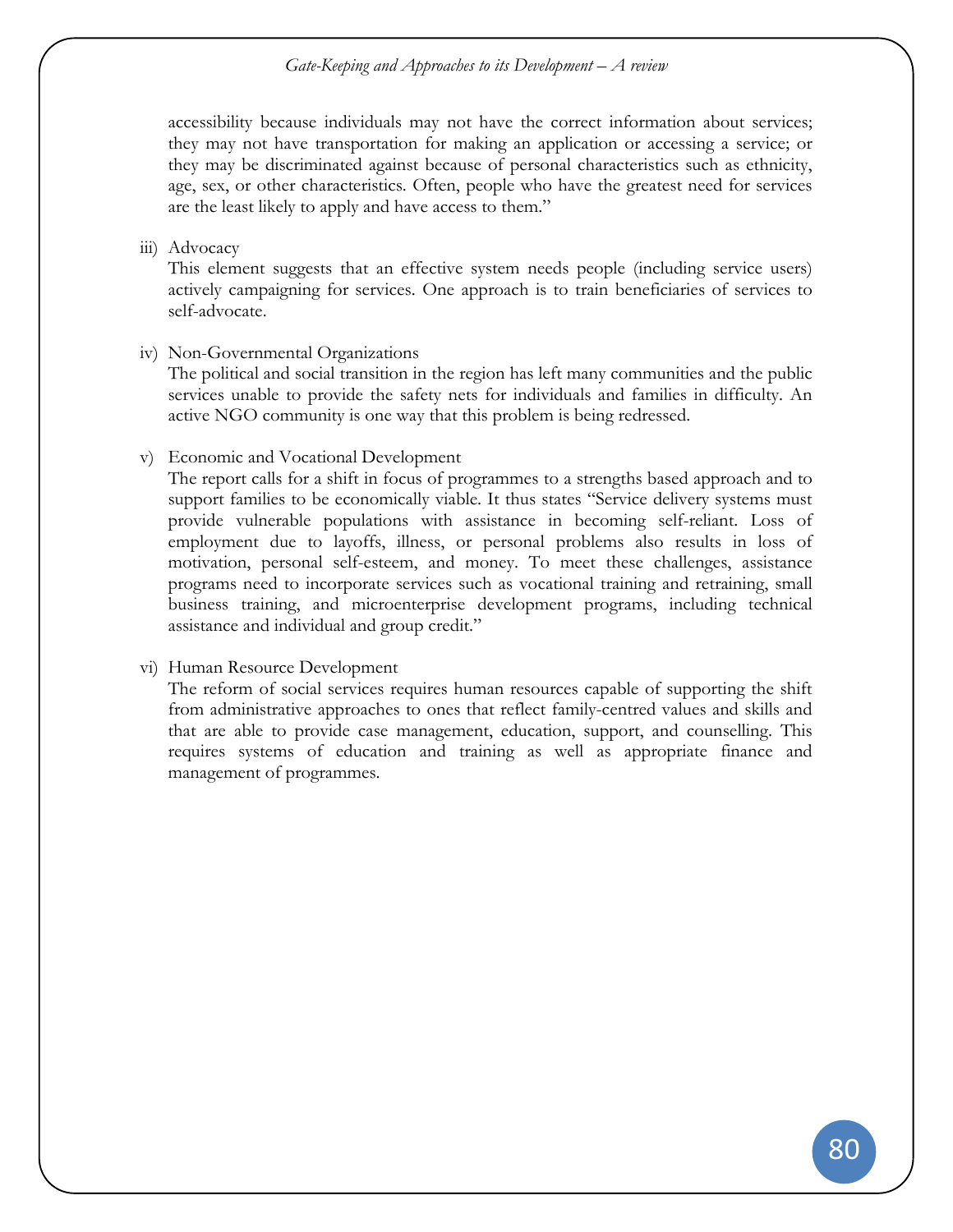**Table 8: Four pillars of best practices in community-based services**

**Policy and Legal Framework:** *This refers to the overarching values and principles, the targeted vulnerable populations, centralized and decentralized functions, relationships with NGOs, financing and accountability, and strategic and implementation plans.* 

1. Identifies and defines priority groups at-risk

2. Promotes family and community care over residential and institutional-based care

3. Identifies internationally recognized standards of care and professional practice

4. Provides a mechanism for contracting with NGOs in providing social services

5. Provides accountability and sanctioning mechanisms

6. Engages consumers and advocacy groups in designing and evaluating public policy

**Structure and Types of Programs and Services:** *Categories and types of services available to clients; how potential clients are informed, targeted and assessed; and the degree to which services are aimed at supporting family and community living.*

7. Provides a range of programs from prevention to protection that reflects international standards

8. Provides mechanisms to shift from residential care to community care

9. Promotes principles and values of practice that reflect capacity-building over "relief and rescue"

10. Puts in place assessment processes for targeting those the program is designed to serve

11. Puts in place client accessibility mechanisms such as client outreach and citizen awareness/public education

12. Ensures that at-risk groups have influence over decisions of service providers

13. Integrates approach to assessment, planning and intervention

14. Provides mechanisms for community participation and volunteerism

15. Institutes public awareness and public education campaigns aimed to influence public attitudes and citizen involvement

**Human Capacity Development:** *This refers to the human resources available to provide services that meet care standards, the specific job functions, the availability of education and training resources for developing a qualified workforce, and regulatory mechanisms.*

16. Integrates job functions with assessment, planning, intervention and follow-up (social work case management and multidisciplinary planning)

17. Professionalizes treatment and rehabilitation workforce

18. Regulates practitioners through licensing or certification procedures

19. Educates and trains human service professionals

20. Trains workforce using curricula that reflect principles and values of human capacity building, prevention, and community care

21. Promotes professional standards of practice through curricula and programs

22. Focuses partnerships between universities, advocacy groups and public and private service delivery organizations on performance improvement through workforce development

23. Promotes quality of service and quality workforce through professional associations with advocacy functions

**Performance Measures:** *Outcome indicators used to measure client change based on identified need; information and monitoring systems in place to measure change and track clients.*

24. Measures reduced risk and/or improved well-being

25. Employs information systems to monitor programs and services

26. Employs information systems to monitor clients

Source: Davis 2005 page 33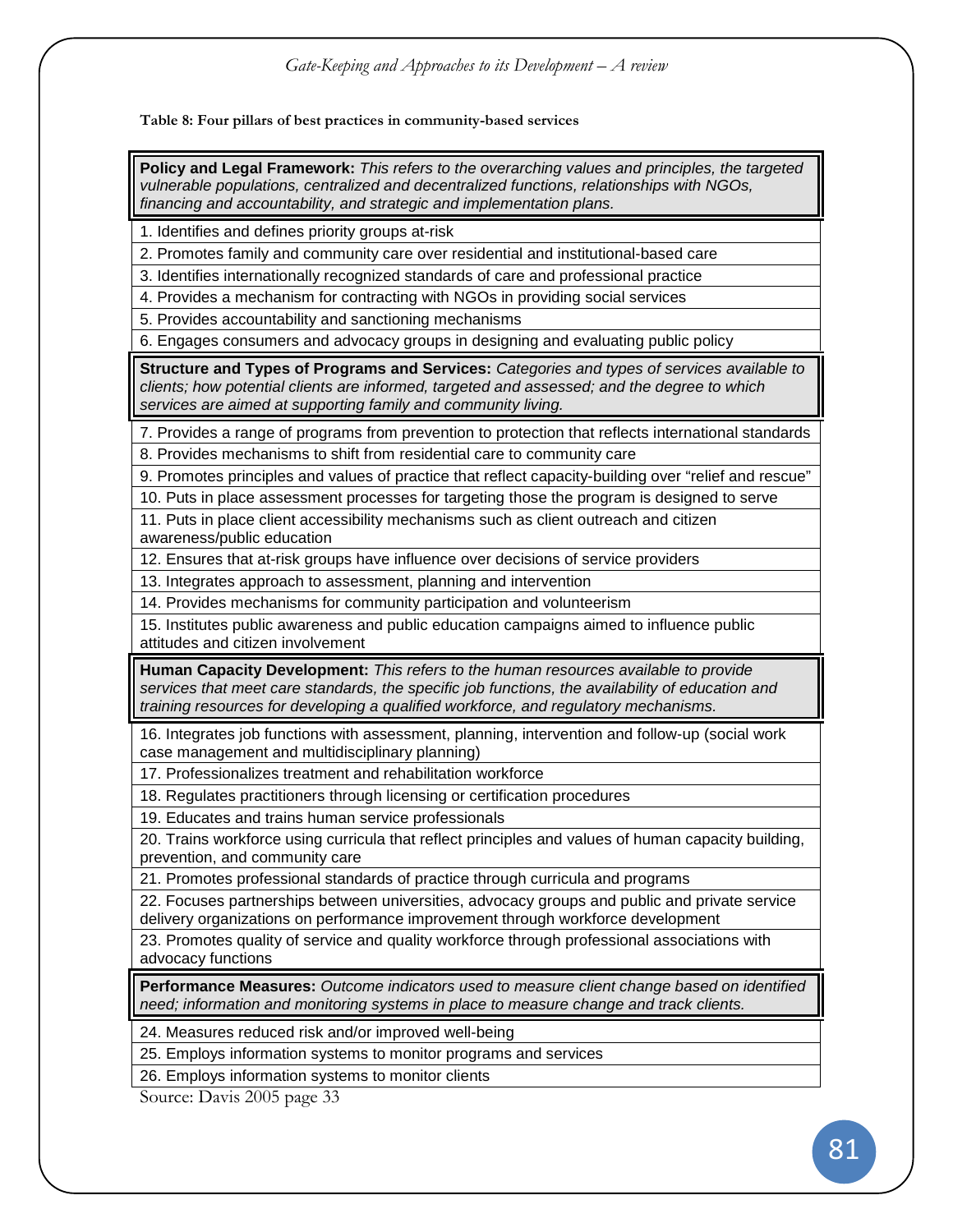vii) Decentralized and Participatory Management Systems

Decentralized financing, administrative, and management structures are requirements of a community-based system of services. The report suggests that policies and programs must promote democratic decision-making at administrative, management, and directservice level. Mechanisms are needed for all levels of staff and client groups to influence policy and programs.

viii)Development of Standards of Care and Standards of Practice

Systems of accountability that monitor performance are required. Approaches to developing standards are outlined in the UNICEF and World Bank toolkit on improving standards (Bilson and Gotestam 2003).

ix) Social Inclusion

Many of the service users come from socially excluded groups such as Roma and programmes need to promote social inclusion. Income transfer through targeted social benefits as well as engaging service users in programme development and implementation are two approaches that, along with other elements described above, can start to address social inclusion.

The report identifies four pillars of best practice: Policy and legal framework; Structure and Types of Programs and Services; Human Capacity; and Outcomes and Performance Indicators. The findings related to these are summarized in the table below.

### 7. Summary

These different models provide differing foci for approaches to gatekeeping. The UNICEF and World Bank *Changing Minds, Policies and Lives* project alongside USAID provide a framework for holistic reform. Both look for policy and legislative reform; the development of locally responsive and determined services; and use of performance measures. The USAID paper provides a more active basis of empowerment and participation for this reform. The UNICEF SEE consultation introduces the concept of a single entry point into the care system and again stresses outcomes as a key focus for policy and programme selection. The Council of Europe working group provides some examples of national programmes and approaches whilst the WHO and EC paper on deinstitutionalisation provides specific tools for analysing the situations of children in institutional care.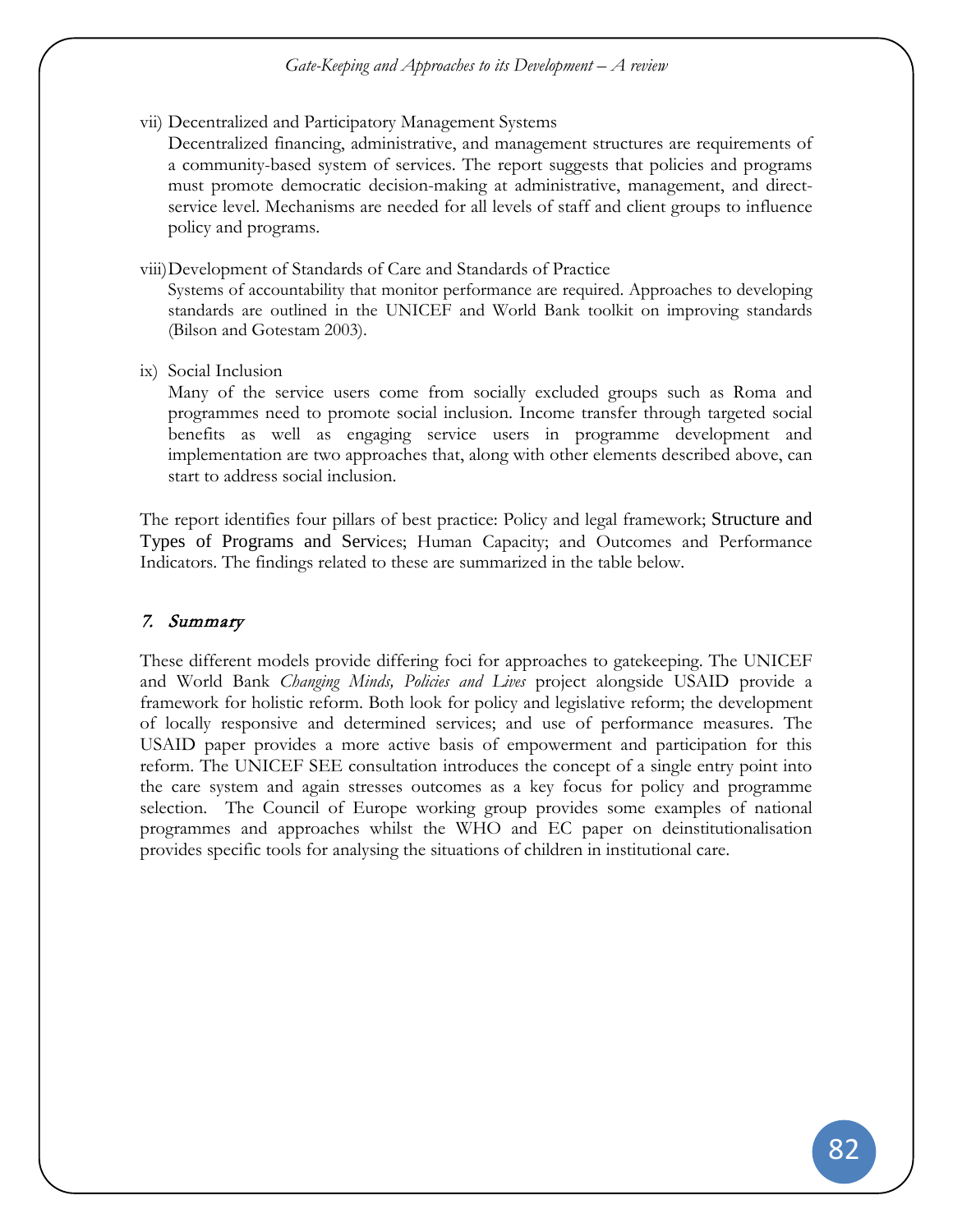### *References*

### **References**

Andreeva A (2009) .*Formal Care in Kazakhstan: The Budgetary Aspect:Transitional and Other Costs for Transformation of Residential Institutions and Development of New Services* Astana, UNICEF

ARK (2009) *Bulgaria prevention work briefing* Stara Zagora, ARK

Bilson A (2009a) "Use of Residential Care in Europe for Children Aged Under Three: Some Lessons from Neurobiology" *British Journal of Social Work* 39(7) pp.1381-1392

Bilson A (2009b *Система защиты детей и реформа: международная перспектива* (Child Protection System and Reform: An International Perspective) in Network Directory, EveryChild Russia

Bilson A. and Cox P. (2007) "Caring about Poverty: Alternatives to institutional care for children in poverty" *Childhood Poverty* Vol. 13, No 1 pp. 37-55

Browne, K.D., Hamilton-Giachritsis, C.E., Chou, S., Agathonos, H., Anaut, M., Herczog, M., Johnson, R., Keller-Hamela, M., Klimackova, A., Leth, I., Mulheir, G., Ostergren, M., Stan, V. (2005). *Identifying best practice in deinstitutionalisation of children under five from European institutions* (European Union Daphne Programme, Final Report No. 2003/046/C).

Davis RT (2005) *Promising practices in community-based social services in CEE/CIS/Baltics: A framework for analysis* USAID

Kobel I. (2009) *Ukrainian Hearing Parents and their Deaf Children* PhD Thesis Alberta University, Alberta accessed on 17<sup>th</sup> December 2009 from http://repository.library.ualberta.ca/dspace/bitstream/10048/660/1/Kobel\_Ihor\_Fall+200 9.pdf

Petrova-Dimitrova N. (2009) *Bulgaria* in Eurochild *Children Without Parental Care: National Survey* Eurochild, Brussels downloaded from [http://www.eurochild.org/fileadmin/user\\_upload/Members\\_exchange\\_seminars/Prague\\_0](http://www.eurochild.org/fileadmin/user_upload/Members_exchange_seminars/Prague_09/CWPC_national_surveys_1st%20edition%20v3%20FINAL.pdf) [9/CWPC\\_national\\_surveys\\_1st%20edition%20v3%20FINAL.pdf](http://www.eurochild.org/fileadmin/user_upload/Members_exchange_seminars/Prague_09/CWPC_national_surveys_1st%20edition%20v3%20FINAL.pdf) 10th December 2009

European Commission Daphne Programme (2007) *De-institutionalising and Transforming children's services: A guide to good practice* University of Birmingham, Birmingham

Fox Harding LM. (1997) *Perspectives in Child Care Policy*, *2nd edn.* Longman: London.

Institute for War and Peace Reporting, *Confronting Classroom Violence in Kazakstan*, 2 July 2009, available at: http://www.unhcr.org/refworld/docid/4a4dbb611a.html [accessed 26 October 2009]

Johnson, R., Browne, K. and Hamilton-Giachritsis, C. (2006) 'Young Children in Institutional Care at Risk of Harm.' *Trauma, Violence, and Abuse*, 7(1) 1-26